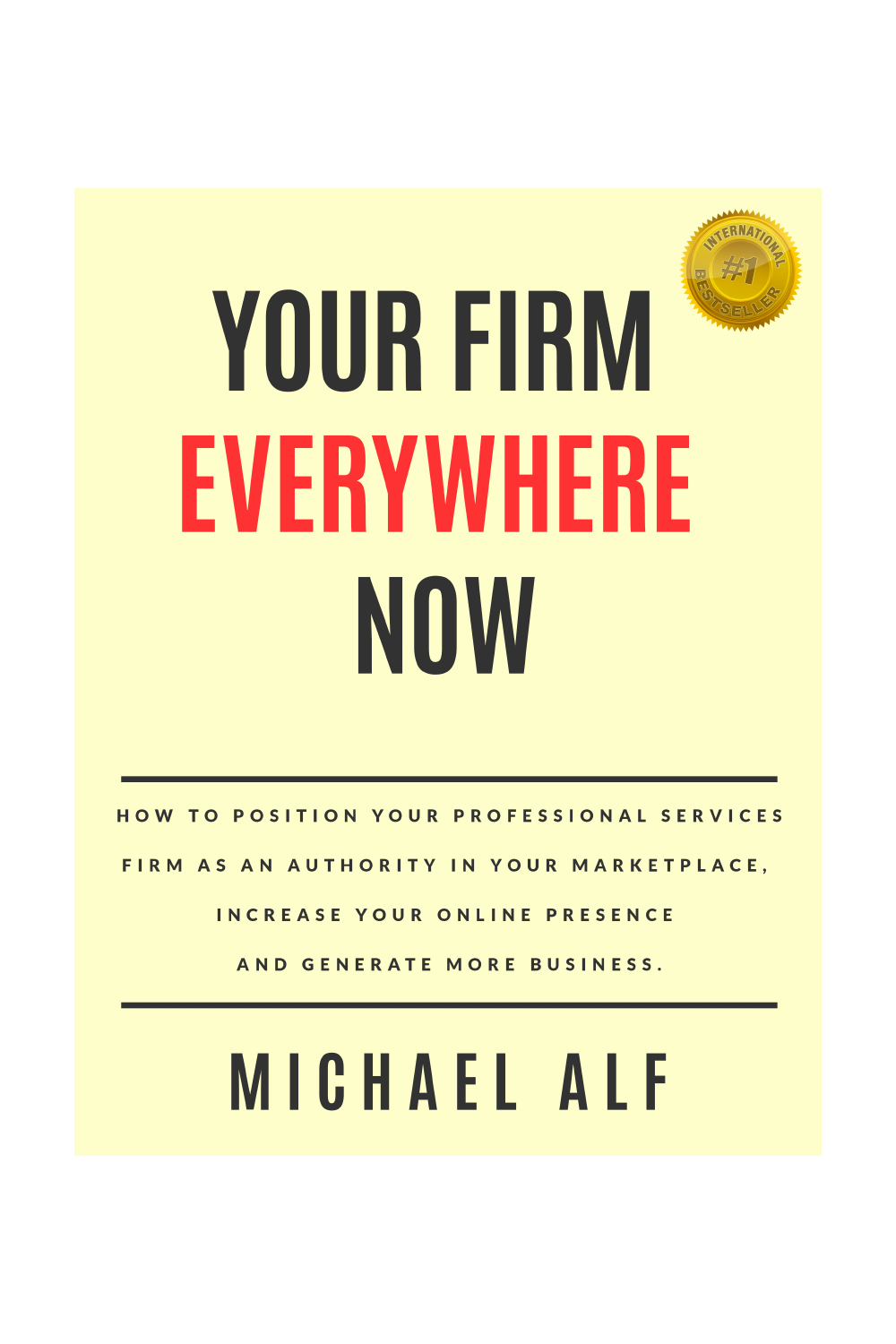#### **Table of Contents**

| <u>Your Clients Are Online - are you?</u> _________________________11                                      |  |
|------------------------------------------------------------------------------------------------------------|--|
| Position Yourself and Your Firm! ______________________ 18                                                 |  |
| <u> Your Website - Are You Blocking Your Entrance? [111]</u>                                               |  |
|                                                                                                            |  |
| Google and Facebook Ads - Grow Your Firm With Paid Leads 43                                                |  |
| <u>Automate Where Possible and Personalise Where Necessary [161]</u>                                       |  |
| The "New" Search-Engine-Optimisation (SEO) [11][21][21][21][21] The "New" Search-Engine-Optimisation (SEO) |  |
| <u>Other Forms of Digital Marketing _________________________ 77</u>                                       |  |
| How to Get Started OR "Your Marketing Roadmap"  102                                                        |  |
|                                                                                                            |  |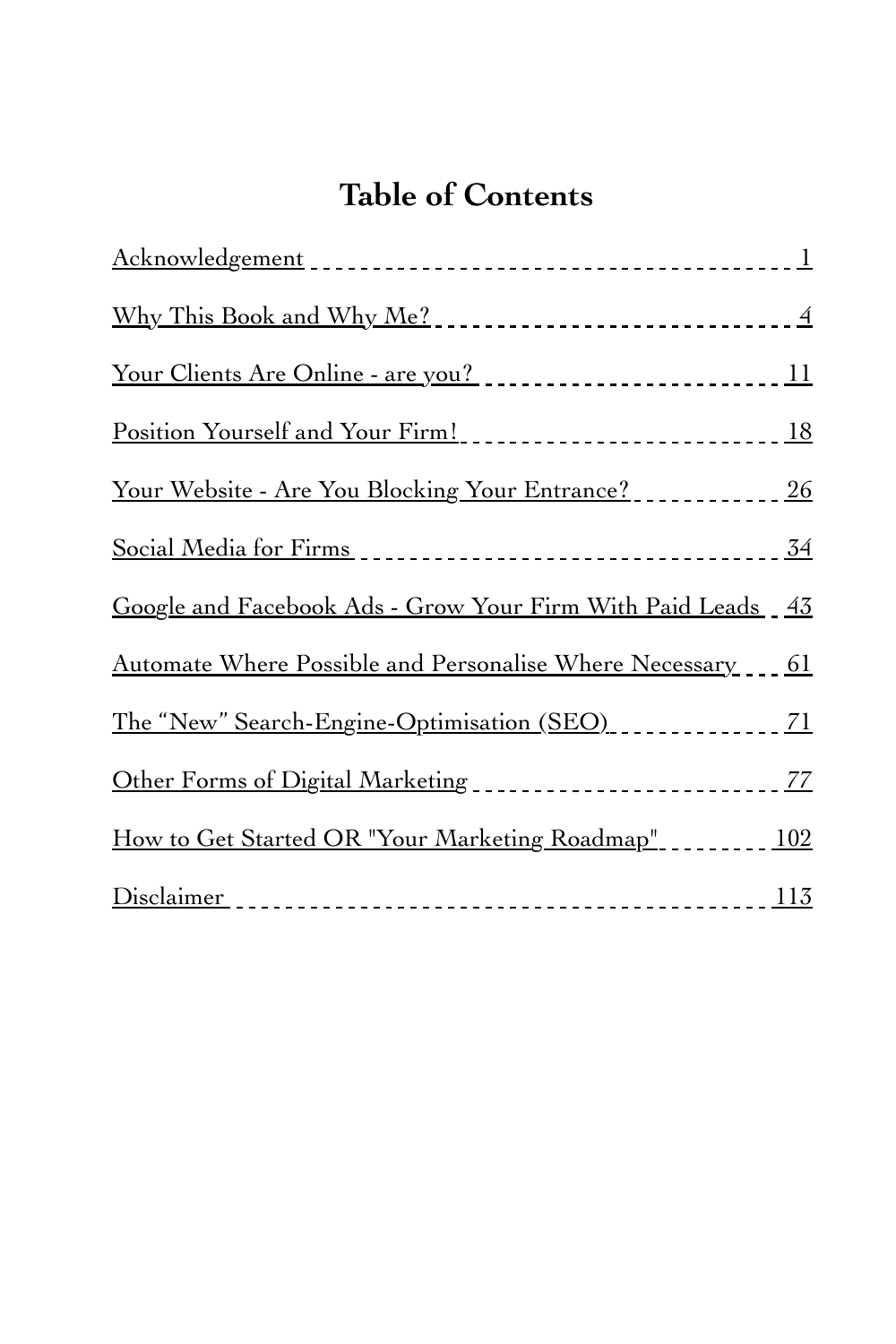### **Acknowledgement**

<span id="page-2-0"></span>*"There is a book in everybody."* 

I believe it is true and I think there is actually much more than one book in each of us. After a couple of years we have all experienced so much in life, went through so many lessons some harder some easy. And we collected a lot of relevant knowledge which could help other people.

But usually putting a book out is also a lot of work and so you need support from other people. The same is true for me even though I am now helping individuals to become published - best-selling - authors. That is why I would like to acknowledge some of the people who helped me along the way.

The first two individuals are Ed Rush and Mike Koenigs. Mike and Ed created not only the Publish & Profit system which this book is partially a result of but I have also learned a lot of them in the last 15 months alone. Truly focused on their clients with exceptional creativity and passion they both are impacting the world in a positive way. Mike was also the person who triggered the title based on his own book "You, Everywhere, Now."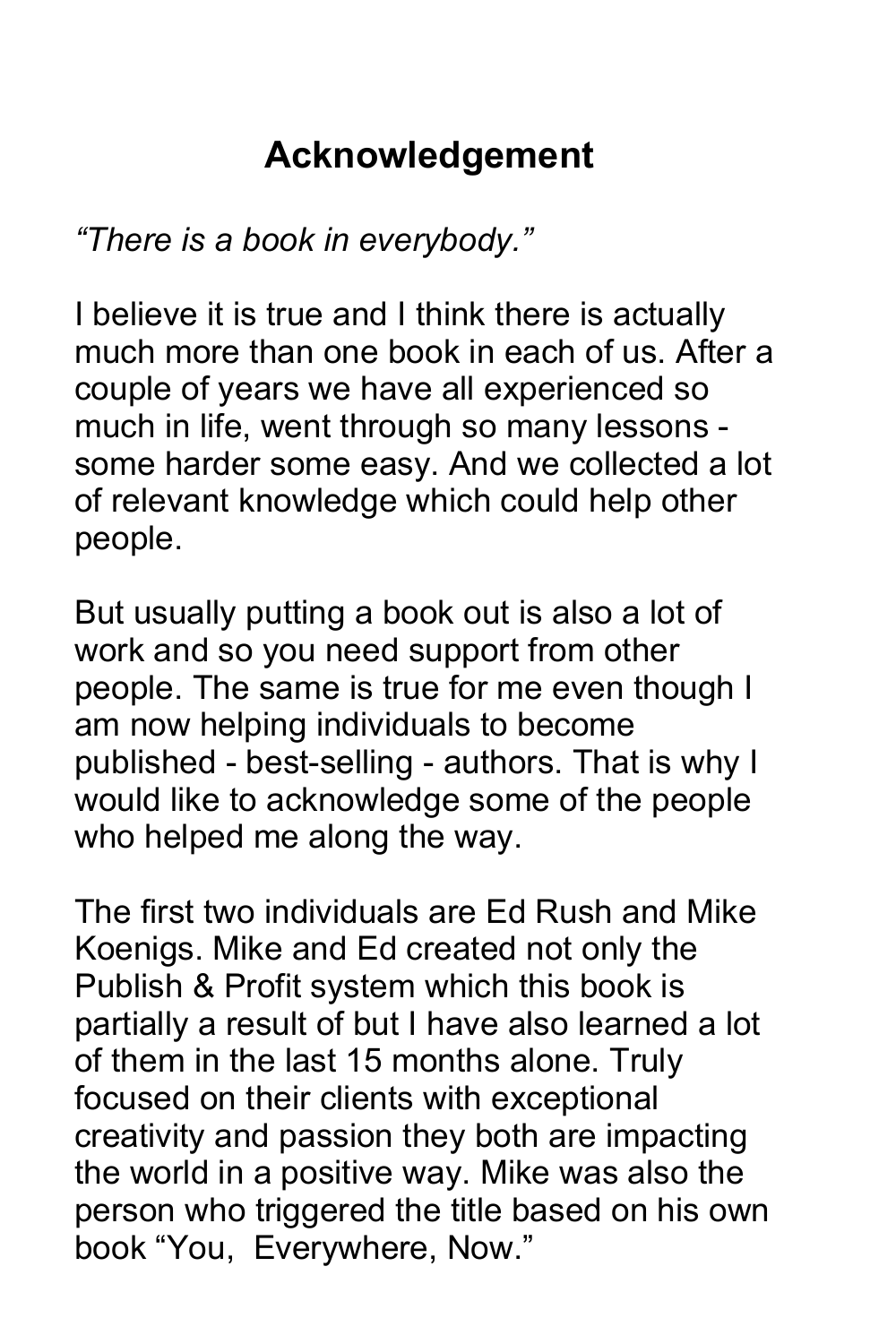Then a special thank you to Pam and Chris Hendrickson - also from San Diego - and Jeanne Hurlbert. They created the marketing roadmap based on their extensive experience and I had the great pleasure to not only go through the course but also get certified so I am now able to work with clients here in Australia. Chapter 10 is heavily impacted by their work.

Damien Zamora from GoMobile and his team had impact on all mobile aspects of the book and I am thankful for all the learnings I got from him in the last 15 months.

The many members of the Publish & Profit community with all their valuable real-time feedback - not the least about the cover, the title and subtitle and the colours.

There are many more people who have had some influence or impact on the book - so when you know me in person you might have had some impact as I believe we are who we are based on all the single interactions with multiple other individuals and we never know which idea or thought was initiated by which conversation.

And of course lastly I would like to thank my wonderful wife Andrea and my daughters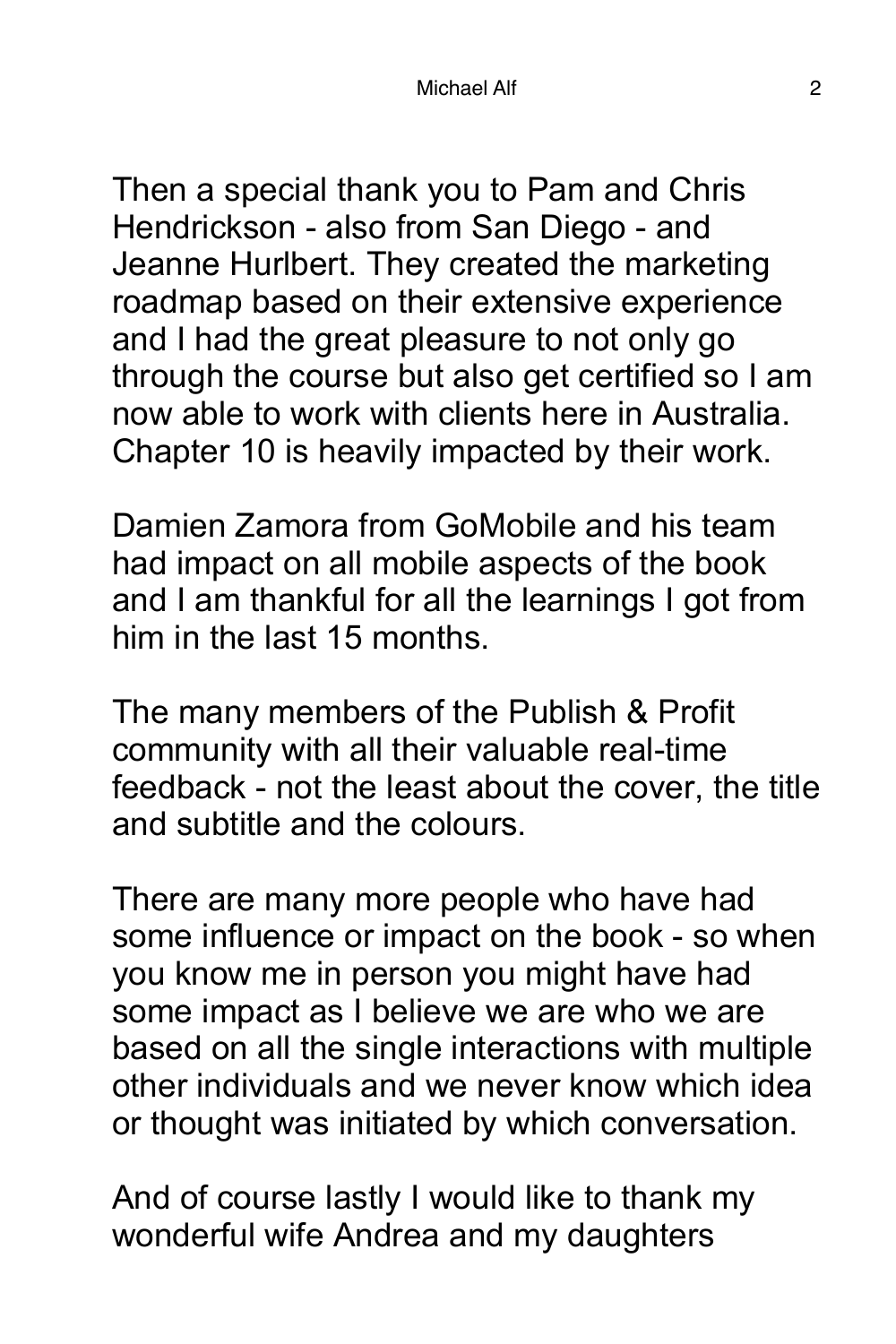Katharina and Franziska for all the support they provided. I am truly blessed to have such an amazing family.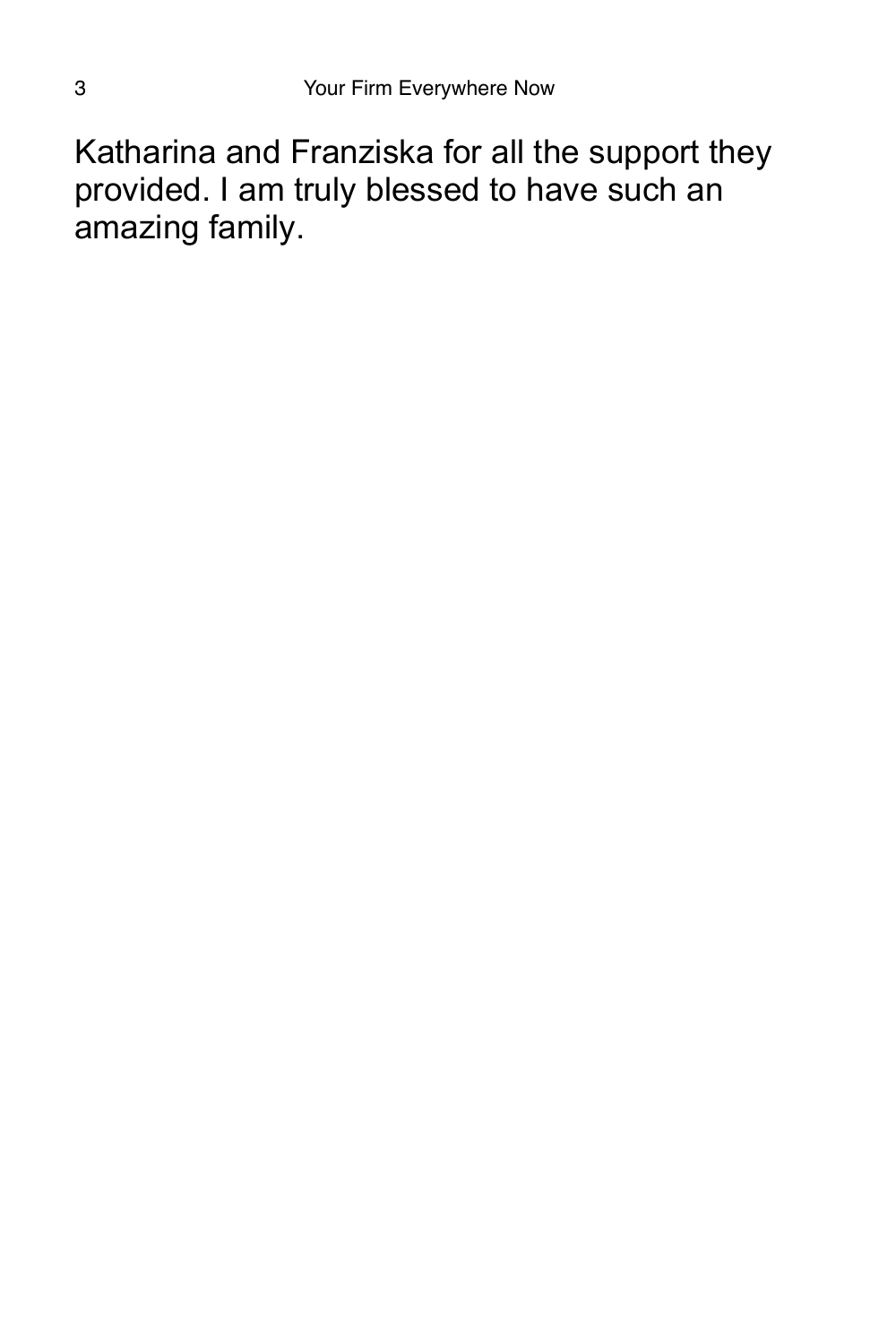<span id="page-5-0"></span>Dear friend,

welcome to my book, Your Firm Everywhere Now. Before we start together diving into the content, I would like to give you a summary and an overview of what you can expect in this book going forward.

I would also like to briefly introduce myself so that you know who actually is writing the book, and who you are interacting with and talking to in the book.

I started my professional career many, many years ago with the armed forces in Germany. I joined the officer's career and, then, became responsible for IT and the establishment of communication channels in various air defence groups. So, at that time, I was already in the services industry. I was basically servicing the other units to help them communicate, exchange data, and fulfil their mission. And that has become a theme throughout my journey and throughout my life - to serve and help others achieve what they want to achieve. This is what I'm passionate about.

Then, after 10 years, I left the armed forces as a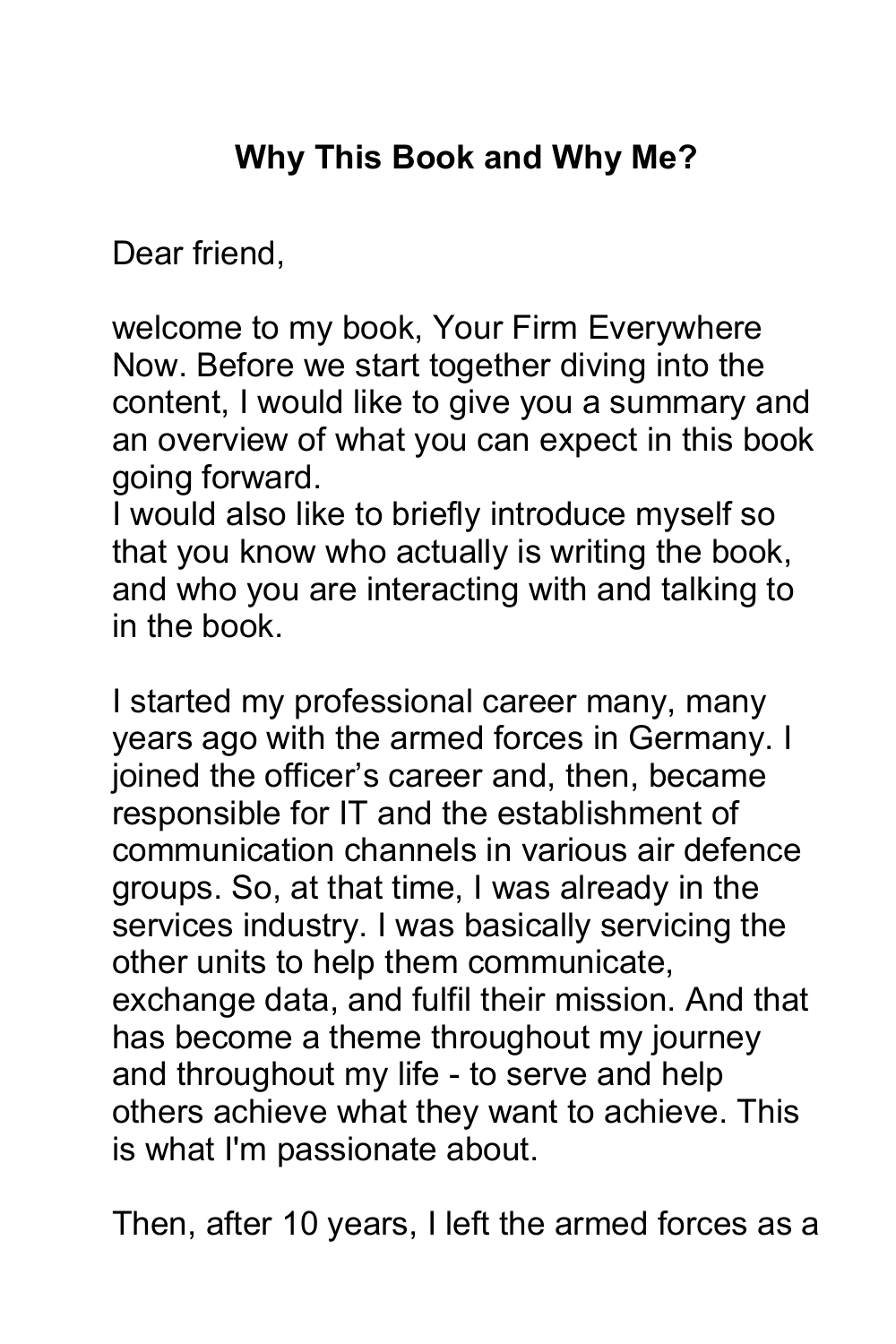captain and decided to join one of the largest consulting and IT companies in the world. I joined them in Germany where I lived at that time. That was in 1999.

As is common for senior consultants, I started in project management, implementation work, process reengineering, and so on, and then quickly moved into the area of account management. In this role, I was dealing with customers all the time. I then developed an approach for large (global) account management. My key client, at the time, was a major player in the logistics area.

So, again, I was a service provider working in a service-based business and serving another service provider. That allowed me to uncover common threads and themes, which turned out to be very beneficial later on.

After a number of years with work across the board from HR, procurement, finance, marketing and sales, strategy, and operations, I

then had the opportunity to move to Melbourne in 2008.

So, my family and I packed the bags. On our trip to Melbourne, we actually had to leave back one suitcase because of overweight. We landed in the middle of summer in December 2008 in Melbourne.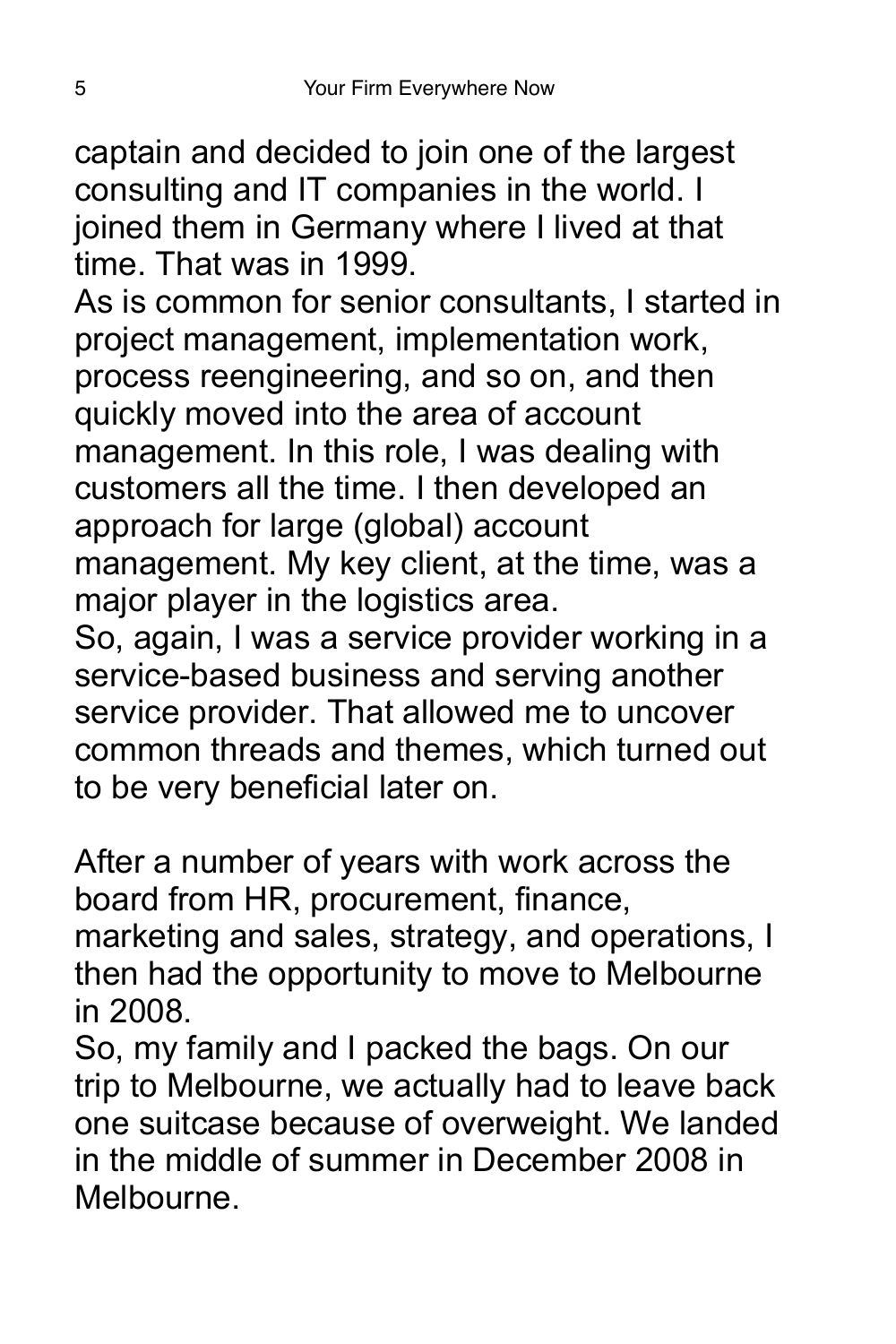We landed just when the global financial crises hit the world, so it turned out to be a challenging time -- new country, new language, new colleagues, new market.

Over a period of three years, I have made some great progress. We won and delivered interesting projects and grew the organisation significantly. But, I also discovered my passion for internet and online marketing. So, I started investing and learning, and I made a lot of mistakes - even some big mistakes. That meant that I also learned a lot during this time. I tried out what works (hardly anything at that time) and what doesn't work, and I tested out various things. And when I left - officially it was a mutual separation - I tried to utilise some of that knowledge in the marketplace - with little success.

So, I got another role in a logistics company running the project management office. But, I kept on dreaming and thinking of my own digital marketing business. And, of course, this led to another separation. I decided to take things seriously and build my own digital marketing agency. I initially started out with a focus on law firms only.

What I discovered was that it is a very interesting industry and, yes, there is a big need with regards to marketing and digital marketing.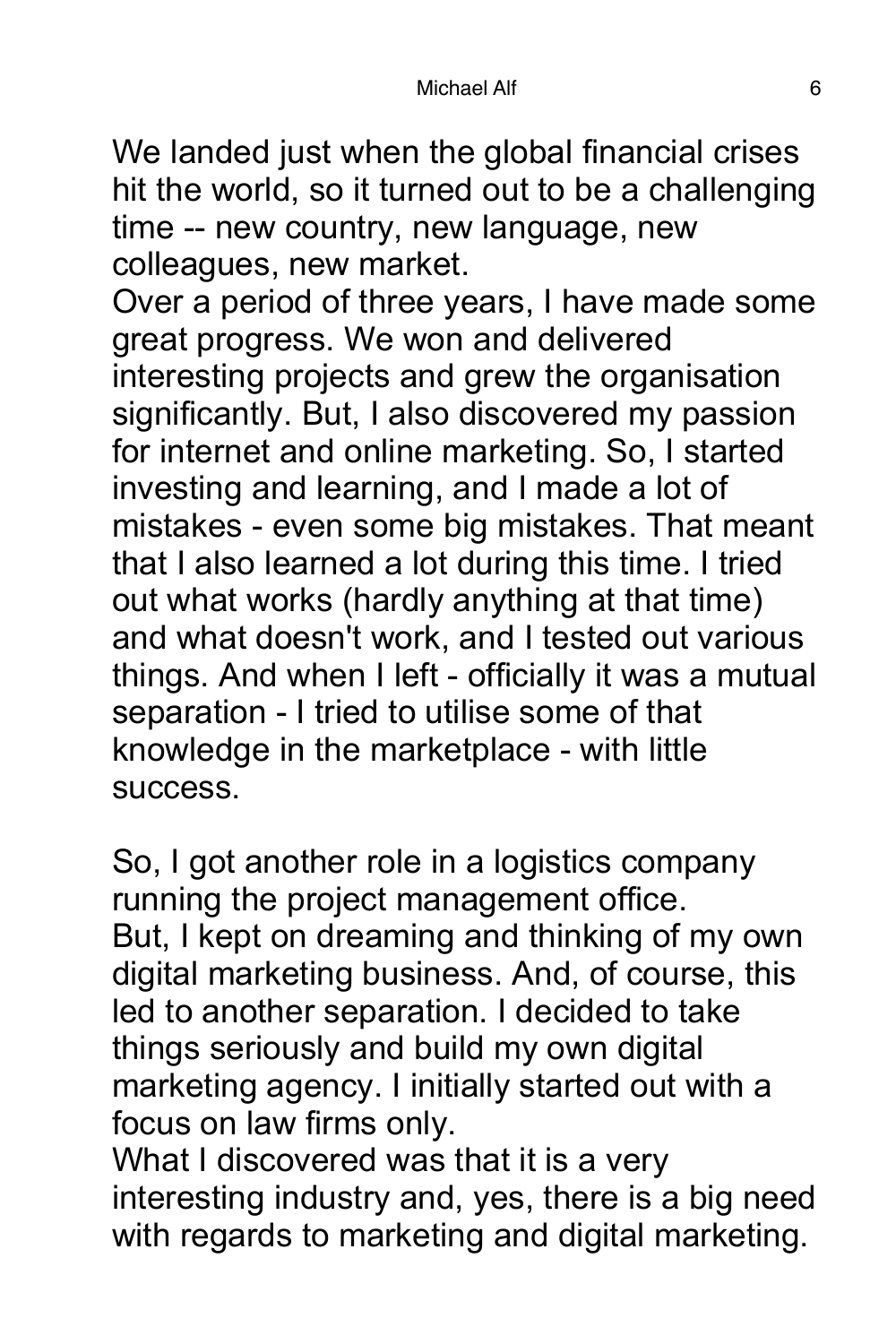But, it also seems there is not that level of urgency that makes it really viable. Later, I found a great quote from Nick Abrahams, who is a partner at a Sydney legal firm and calls himself a "legal futurist". He compared lawyers with a frog in a pot that is slowly being brought to the boil, comfortably numb.

You might know this story of the frog and the boiling water. So, when you have a pot of water and you have a frog in there and you boil the water up, the frog typically won't jump out of the water and will miserably die in the water. Though, when you actually take a frog and throw it into boiling water, the frog immediately jumps out and survives.

So, Nick Abrahams is saying that his perspective on the legal industry is that they are more the frog in the water which is actually boiled. And what is boiling the water? Well, it's all the trends and the developments in the marketplace and the things that are changing so quickly. Many of those we are covering in this book.

But, the challenge, obviously, is that the frog in the water doesn't have the urgency and isn't willing to pick up new things.

I know there are many positive exceptions, and you might be one of them. But, those are exceptions and not the average.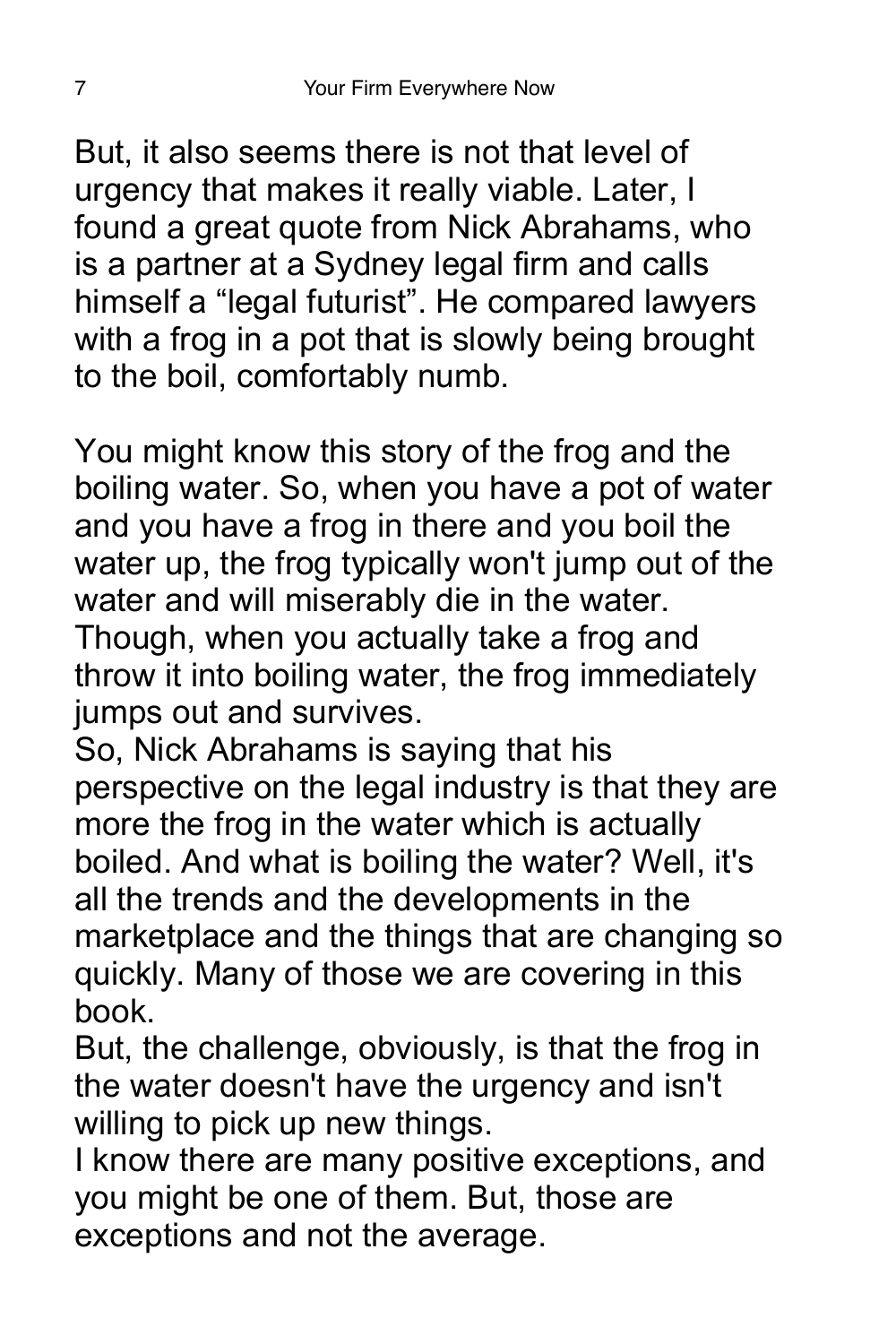So, I decided to broaden my focus on professional services' firms in general because I recognised that I already had a number of clients in this field (law firms, financial advisers, accountants and consultants). Looking at the busy and noisy market today, one key question becomes how to differentiate yourself and how to position yourself as an authority to gain more clients and customers. One of the strongest positioning instruments and I'll talk about that in the book - is a book, your book.

The book you are reading right now is basically a proof of how positioning works, and it is actually one of our key offerings we help individuals and businesses with. We have developed and adopted a proven five-step process that allows you to get a book - usually a top-10 best-seller - with a limited time investment of a couple of hours (sometimes as little as five).

Why the title, Your Firm Everywhere Now? It is adopted from Mike Koenigs' best-seller, "You, Everywhere, Now", who explains and talks about how to use various ways to position yourself. Mike Koenigs is a serial entrepreneur and seven-time #1 best-selling author. I took his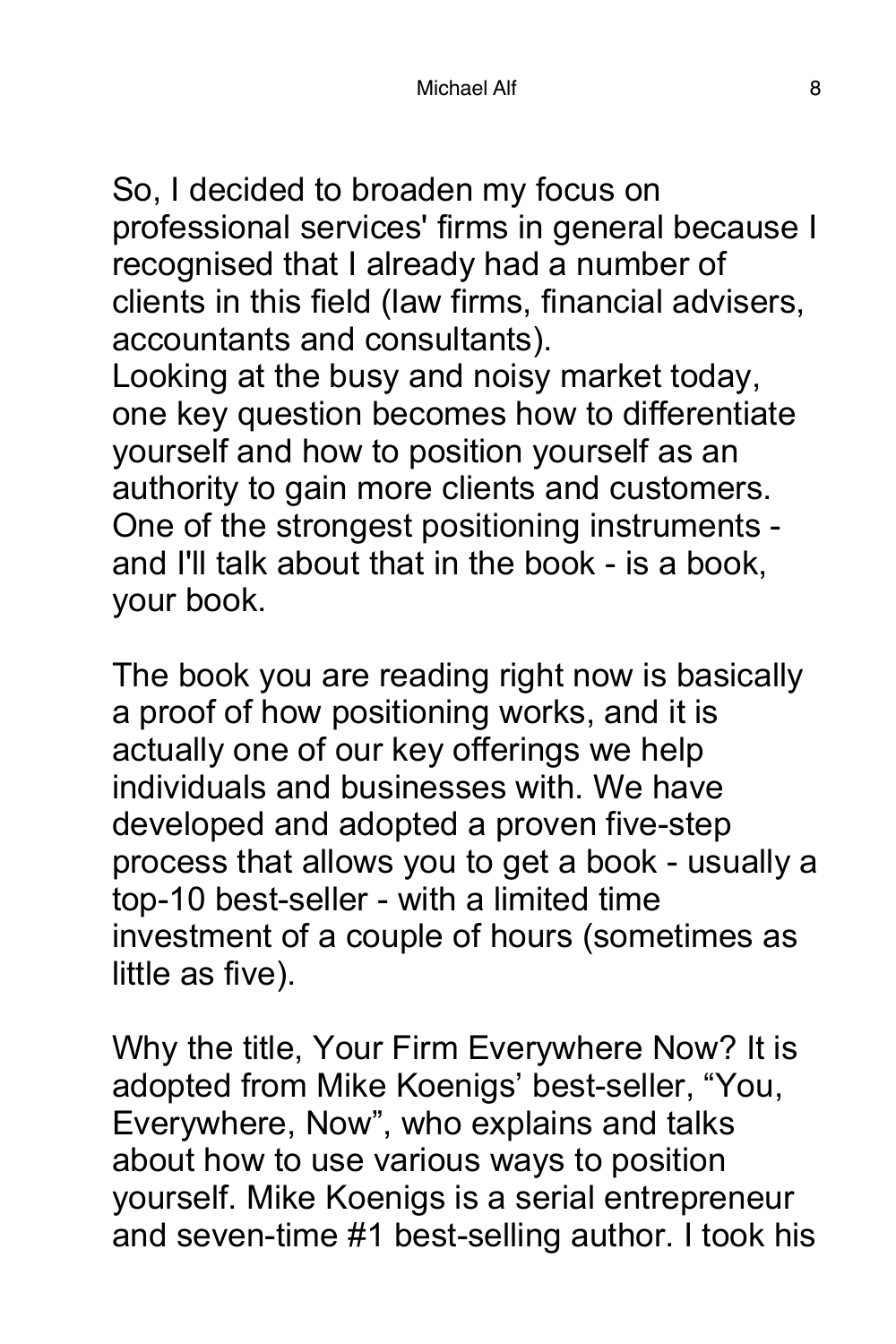concepts, transferred it to firms and businesses, and added some new aspects.

Let's talk briefly about what you can expect from this book now that you have an idea how I decided to write it.

The idea of the book is to give you a good overview of what is working today and what is not working today. It's meant to be a very practical guide with advice you can implement straight away into your firm. It's, therefore, written in a very casual and hopefully easy to understand way, and it's straight to the point. It's short and sharp so that you can probably get through it in something like two hours or so. It's structured in a way to give you an understanding of why things are important, and to give you ideas about what you could do in your firm. And then, probably most importantly, I am closing with Chapter 10 about how you actually get started, where I talk about the marketing roadmap concept. This concept lets you develop a marketing roadmap for your organisation that takes out a lot of the overwhelm and gives you a clear focus in your marketing efforts. The roadmap contains what to do, which content to focus on, which products and services to focus on, and how to integrate all of it into a cohesive marketing plan. So, this is what the book is about. I hope you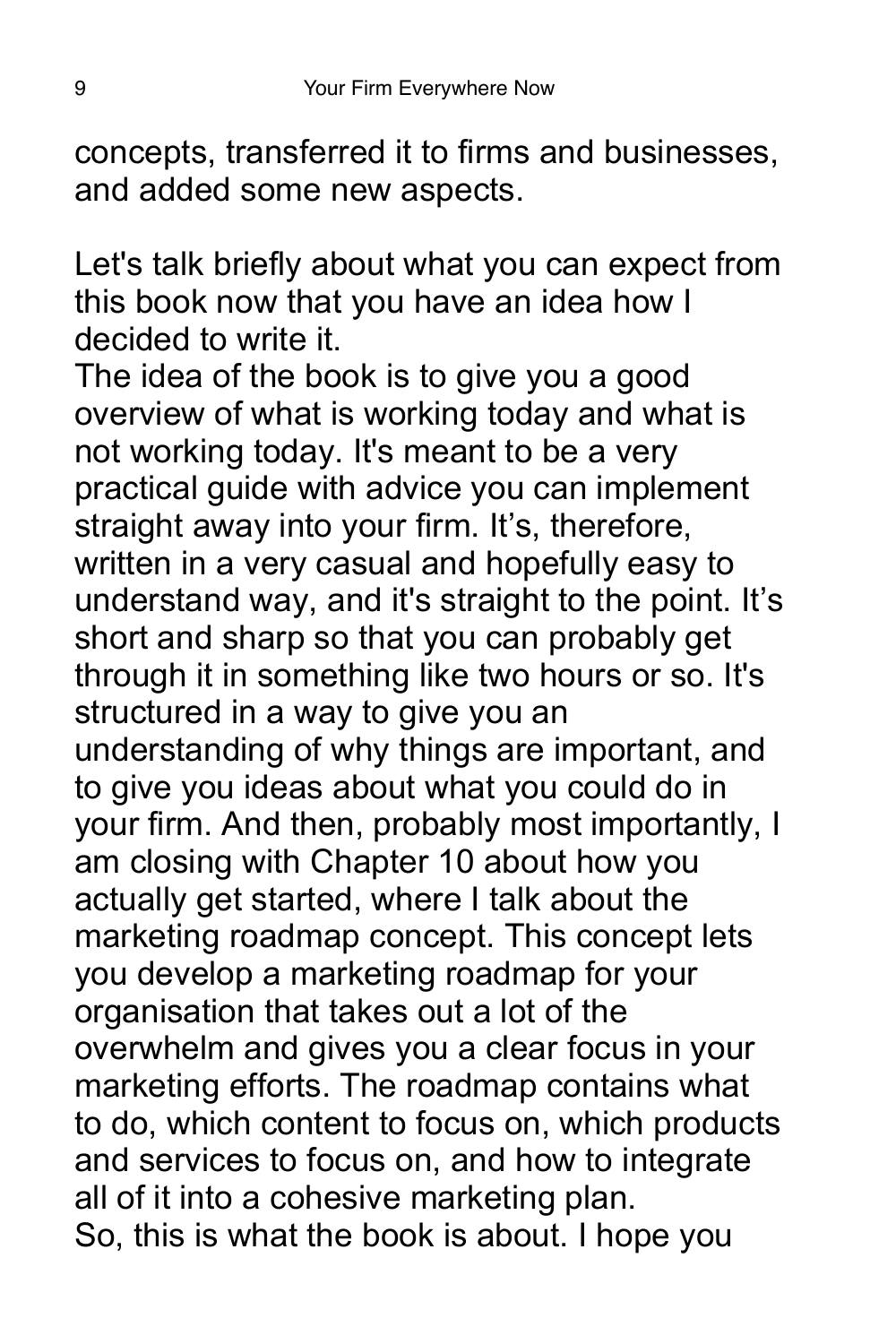enjoy it. I would appreciate your feedback and questions. It is interactive, where I give you the opportunity to get even more content, or ask specific questions, and you can get in touch with me. And, if you find an error or spelling mistake or something like that, I would very much appreciate an email so we can correct this ([contact@totalu.com.au\)](mailto:contact@totalu.com.au).

The book is not written to be a New York Times best-seller or to win a Pulitzer Prize because I wanted to deliver something that helps you in your firm or in your business. In that sense it is a business book with a focus on the WHAT versus the HOW.

So, enjoy the book and let's get started.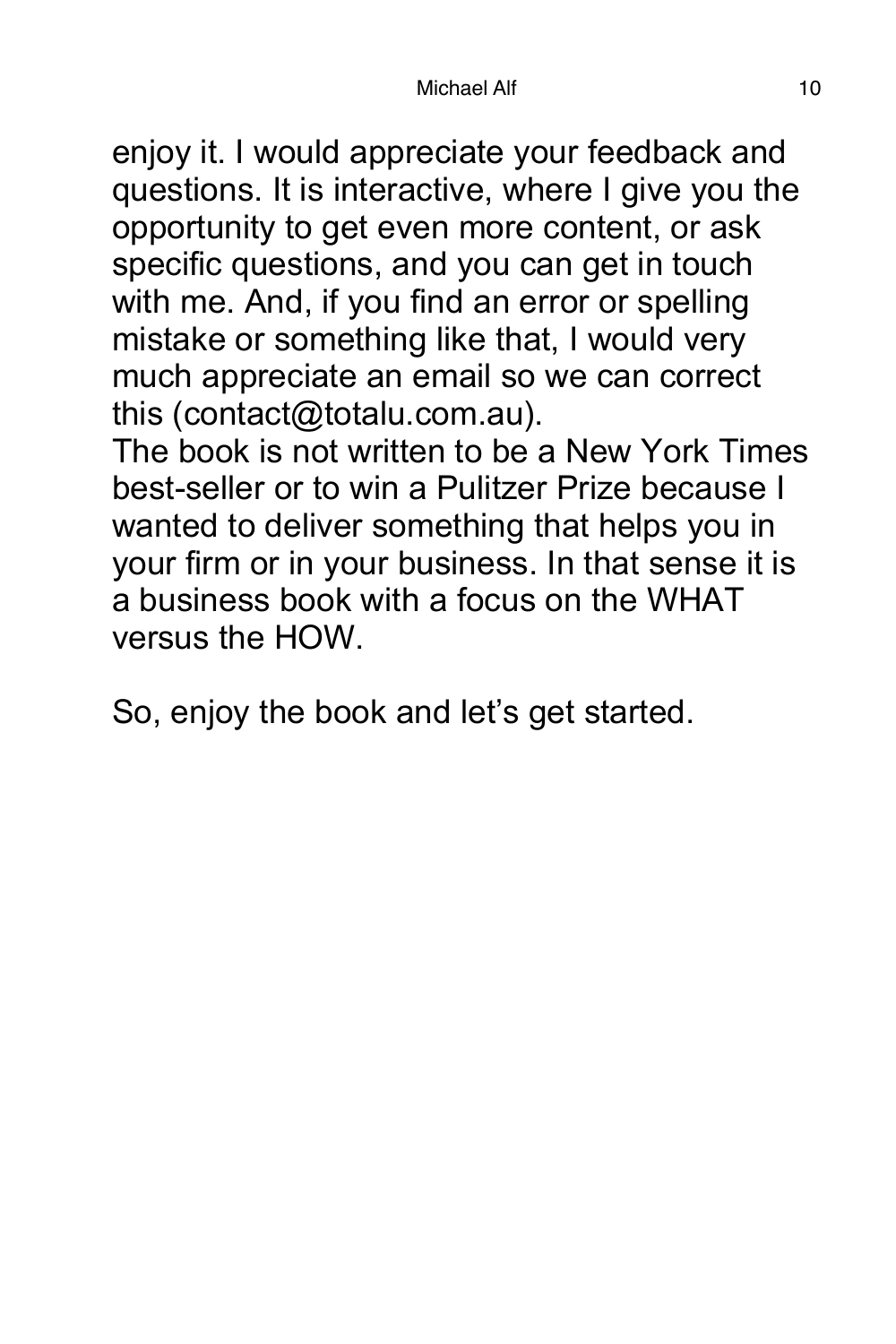#### <span id="page-12-0"></span>**Your Clients Are Online - are you?**

#### *It takes 26 hours to report a lost wallet and it takes only 68 minutes to report a lost phone.*

In this chapter, we talk about why online and digital marketing is so relevant today - and more than ever before. I will provide a lot of relevant and maybe surprising statistics and information, which will provide you a better view and perspective in understanding what's happening right now in the marketplace.

Your clients are online. Let me, firstly, share with you how businesses are seeing the marketplace at the moment and the marketing priorities and focus areas.

And, then, the second focus is mobile as you can see from the statistic above.

So, let's talk about the areas of interest firstly. The top three marketing priorities are (Source: ExactTarget, 2014 State of Marketing Survey): For 47% of businesses, driving increased conversion rates is a top priority.

46% are saying an increase and improvement of the brand awareness is top.

And 29% are seeing the collection, measuring, and eventual using of behavioural-based data as very important.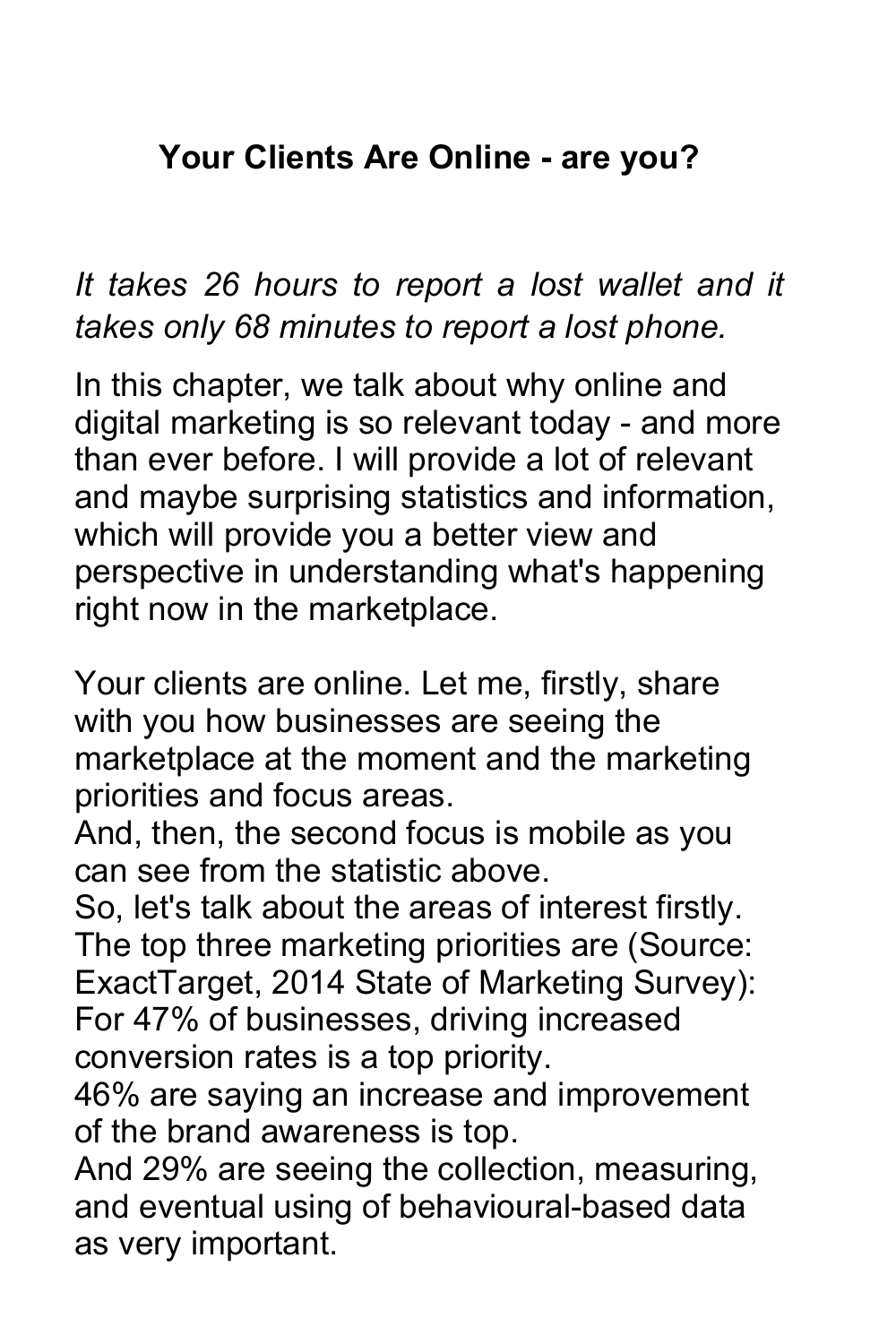That's why this book is called Your Firm Everywhere Now, which is obviously mainly around an increase in brand awareness through positioning and also driving higher conversion rates. So, it really address the top two things.

Let's now look at digital marketing priorities and let's look at the top four priorities here. Top number one is commerce or e-commerce experiences. That is, of course, less relevant for professional services firms. Then, social marketing is the next on the list. That applies to professional services firms as

well, and is regularly misunderstood.

The third one is content creation and management. We'll talk about that in the book, and about the new ways of content marketing. Again, this book is an example for content creation and management.

And, then, the fourth item is, not surprisingly, mobile marketing. We'll talk about that in a moment as well

Now, let's move to the spending trends. One of the top areas in which businesses invest at the moment is marketing and lead generation. Within that area, there are five top areas for increased spending:

The first one is "data & analytics," which is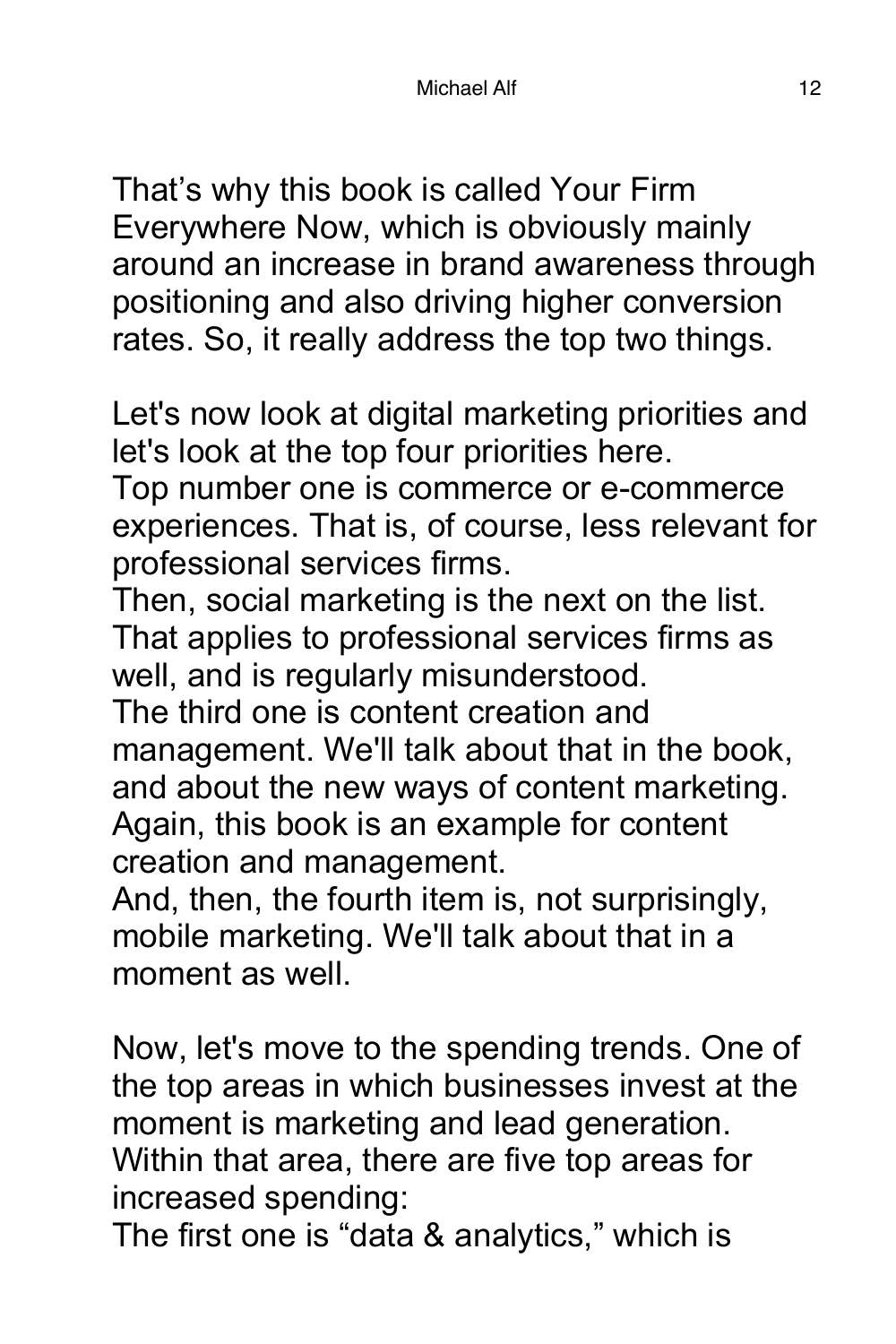increasing for 61% of businesses. 60% are investing more into marketing automation, and we cover this topic in a separate chapter because of its relevance. Especially for professional services' firms, this is a fine balance.

58% are increasing their email marketing because that typically is the most measurable return on investment. We are briefly talking about this in the automation segment.

The fourth area is an increase spend for social media marketing, which is up there for 57% of the businesses. We cover social media in a separate chapter.

The fifth major area of increased spend is content management with 57%.

I suggest you compare this information with your own numbers and see if you have similar focus areas or where you decided differently and why.

What percentages are spent in which areas at the moment looking at small businesses versus large businesses?

In the area of inbound marketing, it is social media with 18% (7% for large businesses), SEO with 14% (11%), blogs with 11% (3%) and email marketing with 11% (10%).

For the outbound marketing activities, the main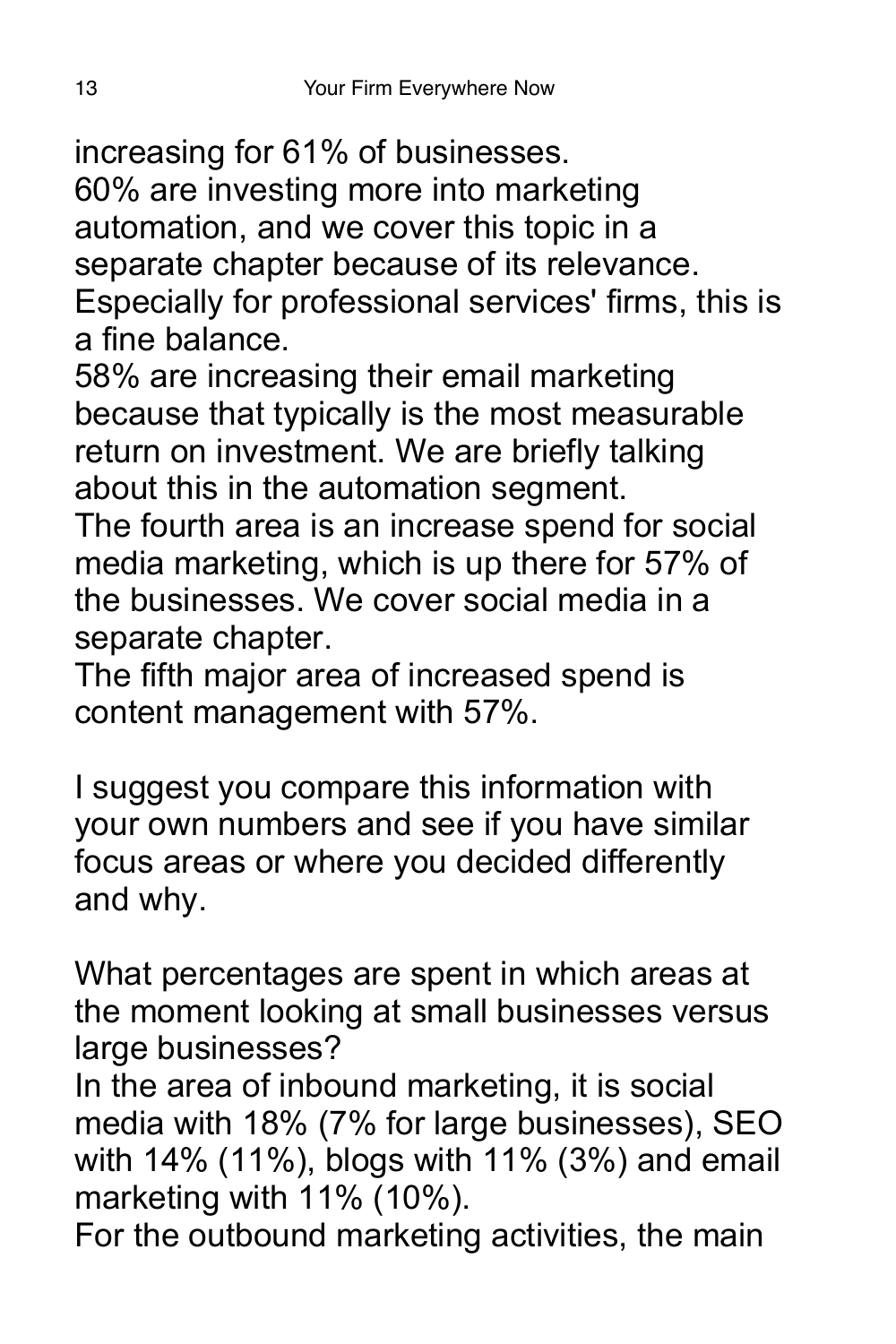areas are trade shows (5% / 17%), paid search (7% / 11%), direct marketing (5% / 9%) and telemarketing (5% / 7%).

I was a little bit surprised about the small amount for paid search because I believe that is a great source for quality leads in a lot of markets. We cover this in a separate chapter.

Let's finally cover some of the major challenges marketers face:

Lack of time is almost always mentioned. Everybody is incredible busy and marketing is often done in a more reactive that proactive way according to a specific plan.

Another major obstacle is related to content. That can be the production of enough content, and content that engages, but also the variety of content.

If you feel that I describe your situation, you will find some ideas in Chapter 10 where I talk about the marketing roadmap.

Let's talk about mobile, which comes up as a top issue, challenge, and opportunity in a lot of places. What I find during my regular talks is that people know mobile is important; but, on the other hand, they don't know how big it actually is. The best way to address this is via relevant statistics.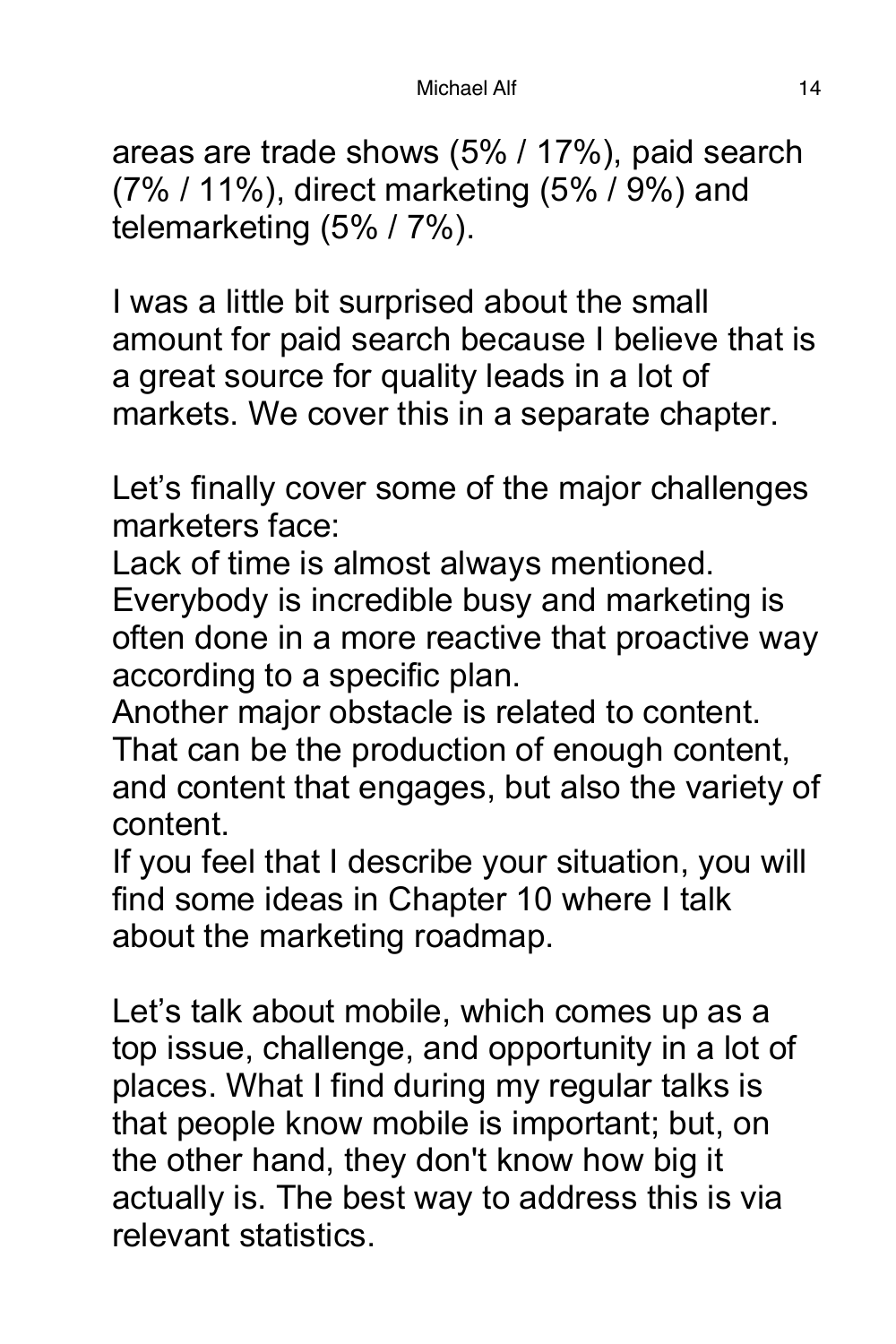So, let's start with a funny one. There are 7 billion people on the planet, there are 5.1 billion cell phones or mobile phones, and only 4.2 billion toothbrushes. It clearly shows how important cell phones are and how relevant mobile is.

The next one is even more relevant and important - a really, really important one which really drives the point how relevant mobile is. It takes 26 hours for the average person to report a lost wallet, so roughly one day, and that might make sense to you. The interesting thing is, it take 68 minutes for them to report a lost phone. That is quite a difference between a wallet and a phone, which demonstrates that the phone is the most important item actually that you have. 61% of local searches on a mobile phone result in a phone call. That's a huge, huge number, which shows you how important it is to get things like Google Plus right, how to get your mobile website right, and things like that which you will read about in the book.

We see this with our clients who have mobileoptimised websites. Some are getting a lot of traffic and a very high number of "conversions" calls or requests. We have a local pizza place as a client, and around 40% of the visitors to the mobile- optimised website are calling to order a pizza!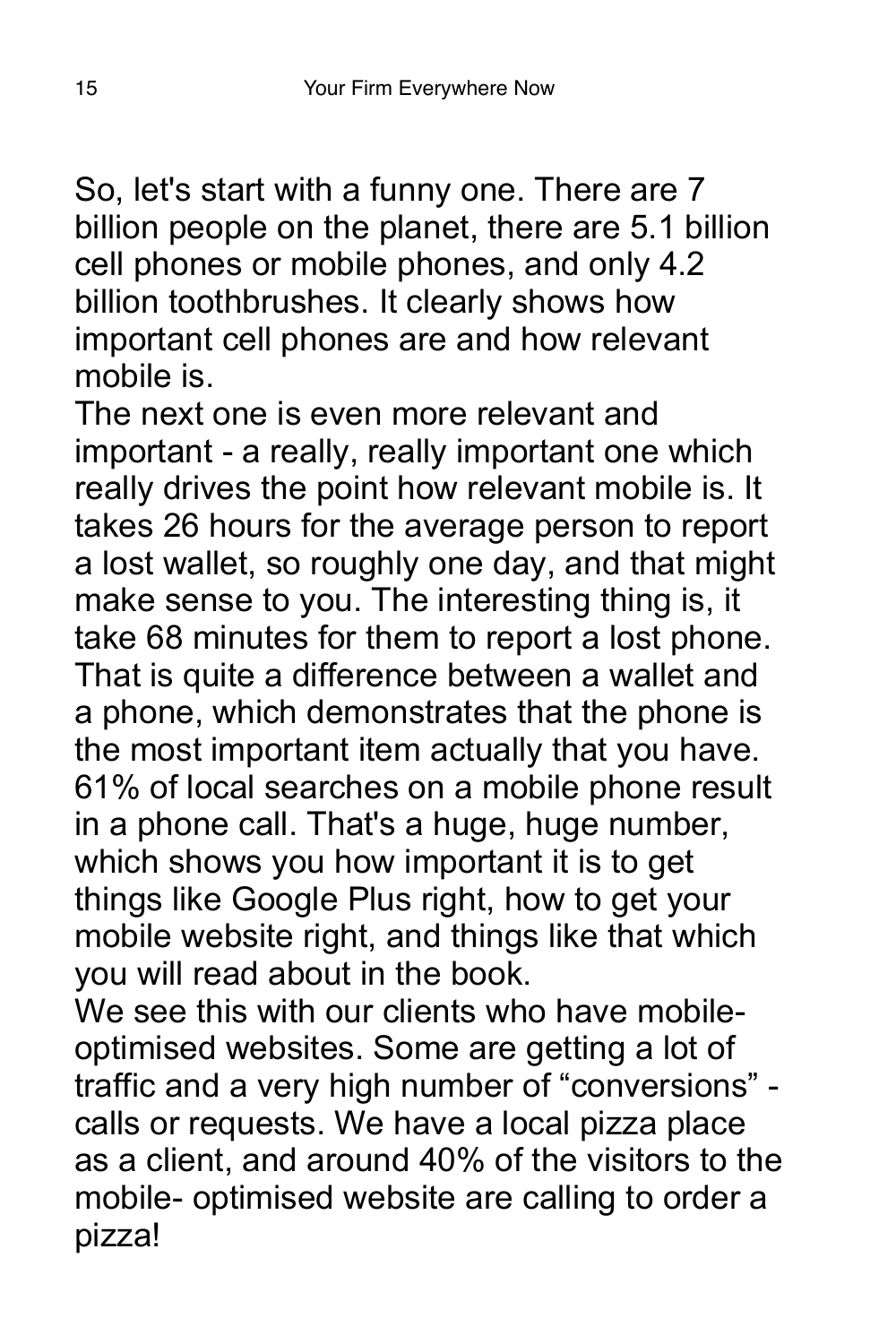61% of mobile phone time is spent on apps. So, the whole apps business becomes more and more important. And, again, it can be relevant for professional services' firms to interact with their clients in a different way on their terms and where they spend most of their time.

We have deployed apps "Lawyer or Accountant in Your Pocket," which puts the firm, literally, into the pocket of your client or prospect. Therefore, the way to get in touch and interact is shorter than via websites and other means. More than 50% of the users are searching on their smartphone. Actually, the majority of searches are starting on the smartphone and then move sometimes to the desktop depending on availability, and details, and so on, which means the relevance of having everything mobile ready is very, very high. We'll talk about that in the book as well.

This should give a good perspective and view where marketing and, specifically, digital marketing is today.

Clients almost always check you out online, your reviews and ratings, your presence, your messaging.

They'll have a look at you before they meet. They are searching for your services. The number of searches for certain services are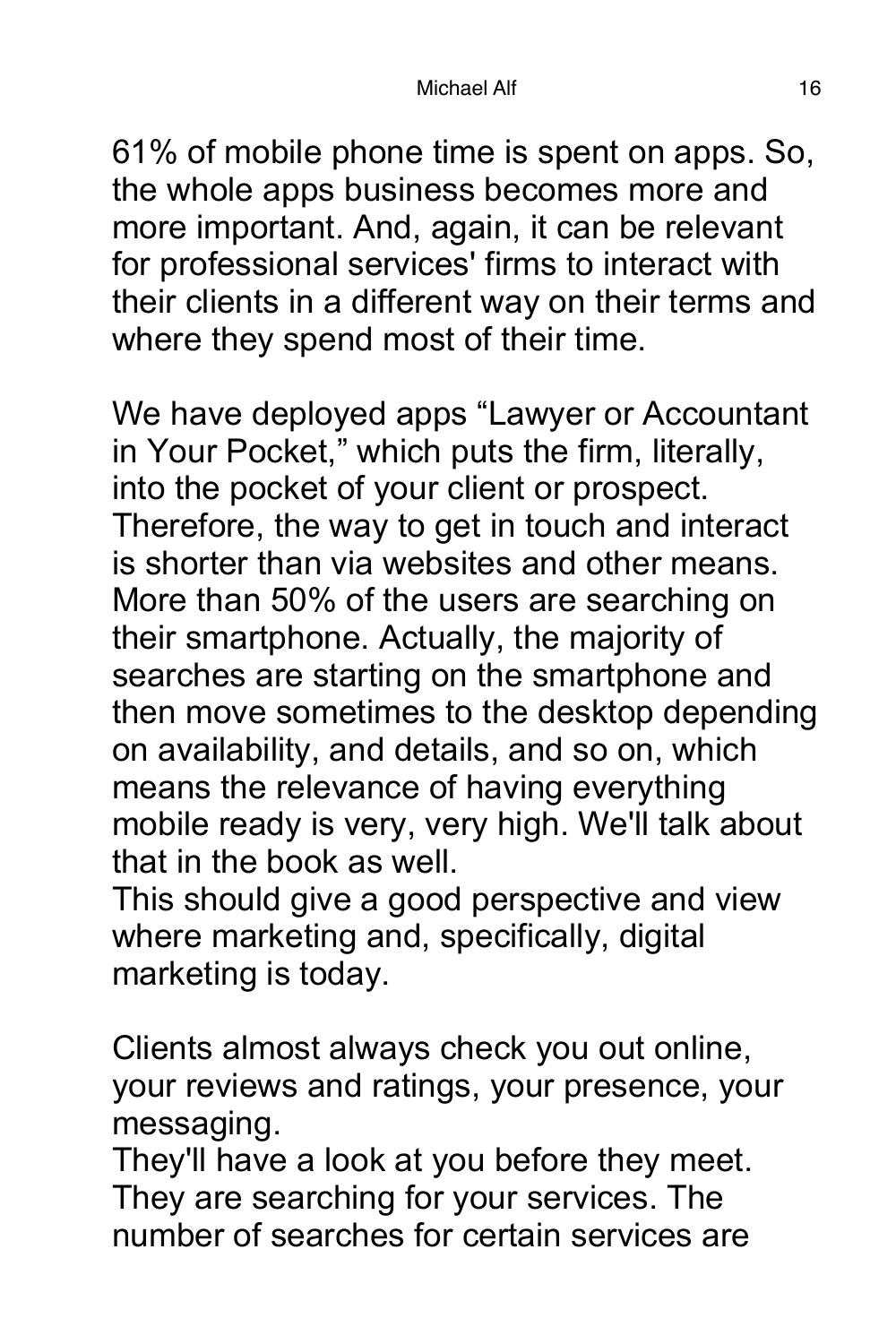steadily growing, and it becomes more and more relevant to be at the right places in the right form.

Two highly critical elements, therefore, are your ads and your online reputation management.

In the next chapter, we talk about how to position yourself and therefore your firm.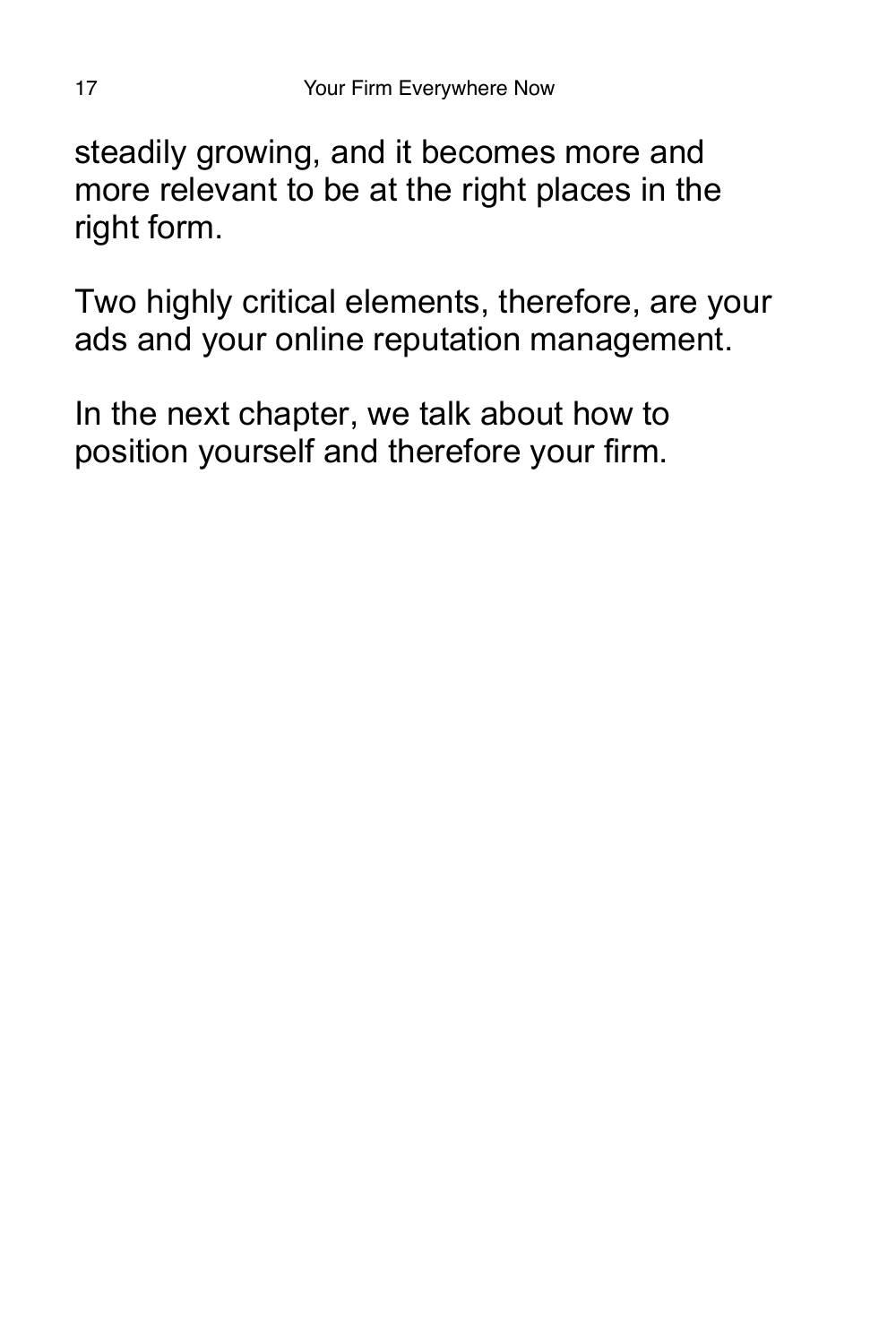<span id="page-19-0"></span>After talking in the previous chapter about what is happening in marketing and, particularly, the digital marketing and mobile marketing world, we now want to talk about how to position yourself.

How to stand out? How to position yourself?

Today's market place is extremely competitive. That applies in general terms. It is true for most business areas, including most services-based businesses, but also other industries just to mention retail, manufacturing, and so on. But, we want to focus on the services business. So, let's say you're a lawyer, an accountant, or a financial planner. Typically, there are hundreds and thousands of similar firms out there competing for business and positioning themselves. What you might have seen as well is that a few of those firms are actually standing out, and they are seen as the light house, as the authority in the marketplace. They typically demand higher fees, are typically sought after, and don't have to chase clients because clients actually come to them for help.

So, with that, the question is: how do you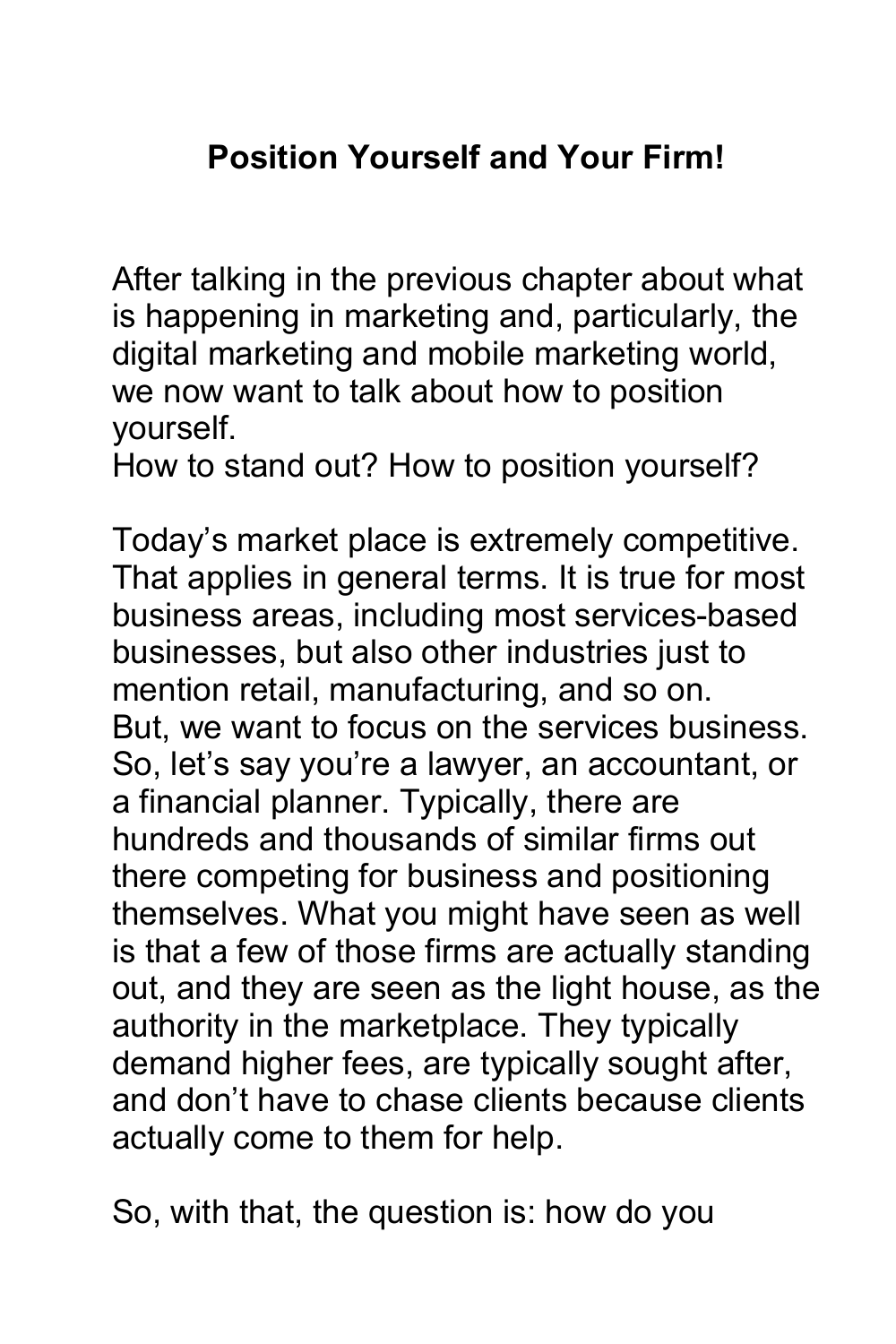become an authority in the marketplace today? I want to talk about things that are working today, not yesterday, and, as far as possible, tomorrow. Obviously, I cannot forecast the future; but, at least I know somewhat the trends that are happening right now and that will help you moving forward in the right direction as well

What I want to talk about are three ways to stand out. I'm covering ratings and reviews. I'm covering the question of how to become omnipresent. And, last but not least, obviously I want to cover what a book can do for you and why you should publish a book.

So, let's get started with the first one: ratings, reviews, and testimonials. You might have recognised, when you search for certain services on the internet using, for example, Google as the predominant search engine, that sometimes you have these stars attached to businesses. They clearly stand out, especially nowadays where this is not that common yet in many places in the world. So, one of the questions is: how do you get to those ratings and how important is it? Actually, the social proof and what other people are saying about a product and service becomes more and more important because people are overwhelmed by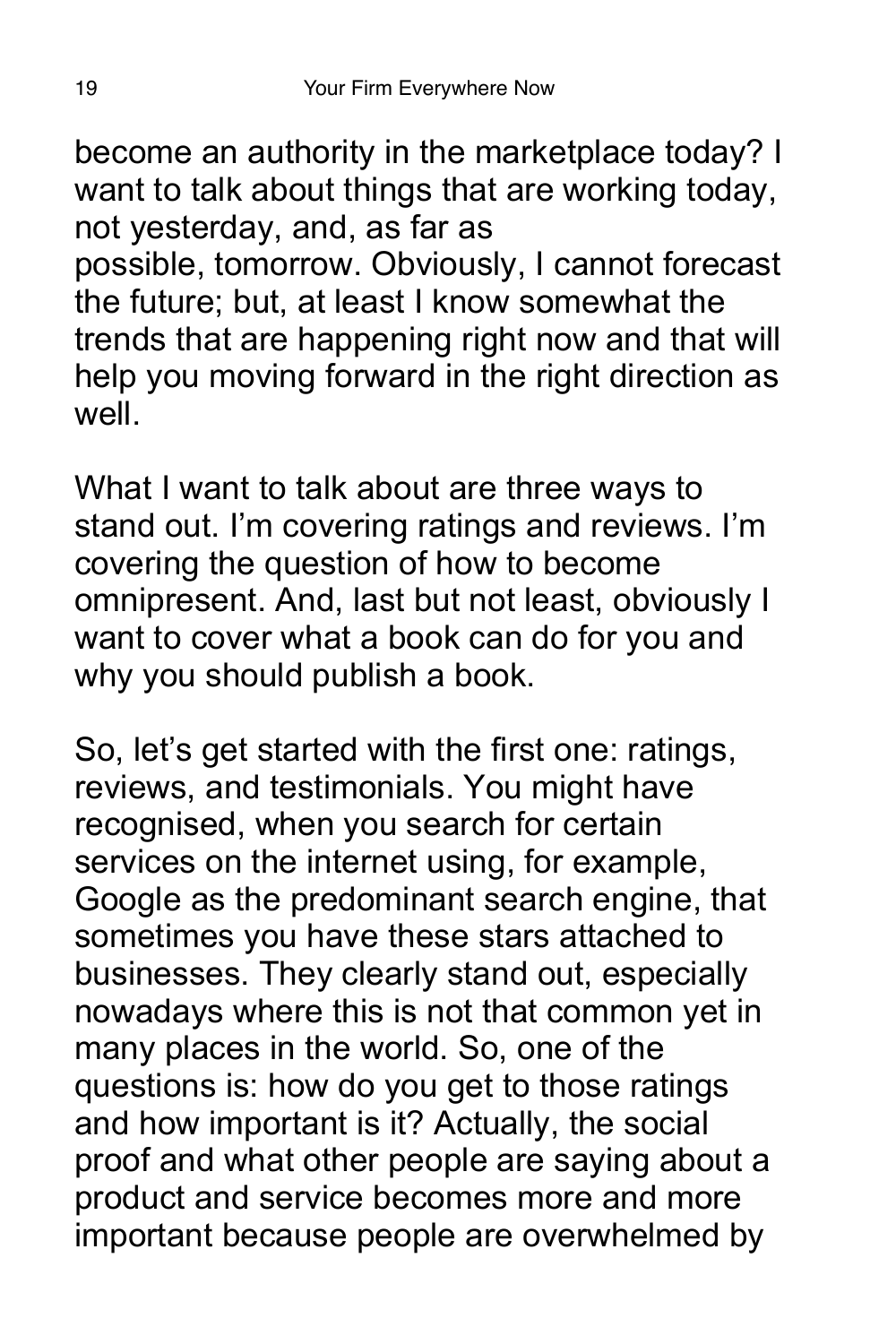the online messaging. They're looking actually for what other people are doing and saying so that they have an orientation point. So, it does become more important. Having said that, you have an excellent opportunity to stand out, for example, in Google because not everybody is doing that yet.

It's a good practice today to ask your clients for reviews, for a public review, on Google plus or on Facebook, depending on your business. For some businesses, Facebook is more relevant than Google+.

The other item of relevance are testimonials for your business on your website. Again, social proof is important. The way to do this is to ask a certain set of questions, at the right point of time, when you have a good relationship with your client, so that they're actually willing to support you with a testimonial. Furthermore, you can help your clients to write a testimonial draft by saying, "Well, I've put something together, some ideas and you can change it, make something completely new, or whatever you like, and please send it back so I can use that on my website."

By doing that, you actually make it easier for your client to come up with a testimonial. Another way to get a testimonial is when you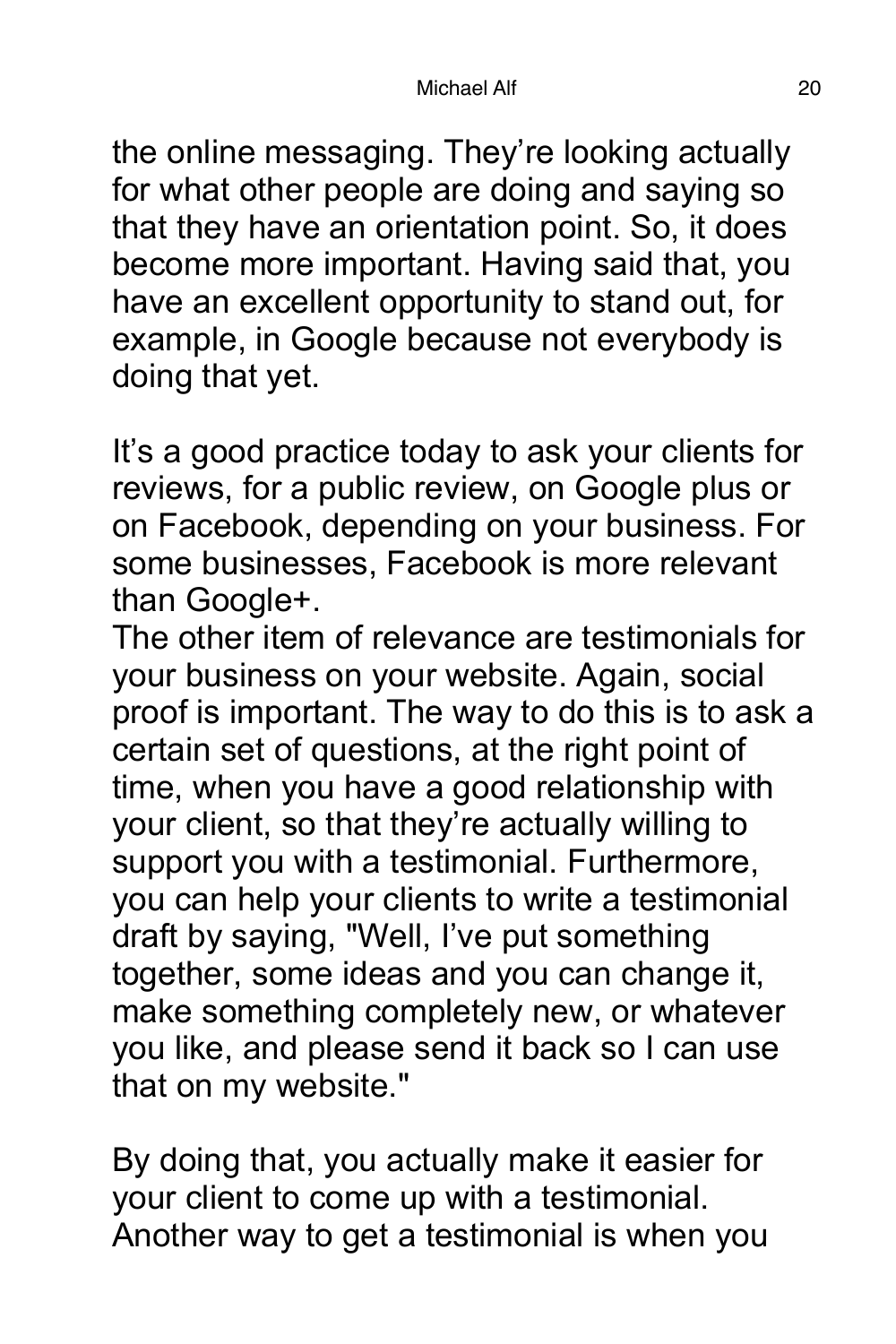are at a presentation or you are doing events. This provides the opportunity, utilising the momentum and the positive atmosphere, to ask for the testimonials and to even consider video testimonials that you record at the event. So ask for testimonials on Google+, Facebook, and in the form of videos.

Many businesses already have a large number of clients, but no testimonials. To overcome this, and to turn clients into testimonials, a structured process can be used.

Clients provide feedback which you can use as a testimonial. So, that's number one. This really helps you to stand out on Google+, but also on the website. Google will use this and promote your business accordingly.

Secondly, becoming omnipresent. What I mean by that is that you have a social media strategy that supports your presence. You're providing regular content; but then, almost more importantly, you reuse and repurpose existing content. So, let's say you have a book. You could take chapters, or even parts of chapters, for blog posts. You could, then, create podcasts out of that. And you could then create social posts, social media posts, out of that. This reuses and repurposes the content to spread it across various channels.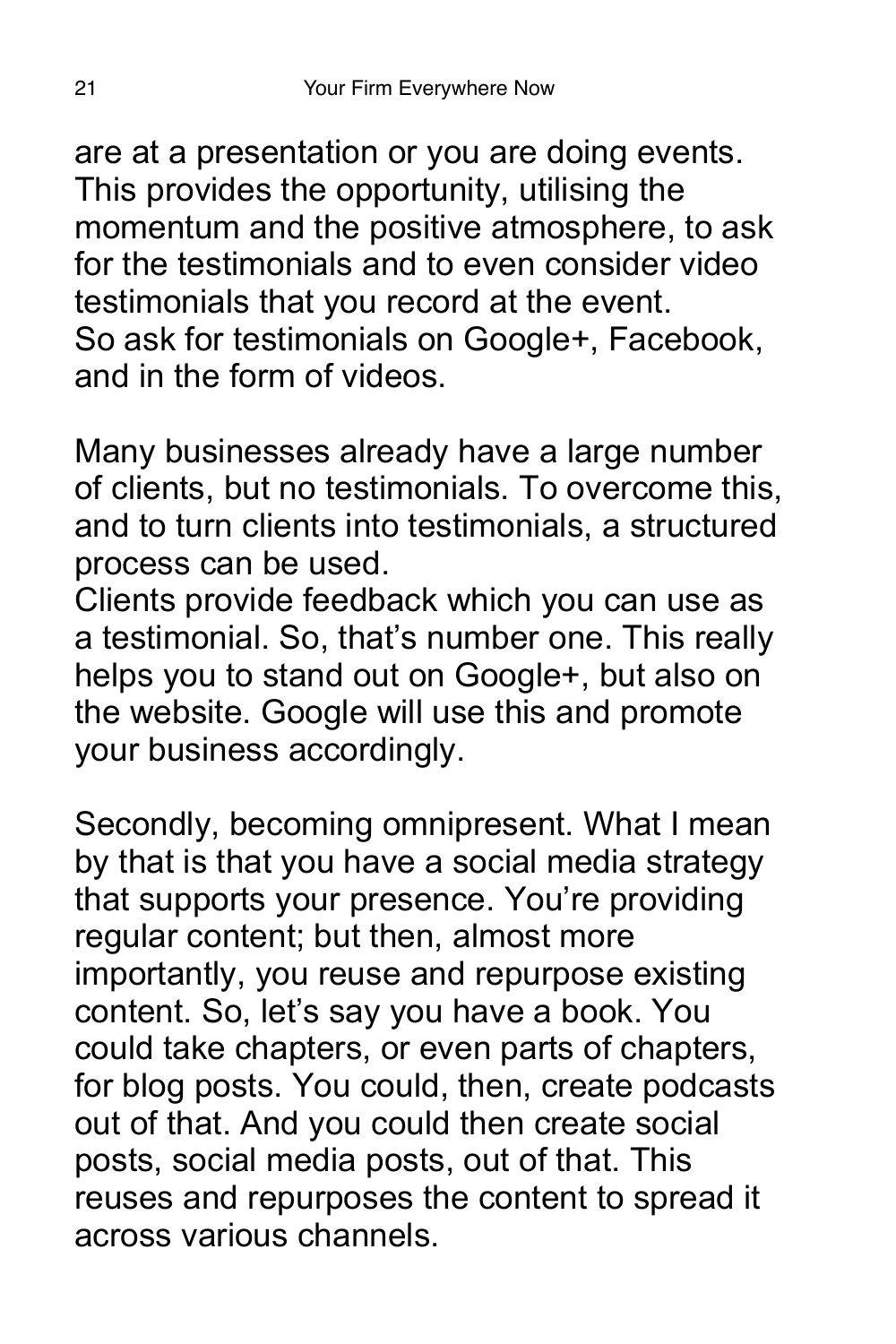Then, you start scheduling it for your social media channels - for example Twitter and Facebook. Because of the flow of tweets on Twitter, you can actually tweet the same information and message a couple of times per day without annoying your clients. And, you can automate that process with appropriate tools so that the message or slightly modified messages are going out on a regular but random basis.

The last point around being "omni-present" I want to talk about is retargeting, and this is covered in greater detail in the Ads chapter. Using ads (Google ads, Facebook ads) for your business can be very successful and beneficial. The great thing is you can then start retargeting so that you actually are present across the internet. You do that by actually putting a pixel out there onto your website or landing page and use this pixel to target those visitors everywhere. A good number of people (up to 25% or more) come back and opt into your list so you can do email marketing and things like that.

The third way to stand out is publishing your own book. Clearly, having your own book can be a very powerful instrument. Imagine you are recognised and seen as an author, as a published author. You could publish under the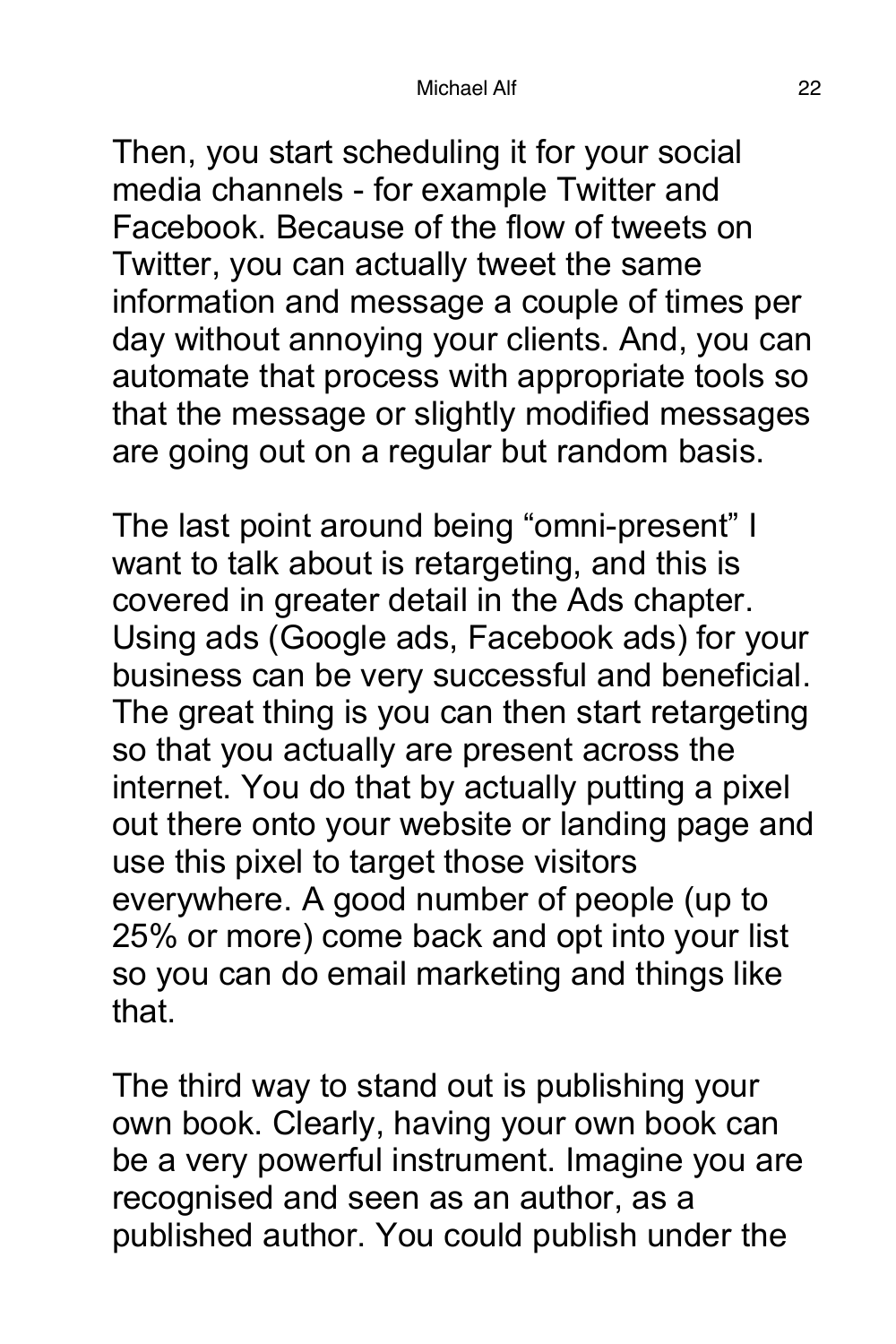umbrella of your firm or, for example, all the partners doing something together as coauthors.

I know of people who built complete new businesses based on one single best-selling book because it elevated their status. Suddenly, you get speaking engagements and people start reaching out to you. And, so, it becomes a very strong marketing tool.

Let's say your firm is pitching for a larger deal and you bring your book along to the briefing session and hand it over. This gives your potential clients the opportunity to get familiar with what you are talking about and what you are standing for. Then, when you come back, they already know your background and your story. This means that you can go straight into the content.

Another benefit of a book is that it can give you major media attention across newspapers, radio, television, and more. You can either actively use this or wait until the media is recognising you.

You can even test new business areas. Let's say you want to explore a new field in your business and you want to test the market. You could publish a book about this topic, and see what the response is, and how much interest there is.

At the same time, you position yourself in that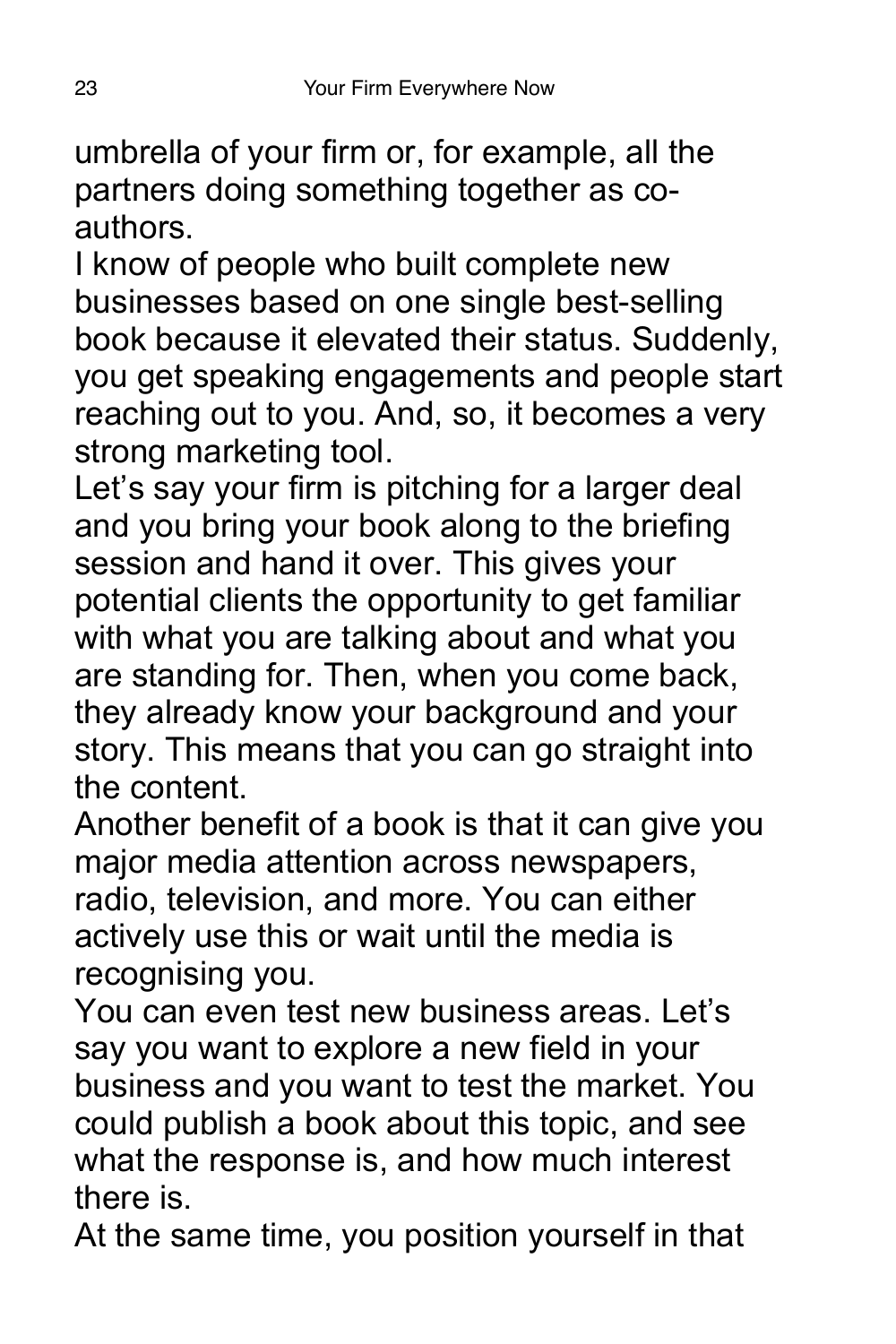segment of the market. You give the book away to clients, to the press, and to radio. This helps you get more attention, more exposure, and therefore you create that authority status.

Of course, you use the book also on your website where you are stating (assuming it's done correctly) that you are a best-selling author. You can provide a PDF version of the book for free, which creates a connection with your prospects.

As you can see, there are many ways that a book can support your business and help you stand out.

To summarise, I spoke about three areas where you can stand out and how to position yourself. Create positive ratings and reviews that are visible, be omnipresent across multiple channels, and publish a book to be recognised as an authority in your space.

In the next chapters, we are now going into the more technical aspects of digital marketing everything from mobile, to social media and websites.

When you want to find out more about what a book can do for you and how we can help you with your book please go to [http://tiny.cc/](http://tiny.cc/yfenbook)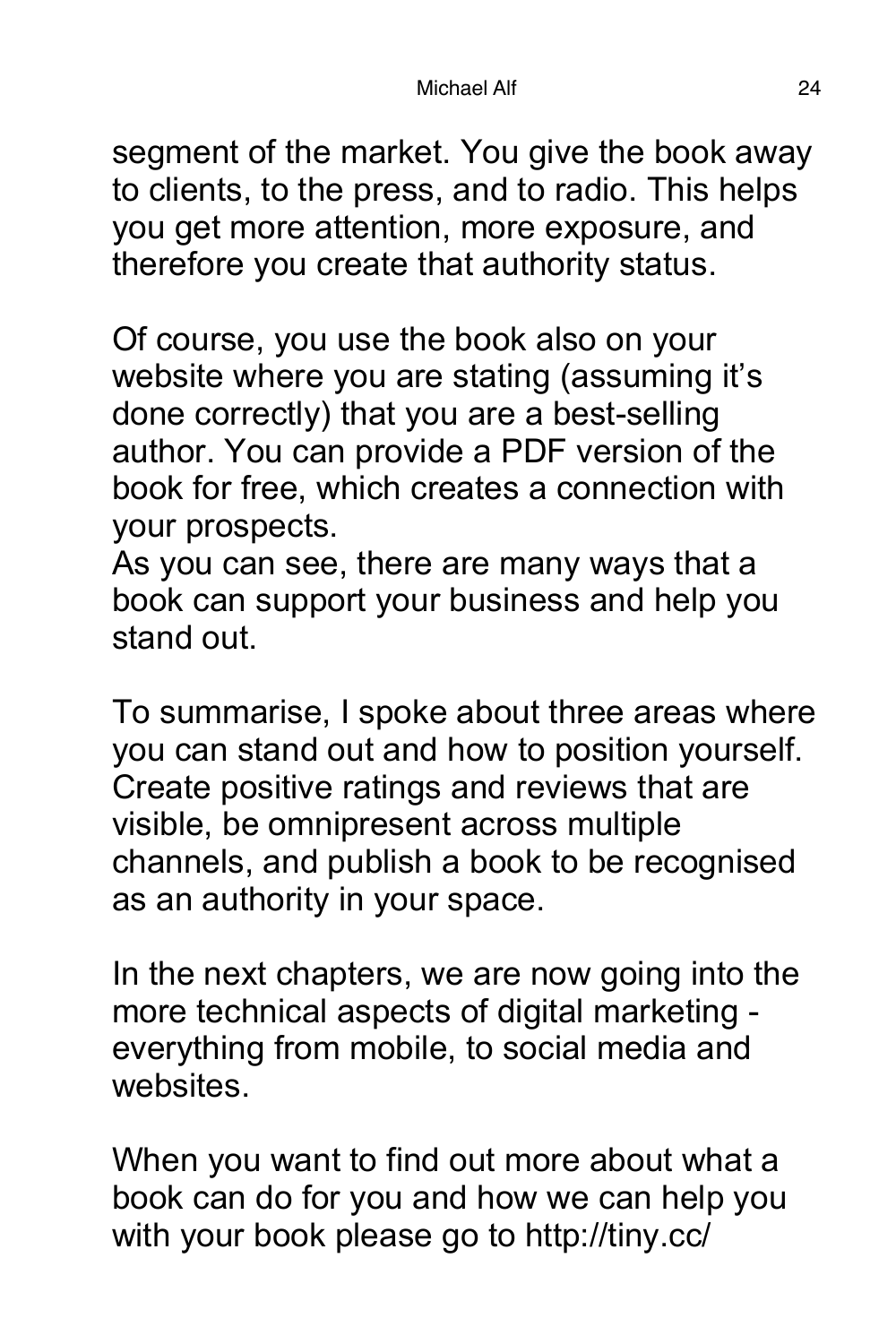#### [yfenbook](http://tiny.cc/yfenbook) or scan the QR code.

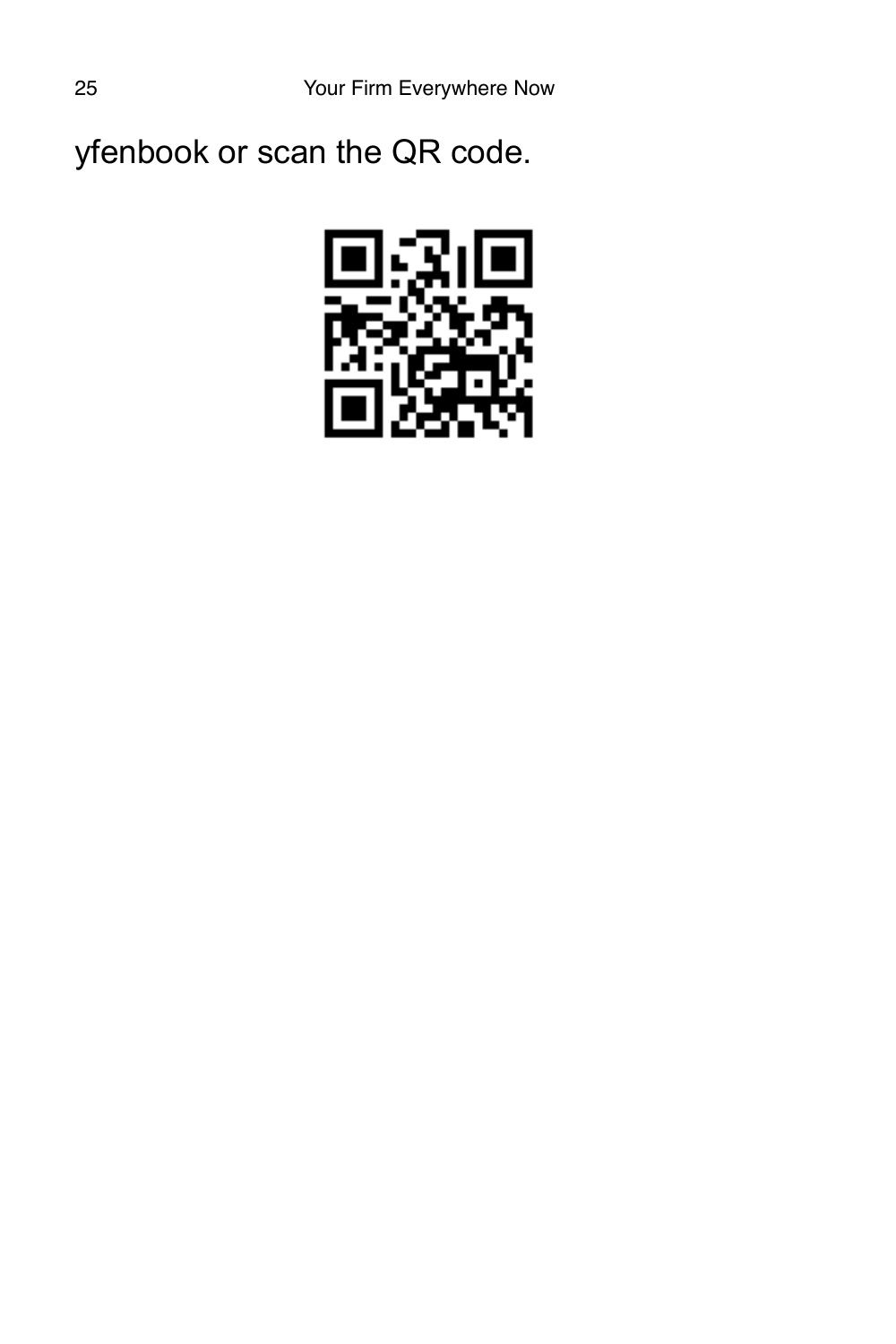#### <span id="page-27-0"></span>**Your Website - Are You Blocking Your Entrance?**

There are still a good number of firms and businesses out there who don't have a website yet. These are usually smaller firms, but it shows how slow things have been moving. Even of the firms who do have a website, there is a lot of improvement opportunity.

According to digital marketing guru, Avinash Kaushik, and his digital marketing "Ladder of Awesomeness", an acceptable website is a key component of a digital marketing strategy. What is acceptable? This is a great question and it is changing constantly. In the not so distant past, it was enough to have a website. Today, this is changing. Usability, responsiveness, and relevance are far more important nowadays.

We conduct regular website audits for our clients - both a more technical audit and a usability audit.

The technical audit is quite straight forward where we analyse a website to identify errors, problems, and other issues that have an impact on the Google rating. This also includes an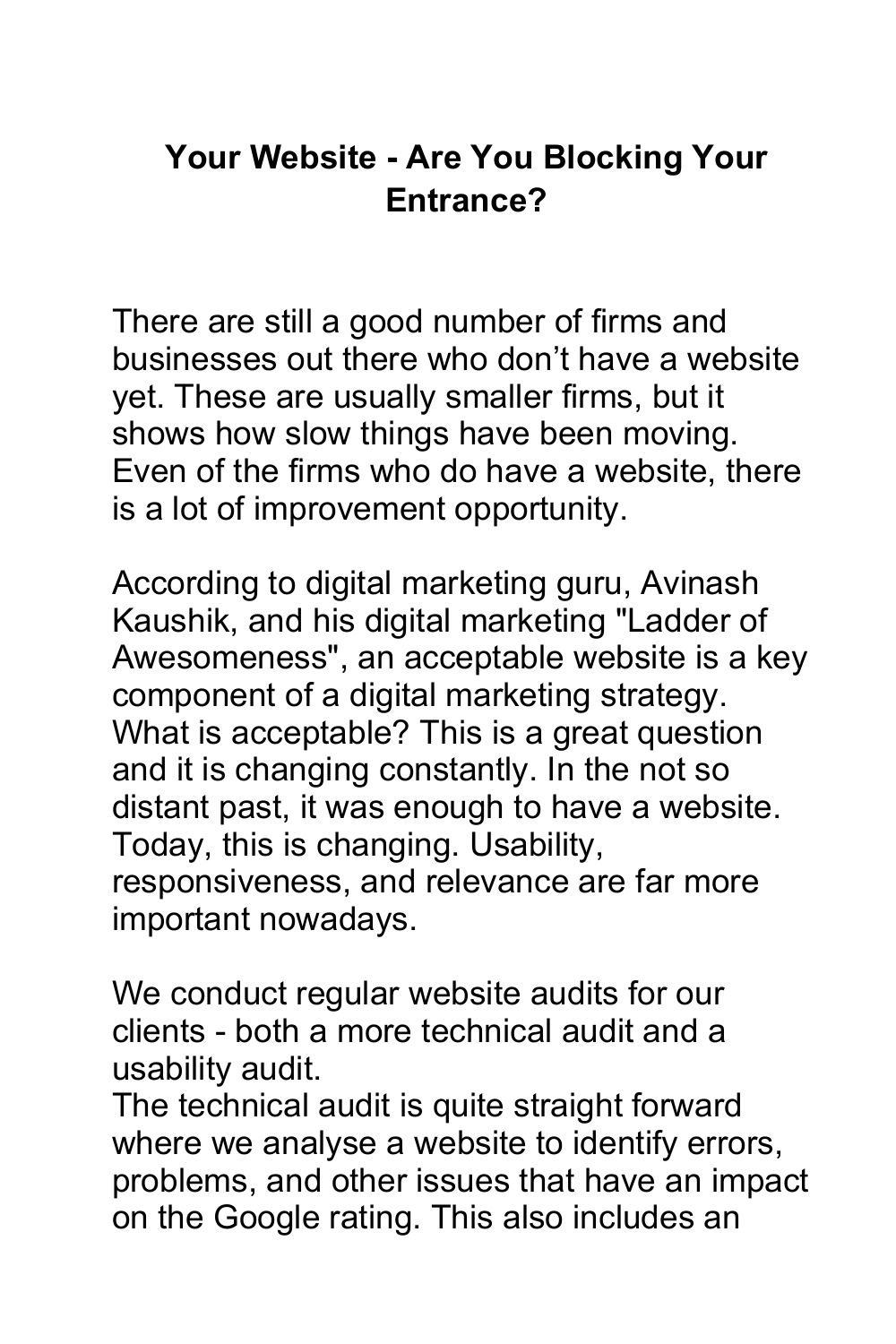assessment on a number of keywords to identify if the content is relevant. We, then, deliver a comprehensive report that helps the client to understand how to resolve those issues.

The second part is about usability, and this is an area which is constantly changing. Interestingly, it is hard to determine right or wrong. Sometimes, the only way to do this is to split test.

What is split testing? You have a number of variations of a site and you direct the traffic randomly to both pages. Then, you analyse the data to determine which options yield the better results.

One of the key things to ensure is simplicity. There is so much information available and clients are easily overwhelmed. It's important that they easily find what they are looking for. What I see a lot of firms and businesses doing is to focus on their own perspective instead of considering how a visitor and potential client is looking at the site.

The other major challenge is that a lot of visitors are leaving a site quite quickly and are lost "forever". One way to tackle this is to use retargeting. We spoke about that before and will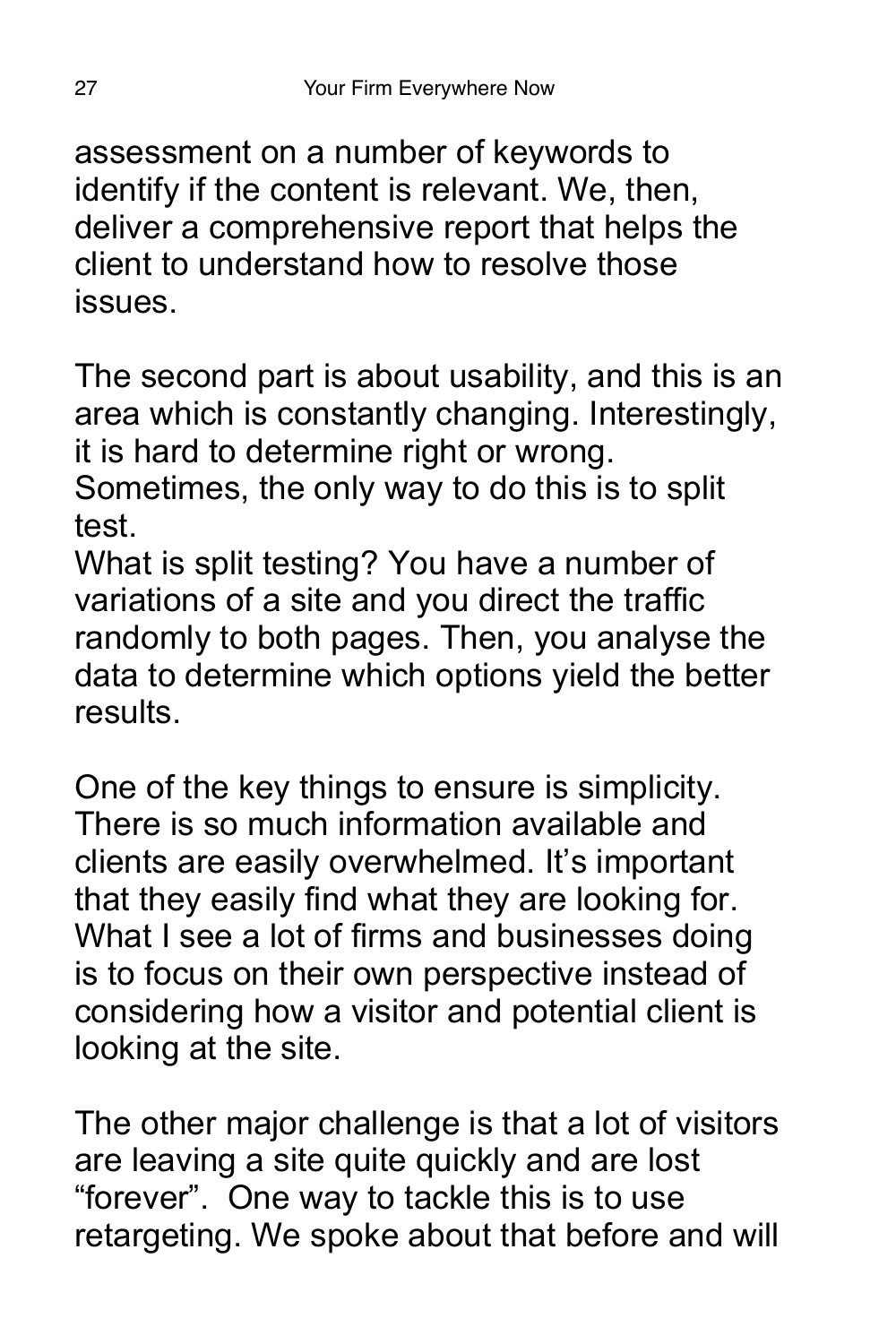cover it in more detail in the ads chapter.

The other thing you really should do is give something valuable away. This could be a report, a tool, checklists, etc. A great way, obviously, is to give away a copy of your bestselling book. Examples could be: The 10 Things to Do in Case of a Divorce, if you are a family lawyer, or The 7 Steps to Prepare for Your First Property Purchase if you are a property advisor. In exchange, you get the first name and the email, which then allows you to follow up via email marketing.

What I still see quite often and what works less and less is something like "Join our Newsletter" or even "Join our Newsletter for Free." This did work a few years back, but today people expect something in exchange for their name and email straight away. A great newsletter is a bonus.

Of course, your website should be also easy to navigate - again, from the position of your potential client. You might have your value proposition up in a very prominent way so visitors understand what they are getting from working with you.

What also works usually well is a strong "call-toaction" where you basically tell the visitor what they should do (for example, "Download Your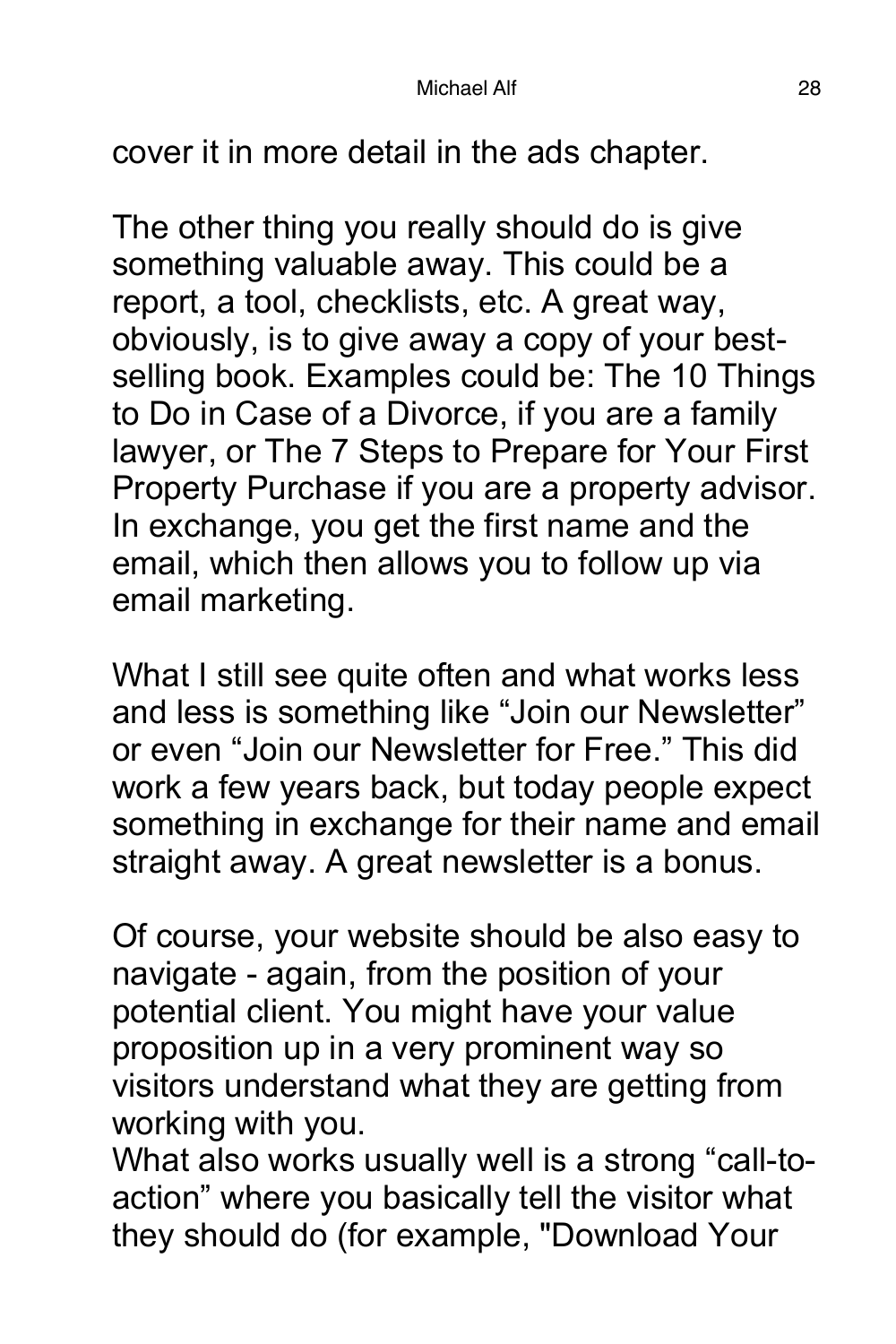#### Copy of Our Book Here!").

YouTube videos in your website can actually boost your rankings because YouTube is part of Google and Google just loves YouTube. It is important that you have relevant keywords associated to your videos so those videos show up when people are searching. Obviously, social proof is important. So, testimonials of your clients should be there, and should be integrated, and should stand out and be very explicit. I spoke in more detail in a previous chapter.

The last, but potentially most important, topic I would like to address is the use of mobile devices when surfing.

Why is it the most important topic? Because more than 50% of all searches are starting on a mobile phone and are often continued on a desktop. But, at least 80% of businesses and firms are not prepared for mobile visitors, and the risk of losing out against competitors is steadily increasing.

Therefore, you want to have a mobile-optimised website or at least a mobile-friendly one. From our perspective, a mobile-optimised website is the best way to address this trend. This mobileoptimised website goes hand-in-hand with the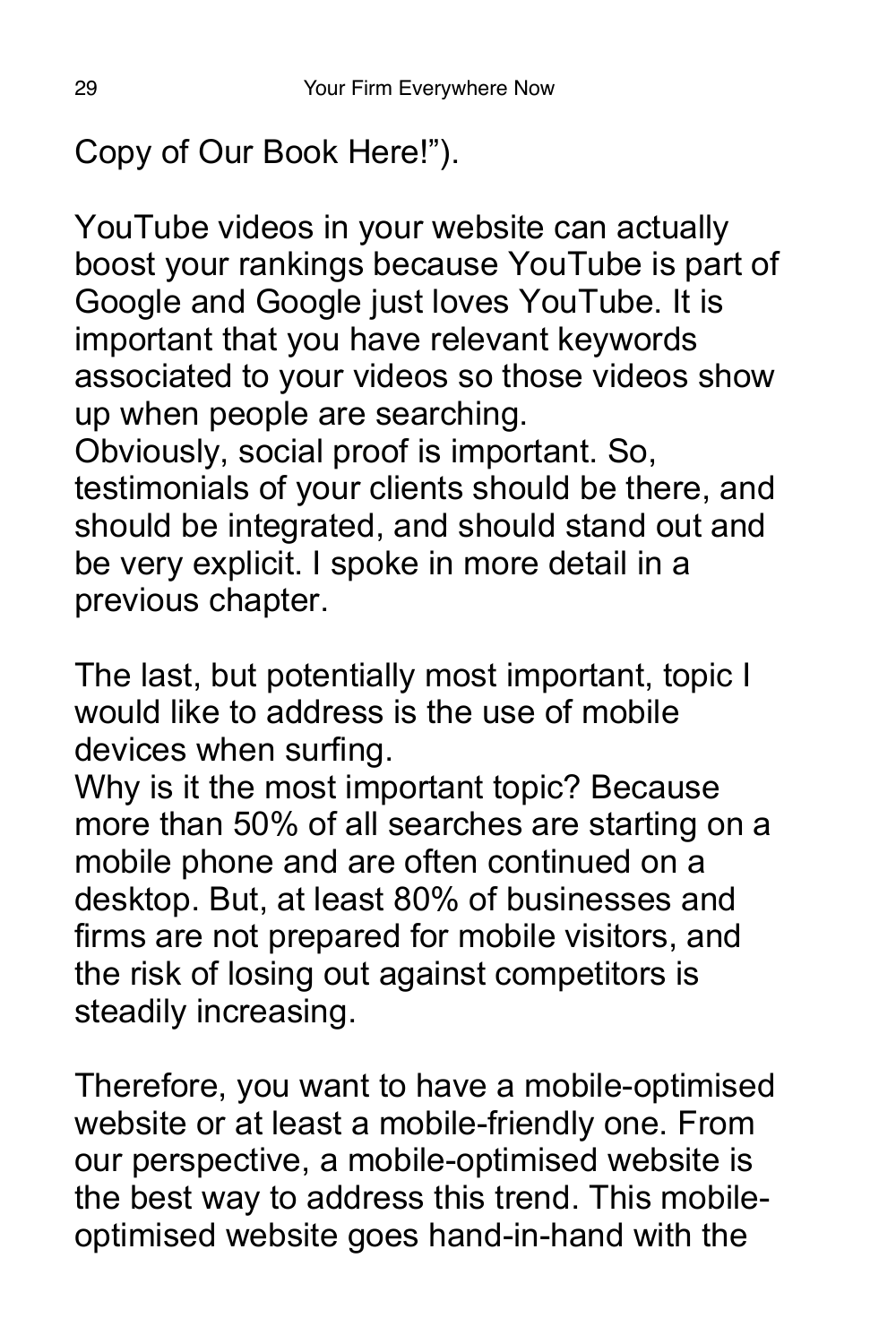main website.

You have the standard site and the more simplified mobile-optimised site which really focuses on key aspects a mobile visitor expects. This is typically a touch-to-call button, a Google maps integration, and key information about your business.

My recommendation is to get a mobileoptimised website. The second best option is a mobile-responsive one. I would say the downside of the mobile-responsive one is that there's still a lot of content, which people don't necessarily don't want to go through when they're on the go on their smartphone.

For the iPad, I would use a responsive theme. But, for smartphones, our recommendation is always to go for a mobile-optimised website. What I suggest you do is the following: Take your smartphone and access your website. Try to be "neutral" and see how easy it is to get around.

Then, try the same with a number of competitors. I expect that you will come across some mobile-responsive sites and maybe an optimised version as well. If not, you can look at the following sites on your smartphone: [http://](http://www.smbas.com.au) [www.smbas.com.au](http://www.smbas.com.au). That's my daughter's business who is helping local businesses to get mobile-optimised websites. Or, check out http:/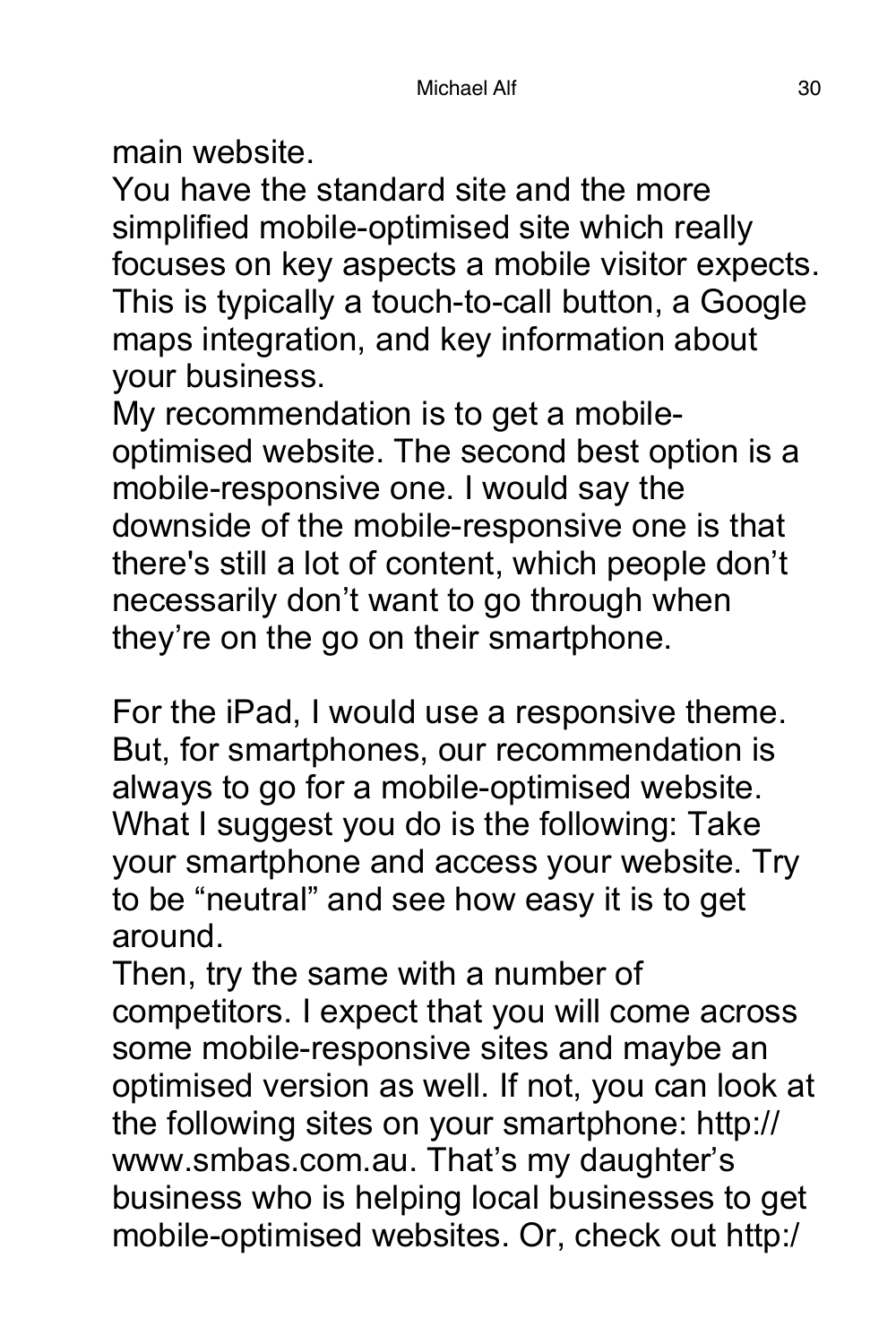[www.khq.com.au,](http://www.khq.com.au) which is an example for a legal client.

What I find during my talks is that most people are surprised about the differences and many have never really tried their own site.

One of the big trends we are seeing at the moment is the so-called multi-screen search. 77% of the mobile searches take place even when there's a computer available. It's really interesting that people start searching on the smartphone and then they'll move to the desktop. It's something happening regularly and you might have experienced that as well. You start searching on the mobile, your smartphone, you search for something, and then move to the desktop to do your proper research on some reviews and so on before you might actually get in touch.

That's why I am sometimes surprised how much businesses spend for flowers at the reception, but they decide not to invest less than \$1,000 for a mobile-optimised website to cater for usually more than 50% of their visitors. Which brings me to the next advantage of a mobile-optimised site versus a mobileresponsive site.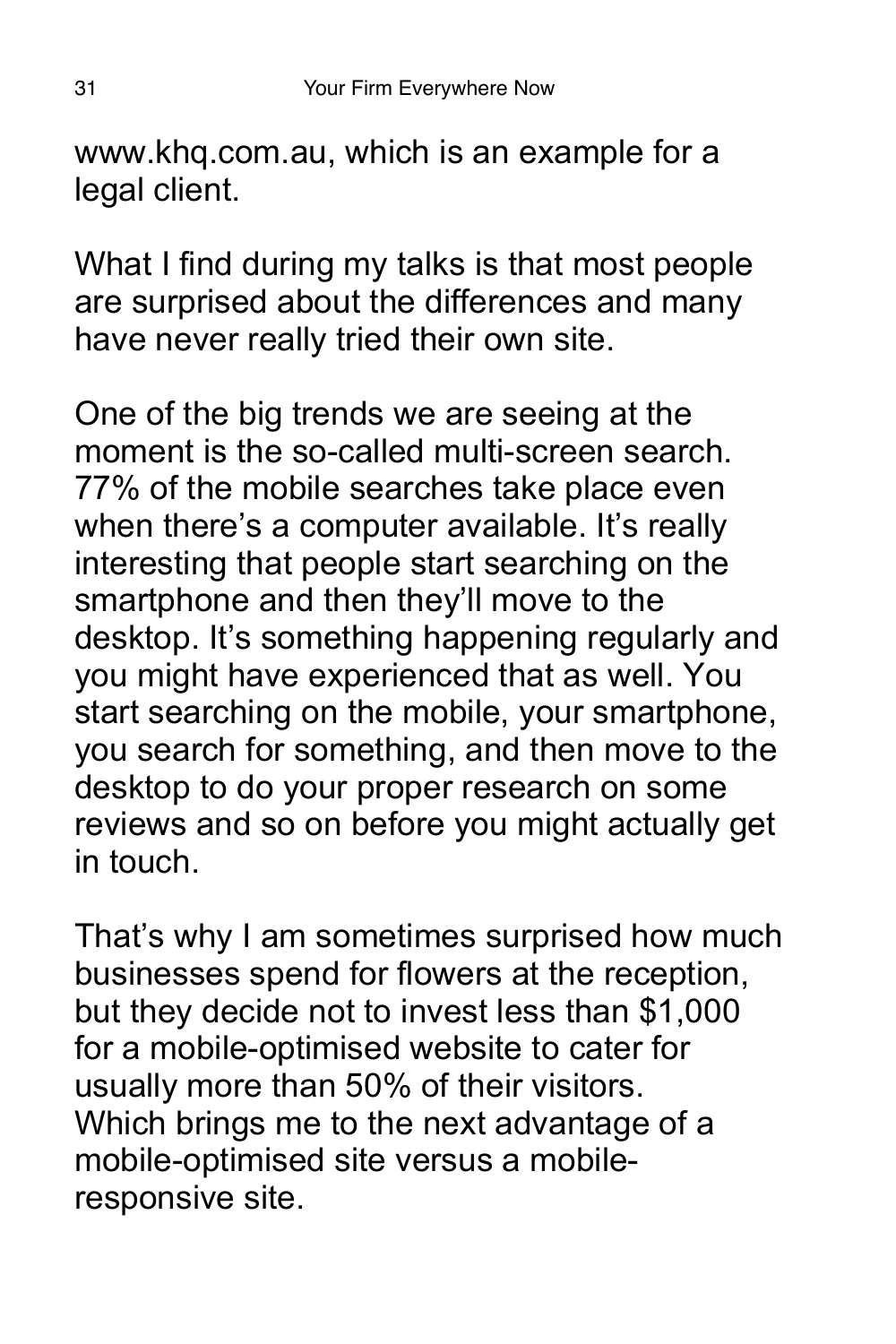When you are a business with a larger website that is still "old style" non-responsive, the cost of moving to a responsive version can be a couple of thousand dollars.

When you decide for a mobile-optimised version instead, you need less than \$1,000. We have a number of clients who decided for this approach.

So, being mobile ready becomes a hygiene factor for businesses. And who else better than the Executive Chairman of Google, Eric Schmidt, can express the relevance by saying: "Mobile is no longer winning, it has already won."

90% of people have their phones 24/7 in arm's length reach, so it is essential to appeal to a mobile user

If you want to discuss your needs around a mobile optimised website please send an email to [contact@totalu.com.au](mailto:contact@totalu.com.au) for an initial conversation.

We also offer a very powerful website audit for your website which helps you to identify issues or errors as well as an initial keyword matching of your site. Find out more at [http://tiny.cc/](http://tiny.cc/yfenaudit) [yfenaudit](http://tiny.cc/yfenaudit) or scan the QR code.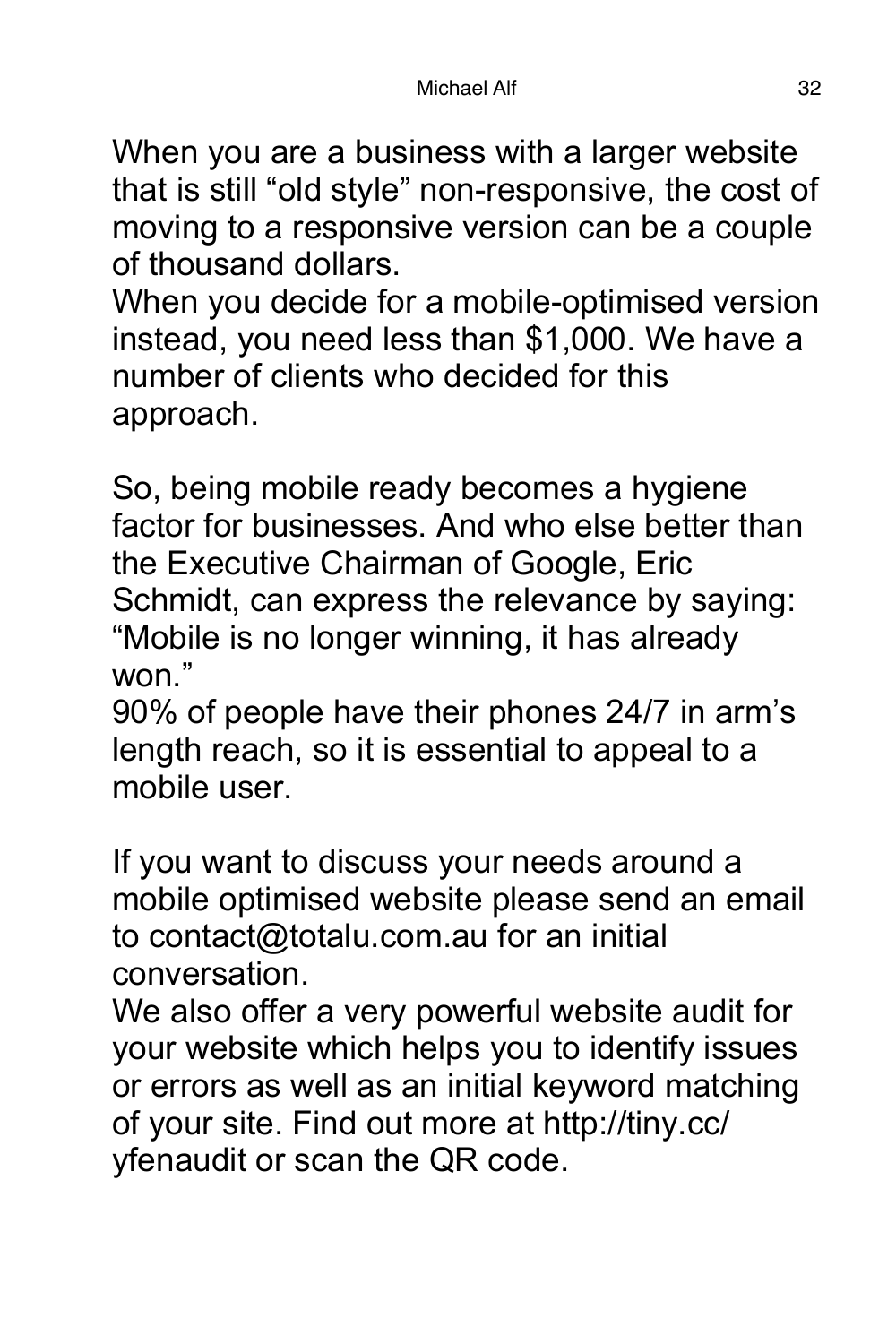

With this, I want to close the chapter about websites. I hope it provided some food for thought for your own website or for an upcoming website re-launch.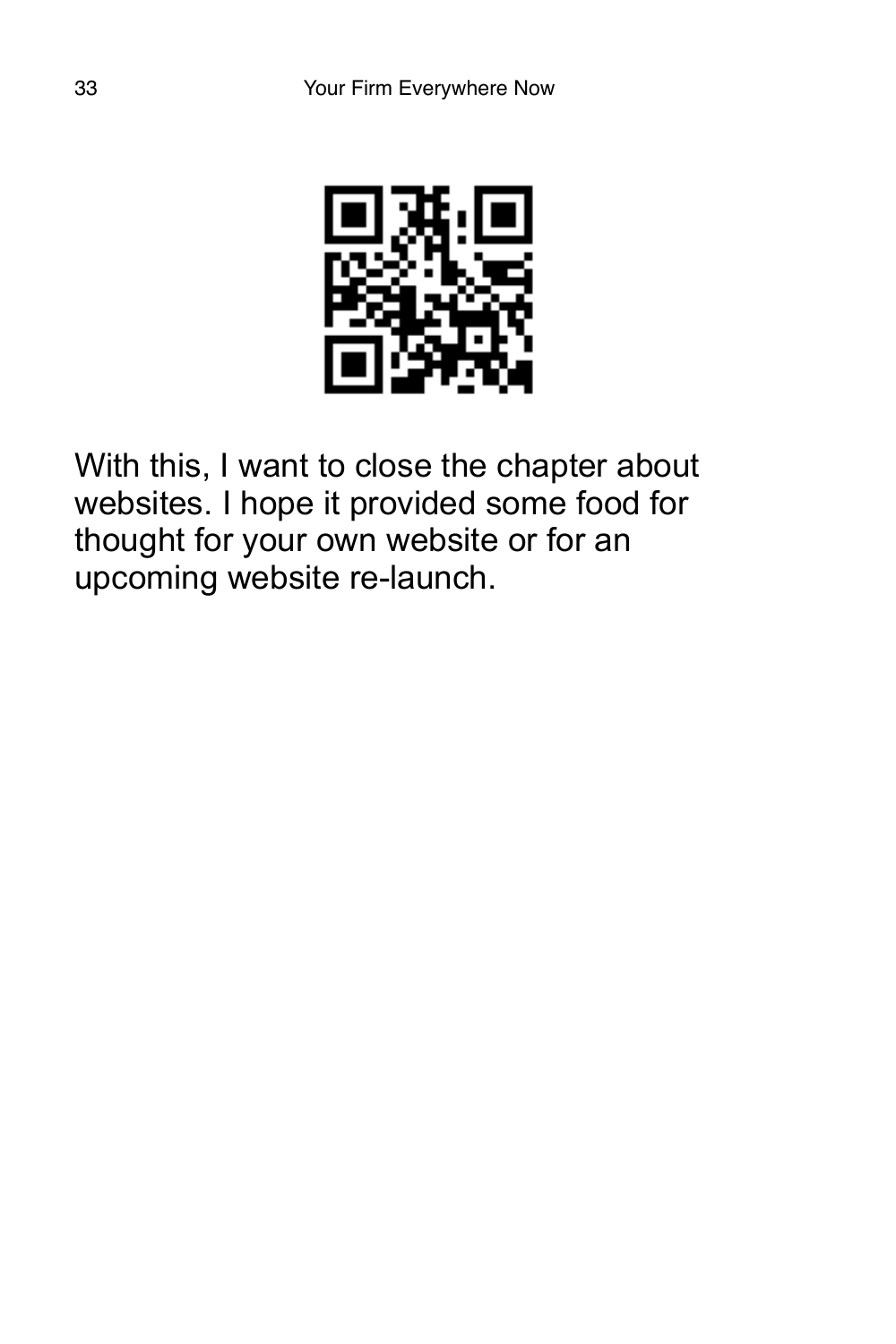#### **Social Media for Firms**

<span id="page-35-0"></span>This is an introduction into Social Media for Professional Services' firms. I want to cover some highlights and key elements in this chapter.

By no means can this be a comprehensive chapter as social media is probably the fastest changing component of the whole digital marketing movement. Hardly anybody can keep up with new channels popping up and setting new trends everywhere. What is scary about this is the speed those networks are spreading and gaining followers.

To balance this out, there are some major channels to consider and, usually, new channels are often addressing the younger generation. As this book is mainly aimed for professional services' firms, the development is not as fast as for other industries like retail or entertainment.

But, when you develop your overall strategy and then your digital strategy for your firm, I suggest to keep this in mind because elements of your business may require you to tap into new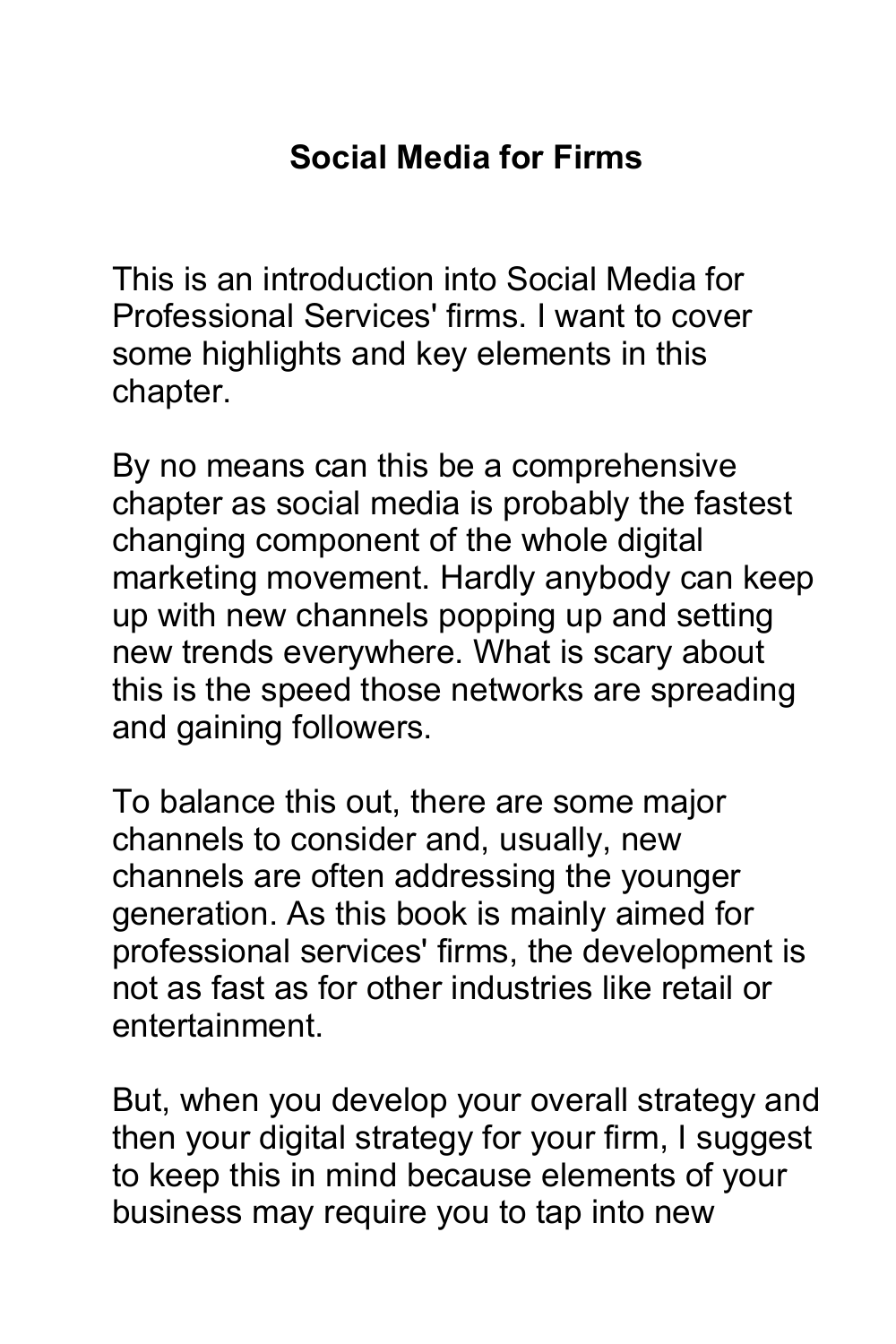channels - I am just thinking of your recruitment strategy. When you want to attract younger employees, you might find that they are very active on new channels like Instagram or Snapchat.

Let's have another look at the "Ladder of Awesomeness" of digital marketing by Avinash Kaushik and see where social media can be found on the ladder.

Interestingly, social media is relatively high on this ladder, so it is something to consider at some stage of the digital journey. Before you jump in and create accounts on Facebook, Instagram, Snapchat - just to name a few popular ones - you should consider who your ideal client is and where they are active.

I want to put the key criteria on the table straight away - and that is consistency. Starting a channel and giving up, when you don't see the momentum or even the financial results, is not a promising strategy. When you struggle posting every day (or sometimes every second day) and you don't want to use professional support for this, you should not start the journey.

## **The challenges of Facebook**

There are too many dead digital bodies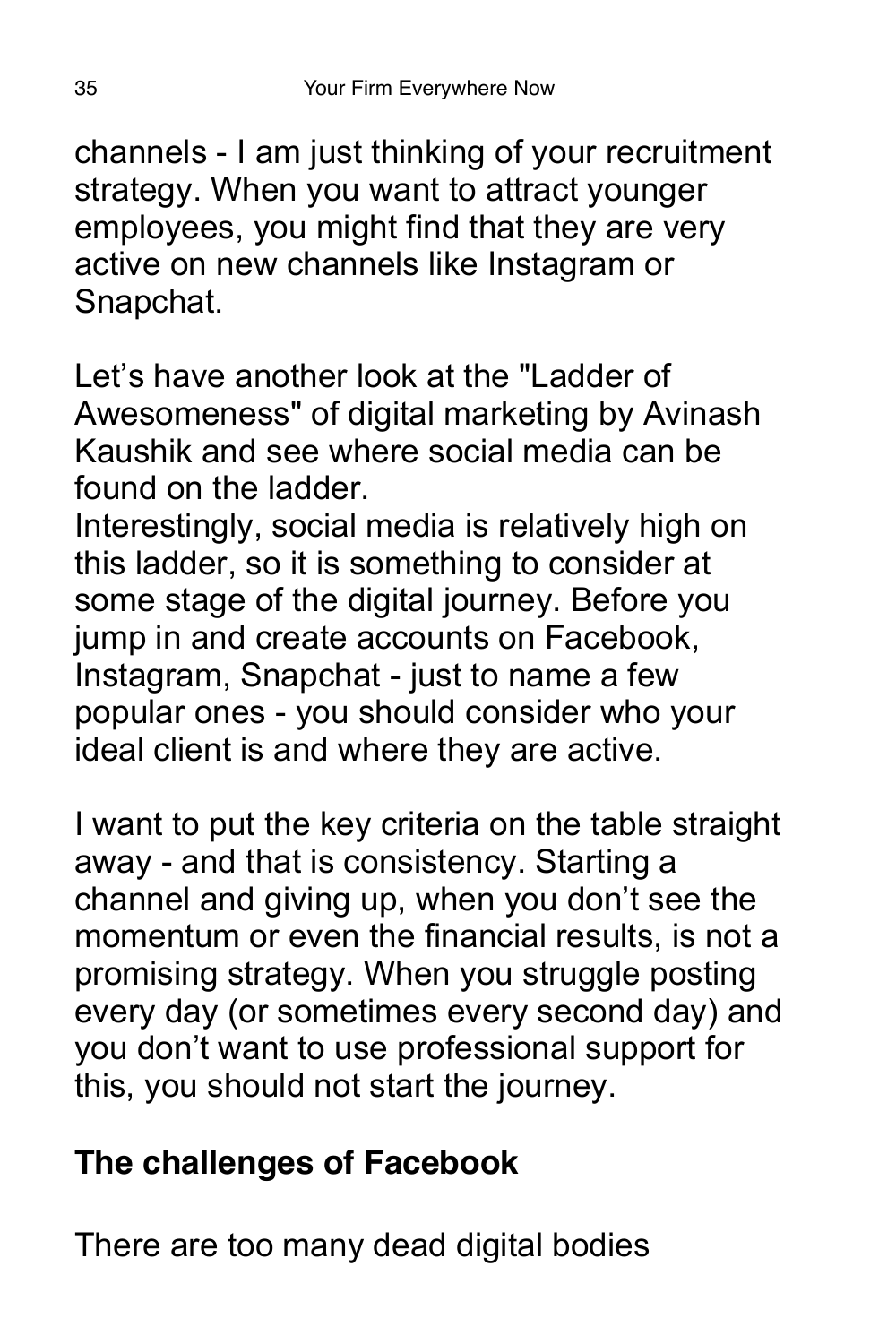(accounts) out there. And I, too, declare myself guilty of having opened a number of Facebook and Twitter accounts for various ventures. One is a Facebook page (totalu) which has an impressive number of followers, but mainly because we "acquired" a large number cheaply years ago. The "punishment" is that our posts are hardly seen by anyone due to some algorithms by Facebook measuring the level of engagement. And, when a high percentage of followers are "not real," the level of engagement is logically very low. Even though I have great content on this channel for a year, the engagement hasn't really gone up. The rescue mission would require other activities, but this is no longer a focus area for my business.

On the contrary, my wife was able to build up more than 10,000 likes in less than 12 months. And they are all real "human beings" and very interested in the content. Even then, it is challenging to create a high level of engagement.

To get a better understanding, let's have a look at the largest Facebook pages on this planet [\(http://fanpagelist.com/category/top\\_pages/\)](http://fanpagelist.com/category/top_pages/). The top three are pages from Facebook: Rank #4 is musician, Shakira, with more than 106 million followers, however, less than 500,000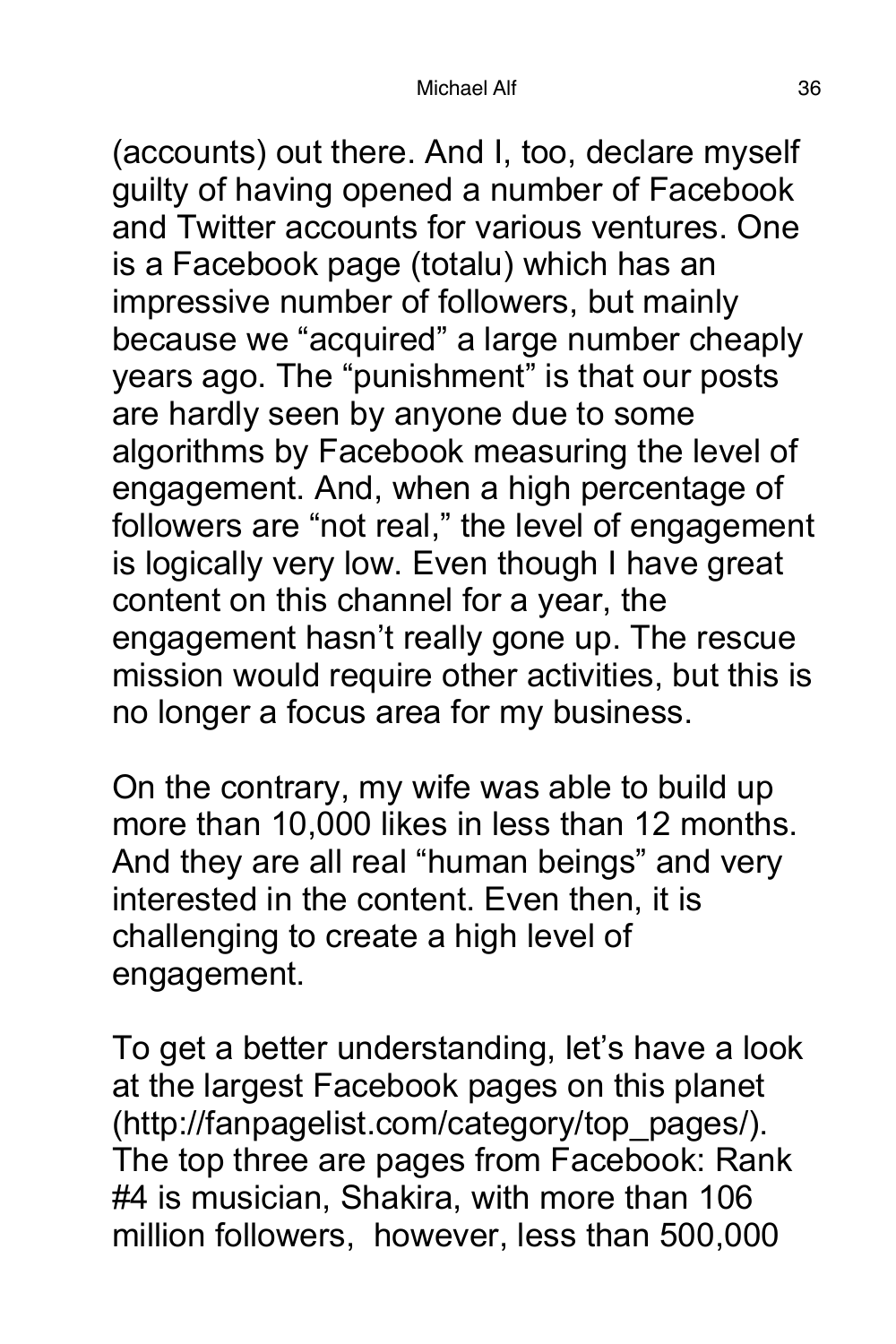are "talking about" or are engaged. That's less than  $0.5\%$ !

Rank #5 is soccer star, Christiano Ronaldo, with just over 103 million followers and almost 5 million "talking about this." That's a nice ratio of more than 4%! So, with one post, he reaches literally millions of people.

Most of the top 100 pages are musicians, actors, and other "mass attractors," but the percentage of "people talking about it" is always low.

My message to you is this: Don't be disappointed when you have 1,000 Facebook likes and only 20 or 30 seeing your posts or "talking about this." Even that might stir up some local interest, raise your firm's awareness, and create goodwill.

One of the questions people ask me is if they should have a Facebook page for their firm. That's why I started with some comments and observations around Facebook. The answer is that it really depends. When you are in pure "business-to-business," then there are more important channels which we will cover in a moment.

When you have a more local business, like a law firm or an accounting firm, it might well be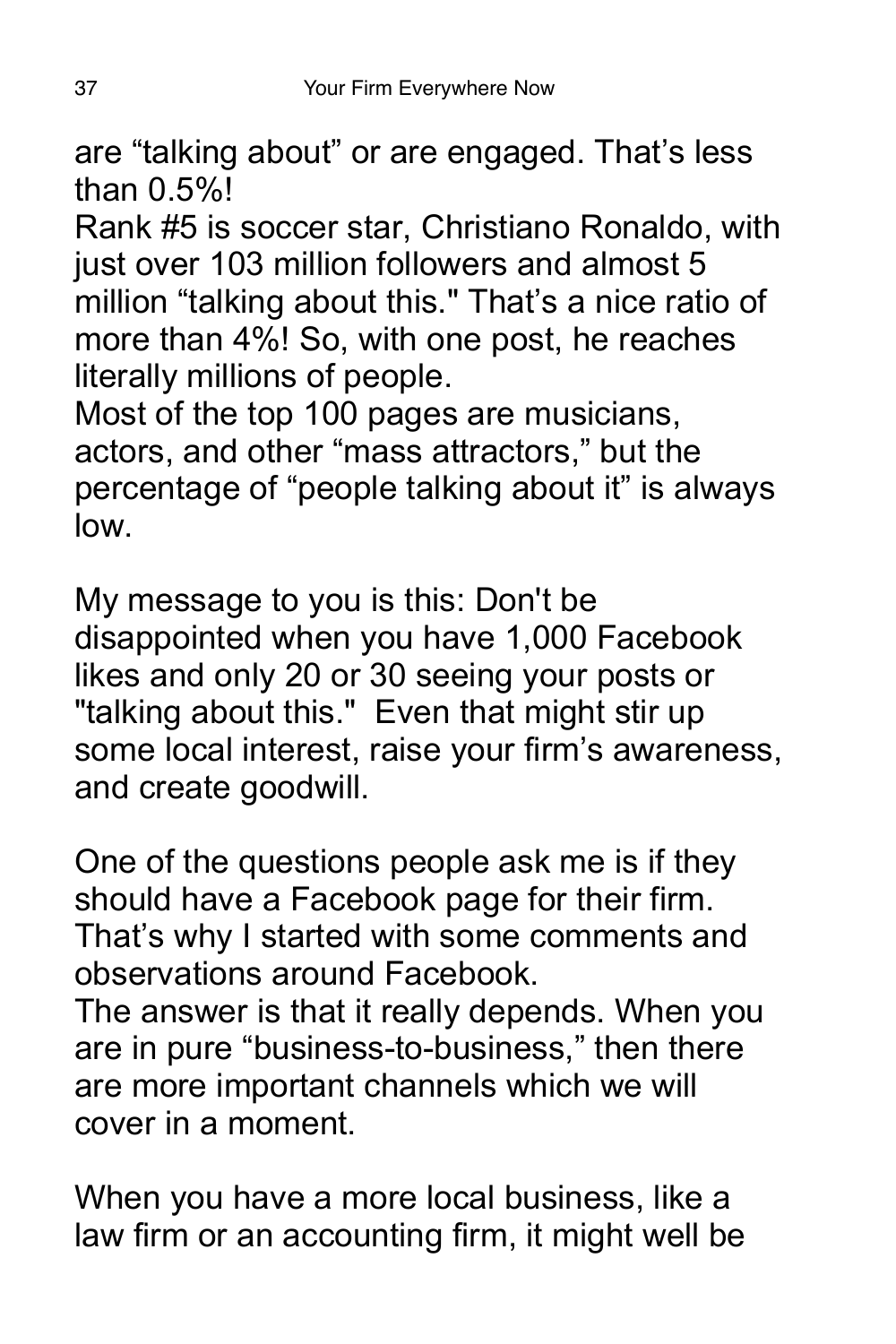worth the effort and investment. Just make sure you are consistent and don't sell. Have a look at Chapter 10 to learn how to create this consistency.

And Facebook can become really powerful when you combine it with Facebook Ads, which we will cover in chapter 6.

### **Google+, Twitter and LinkedIn - the big gorillas**

Let's now move on to the other three gorillas in the social media zoo.

Google+ is a big one. It's so big that we will have to come back in a moment because Google+ is, obviously, the social media of Google and is really relevant. Then, we have **Twitter** 

Twitter - the powerful real-time messaging system consisting of 160 characters is a true gorilla. There are 200 billion Tweets sent per year or 6,000 per second. This is a staggering number, isn't it?

The power of Twitter is the brevity and the fact that it is real time and searchable, as opposed to Google, which is not real time. You can go into Twitter and check what happens right now! The best use is created via so called hashtags (#YFEN) that are used as a marker to filter out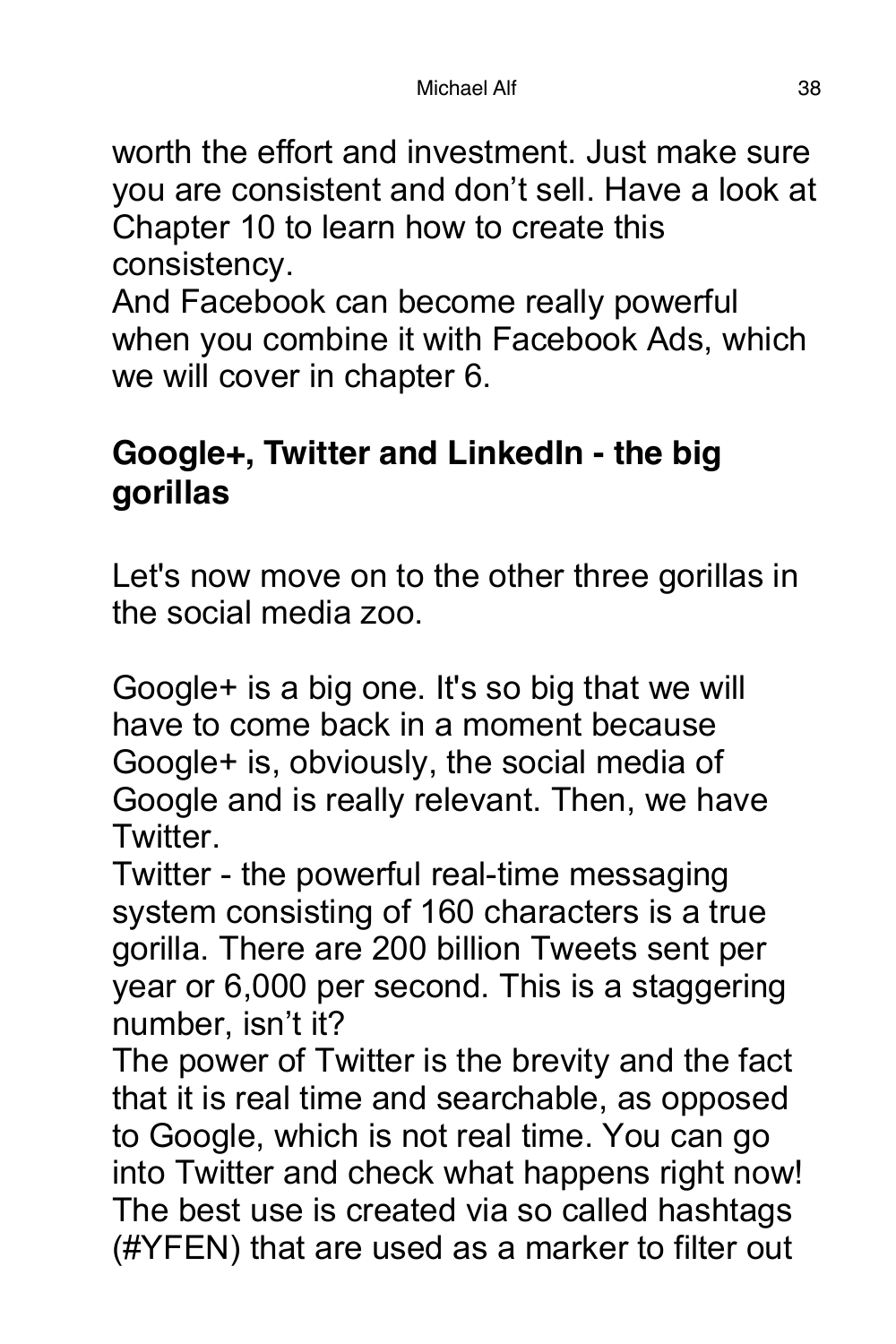relevant Tweets. Let's say you run a large event and you have screens showing what happens on Twitter right now related to that event. You would define a hashtag (for example #myevent) and everybody's Tweet using this tag could be seen on the screen.

I would like to share a little story answering the question of whether Twitter is relevant for executives as well. I wanted to get in touch with a CEO for a conversation, and the way I was successful was via Twitter. That actually happened more than once. This CEO told me that she prefers communicating via Twitter because she does not have time to read long emails and people should be able to put a key message into 160 characters. Interesting, isn't it?

Let's move on to LinkedIn, which is the largest professional network. LinkedIn is something you should definitely look at and do properly by setting it up in the right way so that you gain LinkedIn credibility. Again, consistency is key, and you want to post on a reasonably regular basis. Valuable content is really important different from Facebook which is far more social. All new potential employees, and probably clients, will check you out on LinkedIn. So, that's a base to cover. Before we move to Google+ - the big unknown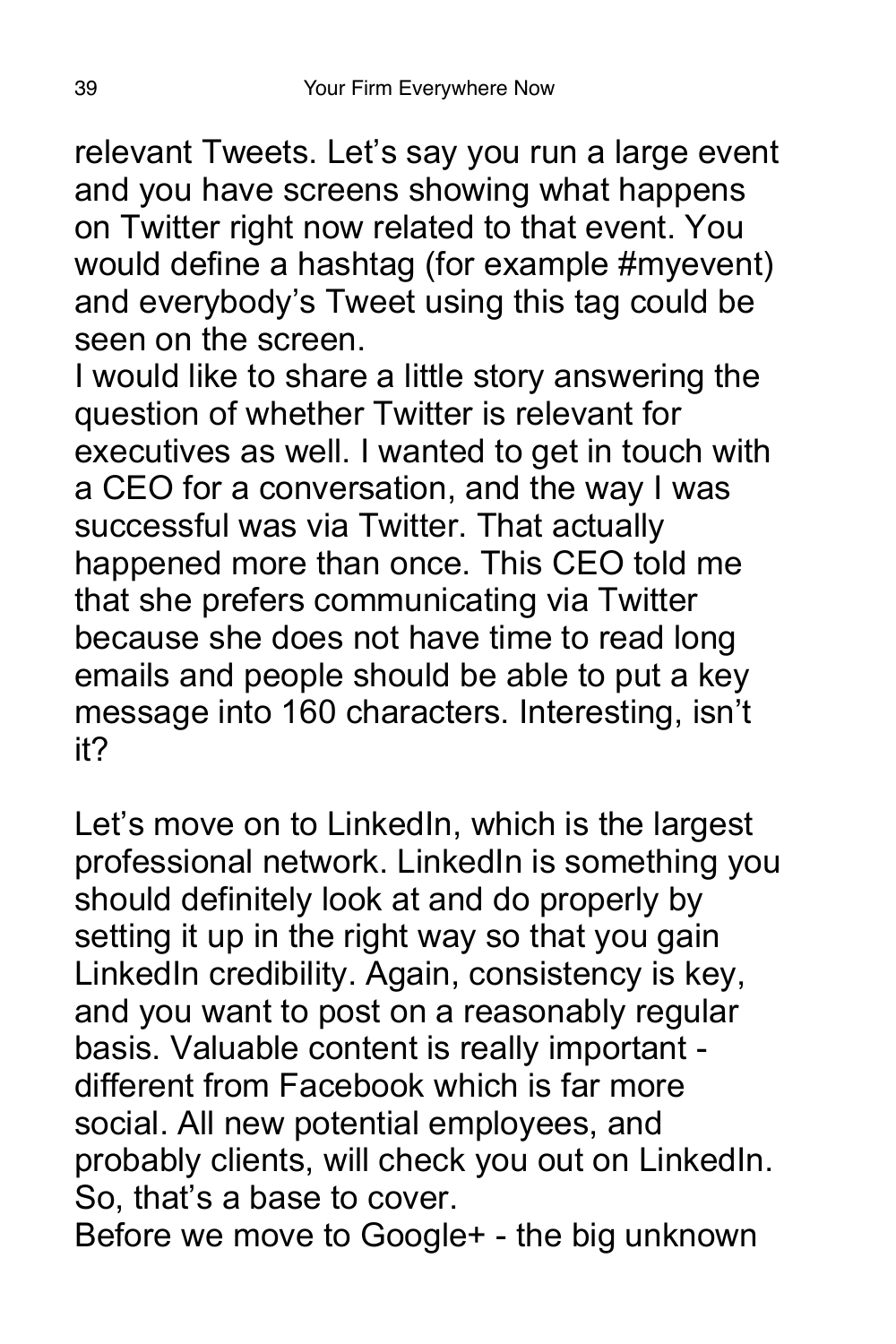child - let me briefly mention the local directories like Yellow Pages, Yelp, etc. They are important and should be covered at some stage. One of the things we help clients with is a "Brand Establisher," which establishes a large number of accounts and secures the digital real estate. This should, of course, go hand-in-hand with a strategy development like I cover in chapter 10.

Now, let's look at Google+. Why is Google+ so important and why is it important to watch out for? As you probably know, Google is the largest search engine, covering far more than 90% of all searches.

The term "I Googled something" is used today even if the search doesn't happen on Google. And, secondly, Google owns YouTube, which happens to be the second largest search engine in the world. Video marketing is one powerful way to move up in the search results. But, Google clearly likes to support local businesses like yourself. They do all sorts of things to promote local businesses who are following "the Google rules".

One way is to set-up your Google+ account properly in a professional way and link it to your website so that the probability of you being found increases. Combine this with the generation of reviews and ratings as discussed, and it becomes a powerful marketing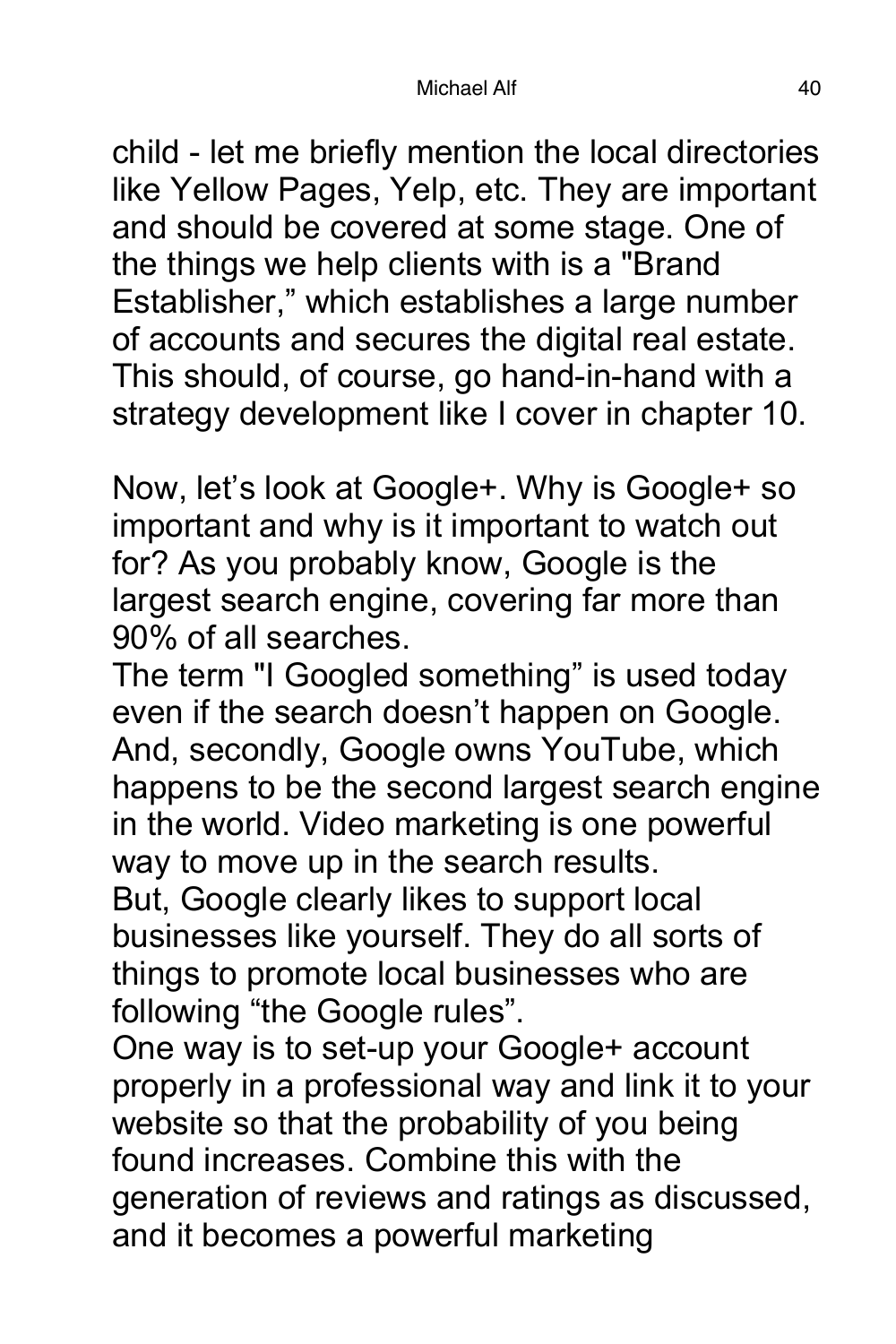#### instrument.

You, then, can start posting news about your firm on Google+ as this will more likely show up higher in search results. Combine this with regular videos on the corresponding YouTube channel and you further increase your exposure to Google.

You also need to be a verified local business, which is demonstrated by the tick under the image. Google can then use your Google+ information and show this when you come up in searches. Of course, you should have relevant and professional photos on your Google+ account too.

When you cover all these elements, your probability of coming up on page 1 increases, and it also helps with your Google Ads.

Find out more about our social media optimisation at <http://tiny.cc/yfensmo>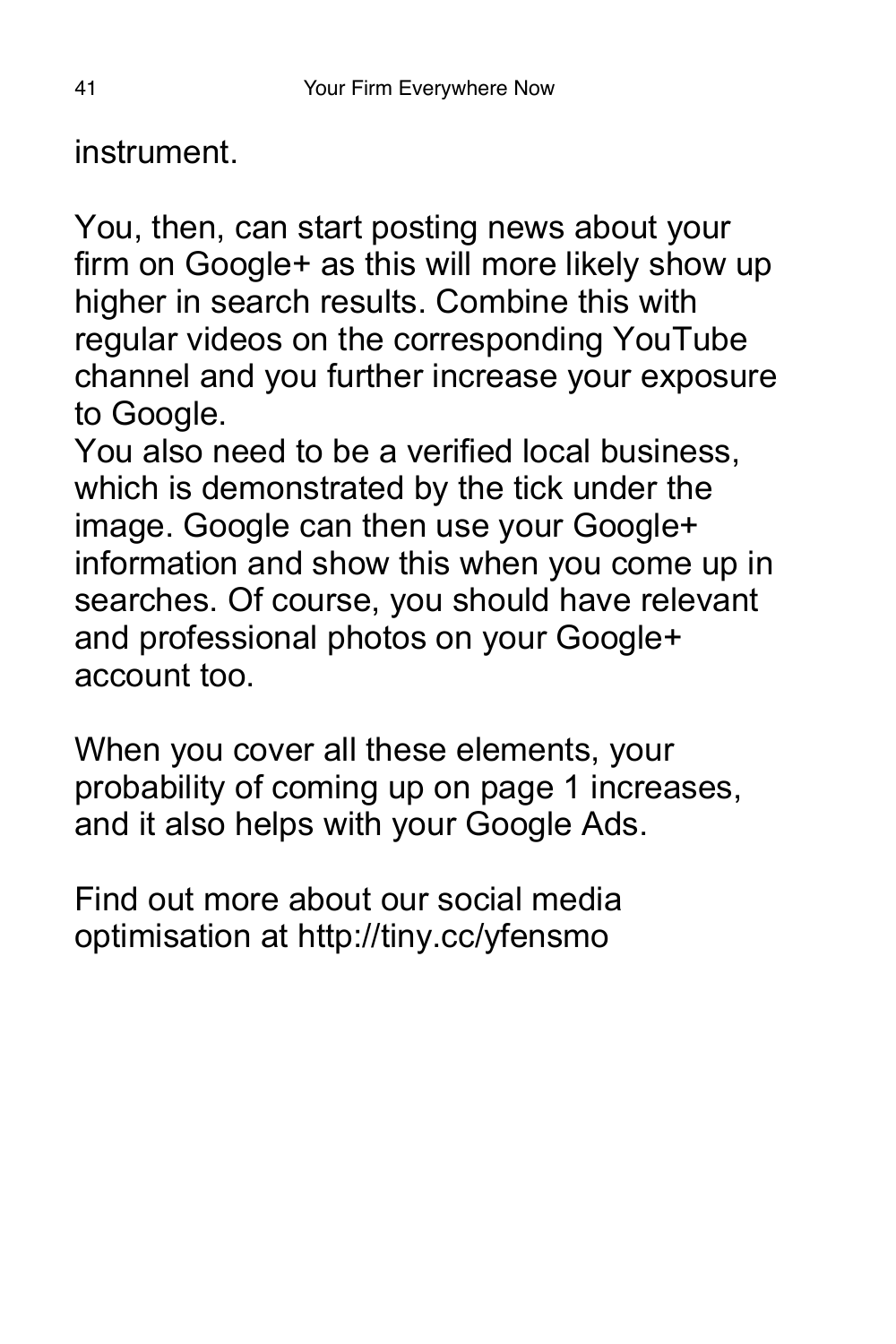

So, that covers the introduction into social media for Professional Services' Firms. In a nutshell, set-up your Google+ account and link it to your website and business. Have LinkedIn ready, and then consider channels like Facebook and Twitter.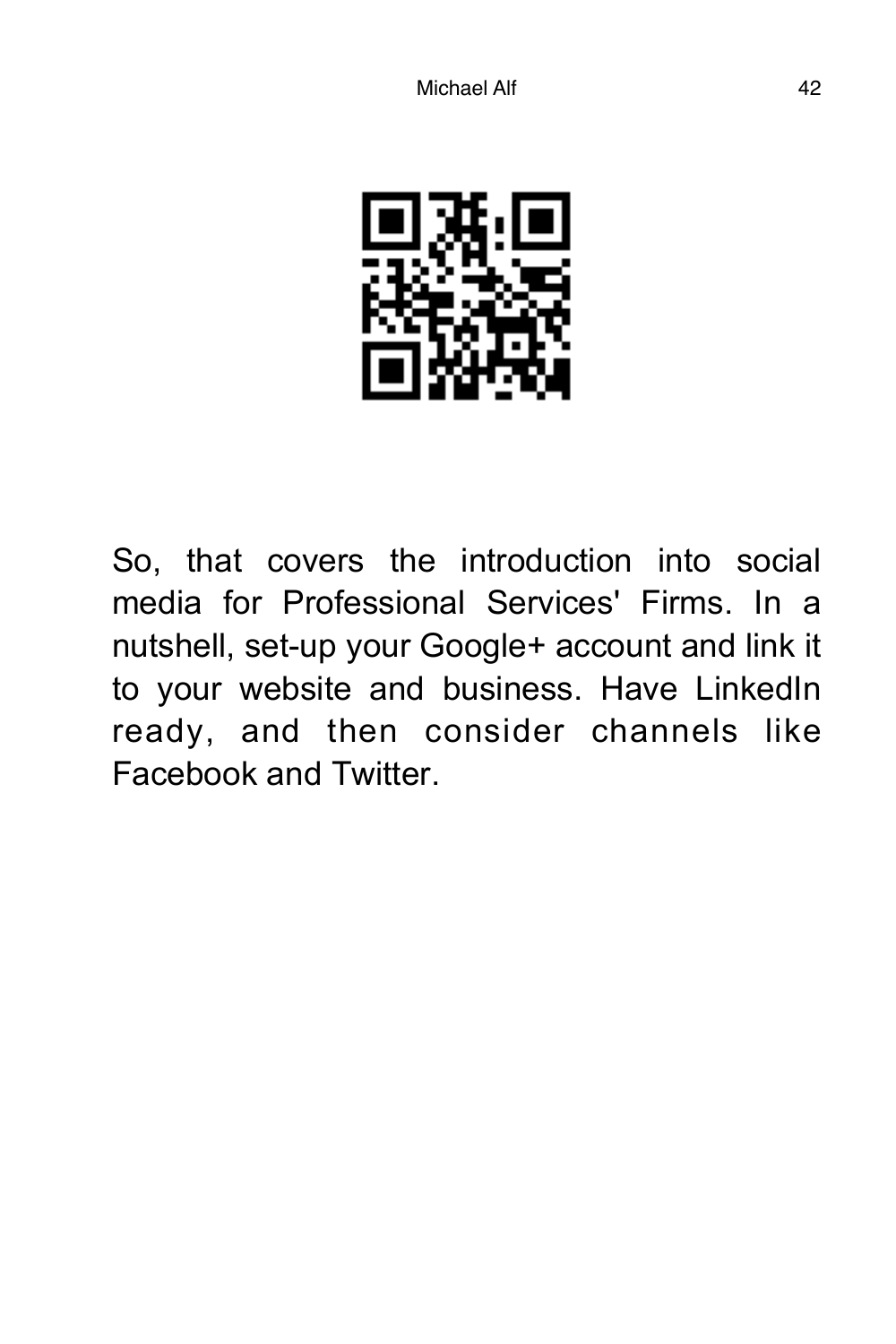# **Google and Facebook Ads - Grow Your Firm With Paid Leads**

### **Google Advertisement**

In this chapter, we discuss Google AdWords and how you can make it work for your business or your firm. I provide a short overview and talk about some of the key things to focus on.

Google AdWords is an advertising platform that gives you an incredible opportunity for growth in your firm.

There's no better marketing strategy than one that allows you to get solid and measurable results for the growth of your firm, and Google AdWords allows you accomplish just that.

If you are, therefore, looking for a way to really utilise the internet, generate leads online, and to grow the bottom line of your firm, let this be your guide.

## **Why Google AdWords?**

Television commercials, radio spots, newspapers ads, and billboards have traditionally been the go-to routes for gaining exposure and generating leads for professional services' firms, in addition to referrals of course.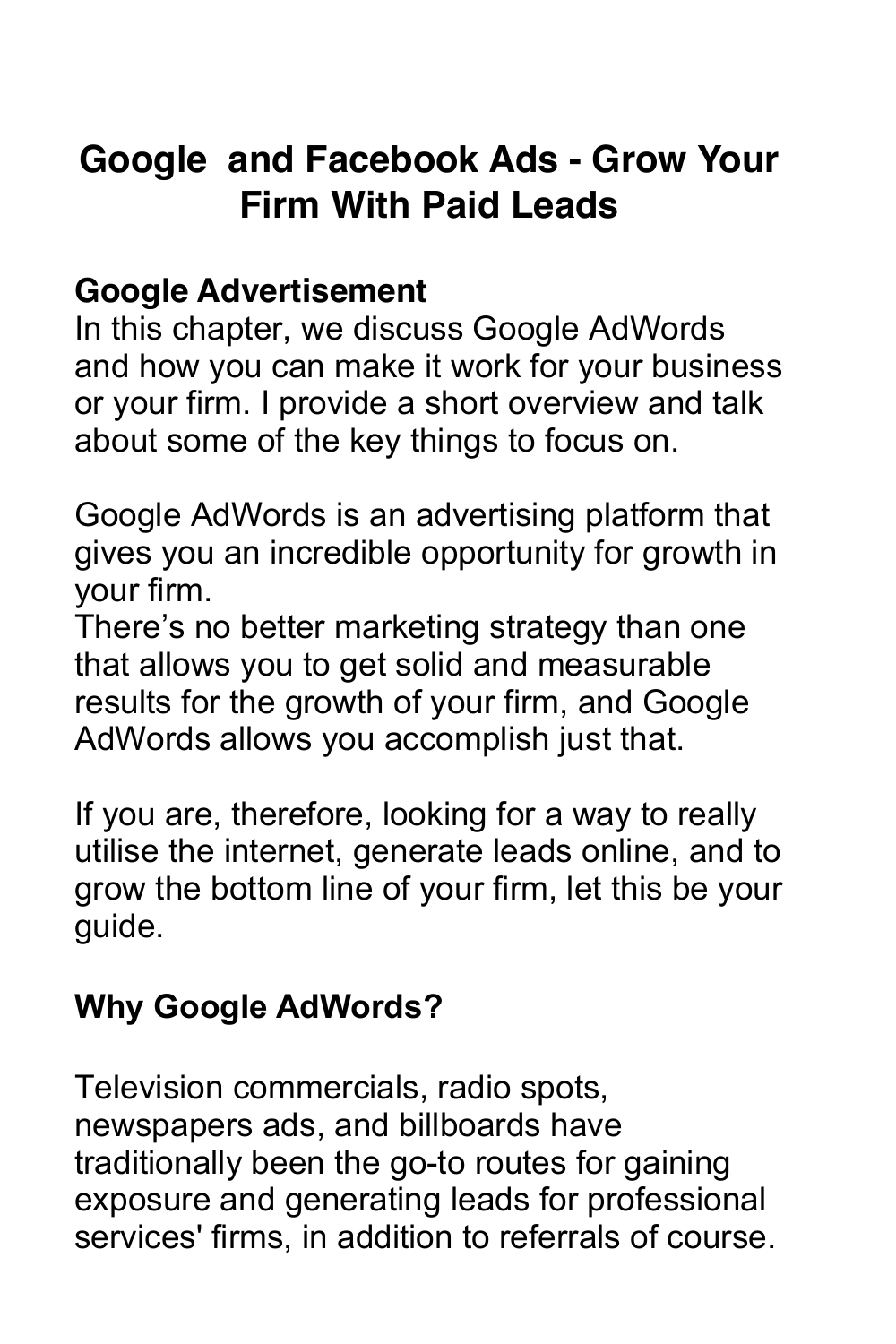These methods of advertising are all "Interruption Advertising" meaning that you are trying to "Interrupt" as many people as possible with your message and, hopefully, you find a few that are interested.

These methods of attracting the attention of potential clients are antiquated and much less effective when compared to Google AdWords. You will never find a higher quality lead than someone who is in your local area, does a Google search for your services, finds your ad at the top of the page, clicks on it, and one minute later calls your office. This is due to the fact that such a person is more objective to finding and hiring a firm sooner, if not immediately, compared to those who are "interrupted" by some form of media advertisement.

In addition, advertising on Google is 100% completely measurable so you will know EXACTLY what your return on investment is (unlike many other types of marketing like TV and Billboards). This is why Google AdWords is an incredibly powerful tool at your disposal, which takes advantage of beautifully executed timing when delivering ads to people who are already searching for your type of business and delivering transparent lead generation results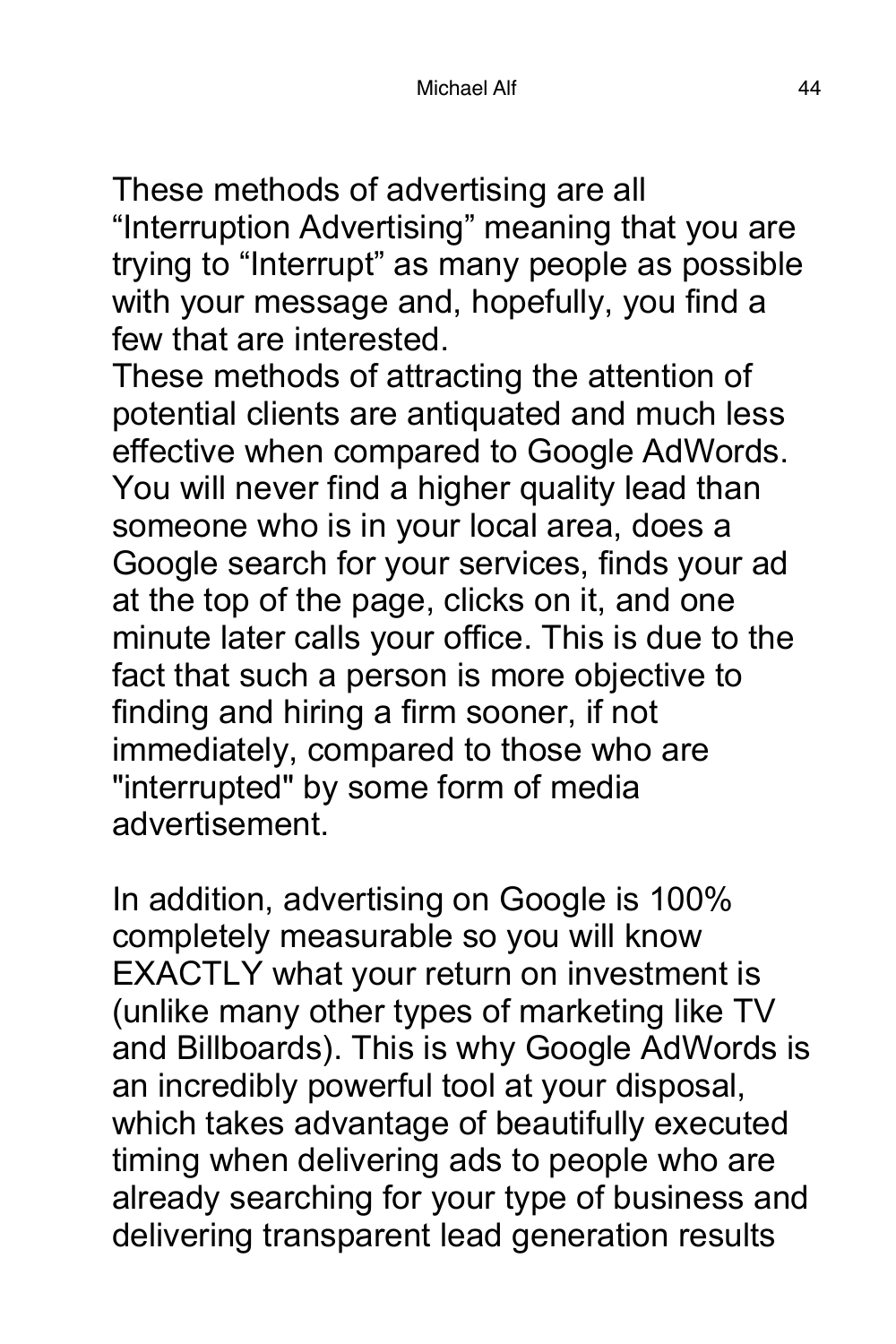while you can track exactly what your return on investment is. Google AdWords is definitely one of the great "new" things in the advertising world.

Search engine optimisation, or SEO, which we are covering in a later chapter, is another major but longer-term advertising strategy. It takes a lot of time, money, and effort to organically rank high in search results on Google for any valuable keyword.

Say you're a lawyer that is fresh out of law school. You've opened your practice and are looking to get established. I've got news for you. You're probably not going to rank high on search results through SEO quickly. This is because there are many more lawyers out there who are more established than you are and have been spending thousands of dollars running a strong SEO campaign, and some of them have not even made it to page 1 of Google results. This clearly shows that it will not be easy for you either. Think about this... Would you rather pay \$1,000 per month for a year just to "possibly" get on page one for your desired keyword, and then, if Google changes their SEO algorithm again, you could lose it all overnight without any warning...!! Or, would you prefer to instantly be at the top of the search results for hundreds of different keyword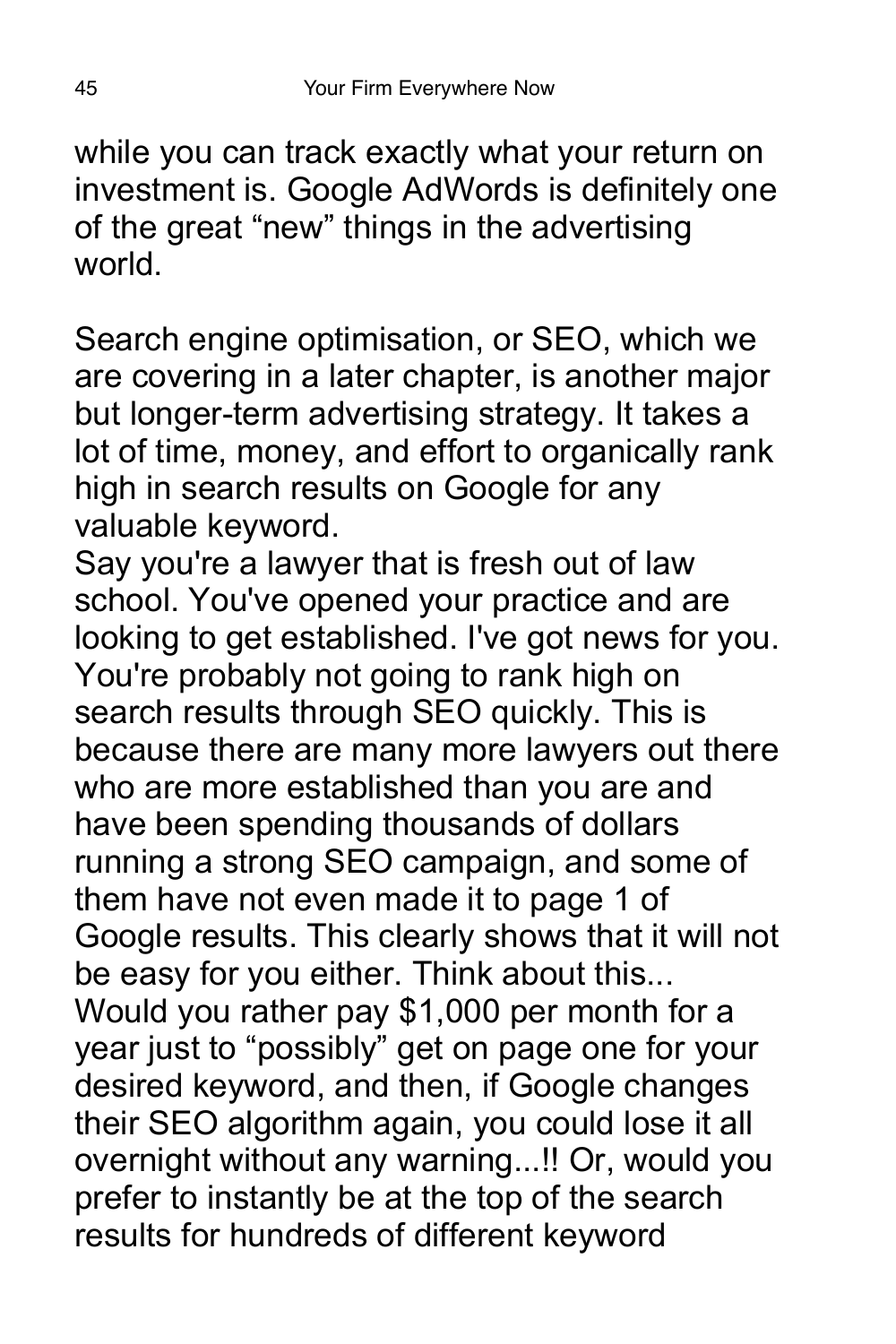variations (not just a couple of keywords like with SEO) and have new leads and new clients coming in your door right away? Google AdWords is definitely the way to go. This is not saying that I am against SEO.

For those few who make it on top of the search lists there can be a good return. It is just about finding the right mix of marketing activities and being aware of the downsides too.

With AdWords, you can run a simple test campaign for about a week, spend only a few hundred dollars, and see instant results. When that one week test is done, you'll have a ton of data telling you what keywords worked, how many clicks you got, how many leads came in, and how many new signed clients you have retained for the money spent.

From there, you can refine your AdWords campaign even further by continuing to split-test ads and deciding how much you want to expand your campaign. For example, if you spend \$1,000 and you make back \$5,000, well then the next month you may very well want to spend \$5,000 and make back \$25,000.

Google LOVES local businesses like accountants and lawyers, and they give you a huge advantage when advertising on their platform by ensuring that AdWords dominates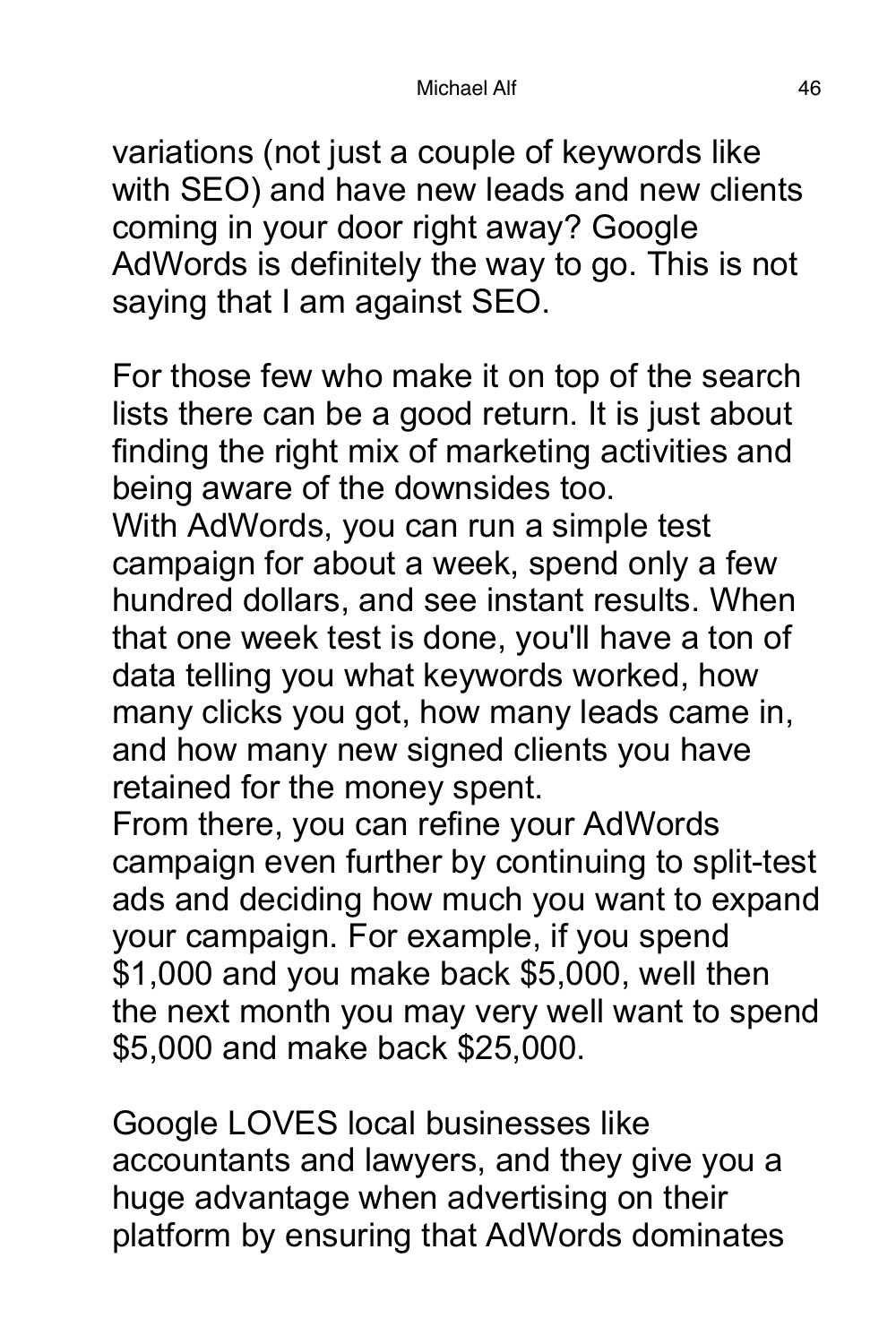local advertising. First, Google lets you integrate your Google+ Local account with your AdWords account. This means, when people from your local area are searching, your ad will be much bigger than other ads, with your phone number and address right there in the ad. Take time, therefore, to properly integrate your Google+ Local account for your location information to appear in the ad for potential clients to see and click on it. Then, you're going to see a much bigger increase in leads contacting you and making appointments for your services. Another very important factor to the success of your campaign is split testing multiple ads to find the ones that get you the highest click through rate (CTR).

Most firms that try to do Google AdWords on their own fail because they don't have a good high-converting landing page and/or they have not split tested multiple ads to increase their click through rate. The other good thing is that the more clicks your ad gets, the less Google will charge you on cost-per-click, meaning that it will also be helping you generate more business and save you money on your clicks.

Lastly, you must send AdWords traffic to a landing page. Yes, you need to have one single, simple, easy-to-read landing page that invites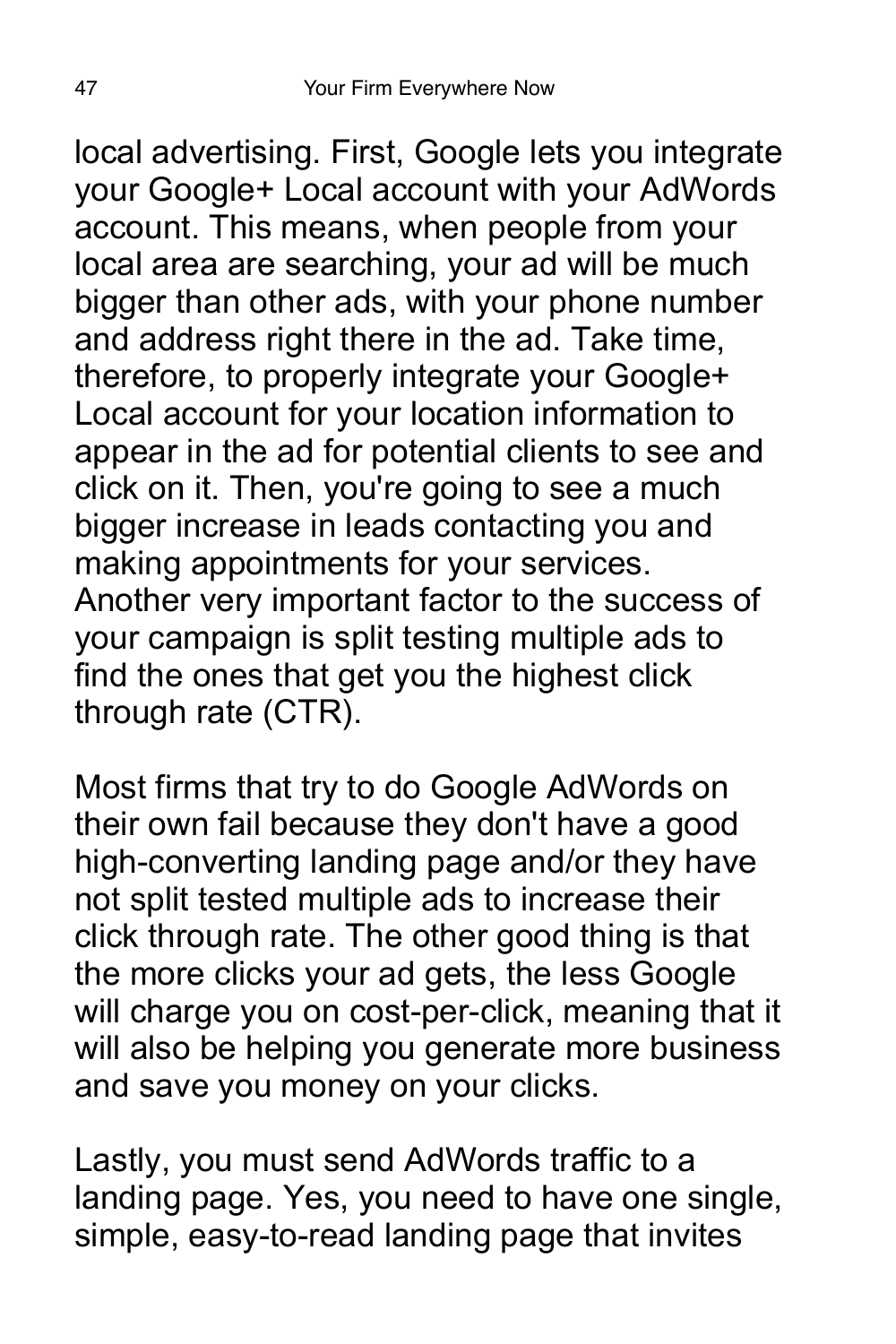the prospect to take action now. These landing pages get the person that clicked on your ad involved right away and contacting you before they get distracted. If your traffic is being routed to your main website, you run a constant risk of that visitor getting distracted by all the different sections on your site and never taking action. Google has become the largest internet search engine in the world, and now with its AdWords, businesses and firms get a wider platform and the most effective way to market themselves. So, start utilising the power and create new business for your firm.

#### **Facebook Advertisement**

We spoke about Facebook in the chapter covering social media.

This chapter talks about an additional element of Facebook - advertising using Facebook.

You might ask what Facebook ads are? If you have a Facebook account, you might have come across posts that are marked as "sponsored." What that means is that somebody pays money so that this particular post is shown in your newsfeed. You might have clicked on one or two and might have taken action based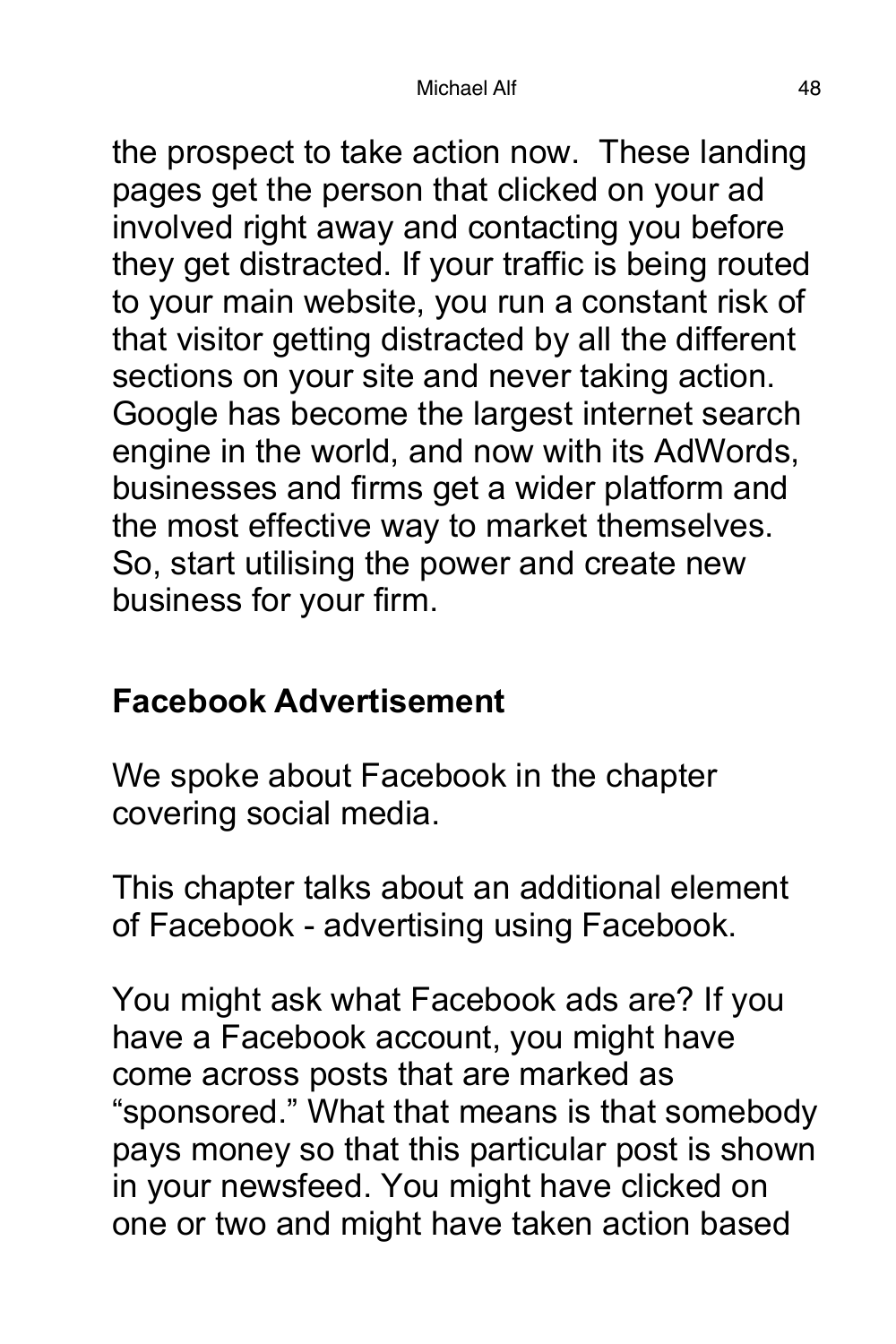on what you have seen or learnt.

The other type of Facebook ads are the obvious ads on the right side of the newsfeed. They are usually bigger and it's more obvious that these are ads.

Facebook, as Google, is constantly adjusting how they go about ads because this is obviously how Facebook is generating income. So, some of the information in this book might not be 100% accurate anymore, but the principles do apply.

Why isn't it enough to just post on the Facebook page? Let me give you an example to illustrate the problem:

Let's say you have 1,000 likes on your Facebook page (and most firms / businesses are happy and almost proud when they have achieved this).

Now you, or your social media person, post an image with some text. Typically only 5% to 10% - sometimes even less - see your post. So, in this case, somewhere between 50 and 100 people might see the post.

One client has more than 10,000 likes and most posts are only seen by around 150 people to maybe 400 people - so even less.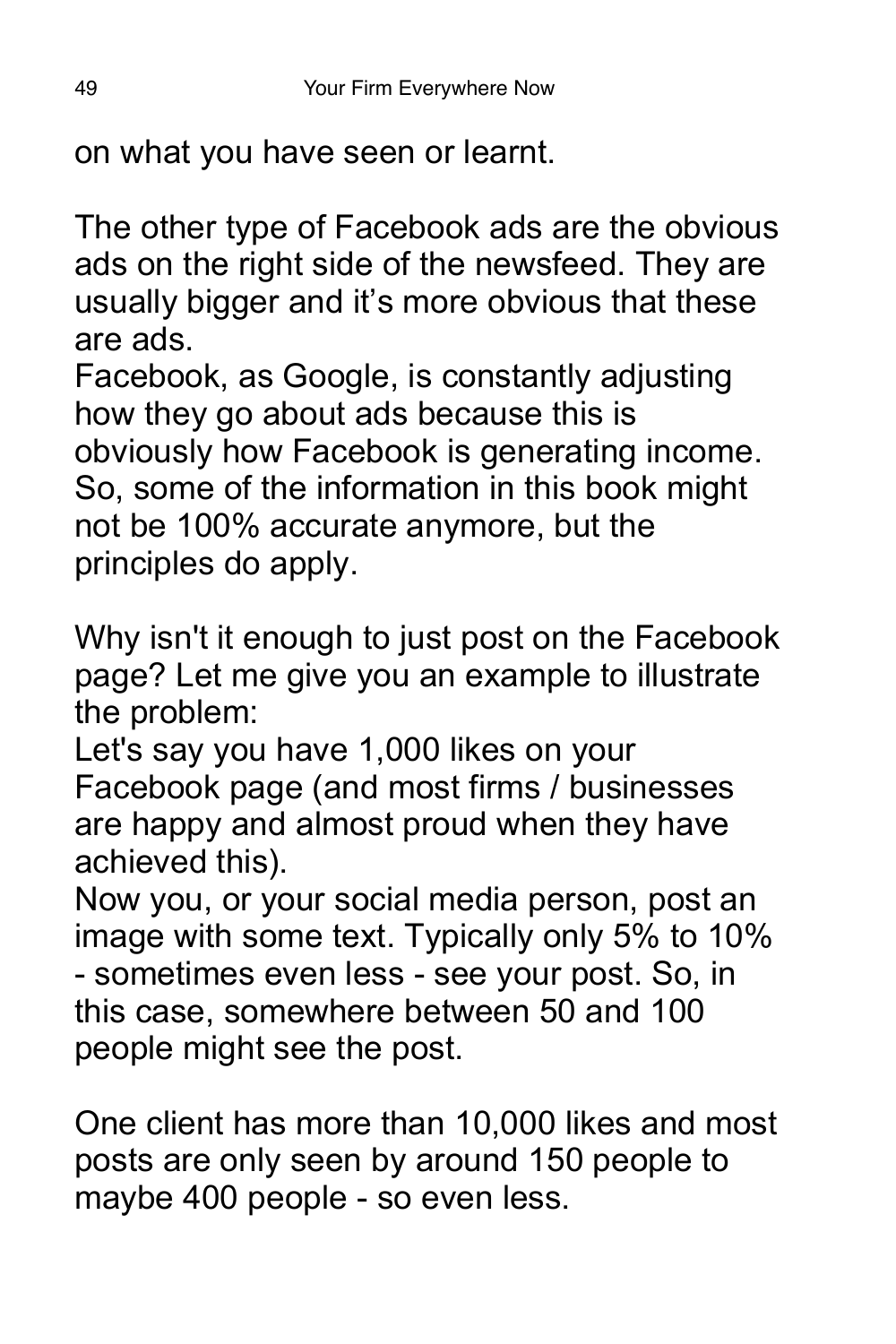Personally, I am often asked to "like" pages when people start their business and I usually do. But, as a matter of fact, I hardly see any of the posts - usually none at all.

Why is this and should you still "do" Facebook?

Facebook tries to identify the most relevant and engaging content and push this content. So posts without engagement (comments, shares, and least relevant likes) are not pushed as much as a post with a lot of engagement. The actual formula is more complex.

A certain person will typically only see posts where they had shown engagement in the past.

The main reason is that Facebook Newsfeed is like a fast-flowing river and Facebook needs to decide which drop of water (or post) you are going to see.

And, still, Facebook is the largest social media platform in the world. So, a certain level of engagement typically does make sense, though it might not yield immediate and direct return.

That's where Facebook ads come into play.

#### **Why Facebook Ads can make sense:**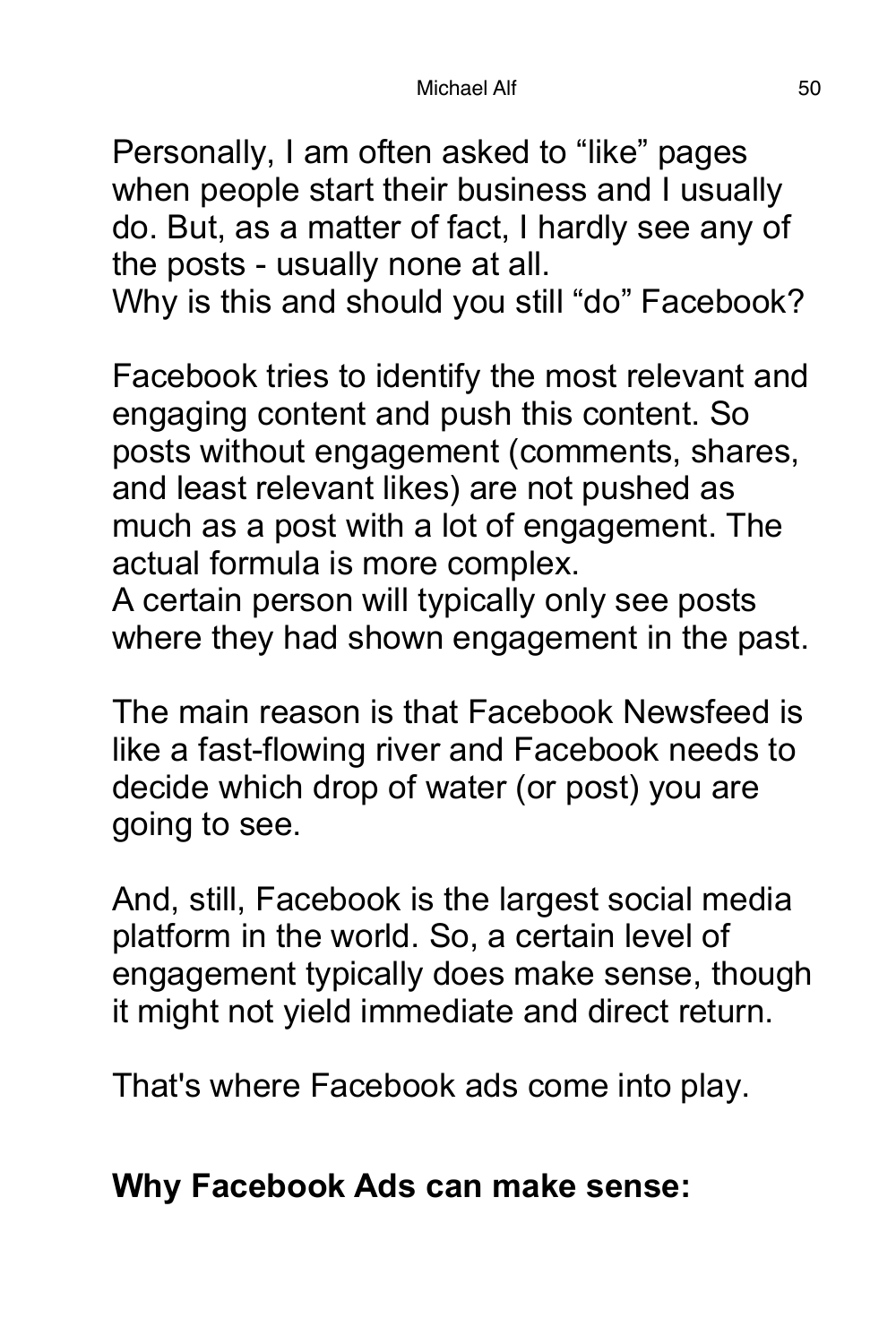Most of your clients are on Facebook. That is a statistical fact. Yes, for some industries, the percentage might be smaller; but, Facebook has more than 1.3 billion users. So, your individual client is most likely on Facebook. That's the first reason why looking at FB Ads might make sense.

Secondly, ads on Facebook have a significantly lower price point than Google Ads. It is difficult to give specific examples because a lot of factors go into the pricing of ads.

In Australia, for example, the price for Facebook ads can be as low as \$0.15 per click with variations up and down.

Depending on what you are aiming for with Google AdWords, the cost per click (CPC) can go up to several dollars - even \$50 and more.

Why this difference and why do both ways have their benefits?

Consider yourself and how you use the internet. When you are looking for something, you most likely "google" it, which means you look up [google.com](http://google.com) and type in your search term, for example, "Plumber."

What you get is a list of relevant entries of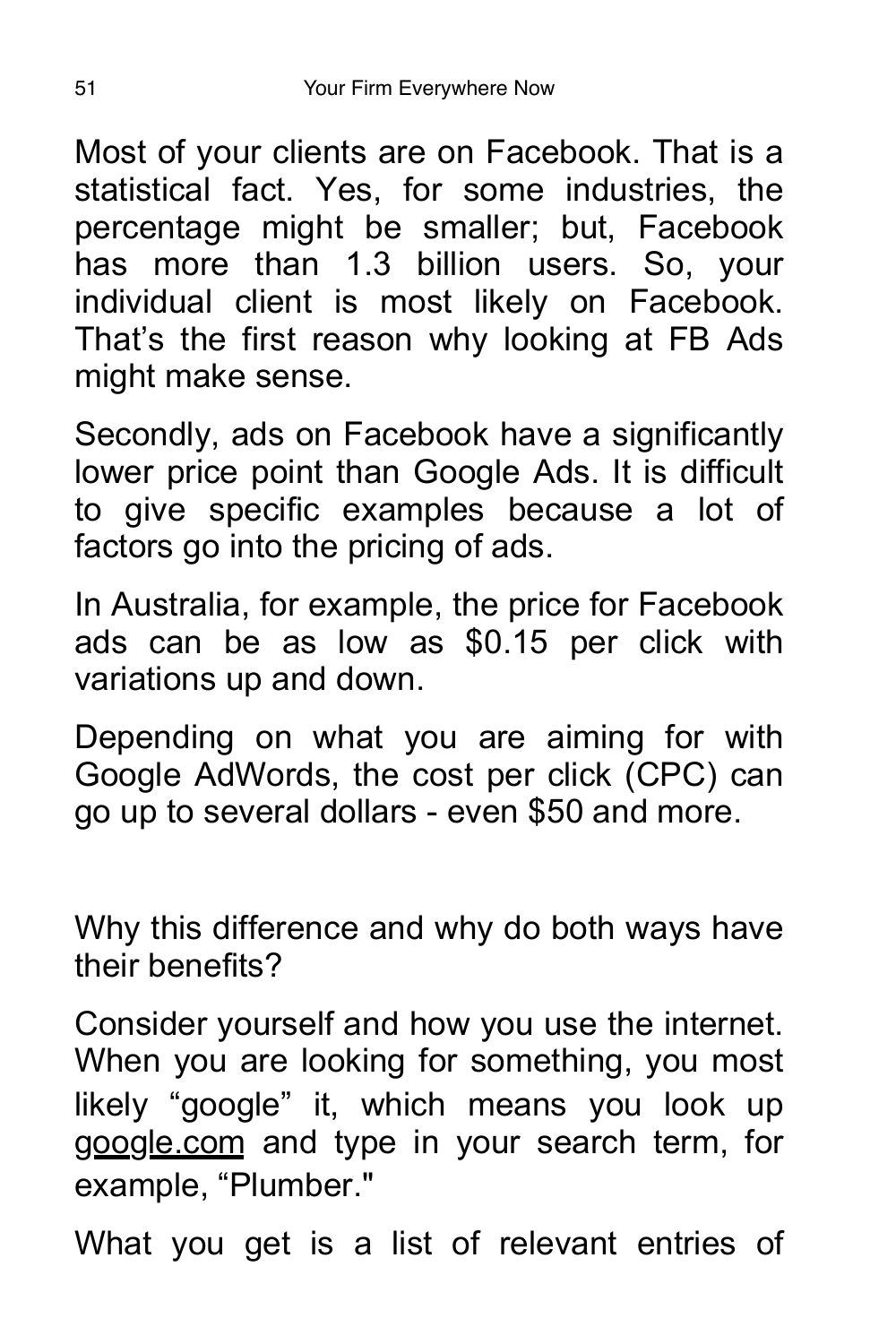plumbers and a large number of Ad choices (three at the top, a large number on the right side, and even more at the bottom).

Facebook works differently because you are not searching for a "plumber" on Facebook. You might ask friends if they know a good plumber in your area, but it's not an active search.

But, imagine how much Facebook knows about you, your details, your behaviour, etc.

So, you are able to target certain people to a very detailed level. And, depending which part of the world you are in, it is even more detailed.

Also, Facebook helps you to not only have your ad show up in front of your target group, but it makes sure that it really shows up - different to regular posts as previously mentioned.

So, both channels have a different approach and, therefore, different price points.

When somebody searches on Google for a plumber, then it's very likely that they need a plumber. Facebook Ads are more intrusive and, therefore, require a different approach that guides your prospects through a process or funnel.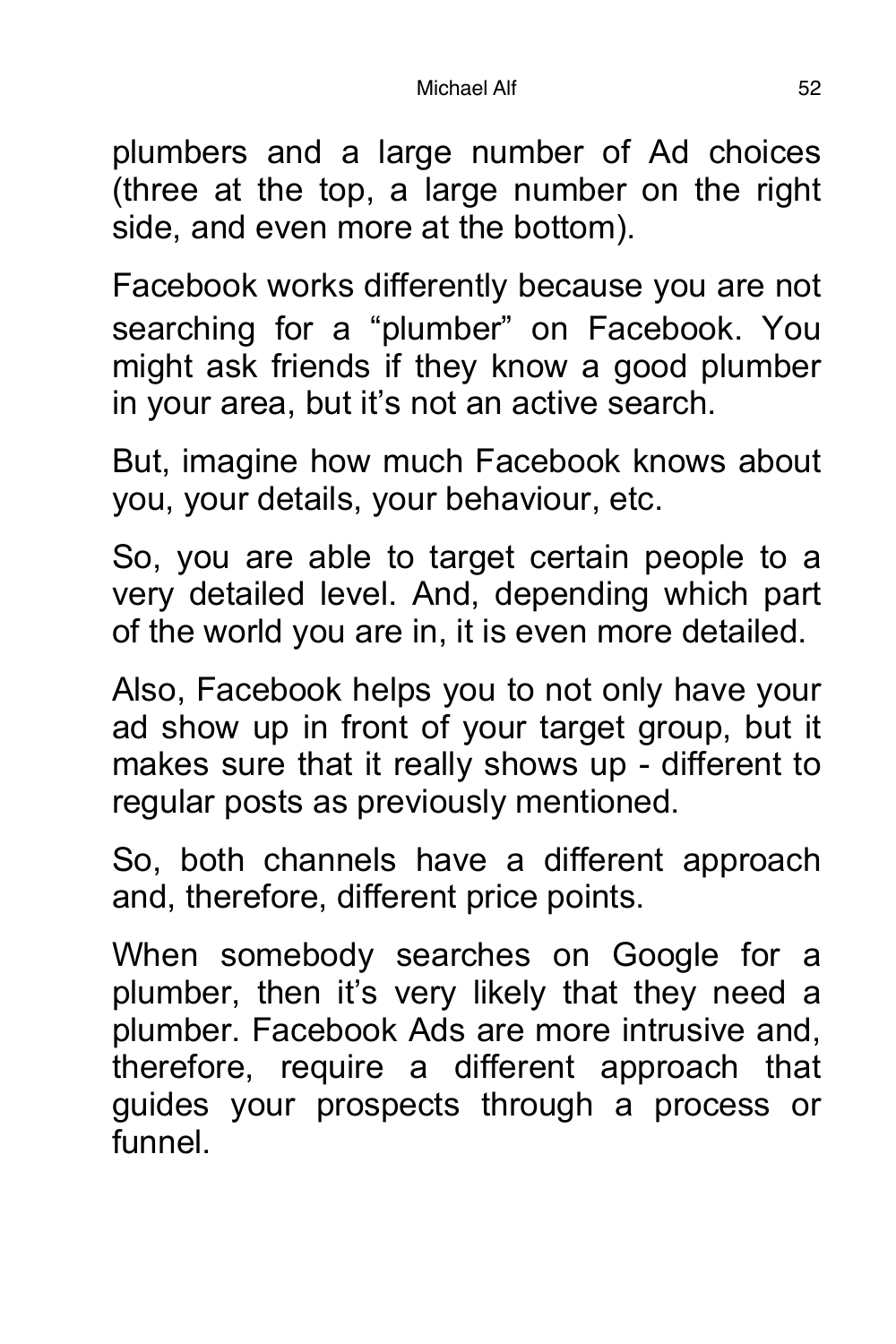Let's look a bit more into Facebook ads and how it works.

You choose your target group. Let's say men between 30 and 35 who are interested in real estate because you are a real estate advisor.

Facebook identifies a target group that fulfills those criteria and you can start marketing to them.

You need to create an ad which draws attention and makes the audience click on the ad. That can be challenging sometimes and requires experience and testing.

What happens when people click the ad?

Ideally, they are directed to a landing page, which is a simple page with minimal distraction and directly related to the ad. This is a similar concept to Google AdWords. One difference, though, is that the landing page for Google AdWords has the main purpose of getting the visitor to call or, second best, send a request via a form / email.

Because Facebook is much more social, it usually doesn't work well to try to sell something directly. Instead, you give away valuable content or something else that your audience might like and want.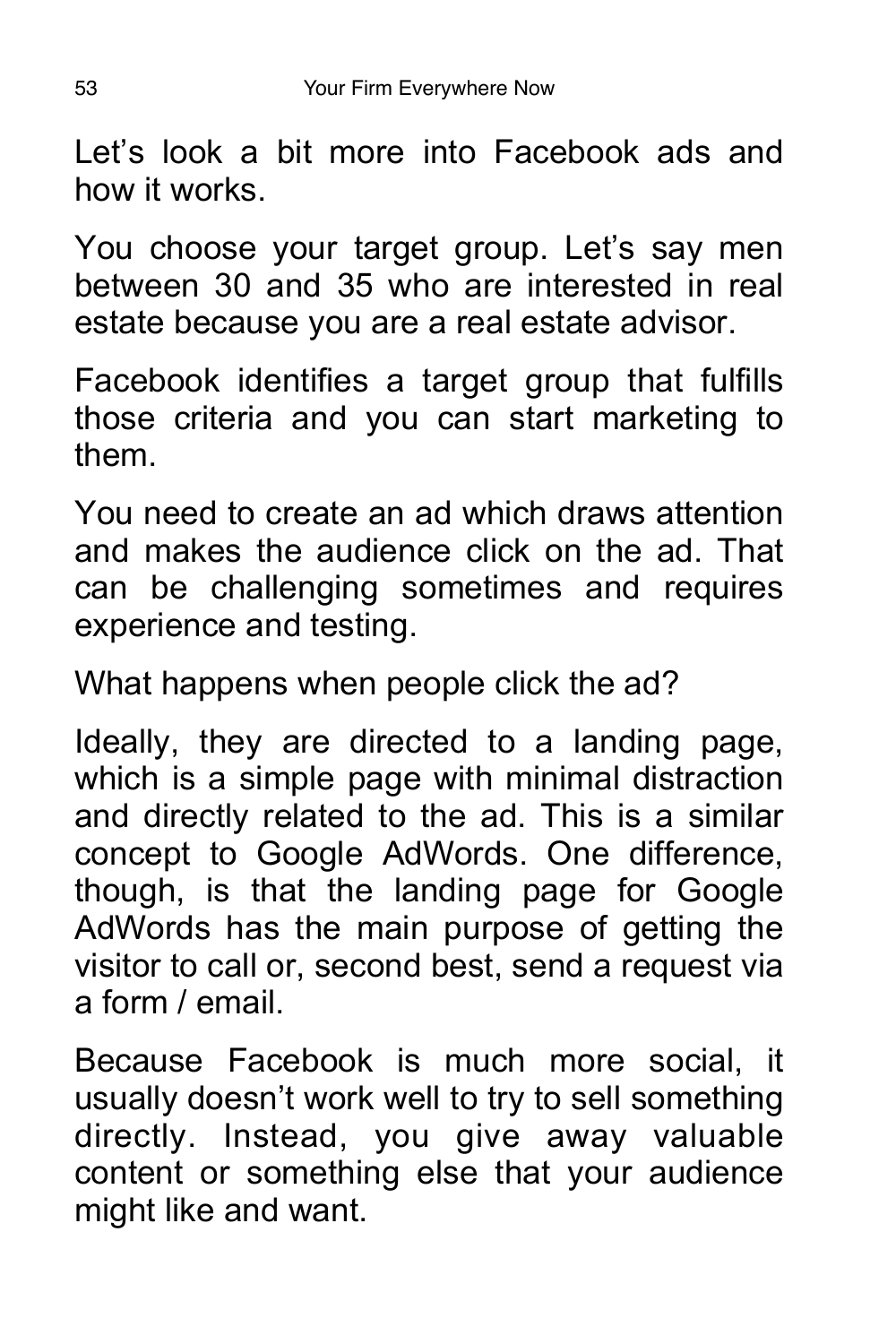In the case of the real estate advisor, it might be a free book about the 10 key things to consider when investing into real estate.

In exchange, you get the name and email of the visitor. And, then, you can start communicating via email on a regular basis, build trust, and eventually convert into a sale.

How many people click the ad and how many people leave their details?

These are two main KPI's for your campaign. The so-called "click-through-rate" (CTR) of the ad is usually low - sometimes as low as 1%. A CTR of 8% is already very good. And the CTR differs between desktop and mobile - again, something to consider and to plan for.

So, of 100 people seeing the ad, between 1 and 8 are clicking the ad. And you are paying let's say \$0.20 per click times 8 is \$1.60 for 8 clicks not bad.

But, the click doesn't make you money. What happens when they come to your landing page? How many people leave their first name and email in exchange for the book we mentioned before?

Numbers vary significantly. Sometimes, only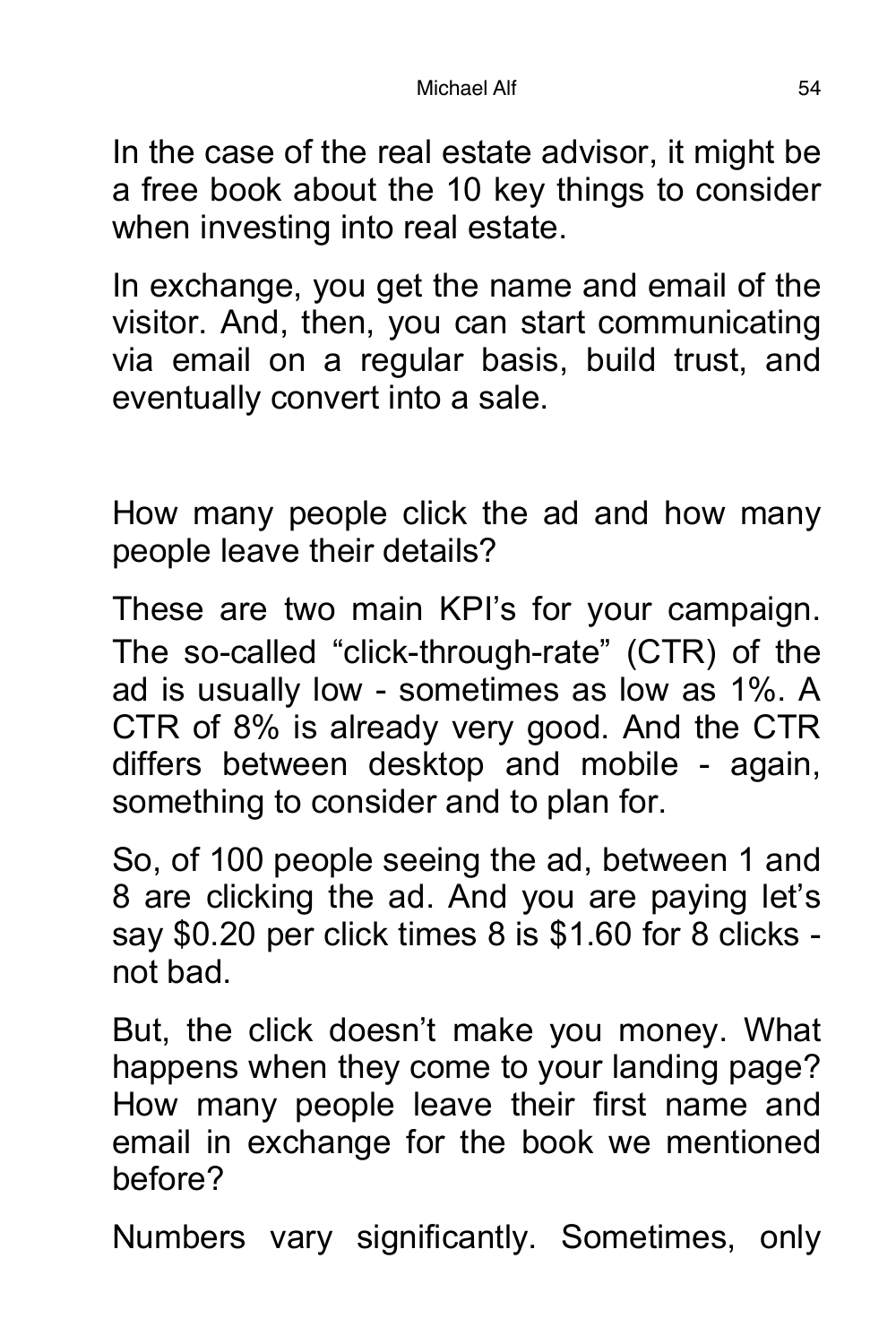10% (or even less) are providing the details and, sometimes, you get up to 50% (or even more). This step, therefore, requires a lot of testing and optimisation.

Let's assume we have 8 clicks and 25% leave their details (the technical term is "conversion rate"). You would have 2 new contacts in your database for a cost of \$1.60 (or \$0.80 per lead). These leads are most likely not immediate buyers, but need to be nurtured over time.

What about the rest? The power of retargeting!

We said we get 8 clicks for our \$1.60 and, of those, only 2 leave their details. What happens with the other 6? In the past, those visitors were lost because you did not have a way to reach them again.

This has changed! You can actually identify when somebody hit your landing page but did not leave the details (and therefore reached the thank you page). How does this work?

Imagine yourself doing a treasure hunt with only two stops. You get a stamp at each stop into your booklet with your number on it.

After reaching the finish, you hand over your booklet and you join the party. The organisers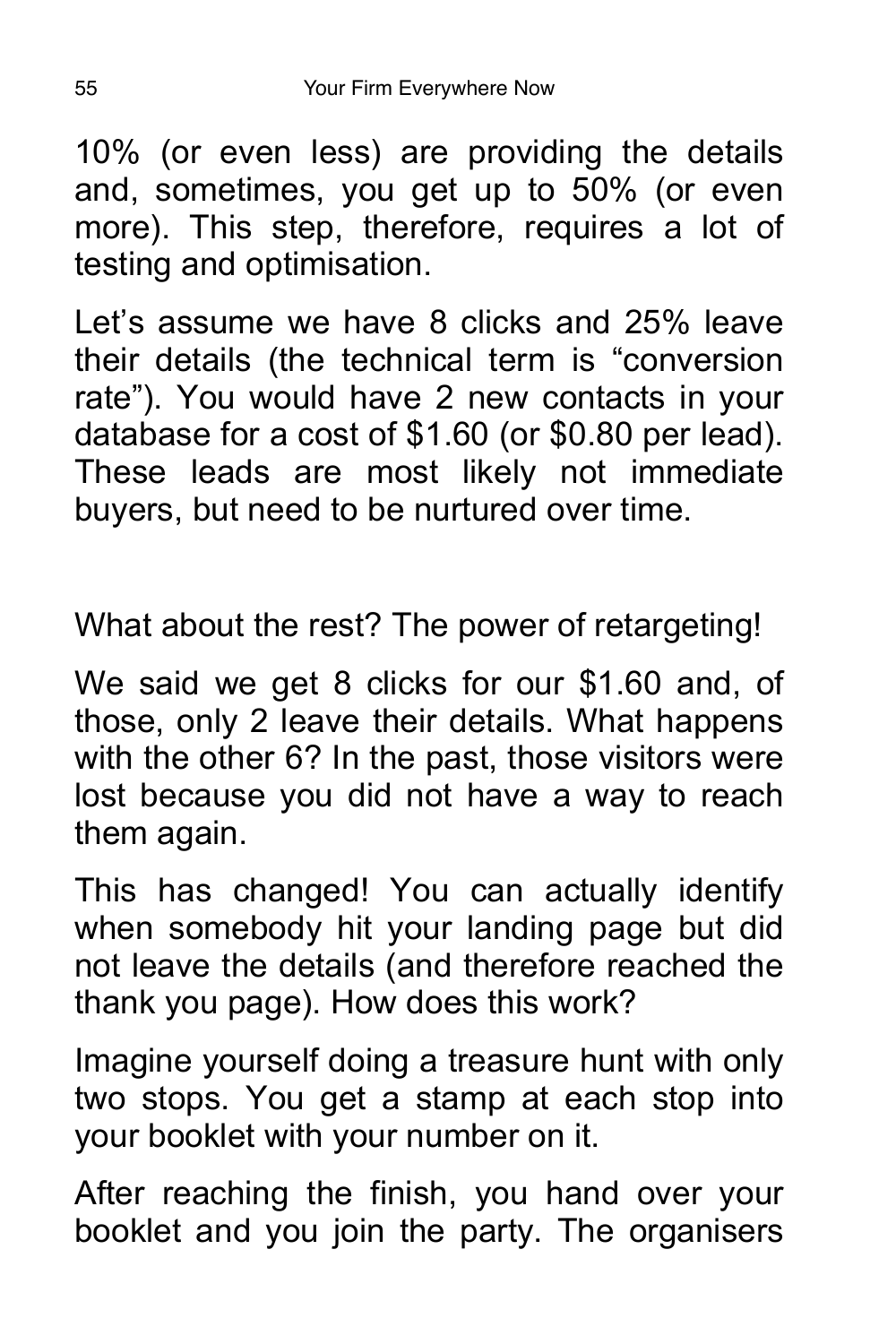don't know which person has which number, so they are not able to know on an individual level who went through both stops.

But, what they can do is identify all numbers who hit only stop 1 and those who reached both stop 1 and stop 2.

Stop 1 is, obviously, your landing page and stop 2 is your thank you page after the landing page. On each page, you provide a unique stamp.

Facebook then knows if somebody was only on the landing page or if they were on the landing page and the thank you page and, therefore, left their details. Now, you can "retarget" only those people who hit the landing page, but not the thank you page, with a different message like "Get two books!".

Why is this relevant for professional services' firms?

A lot of people do market research when they require services and they might not have the time or the interest to leave details. But, when they see different sets of ads from the same firm, they are more inclined to take them seriously and explore the suitability.

This is just one major shift that is happening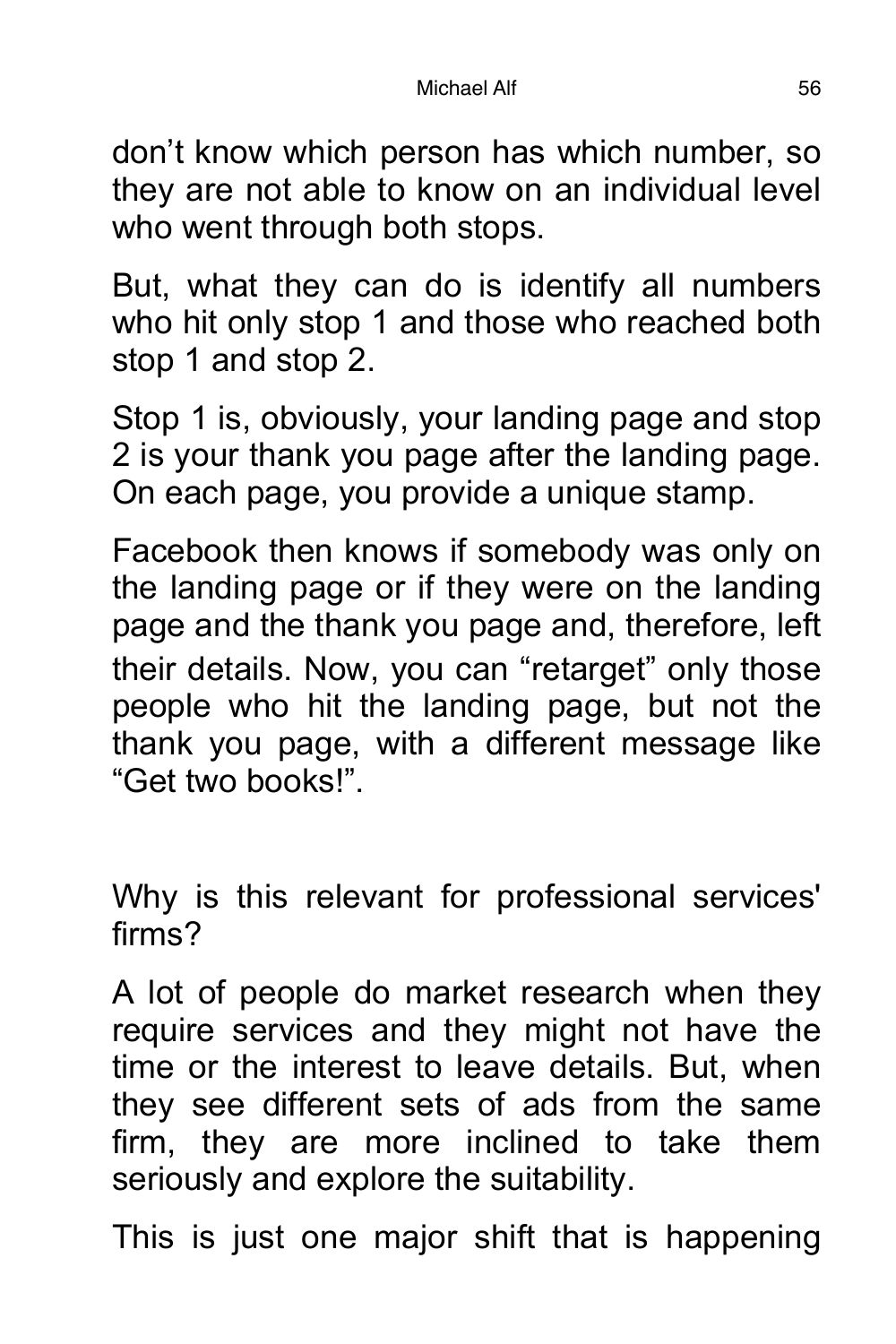right now. When you read these lines, there might be new ways of advertising added to the existing.

Let's close the advertisement chapter with a brief overview of the end-to-end process.

#### **End-to-end Process of Advertisement**

You have probably recognised that some professional services' firms, like major law firms, use television advertisement and/or radio to get attention, to build up their brand, and to win new clients.

Obviously, this is quite an expensive exercise and it is not for everybody. But, it is also quite interesting to watch and to see how they approach their advertising.

Recently, I watched an ad on TV and looked at the approach this firm took.

Is the TV ad asking to call or to visit a website? I then have a look if the website is mobileoptimised or, even better, if it's a landing page specifically for this TV ad.

Usually, the site is not even mobile-optimised and it's definitely not tailored to the ad.

Given how much money is invested, this is quite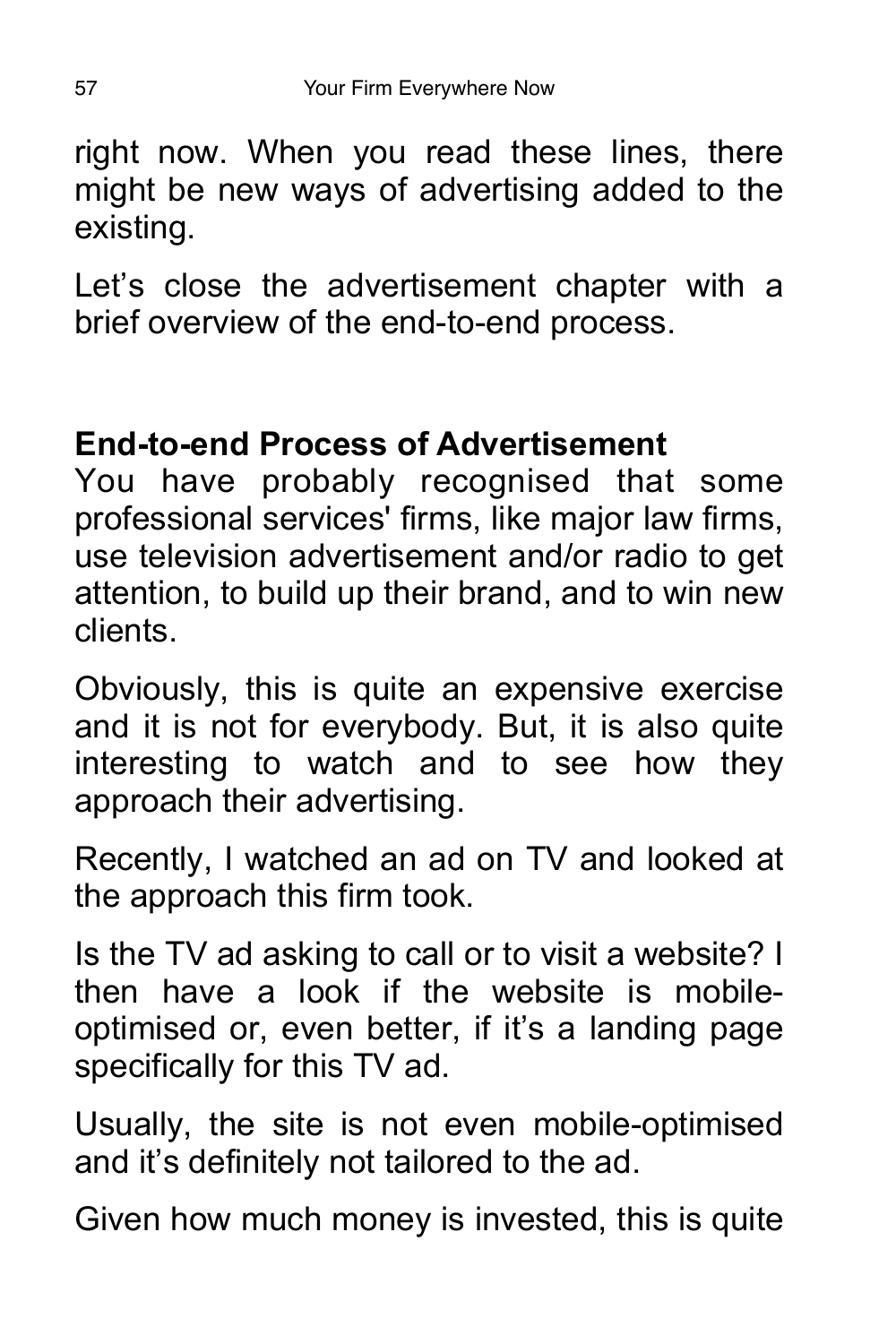surprising and I am certain a lot of money is left on the table.

So, how should you approach your advertising campaign?

This is a brief summary of the approach and is a high-level guideline.

Firstly, you need to identify your target group. The more you know about your target group, the better it is. This includes behaviours, needs, wants, psychographics, etc.

You should also check who else is advertising to this group and how you can model what is already working.

You then need to decide if you want to use Google Ads or Facebook Ads (I keep it to those two channels for simplicity). If your prospect is in a situation where they are looking for your services, Google Ads is probably better suited.

If your client can be influenced and is a longterm prospect, then Facebook Ads are a great alternative.

You should also determine budgets and goals for the campaign. The more specific you can be, the better it is.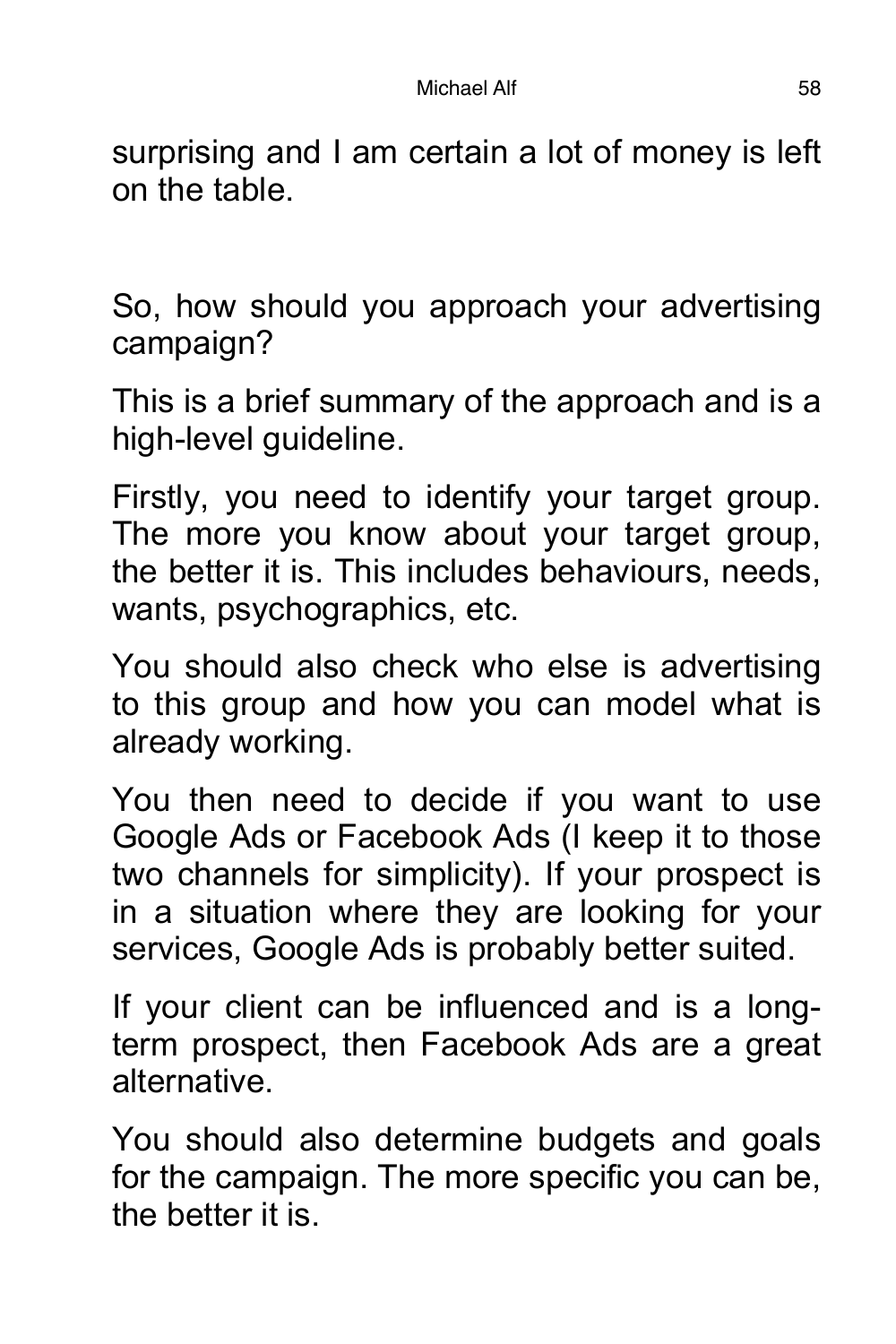Now, you need to create the ads - either graphical Facebook Ads or text Ads for Google. It is important to trigger the interest and get the click.

As mentioned, the click needs to lead onto a specific landing page which is directly related to the ad text. This is probably the most important component of the complete approach. If you don't do this, the likelihood of your visitors or "clickers" not to take relevant action is far higher. This is one reason for the vast difference in click-through-rates and conversion rates like mentioned above.

Once you get the expected result, you need to professionally follow up. In the case of Google Ads, you need to make sure that the person who is taking the calls, for example, is aware of the ads, the content of the ads, and knows how to handle those calls.

For Facebook Ads, it's important to maintain consistency and follow up, ideally automatically, with a series of emails providing insights and value, but also testing the willingness of the prospect to invest (depending on your industry of course).

So, my key message here is to develop an endto-end perspective of the ad process. That process can break at any element of the chain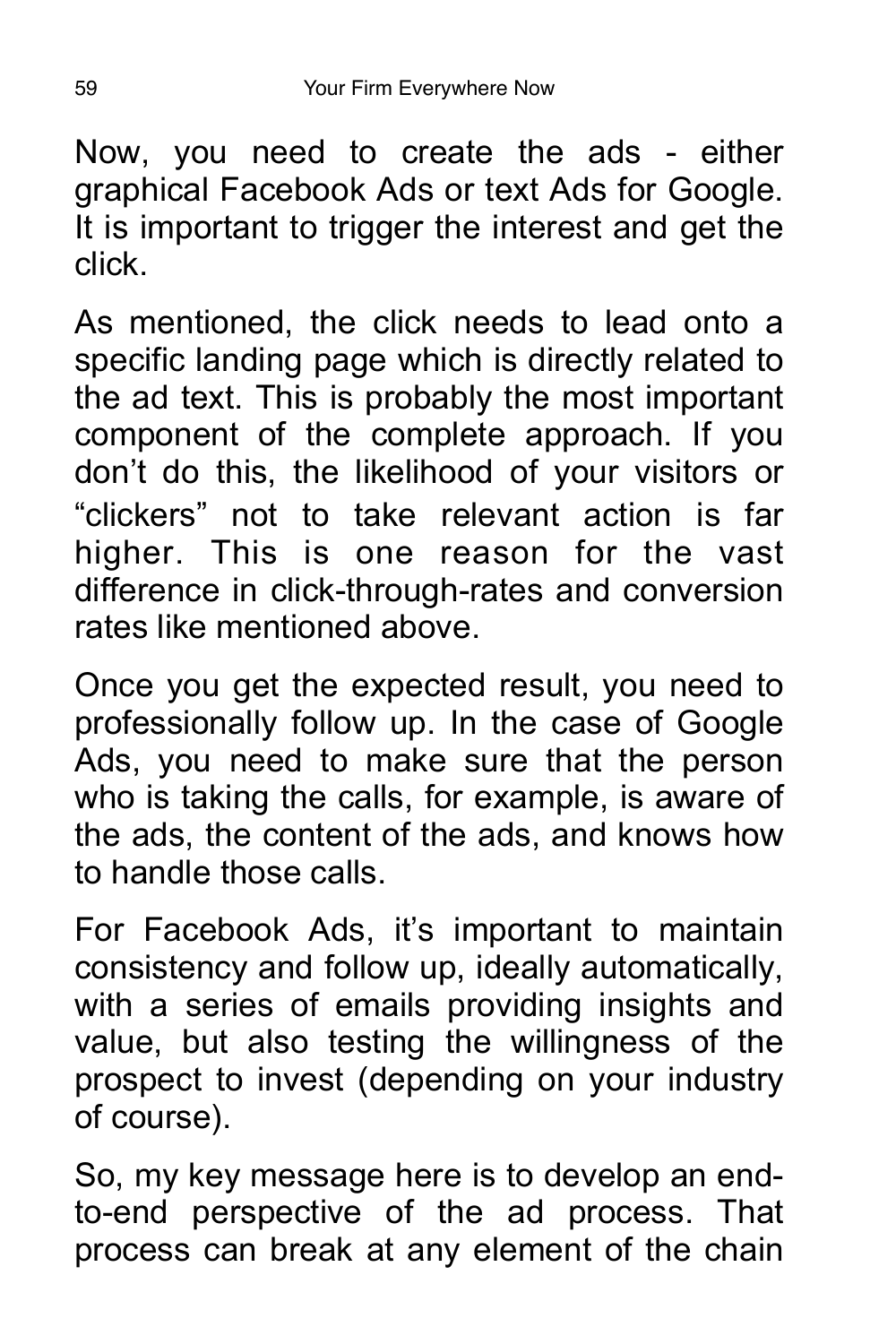and, therefore, not deliver the expected results.

When you have questions about how to set up ads on the various channels, get in touch with us. Find out more about our Pay-Per-Click Offerings at<http://tiny.cc/yfenppc>

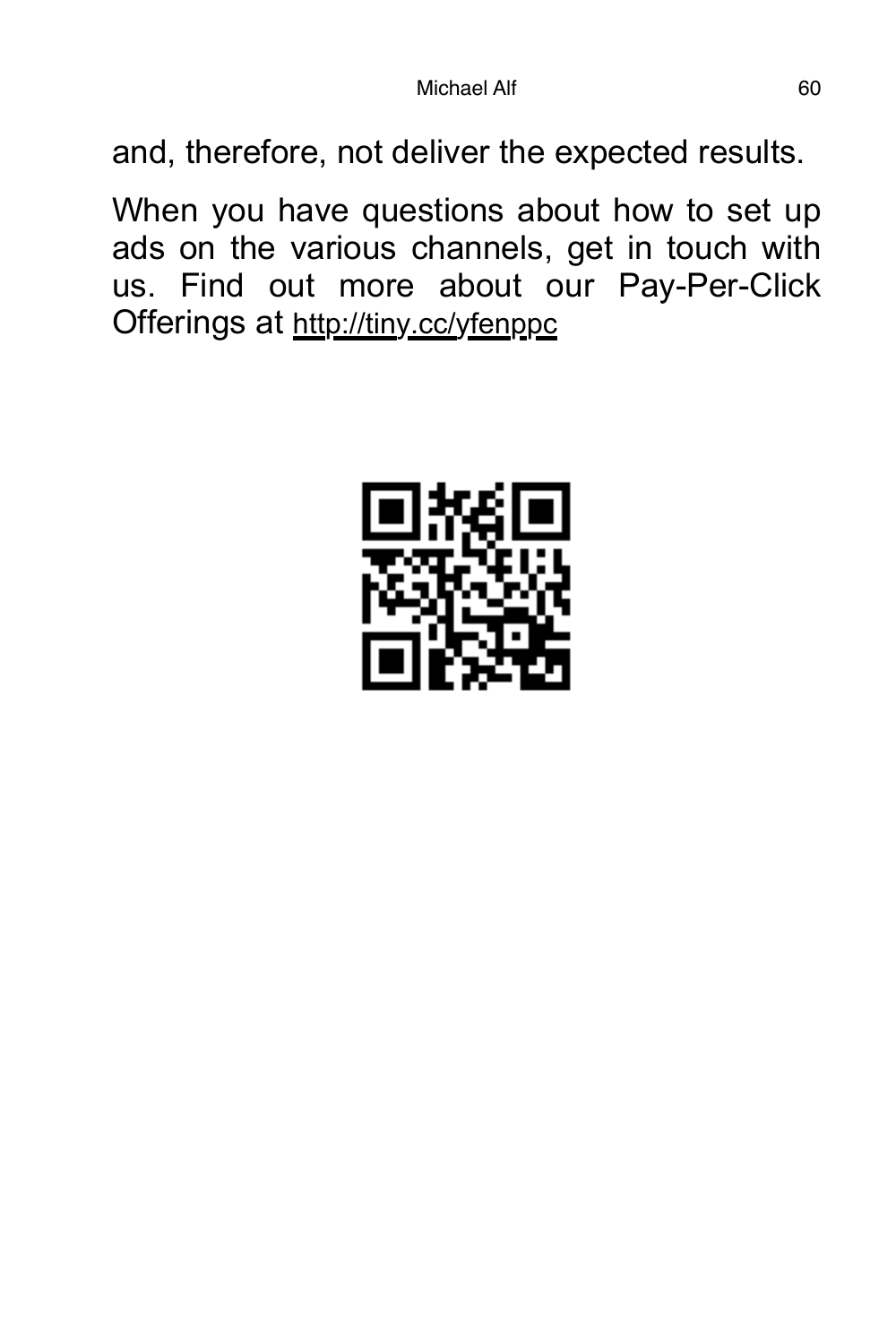## **Automate Where Possible and Personalise Where Necessary**

Given the variety of marketing activities and the increasing complexity of the whole subject, combined with the continuous need in organisations to do more with less - or at minimum do more with the same amount of investment - two main questions come up. How can we reduce the cost of operating digital marketing, and how can we reduce the level of manual involvement?

#### **Outsourcing**

The first question reminds me of my time at Capgemini, which is a major global consulting, IT, and outsourcing operator with centres in various counties like India, China or Vietnam. When we discussed outsourcing with clients, it was both about cost and the quality of service. Many clients had initial reservations towards centres in countries like India or China. But, regularly, things changed once clients experienced the quality of people and the processes supporting the delivery. I remember one client in particular, a CIO, who travelled to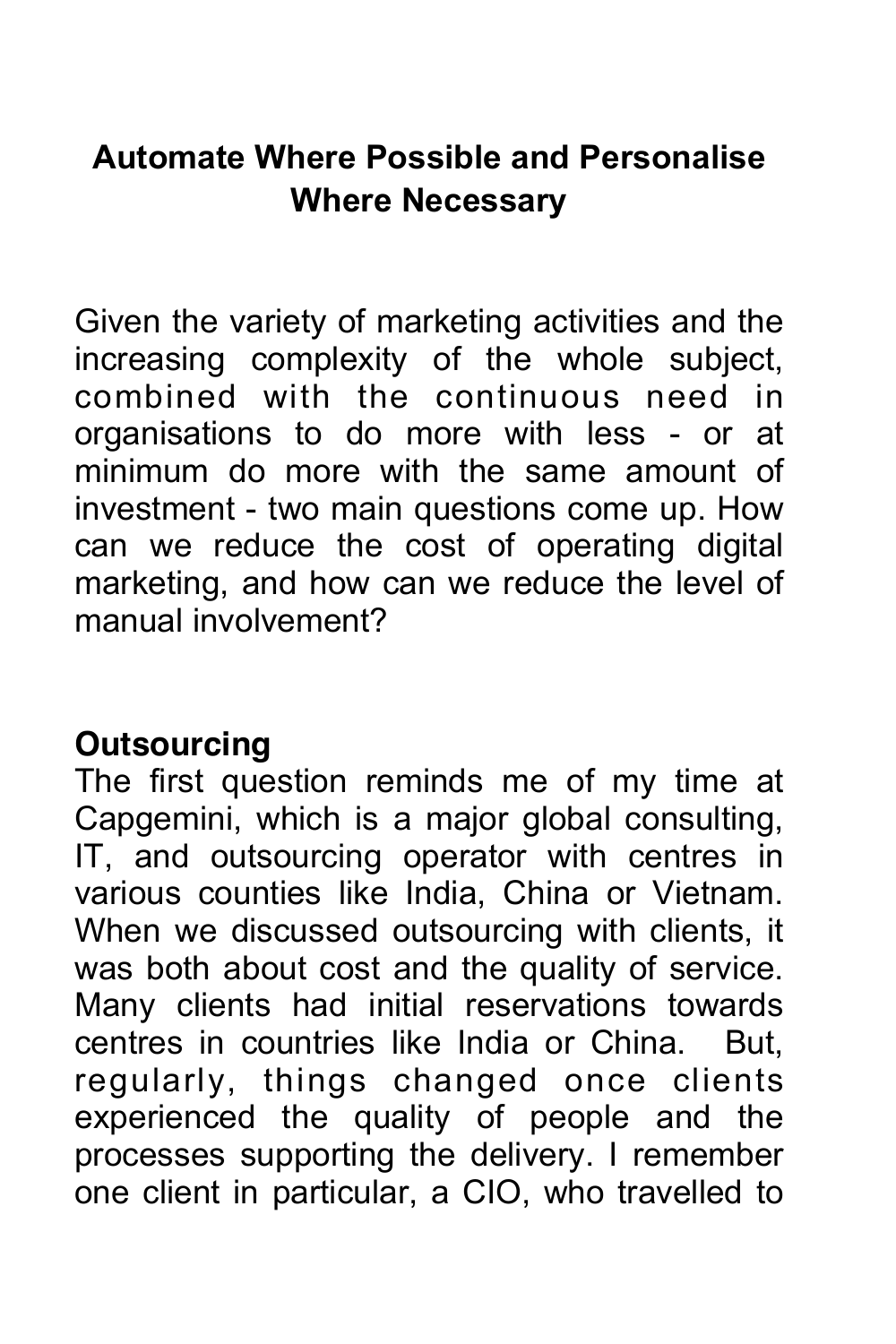India to visit our centres.

We were already doing work for his organisation on a particular project. He asked the team some questions about the project and the business purpose of the project. The answers surprised the CIO in such a way that he was saying this team knew more about the organisation's goals than most of the local staff.

At the end of the journey, this client was convinced not only about the business understanding of the team, but much more about the quality of services by these remote teams.

At the same time, I have a number of stories and experiences where remote management and delivery was quite challenging.

This situation is comparable with the digital marketing field. Certain services like graphic design, research, or technical development can be delivered at a very competitive rate from various countries. Key success criteria is the management of the delivery process.

The area which is typically sensitive is everything related to direct client contact. Based on all of my experiences throughout the years, this needs to be well thought-through. An attempt to save cost there can sometimes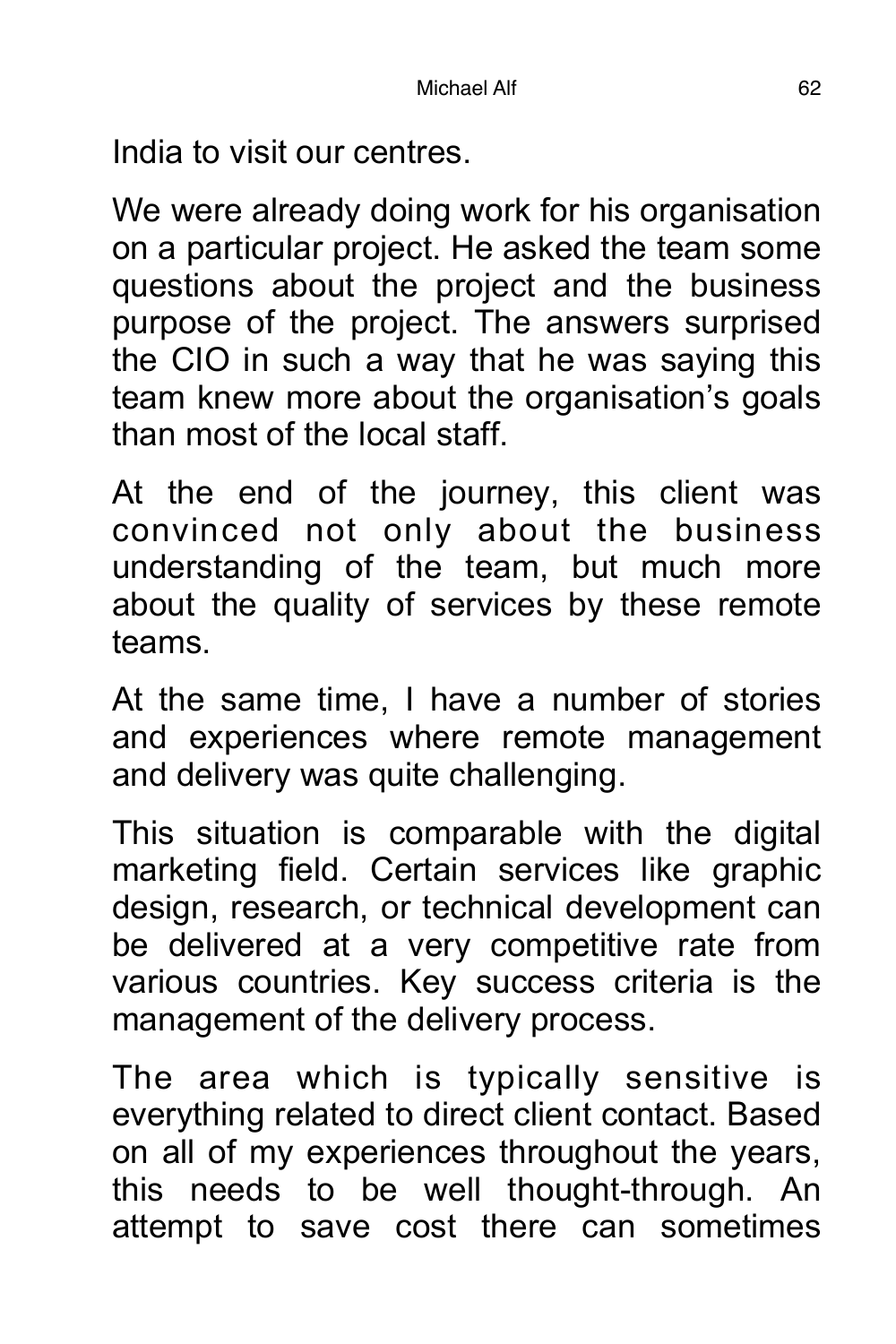backlash when not done properly. Outsourcing of call centres, for example, is a very tricky exercise and requires a lot of experience and balance.

But, for many other areas, outsourcing becomes a standard today due to the significant cost reductions.

So, when you consider outsourcing for some of your execution activities - not the marketing strategy - compare various providers and try to get an understanding of their processes, their reporting, and their management.

#### **Automation**

Another major trend in today's business world is automation. If you are interested in learning more about automation in general, about the history and current trends, I recommend the book, *Automate This,* by Christopher Steiner fascinating but also scary.

Back to marketing automation. I would say, based on my experience, this is for most businesses - especially brick & mortar businesses - still at the very beginning.

In the online marketing or internet marketing field, the level of automation is usually a lot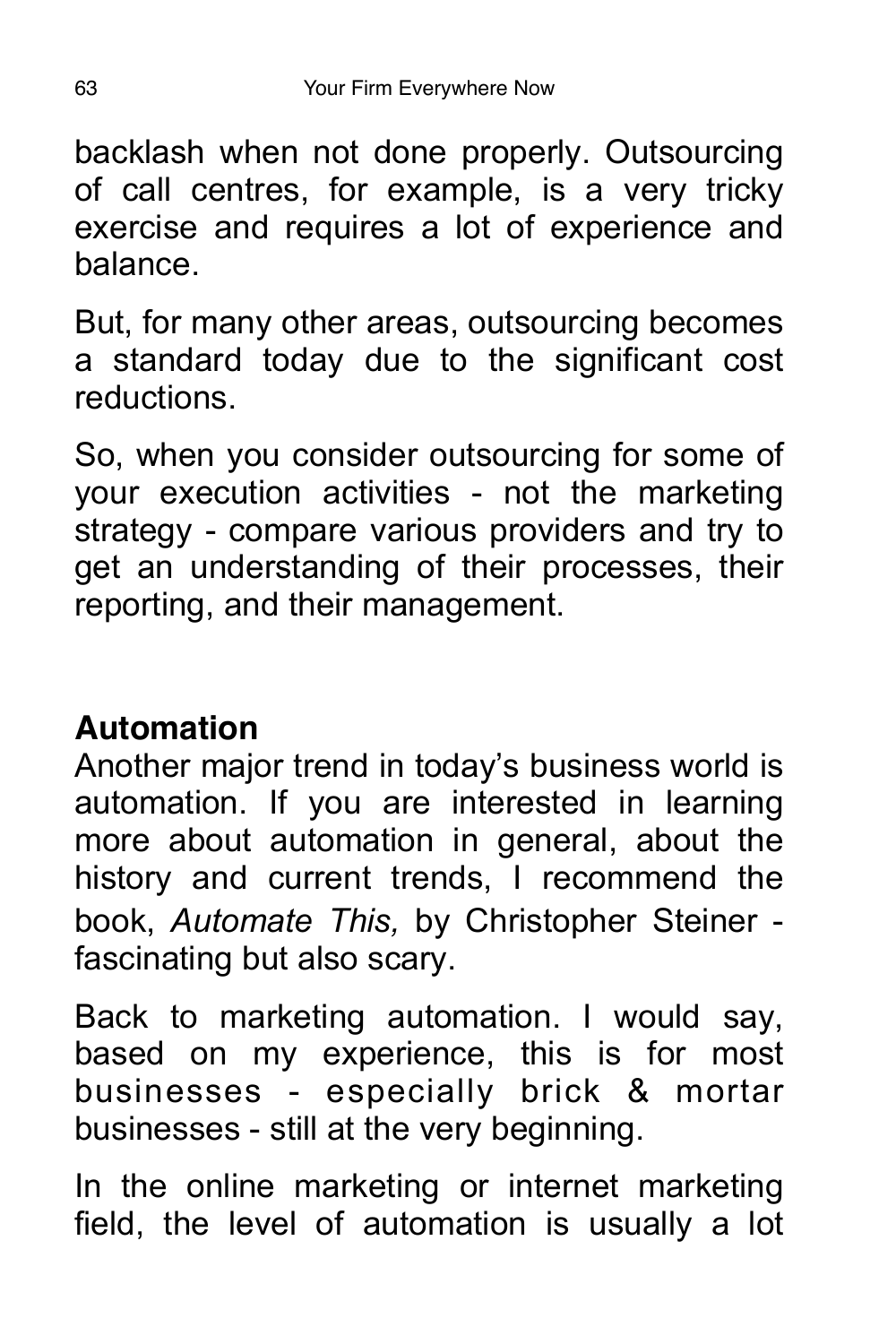#### Michael Alf 64

higher. I know of a number of businesses that are running more or less on "auto-pilot" with reduced or even minimal manual intervention. Tools available today allow for such business models. And, now, this trend moves towards "regular" businesses.

Again, this chapter is supposed to provide a good overview without going into too much technical detail. I would like to provide a number of examples of what can be done to get your mind thinking about what this could mean for you.

## **Website**

The first step is to look at the website. Are you currently capturing the details of your visitors? When I say "details," I am referring to first name and email - nothing more! There are a lot of studies available regarding the correlation of number of input fields and the number of people actually submitting their details. And the verdict is clear - the less fields, the more contacts.

Some internet marketers are, therefore, only asking for the email. Most commonly, and this is what we are recommending and using, is first name and email.

Anything else can be asked at a later stage. Of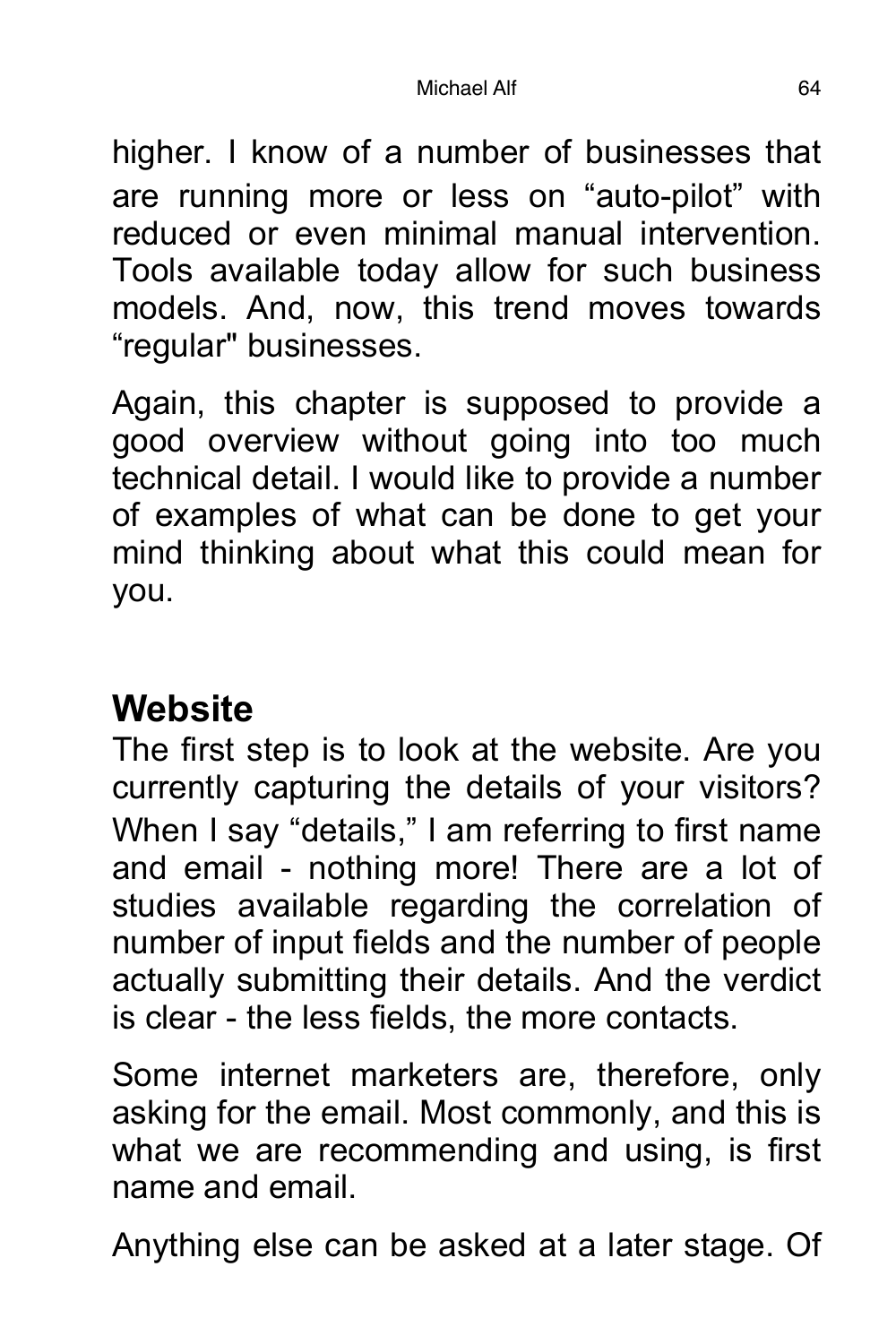course, you can have a form on your website where you are offering to do something for the client and you, therefore, require more information. But, I suggest to complement this with a simple opportunity to leave first name and email in exchange for something of value.

One powerful piece of content could be a PDF version of your book.

## **Autoresponder**

The software solutions supporting the capturing of details and management of details are called email autoresponders. They are not classical CRM systems, but typically integrate into CRM systems. Their strength is in email management.

Why use an autoresponder? One of the things you can do is set-up automated emails once people leave their details. For example, you would send a welcome email containing the piece of content (or a link to it) you promised. So, in addition to being able to download from the so-called Thank You page, people can also download the document at a later stage.

In a next step, you can then create a campaign of emails over a period of time, and this can be weeks or even months, where the system sends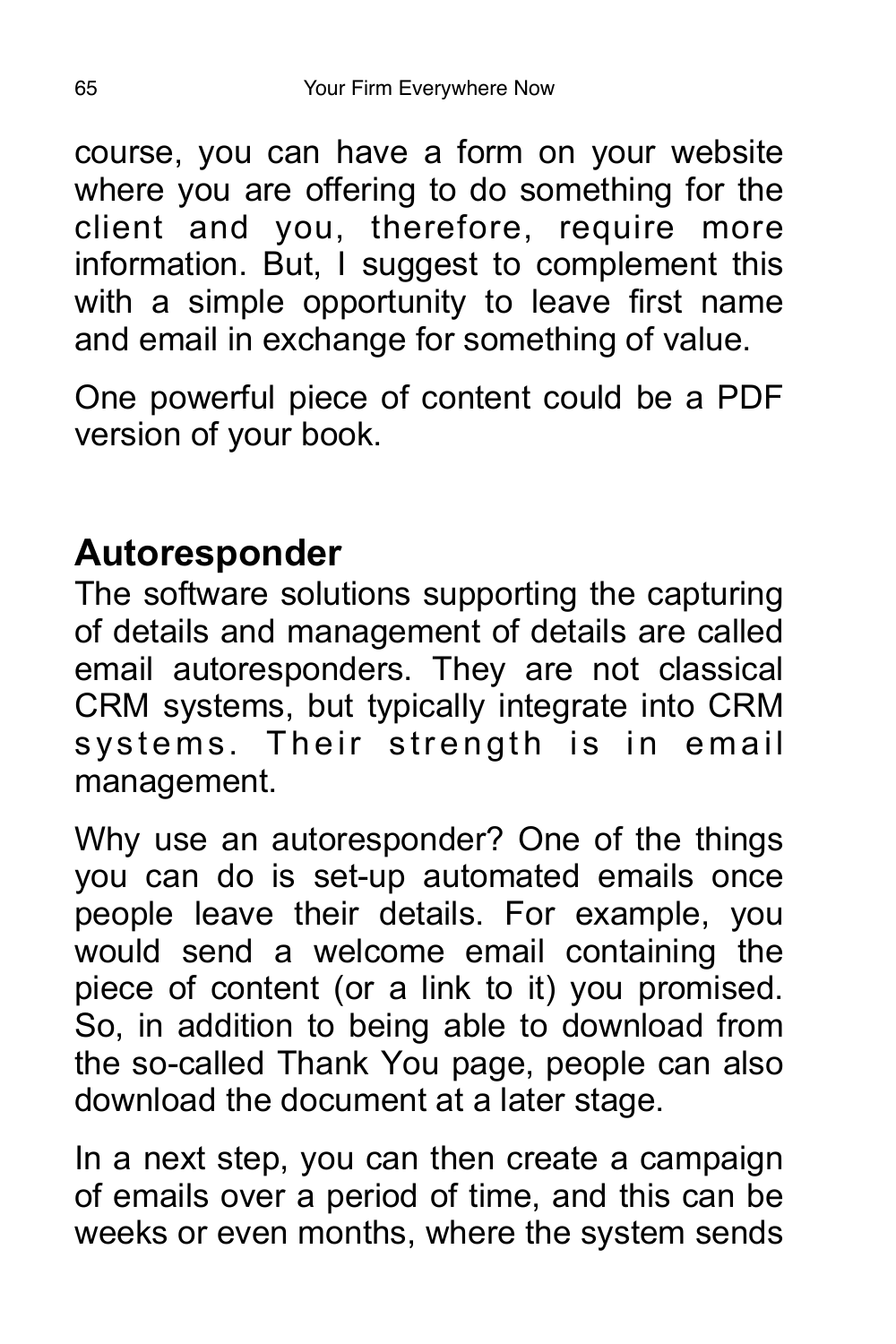#### Michael Alf 66

out emails with valuable content automatically.

We have a client who has a 10-part series of emails with valuable and relevant content for the readers. And, in case the reader is no longer interested, they just "opt-out" with a simple click. The system manages everything and nobody gets involved.

Let's say you are a property advisor and you have a series of "25 Secrets Every First Time Home Buyer Needs to Know." You can prepare a sequence of, for example, twelve weeks where you send out two emails per week with new secrets. By doing this, you build up credibility and trust with your audience; and, when they are ready to invest, they are more likely to reach out to you. Or, they may get back to you with a question about a content piece, which then can lead into a face-to-face conversation.

All this needs to be set-up only once and then runs automatically.

Of course, you need to balance this with a level of personal attention. But, you could use this as a filter and qualifier and focus on the most promising prospects.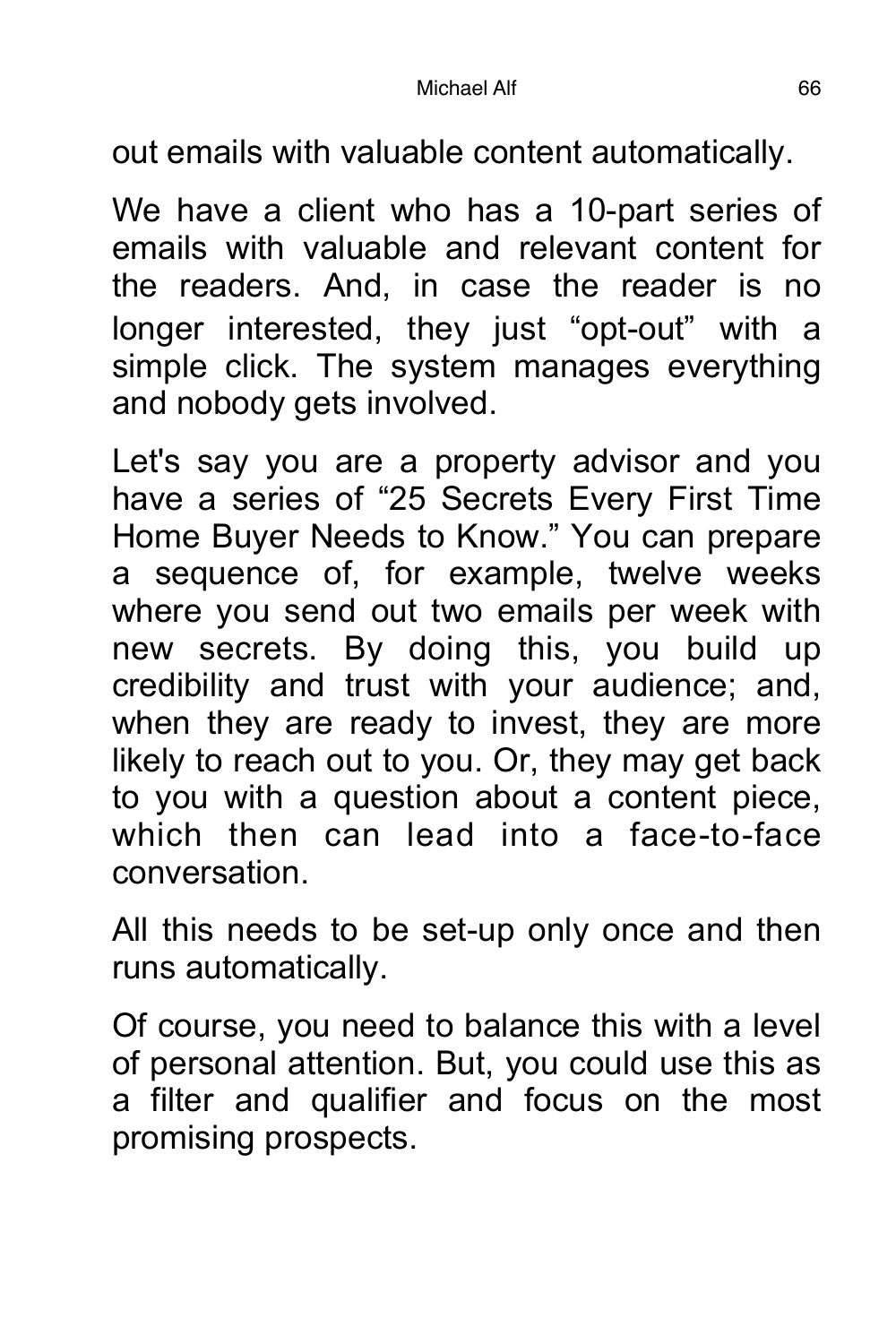## **Workflows**

The next level is to create complete workflows based on the behaviour of the recipients. Let me give you another example to illustrate. Back to you as the property advisor for first-time home buyers.

Let's say your second "secret" is a checklist to go through when starting with the property search. The system would recognise who opens the email, and also who clicks to download the checklist. You could then create either a conditional follow up and send a separate email with a more detailed checklist. Or, alternatively, you could get in touch directly and offer a free **consultation** 

The interactions with the clients are tailored to their specific situation and needs. But, in the backend, it is largely automated and system driven. So, you are able to provide a personalised service without having major overhead.

When you look at those kinds of systems, you need to keep in mind that this also requires a change in the way your businesses and your people are operating. It is a change project much more than a technology project. You should test certain things because, sometimes, it looks great on paper and theory, but reality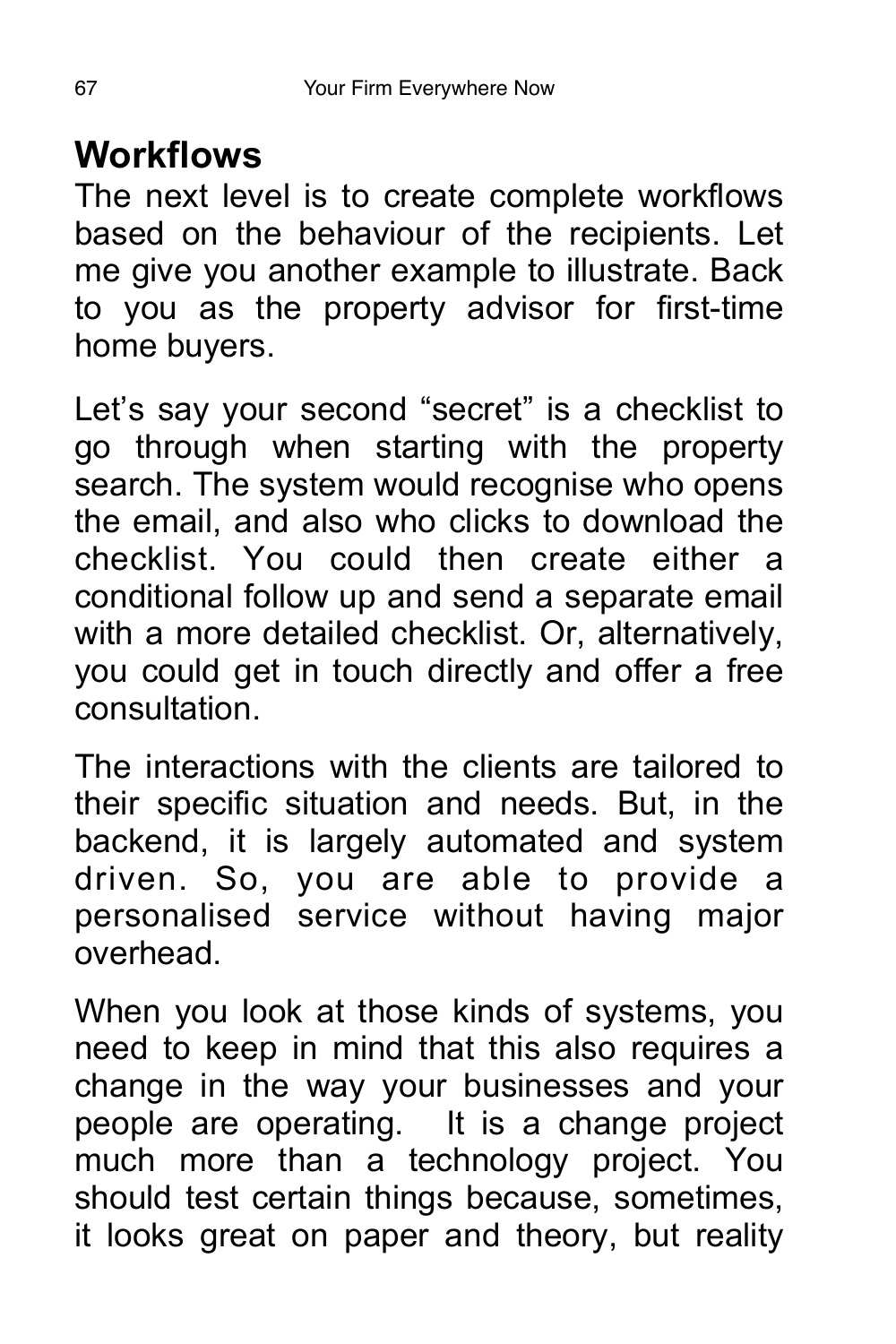might be different.

## **Process Automation**

The last example I would like to mention in this chapter is process automation. For most industries, there are certain services which have a standard process flow. Let's say 80% are more or less identical. The question then is why you cannot automate those processes; thereby, reducing the cost of delivery and also the price point and, thus, take market share from your competitors.

An example would be the Wills process, which is already available online. In most cases, Wills look quite similar. In the case of a "standard" family, variables might be the number of children, existence of property, and some more.

You could set up a process, through a formbased workflow, that elicits the particular situation. If it's one of the standard cases, you could sell a personalised Will for a very small amount of money because there is no manual intervention required.

And for those cases which do not fit the norm, you could offer a reduced fee because you already know a lot of the information.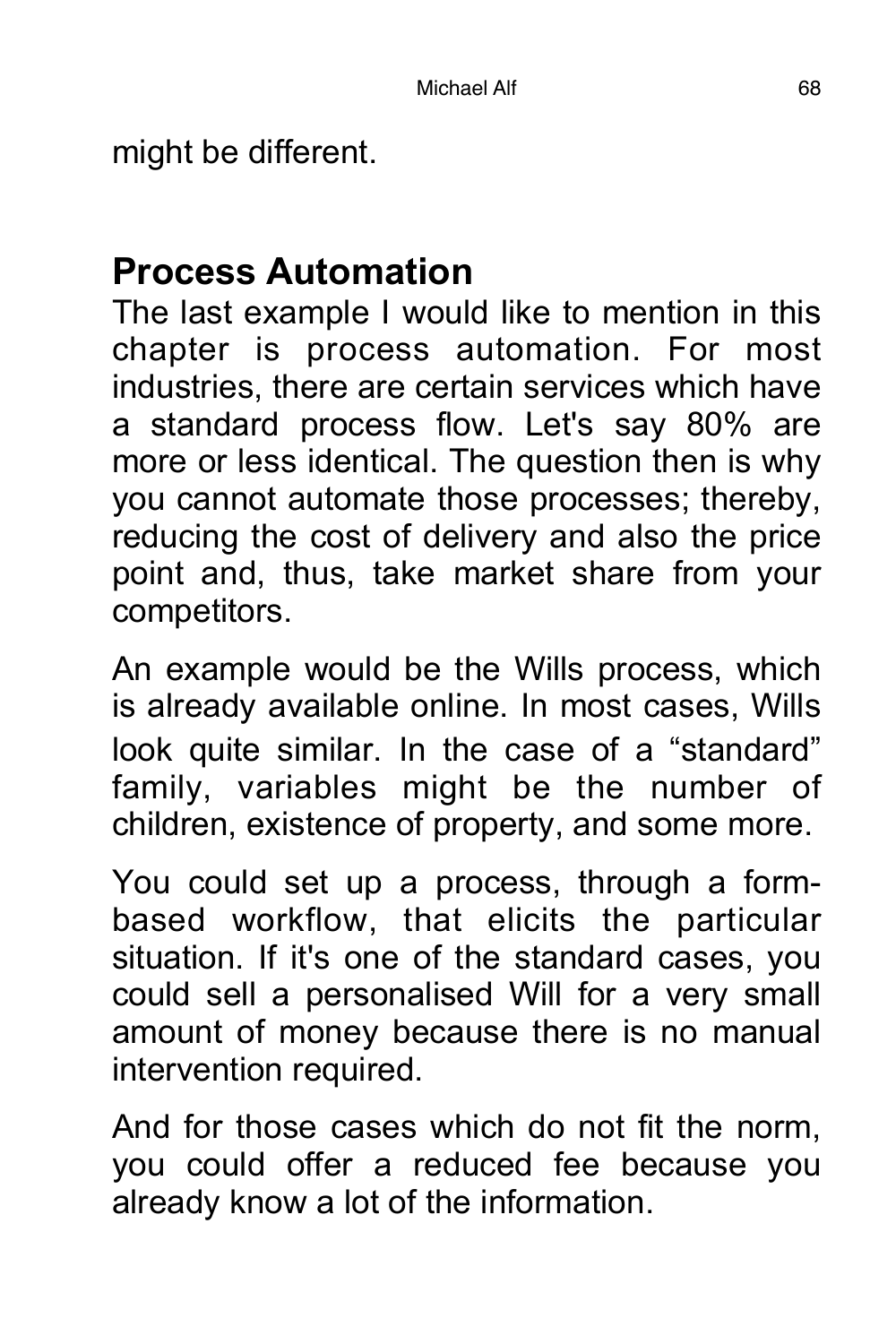## Why would you do that?

Well, the trend to automate, where possible, is unstoppable. There will be always innovative entrepreneurs and new businesses testing the boundaries and trying what is acceptable in the market. And once certain things are generally accepted, the masses are going to move there too.

When you are able to participate relatively early on, you can grab part of the market and benefit. This is true especially when you have something of more value you can offer to increase the total client value (TCV).

These are some of the things you can start with to get into the automation space because it is a learning process and it will not happen overnight.

Send us an email ([contact@totalu.com.au](mailto:contact@totalu.com.au)) or fill out the contact form at <http://tiny.cc/yfencontact> for an initial conversation.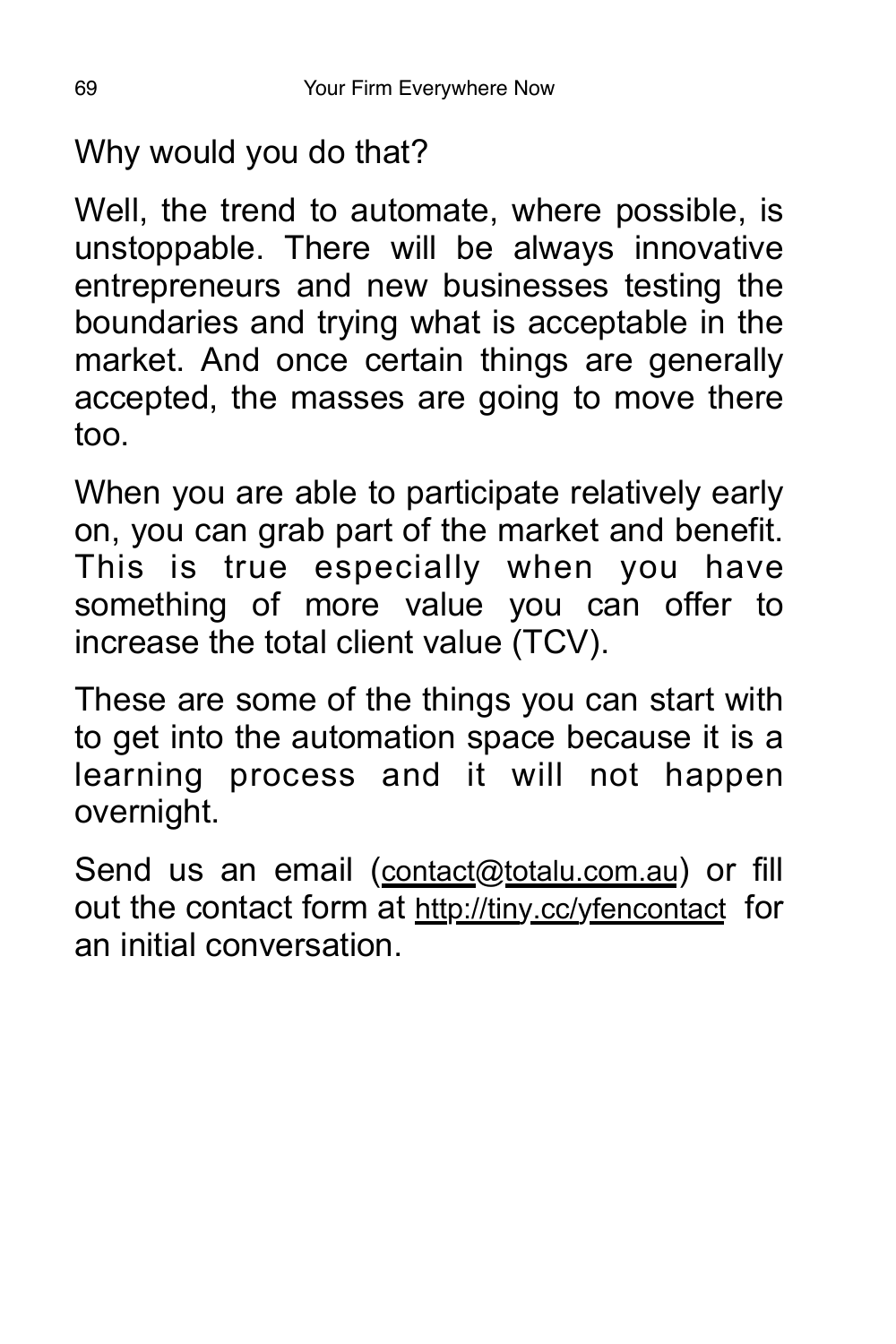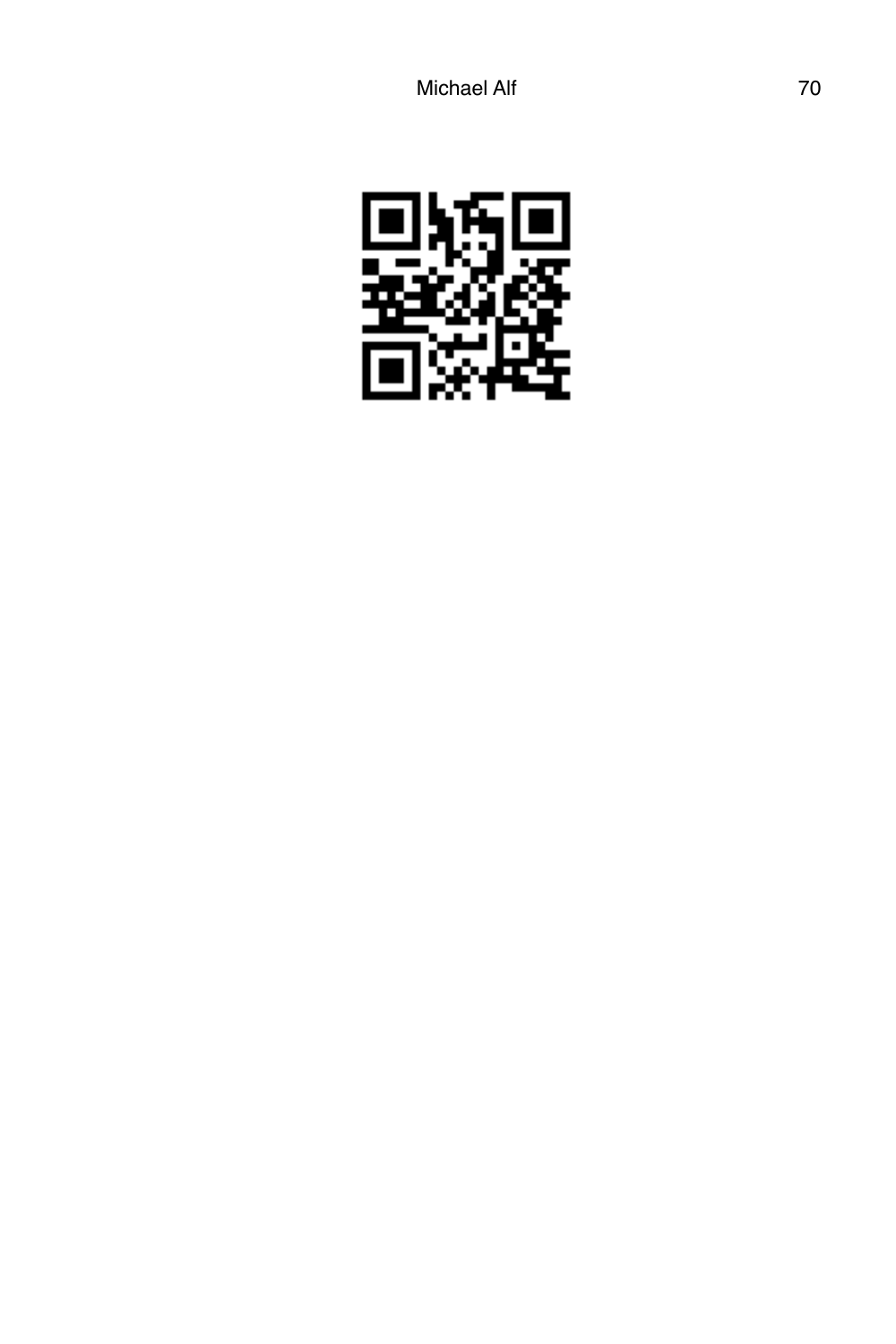# **The "New" Search-Engine-Optimisation (SEO)**

SEO for Professional Services' Firms will, again, only be an introduction to give you the highlights so that you can get started, you can check what you're already doing, and you can adjust what you're doing.

In Avinash Kaushik's "Ladder of Awesomeness" of Digital Marketing," SEO is together with an acceptable website at the bottom of the ladder. So, it is the first step and very important to get started in that space.

Both topics go hand-in-hand to some extent as the website requires relevant keywords covering the keywords of your choice. Therefore, every article and contribution should align and take those keywords into account. At the same time, trying to "overstuff" articles for better ranking doesn't work anymore.

To better understand this, let me briefly explain how Google works and I promise I am won't be too technical.

Please put yourself in the shoes of Google. Let's say that you are the Country Manager of Google for your country. If I asked you, "What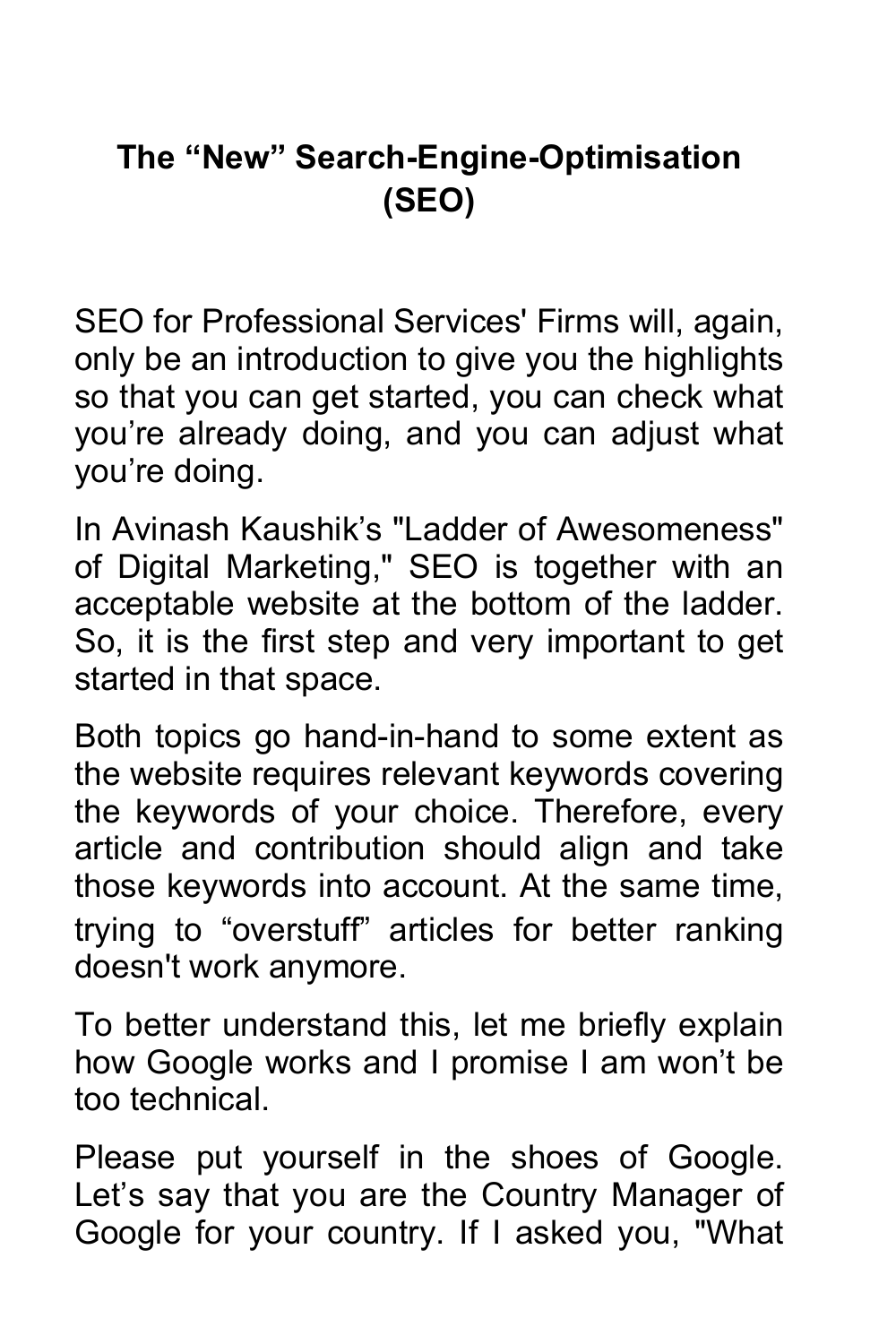are your main goals?", your answer would most likely be something like the following:

*"I want to remain the most relevant search engine for my customers (visitors), and I want to make sure that I am providing the most relevant search results for any search. I also want to maximise my advertising income by providing the best support possible to achieve a good return-on-investment to my advertising customers."* 

Now, consider some of the challenges Google is facing. There are thousands of users out there who are aware of the power of being on page 1 (or even being #1 on page 1 in the organic results) due to the number of "free" clicks you then receive. They will do everything to get there without being necessarily relevant, and there are the strangest and sometimes obscure solutions out there.

So, Google now tries to filter between "really relevant" and "pseudo relevant" - and that's a tough and constantly evolving challenge.

What is the best way, therefore, to approach SEO? Create and distribute relevant content that your prospects and clients love. And do this in "white hat" style, which means you follow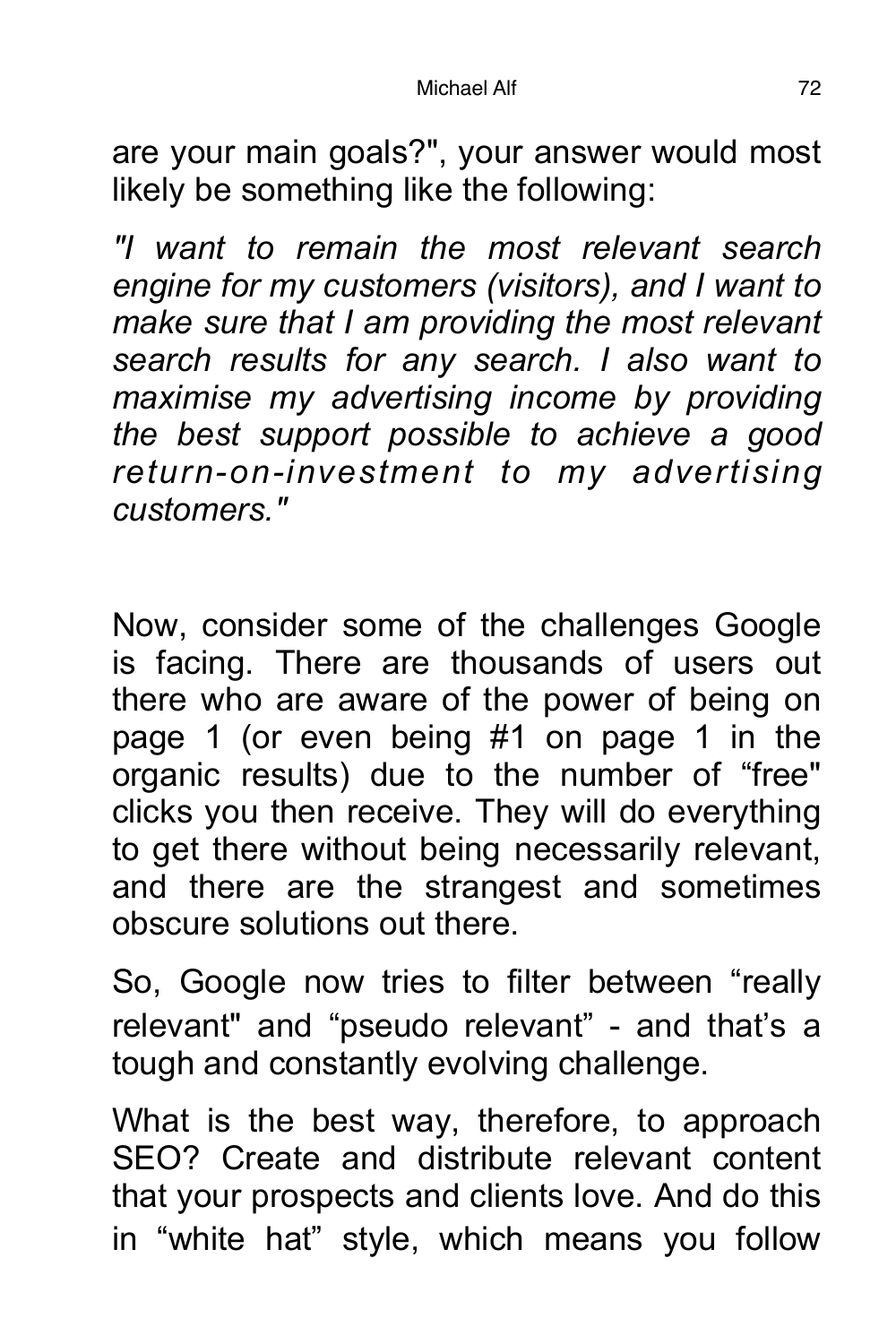Google's rules, versus "grey hat" where you stretch the rules, and "black hat" where you try to find a way around the rules.

Why is being on page 1 (and rank 1) so important? The number of clicks you are getting is very high (numbers vary typically between 20% and 30%). And the top 3 rankings of Google Ads also get the majority of all ad clicks.

But, the challenge is that, for certain keywords, (like family lawyer) there are literally hundreds of competitors. So, it can become very expensive and also a long-term exercise. That's why we address Google AdWords separately as a very powerful alternative.

You can see number 5 only gets 6%, then next 4%, and then it goes down really as number 10 is only 2%. If you spend \$700 to \$1000 a month on SEO, which is quite common, are you getting the kind of return on investment you want?

Maintaining number 1 is even harder. Basically, you have to do a lot of work, and a lot of relevant work, to keep you up-to-date. It's no longer just the domain name or simple keywords.

The other element I want to mention is dynamic SEO. What do we mean by dynamic Search Engine Optimisation? This approach takes into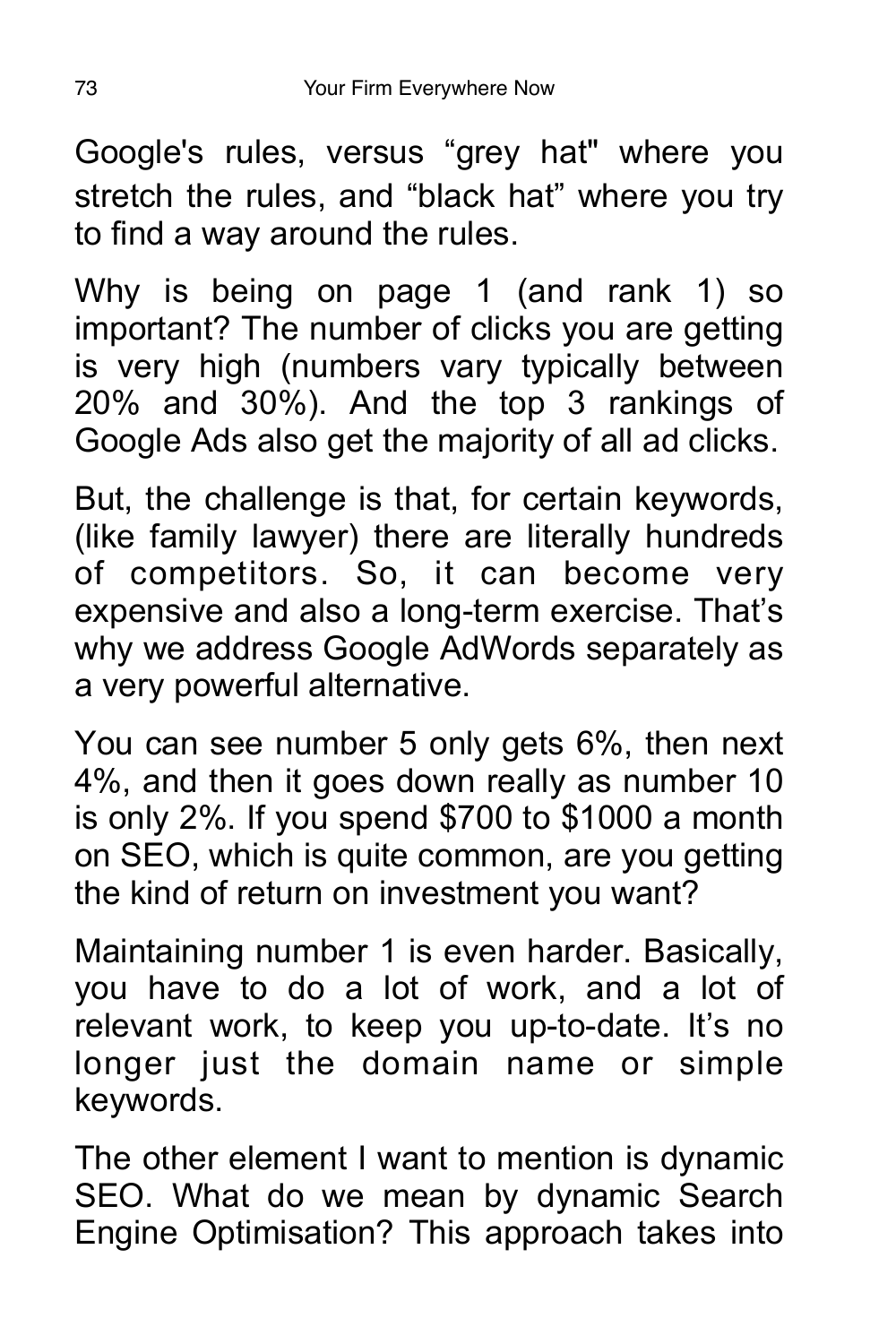account the continuously changing landscape and the various channels of content distribution. Then, it takes the firm budget and optimises, on an ongoing basis, the use of that budget. You might combine the efforts "on page" with other content distribution channels like slide ware and a blog. Or, you could create a Podcast, which we cover in chapter 9, that gives you a completely new channel with iTunes.

As a closing comment, I would like to mention that the way search results are presented is changing. Please go back to your role as MD Google. Finding the most relevant content was one goal. And, because most people click one of the top three organic results, it is only really important to make sure that those spots are covered with relevant content. Beyond that, the other goal kicks in, which is making money through ads. To optimise this, you just maximise the space on a page that is related to "nonorganic" search. This is on top of the ad results, on the right the ad results, and all Google+ entries. The number of organic results is, therefore, decreased.

Before we move to the next chapter, please take your smartphone - and with 94% probability you have this in arm's reach - go into the browser and search for the services you are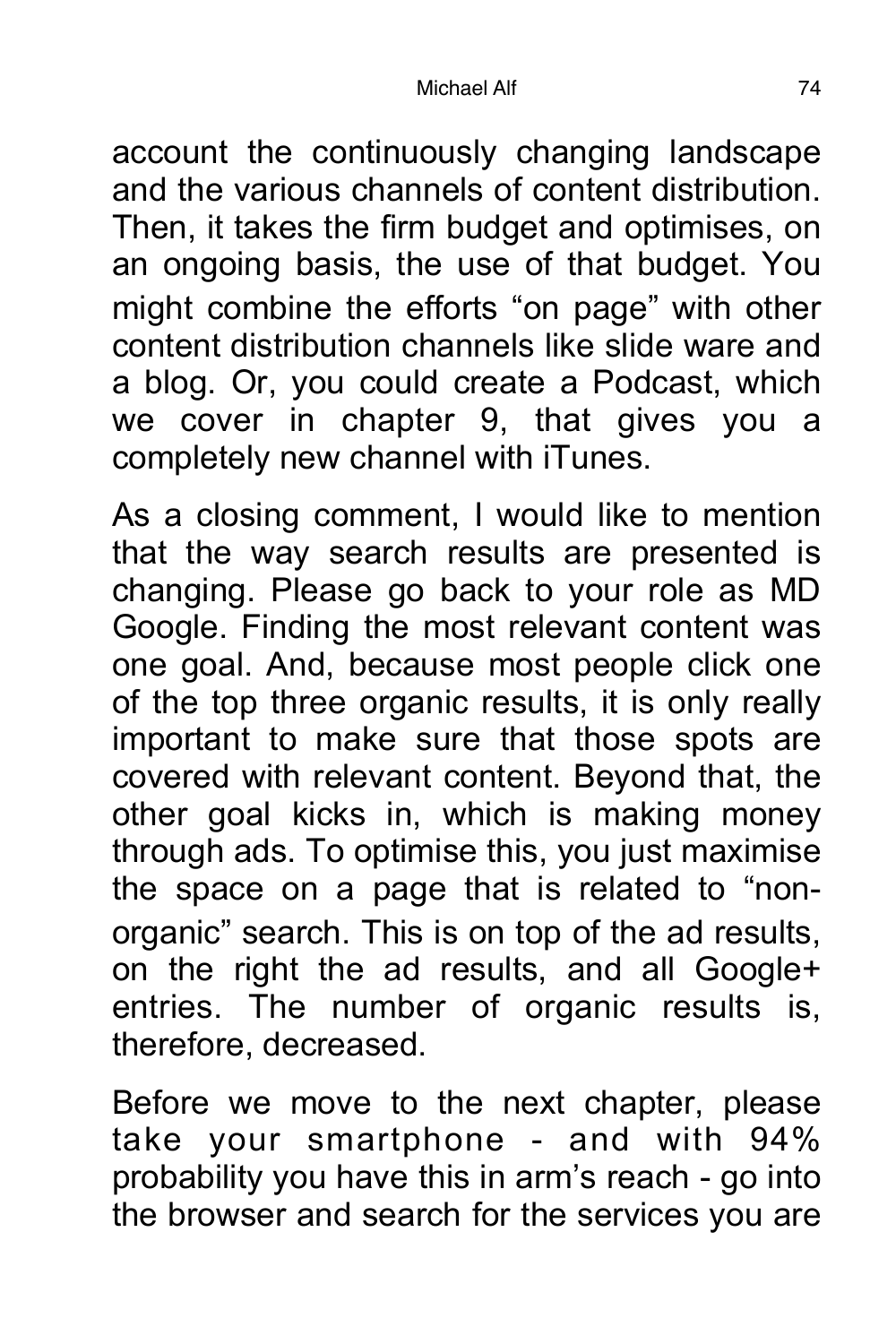offering.

What you most likely will find are two ads on top, which cover more than 50% of your screen, and maybe one organic result. Now, consider that more than 50% of your prospects are searching that way.

I hope that demonstrates both the power and relevance of Google Ads, and of the need to consider the mobile experience for your web visitors.

The next chapter covers some unusual, but also promising, digital marketing methods you might consider to promote your firm.

To get you started with SEO and your most relevant keywords we offer a very powerful keyword research and an initial consultation for free. Please find out more at [http://tiny.cc/](http://tiny.cc/yfenkw) [yfenkw](http://tiny.cc/yfenkw) or scan the QR code on your mobile.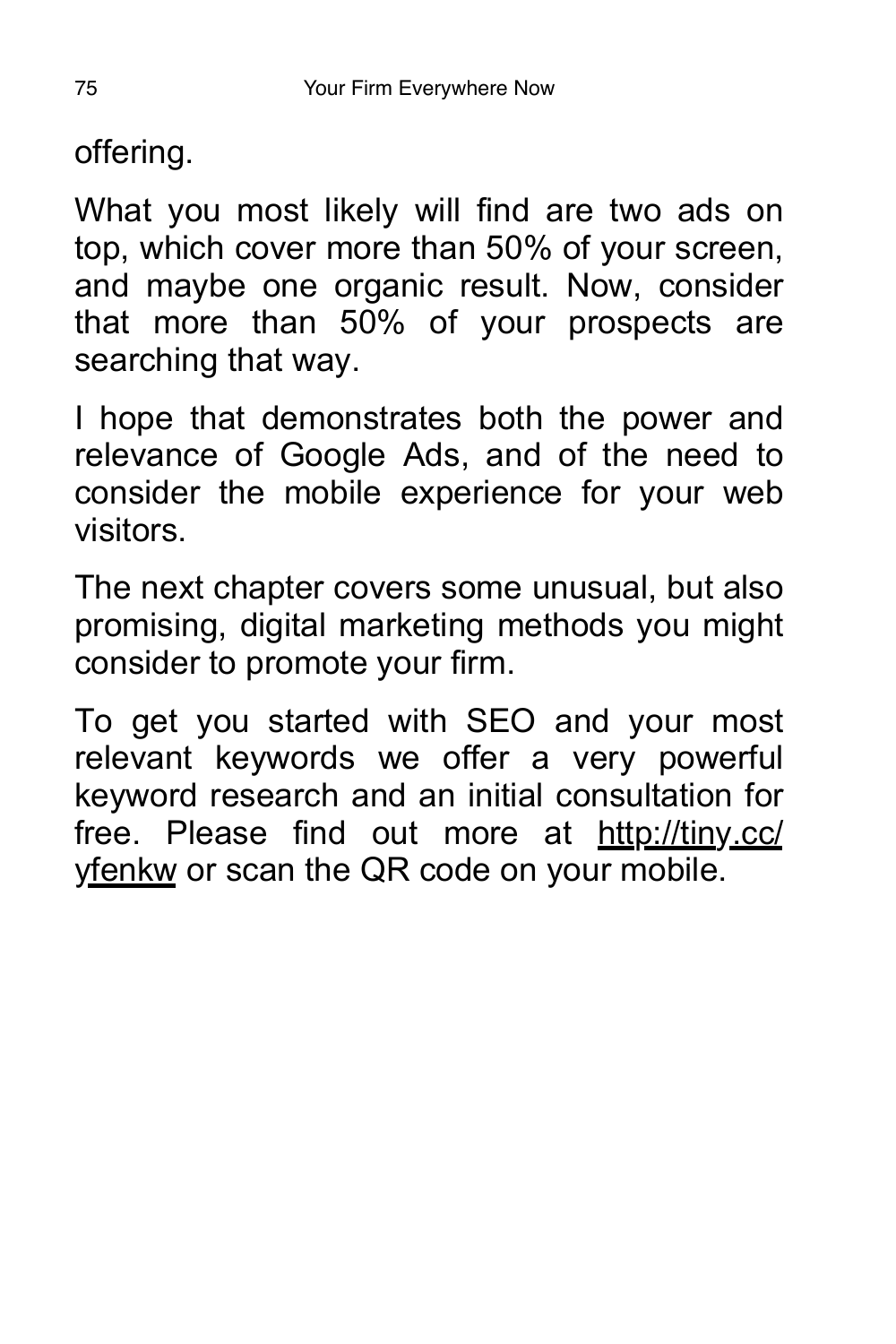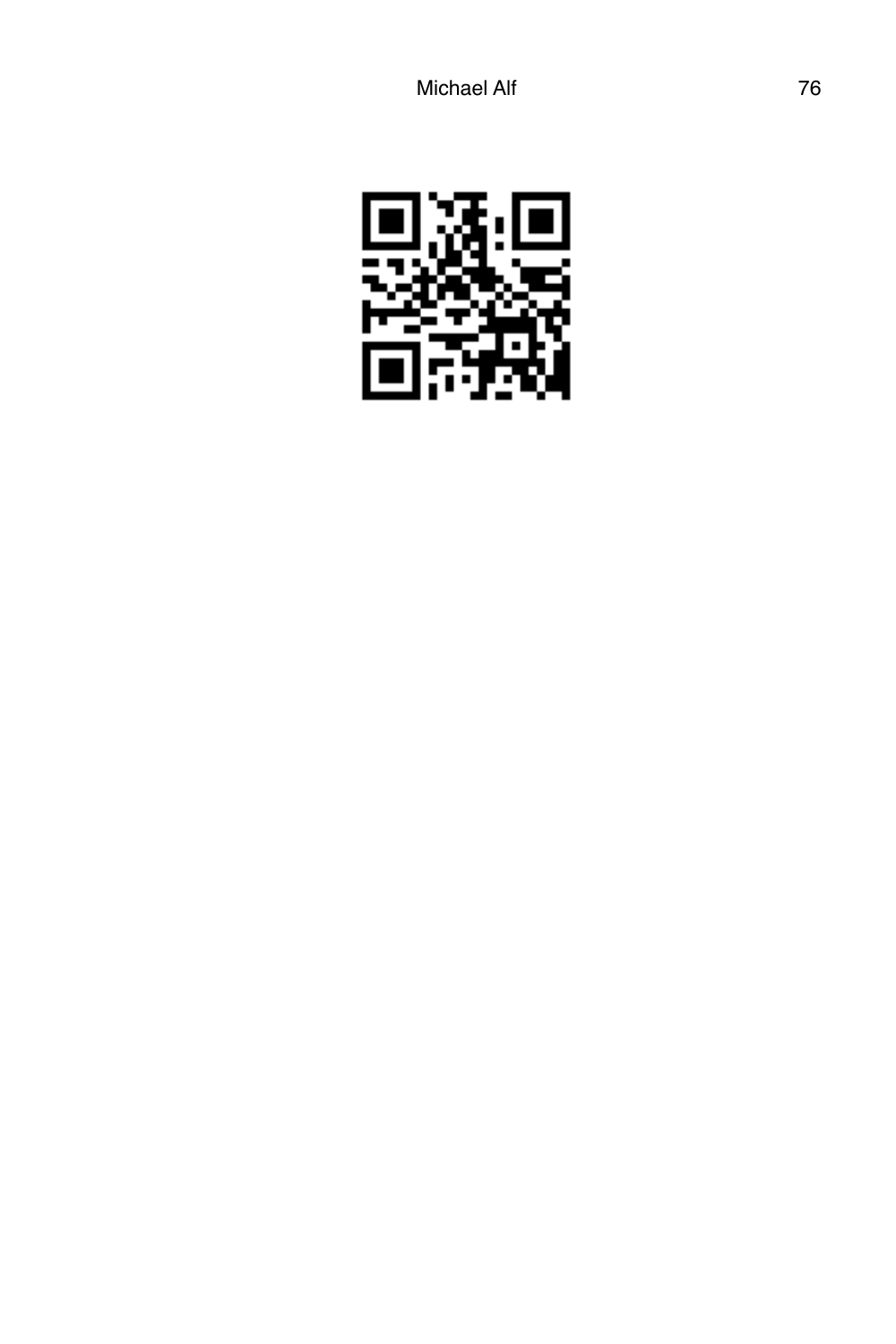In the previous chapters, we have covered a lot of content and how you can benefit from digital marketing, what you need to do, and how you get started or continue from where you are already.

What I want to do in this chapter is to highlight a couple of other ways you can leverage the power of digital marketing, either in addition to what you are doing or as a stand-alone element.

Each element is covered with a brief overview to get your thinking started. You can then do some more research or get in touch with me to discuss how this might benefit your firm in particular. The benefits you can expect to achieve are dependent upon whether you are a large, a mid-sized, or a small firm, what kind of budget you have, and what your goals are.

# **Podcasting**

What is a podcast? A Podcast is either an audio or video stream that is provided via a Podcast platform (commonly iTunes) in an asynchrony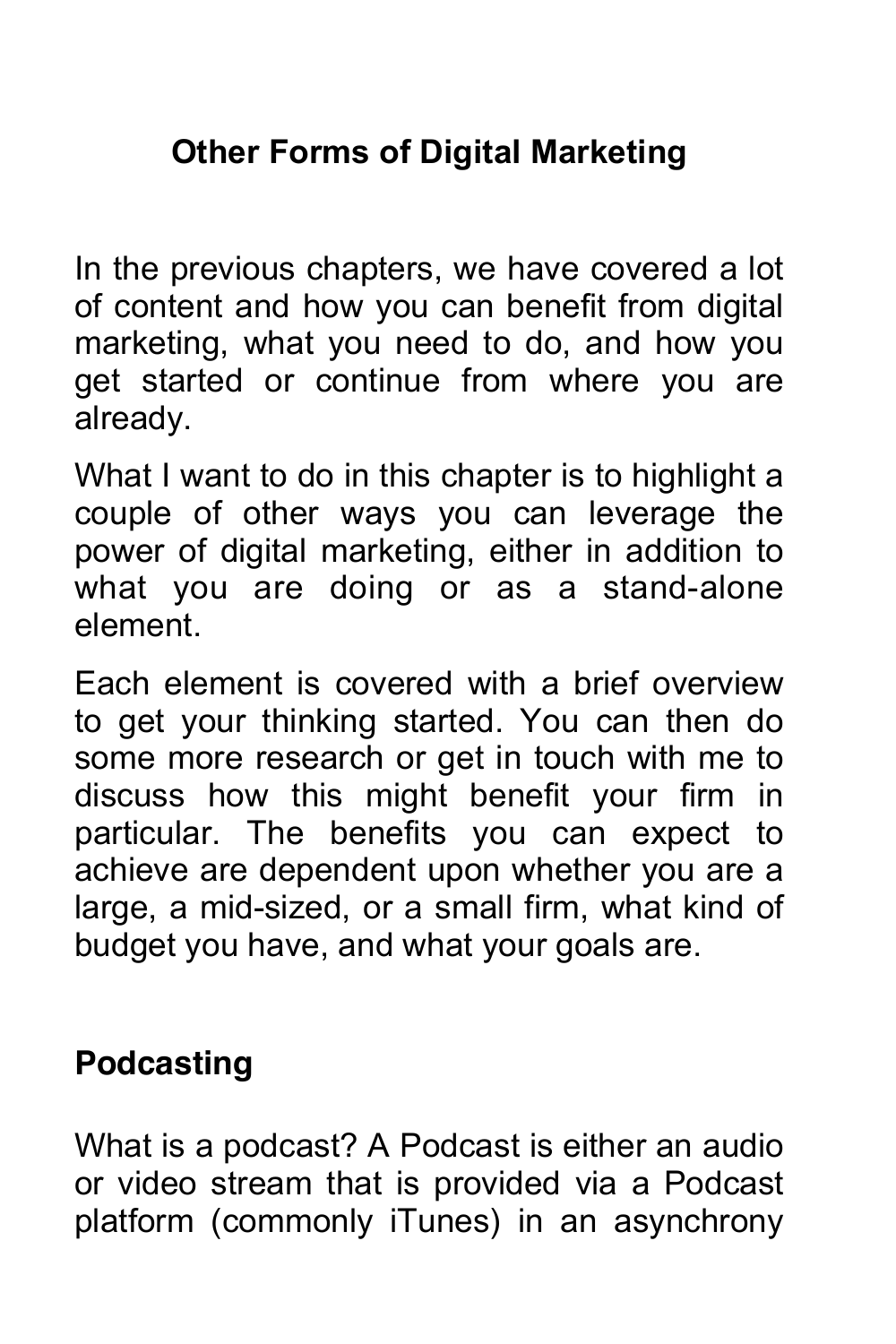way. That means you can watch or listen whenever you want. Your listeners (potential clients) subscribe to your Podcast and automatically receive an update when a new Podcast is available (because it's managed via a Platform).

The beauty of using iTunes is that you have an additional marketing platform with increasing popularity. More and more people love listening to Podcasts - for example during commute times. Therefore, a number of Podcasts are actually 30 minutes duration, catering to a typical commute time. Of course, you need to have relevant content.

Let's say you are a wealth advisor. You could have a weekly Podcast where you share the latest developments and tips from the area of investment.

Or, you are in the real estate business. A weekly update about the local status will be highly regarded.

Or, you are a technology consultant for cloud solutions. You could have a regular interview with other experts or providers.

The opportunities are significant and you can build a lot of good will amongst potential clients. You can also reuse this content or repurpose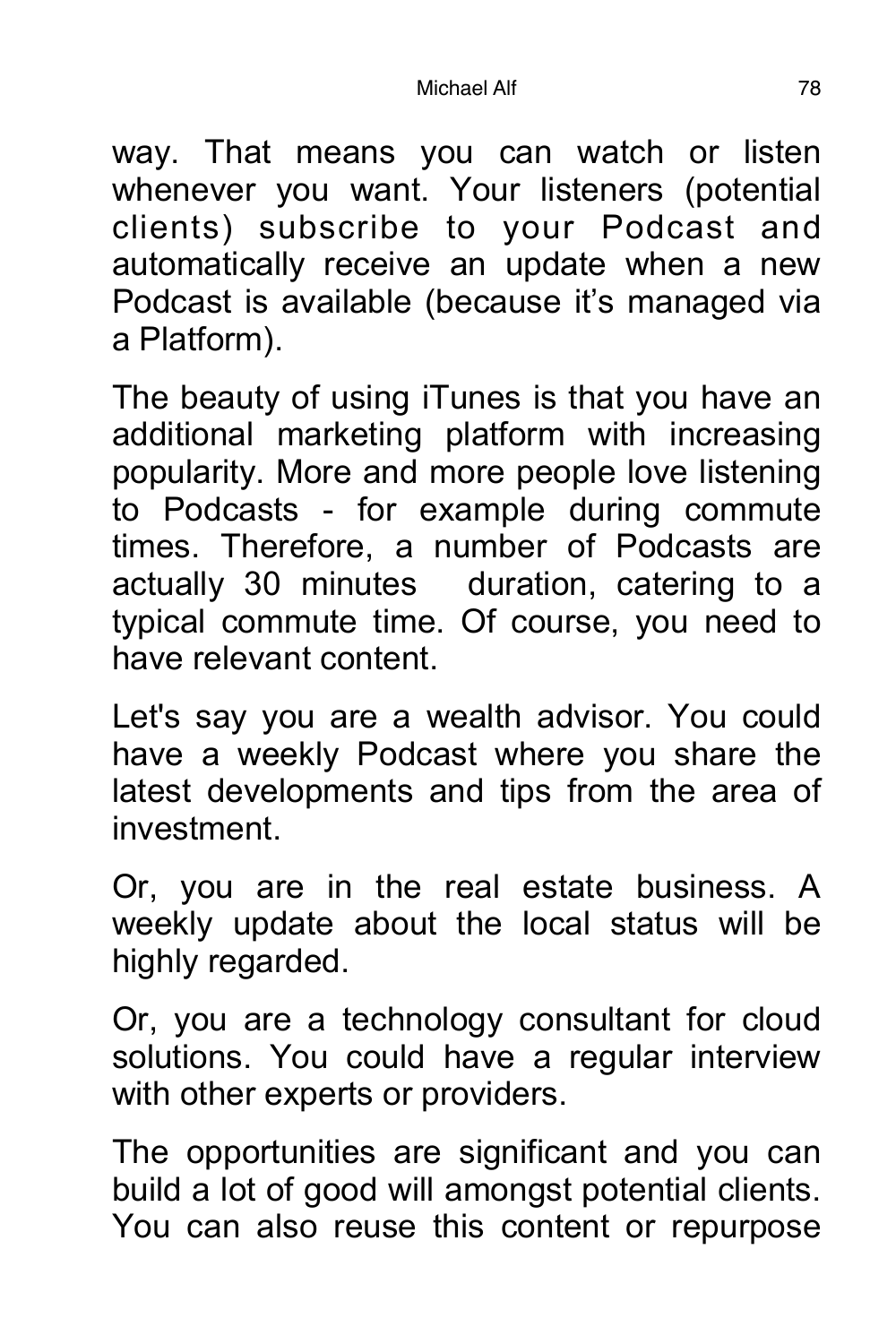other content for the Podcast to reduce the production time.

The way it works is that you have a really nice logo which you put up into the iTunes store. Then, you produce your podcast on a regular basis (a firm schedule is ideal) and then the whole world can access your information.

The content can be downloaded, consumed, and subscribed to. Over time, you create an audience and you become an expert in your specific field. You can also engage your audience and answer questions they are sending in. That works for almost all services areas.

People who are searching in the iTunes store for the relevant keywords will find your Podcast. You, then, add a link to your website and the Podcast so that people can very easily get in touch with you.

Why is it great?

Because it puts your message out into the world and then everyone who is interested in what you have to say can consume it at their convenience. So, it doesn't require direct connection and it gives you momentum, especially when you want to stand out and get your message out to create a brand for yourself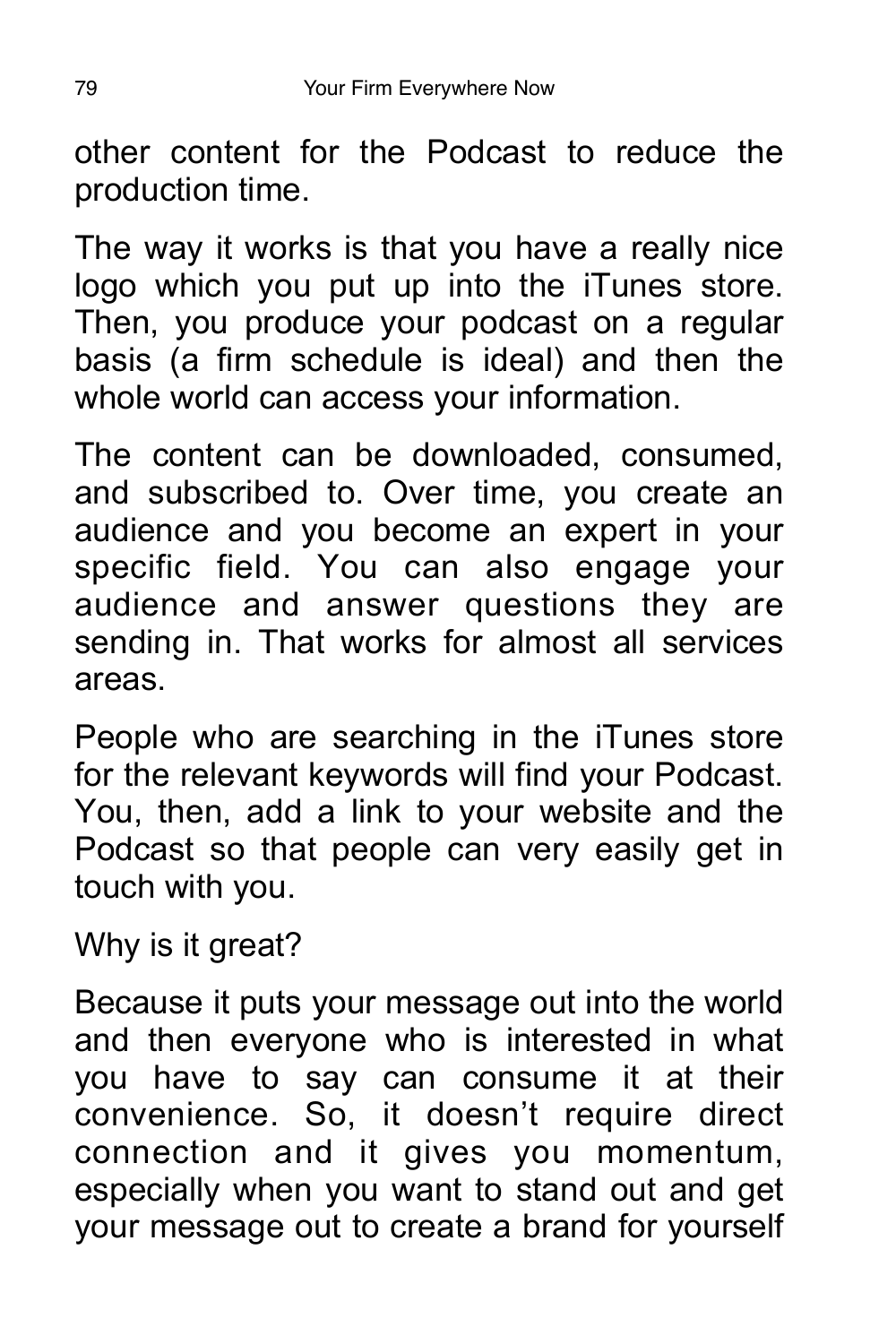and your firm.

What is the advantage of a Podcast compared to a blog?

Your Podcast is in the iTunes store, which means everybody using iTunes actually has access. So, when they type in your keywords, you have an opportunity to come up.

It is much harder to find your blog on a website. It is more expensive and it takes more time and more effort.

Of course, the best is to do both and use the same material twice. This also caters to the fact that different people prefer different ways of content consumption. Many people actually like listening. It is also a very personal way of communicating because you are literally "in the ears" of your audience. With this, you then get multichannel coverage.

To get an idea for the look and feel of a Podcast you can check out our Podcast "Digital Marketing for Lawyers". The Podcast has various format - a webinar as Podcast, a presentation, a simple audio and various interviews. You can find it at [http://tiny.cc/](http://tiny.cc/yfenpodcast) [yfenpodcast](http://tiny.cc/yfenpodcast)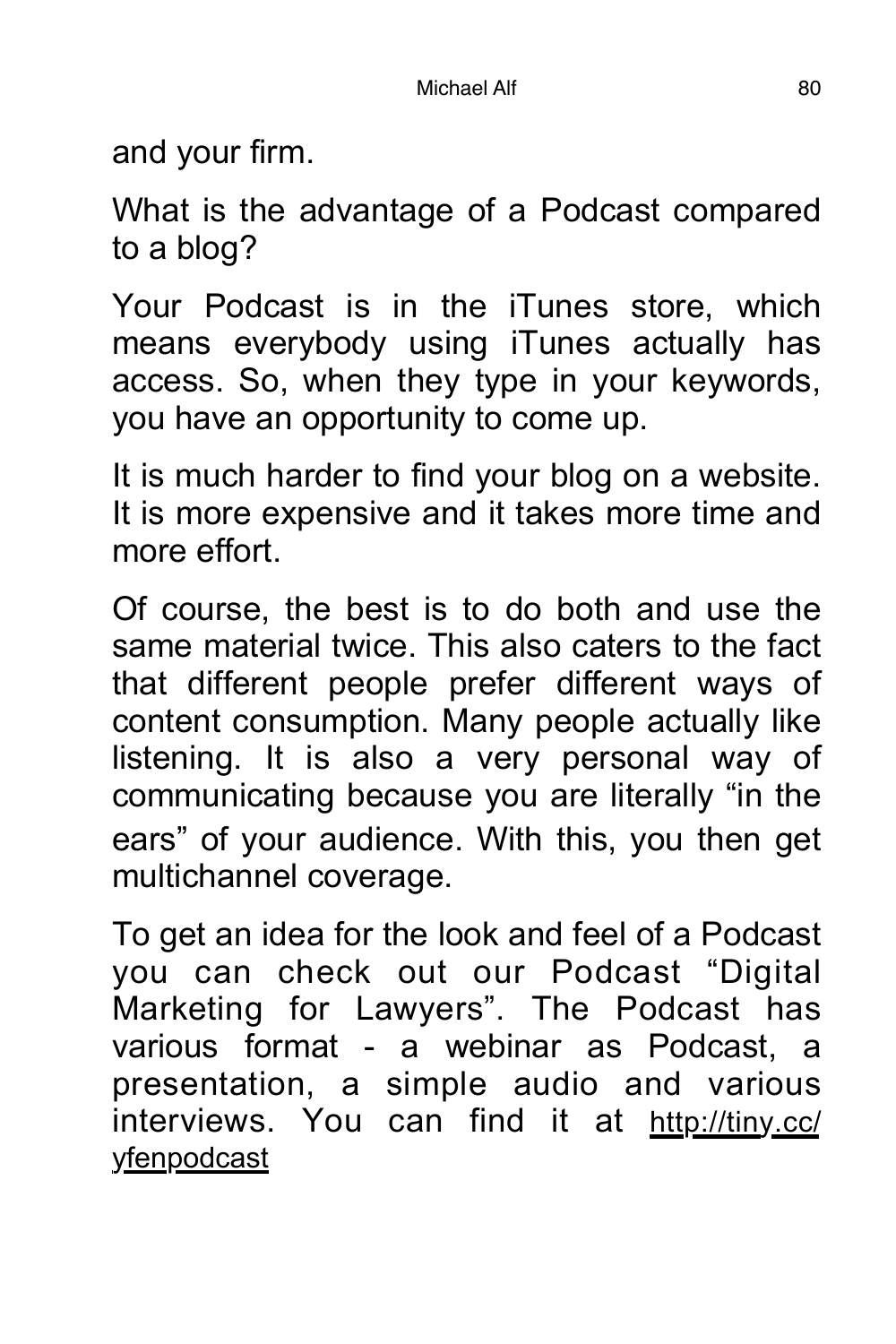

## **Webinars**

The next topic I would like to cover are webinars.

Webinars are basically online seminars that are very flexible the way they are set up. You invite people to register for a specific webinar. They get an invite and reminders and, once the time has come and the webinar is going to start, they can log in, which works differently depending on the technology.

It is quite easy to join. For most technologies, there is a small download required, but it is straightforward.

Usually, the number of participants is limited depending on the account you are setting up. A standard GoToWebinar account allows for 1,000 participants on one webinar, which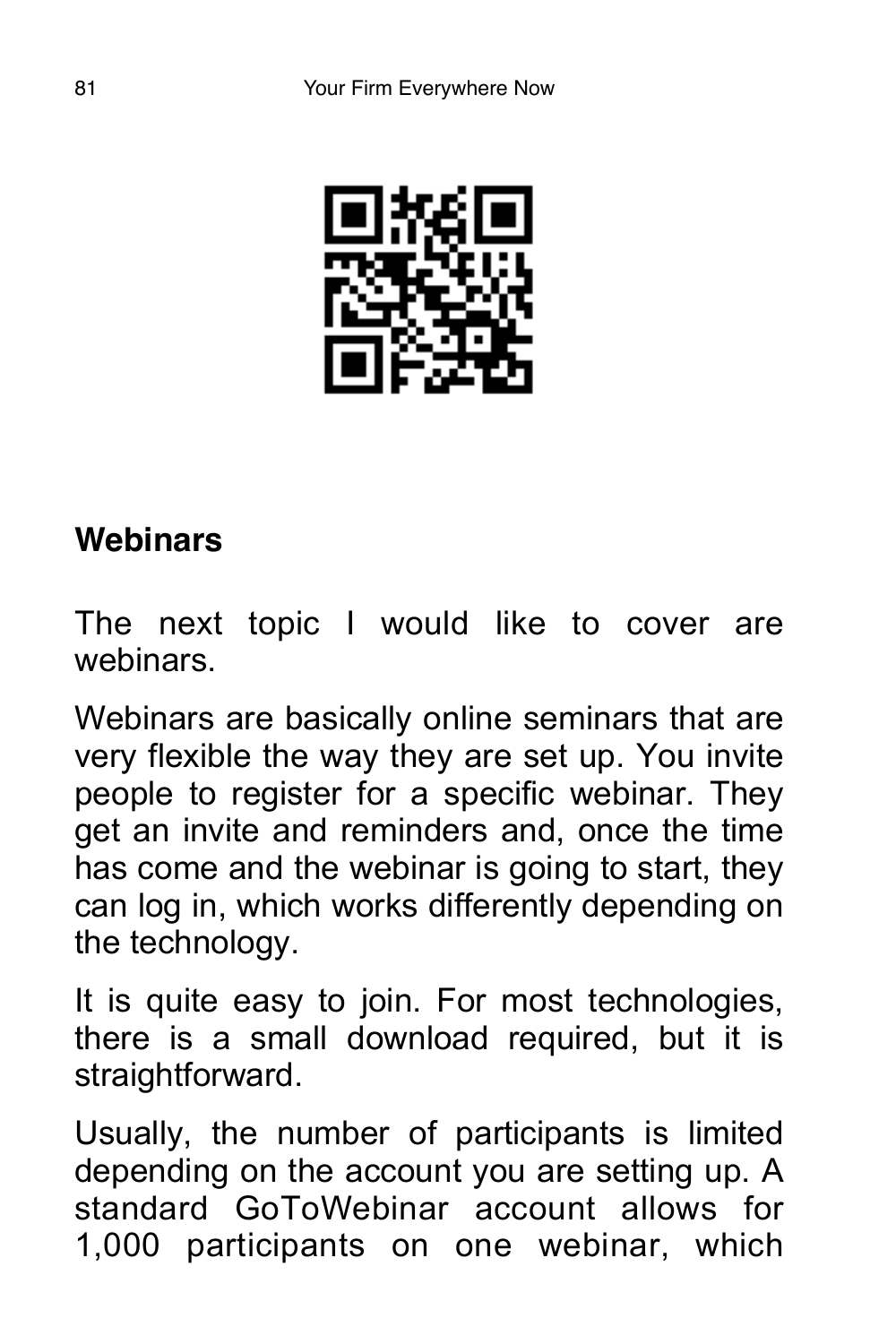sounds like a lot and should be sufficient for most applications.

Recently, a new trend has emerged where the webinar technology is based on Google Hangouts. This sounds very casual, but it offers a technology already available and basically for free. It's still a bit less comfortable and harder to use than GoToWebinar, but it is also cheaper. You can then explore easy-to-use overlays (like WebinarJam) that are using the Google platform, but providing a lot of additional functionalities - from individual registration pages, polls and questions, to an automated follow up and integration into your email system. We have covered some of that in the automation chapter.

During the webinar, the presenter talks to slides in a "1-to-many" model. The presenter's screen is shared so that everybody has the same visual to the audio. You can also share spreadsheets or demonstrations of your software. An example would be that a bookkeeper runs regular webinars on how to use XERO (a very popular cloud-based accounting solution) and charges a small amount of money for each webinar.

The systems also support questions and answers or live chats with, and even between, participants. With some platforms, you can even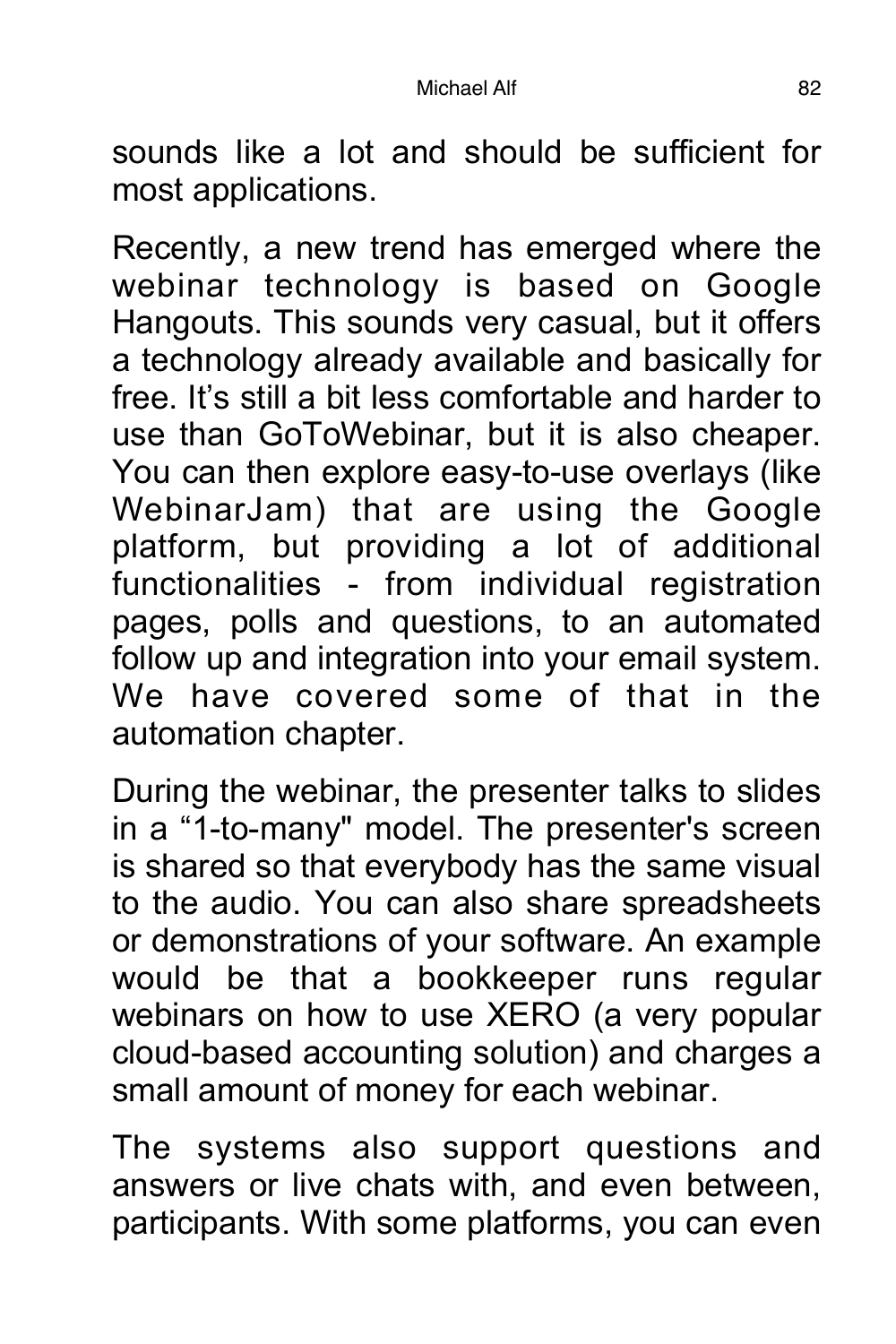insert offerings during the presentation and much more.

With so many technology options, it is even more important to strategise what you want to achieve with the webinar. The other very important element is the presentation flow. When we work with clients, we use a proven template which provides a certain flow for most webinars.

Principally, you need to differentiate between purely informative webinars and webinars that have the purpose of selling something at the end. This can be a soft sell or a hard sell, though, this might not work for a lot of the professional services.

The big advantage of webinars are the low cost, the opportunity to reach a lot of people at different locations, the low level of intrusiveness because you can listen to a webinar during a short break, and also the opportunity to create evergreen webinars that you can put on autopilot.

Of course, you can reach out to us or to other webinar experts to discuss your specific situation and how a webinar could help your business.

When would you use webinars?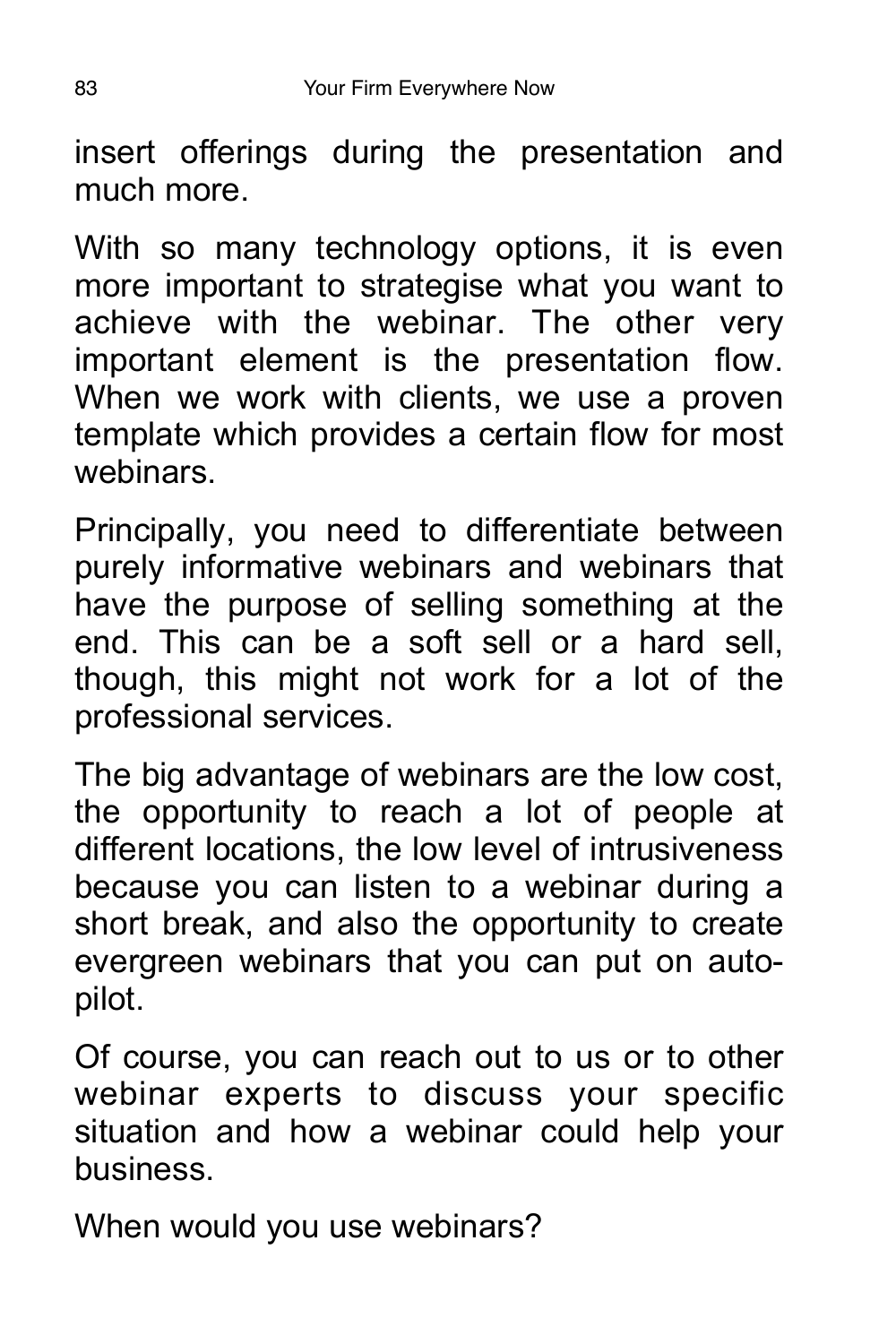You could use webinars when you want to share relevant content with your audience. Let's say you are in the B2B space, and you organise a monthly webinar of one hour for your clients about a specific topic.

Let's say you are an expert in international IP rights. You could do monthly or even quarterly webinars and invite all your clients and prospects to talk about a very specific topic. You collect questions upfront or you collect questions while you work with your clients.

You might start out with a small group, but this could grow over time once your service becomes more well-known in the marketplace.

You then turn the webinar into a Podcast, which gives you even bigger reach. In this case, you would have the webinar as a live webinar where people can ask questions and the recording is made available as a Podcast.

You could also use the webinar to convert the audience into clients by sharing valuable content upfront, answering questions, and then offering more advice.

The other model which can work well is to have an online-based package as an entry product. For example, if you are a family lawyer, you might want to put together a package that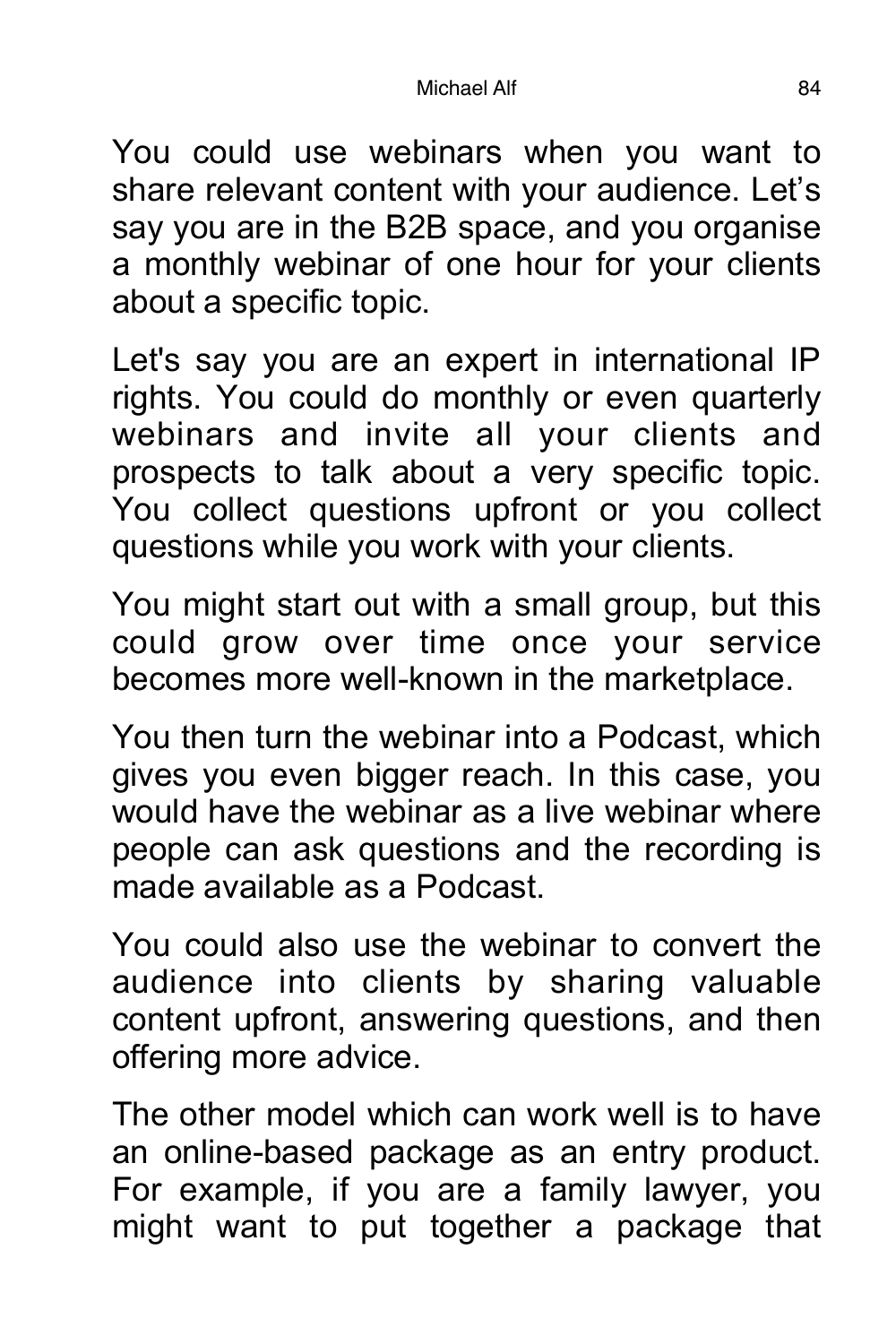covers key aspects of going through a divorce financial questions, emotional questions, but also legal questions. You could add forms and other valuable information. Once you have this simple program developed, you could sell it without spending more time. And once there are more difficult questions, people would come to you for additional help.

This could create an additional revenue stream and also creates additional leads for your law firm.

Another way to utilise webinars is to answer frequently asked questions. On your website, you could have a membership area where clients have access to your webinars. You could "prepare" them for the main sessions.

Hopefully, that provides some ideas about how you might utilise the powerful tool of webinars. Webinars have, by some people, been declared dead. But, when you provide valuable information, people always listen.

# **Digital Magazine**

Another way of communicating with clients, or also with employees internally, is via a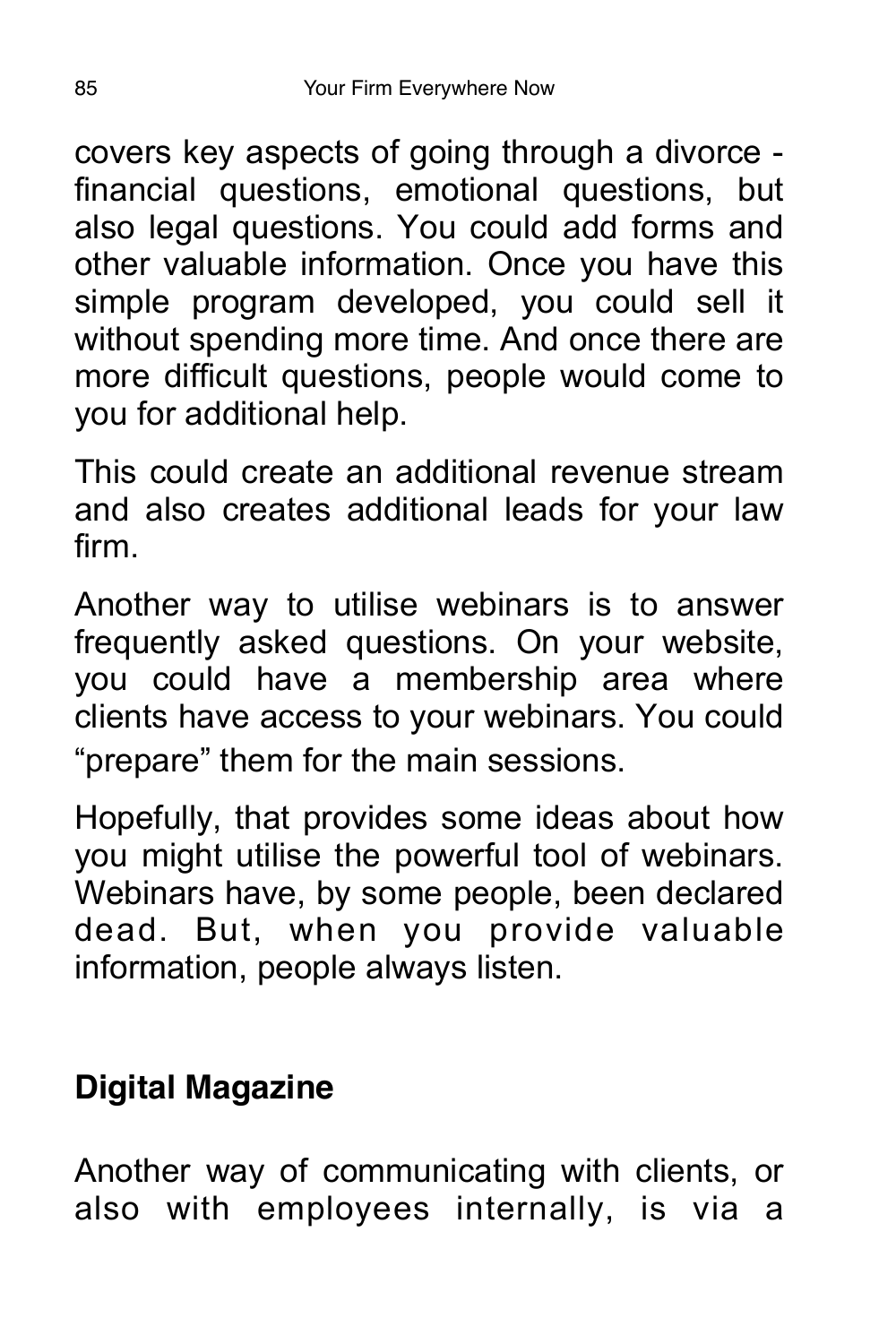magazine.

You may have considered a paper magazine for your clients, but the cost turned out to be prohibitive. Or, you are a larger firm and you are considering alternative ways to communicate with your employees, maybe even across the word. Or, you already have a paper-based version and would like to add more value by making the content available in a different format. For example, you are a consulting firm and you want to provide your clients and prospects the opportunity to read your regular valuable content in the form of a magazine on their iPad or other tablet.

Or, you might not have a paper-based version, but you'd like to send out a PDF version with the latest information, articles, and news. That is nice, especially when it is professionally done, but it is still a PDF. The problem is that, nowadays, PDFs are perceived as lower value because anyone can design a PDF and put something together. So, the perceived value is decreasing.

Therefore, another way to communicate with clients, prospects, employees, or other stake holders, which is much more exclusive, is to create a magazine - an online magazine.

When I talk about an online magazine, I am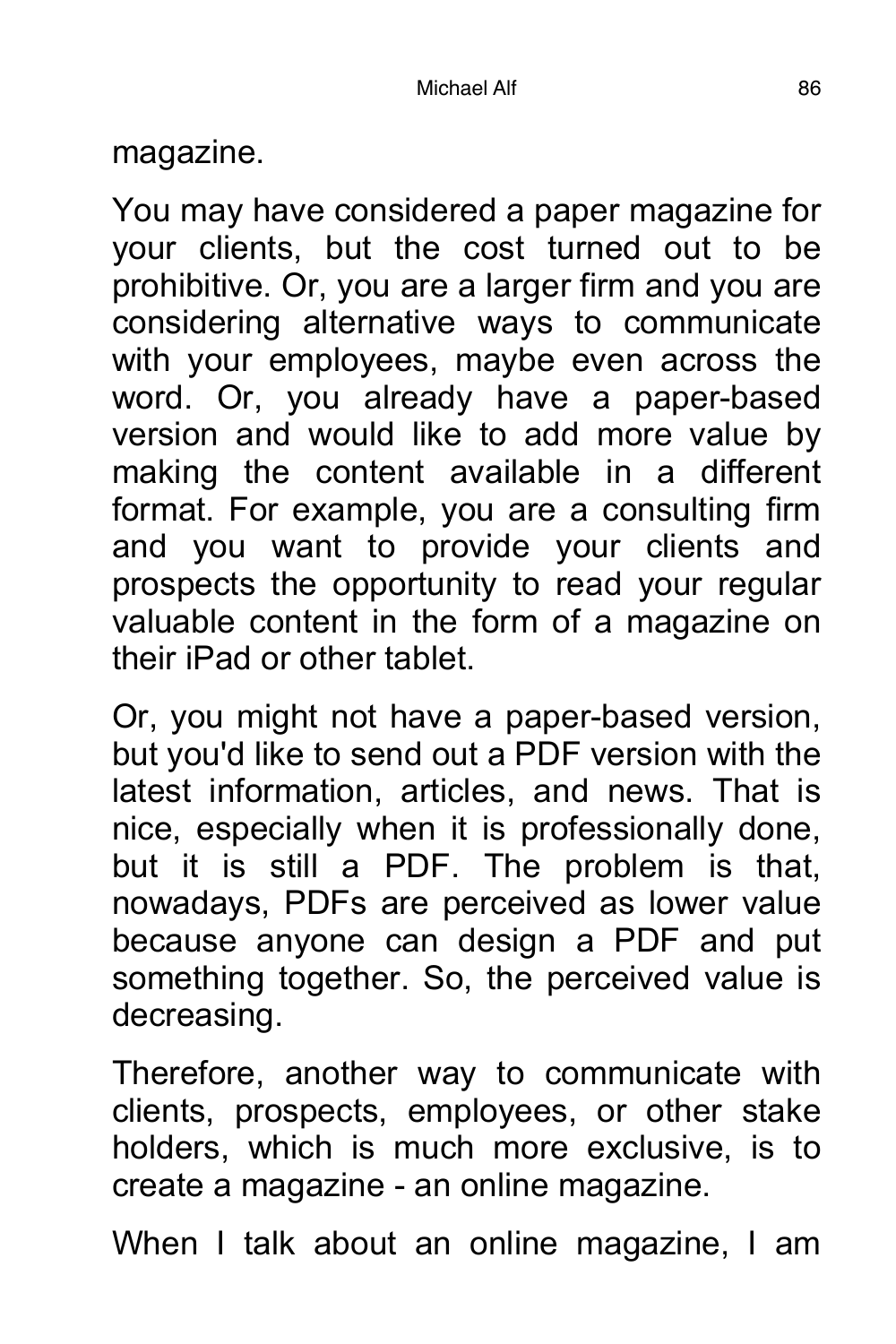referring to an online magazine exclusively in the newsstands, the Apple Newsstand and Google Play. You have those two large major operating systems covering about 95% of the tablet market. The main device for those magazines are tablets; although, you can offer a text version too that can be read on the smartphone.

The beauty of digital magazines is that they are far more affordable today and also easier to produce.

And to the readers, they offer a high degree of convenience because they can read the magazine anywhere on their tablet. It's online and offline available. When the reader is online, you can integrate the magazine with other multimedia content. Imagine you are writing an article about a new investment scheme and then you link the magazine to a calculator on your website. To receive a more detailed analysis, the reader needs to enter their name and email address.

You can offer your magazine for free or you can consider charging a small amount of money for it. From our experience, it is better to give it away for free and use it as a lead generation tool -- assuming you have a good backend.

So, you could take your PDF content, enrich it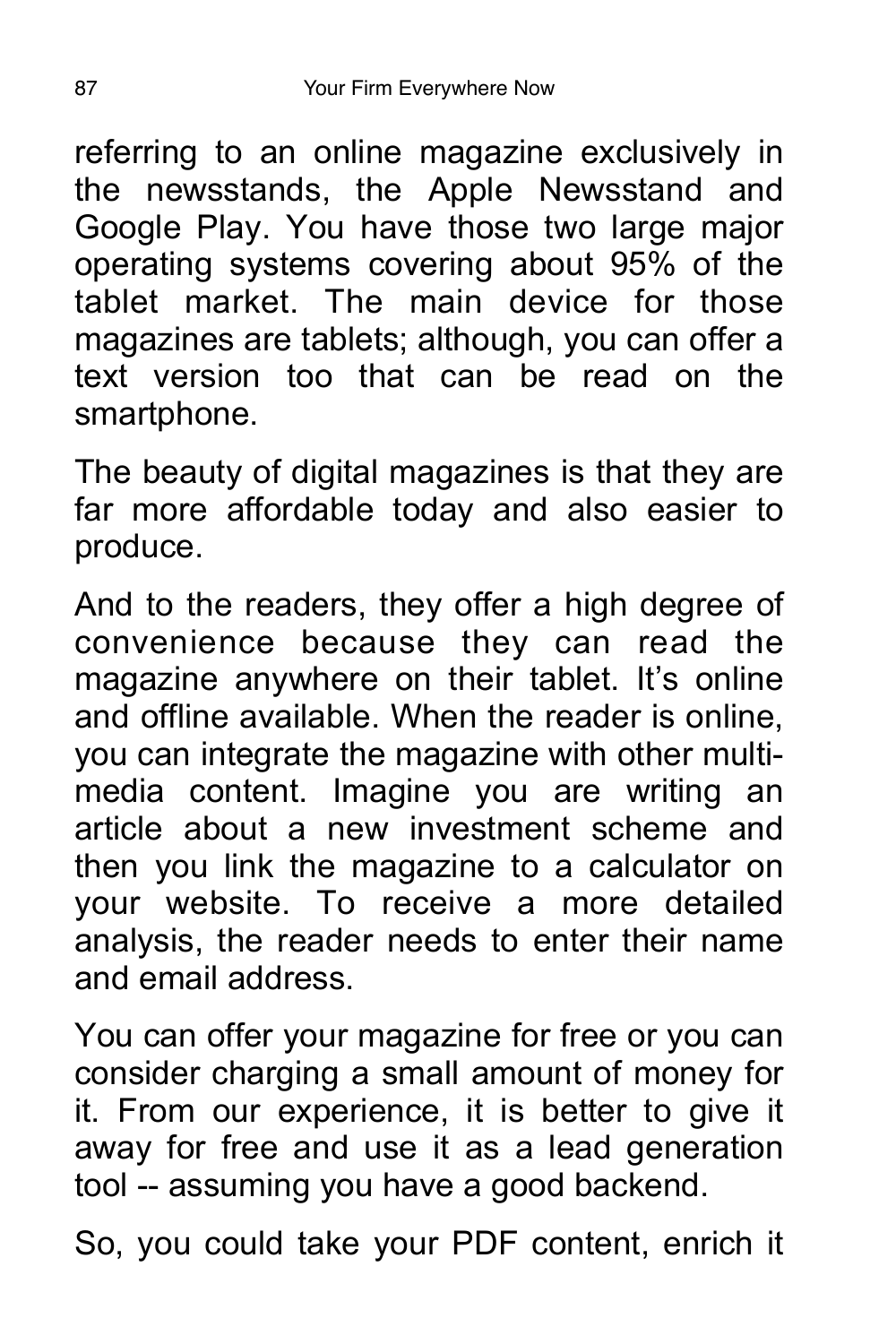#### Michael Alf 88

with multimedia content like videos, etc., and convert it into a magazine. Your clients (or other stakeholders) would have your magazine in their Newsstand. Have a look on your iPad or iPhone and see if you can find the Newsstand. If you can see the Newsstand, whenever there is a new issue coming out, you can notify your subscribers by sending a push notification. This notification lands directly on the smartphone and informs the recipient that new content is available.

Imagine how that would differentiate your business from the competition by offering something like a professional magazine on a regular basis.

At the same time, you open your services to a new client base who are searching for certain keywords. To give you an idea about potential numbers, we are getting 20 to 40 organic downloads of the magazine app for one magazine. And that is per day, and not per week. When you charge for the magazine, only a relatively small percentage will subscribe and pay. But, when the magazine is free, the percentage is certainly a lot higher - up to 50 or 60%. In this case, that might be 10 to 24 new subscribers every day, or about 450 per month, or more than 5,000 per year. Now, imagine how many of those you might be able to convert into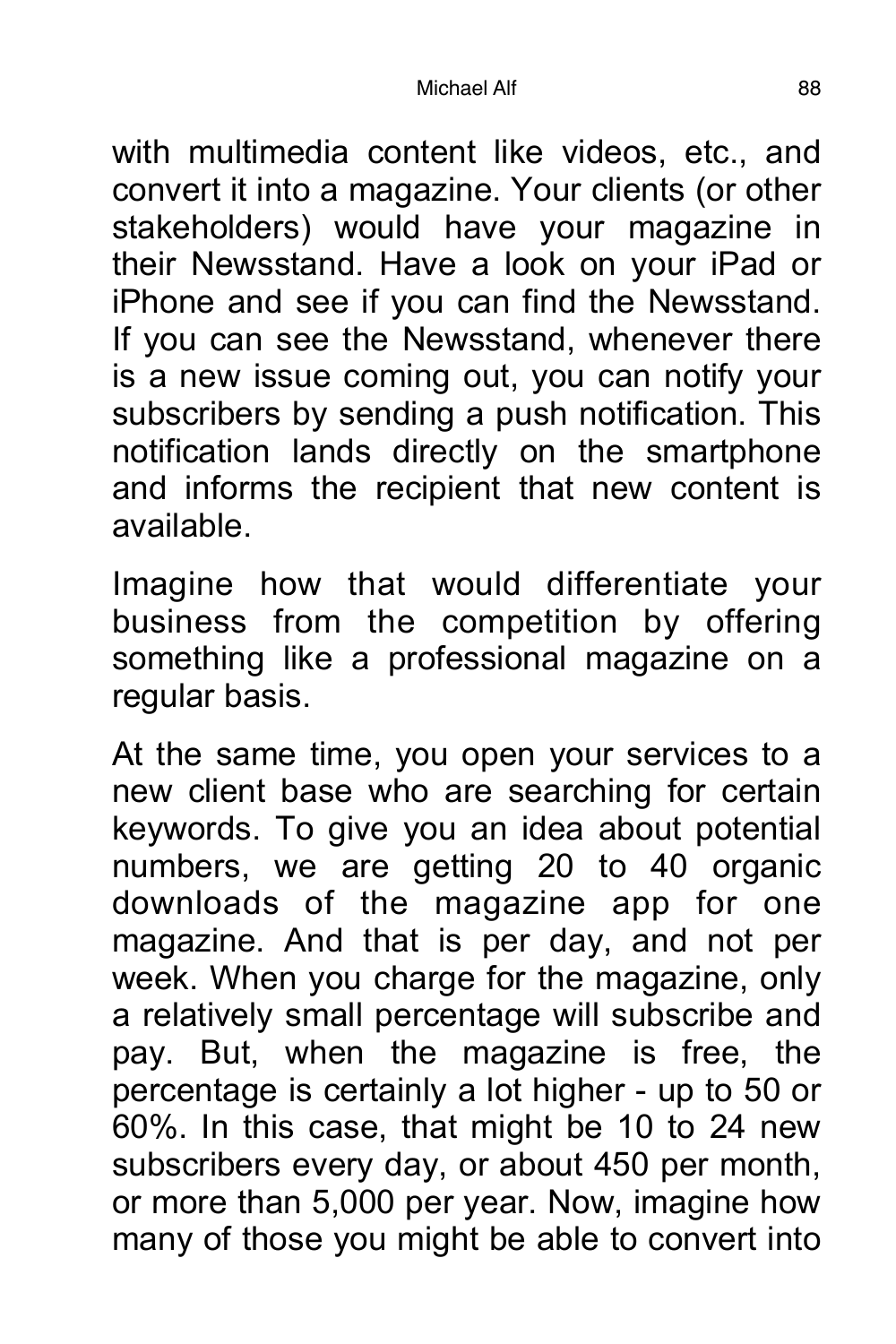clients.

Another way to use a magazine is to drive qualified traffic back to your website from where you convert. Or, you use this to build an authority status in the marketplace. Let's say you are in Real Estate. Instead of doing a Podcast, you could publish a monthly magazine. Or, you could combine the monthly version with shorter weekly snippets with market updates.

As you can see, there are multiple and very powerful ways to leverage a digital magazine for your business. I have only scratched the surface because there are so many other models you can think of due to the multi-media capabilities and the combination of online and offline elements.

To get an idea you could check out our magazine "The Modern Executive" which we have run for a few months. You can download the app (magazine) for iPad / iPhone here: [http://](http://tiny.cc/newsstandtme) [tiny.cc/newsstandtme](http://tiny.cc/newsstandtme)

Let's move to the next powerful tool you can consider for your arsenal - mobile apps.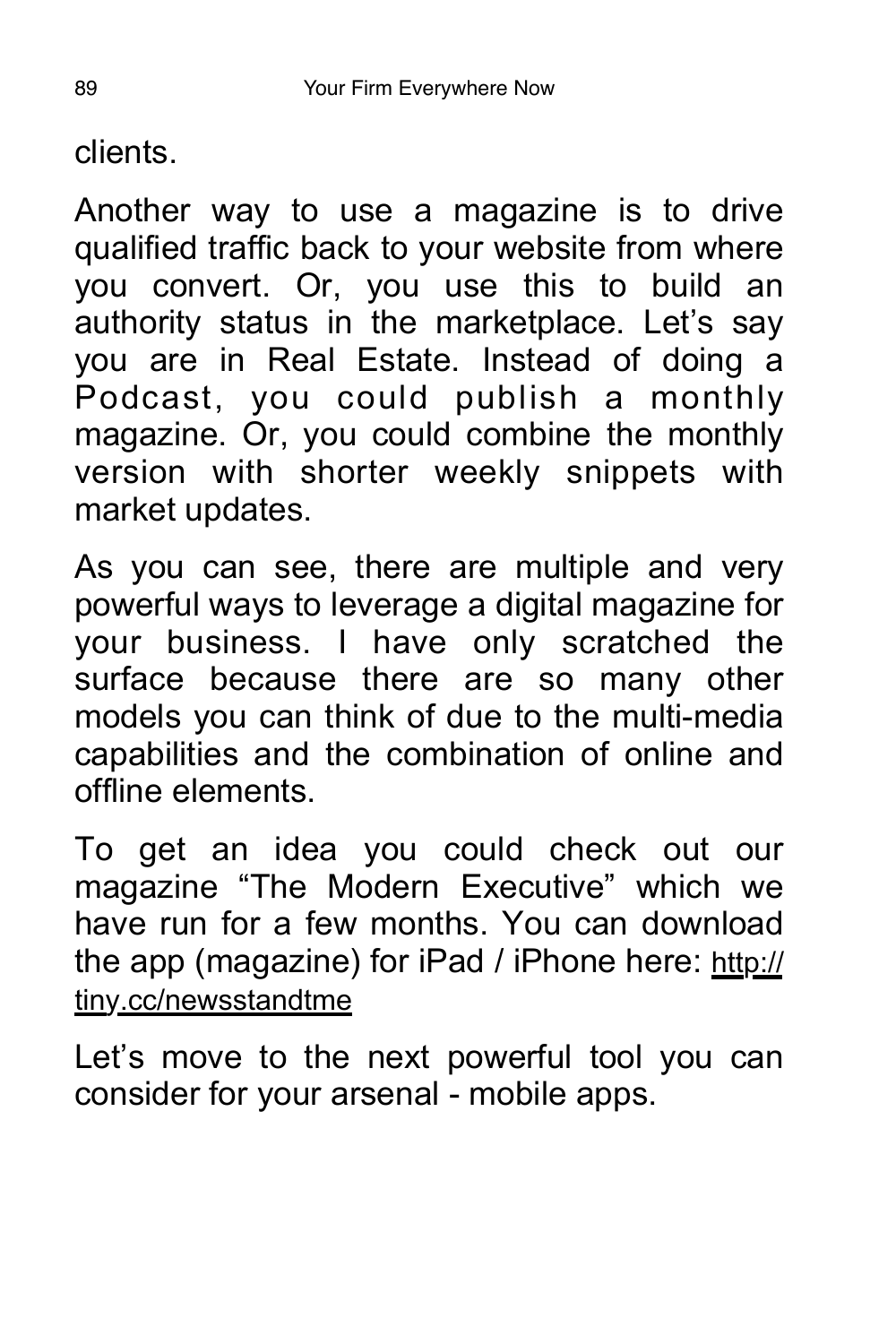# **Mobile Apps**

We already touched on the relevance of mobile in the chapter about mobile-optimised websites. You might remember that mobile experience is on level 2 of the "Ladder of Awesomeness." Also, I would like to recap that, for 90% of all people, the mobile phone is in arm's reach 24/7. Mobile internet traffic surpassed desktop traffic in 2014. Therefore, mobile internet traffic is more important than desktop internet traffic, which is an indication of how relevant mobile actually is and why you need to get prepared for the mobile world.

Let's further explore what else can be done to improve the mobile experience of your clients and prospects.

Have a look at your smartphone or tablet and, most likely, you have installed multiple apps. Just think of your banking app, or the public transport app, the weather app, and many more. You might even have an app from your favourite pizza place around the corner to simplify the order process.

Why are people installing new apps? Because they add value, offer a certain functionality, or are supposed to make one's life easier.

So, the question now becomes: are there ways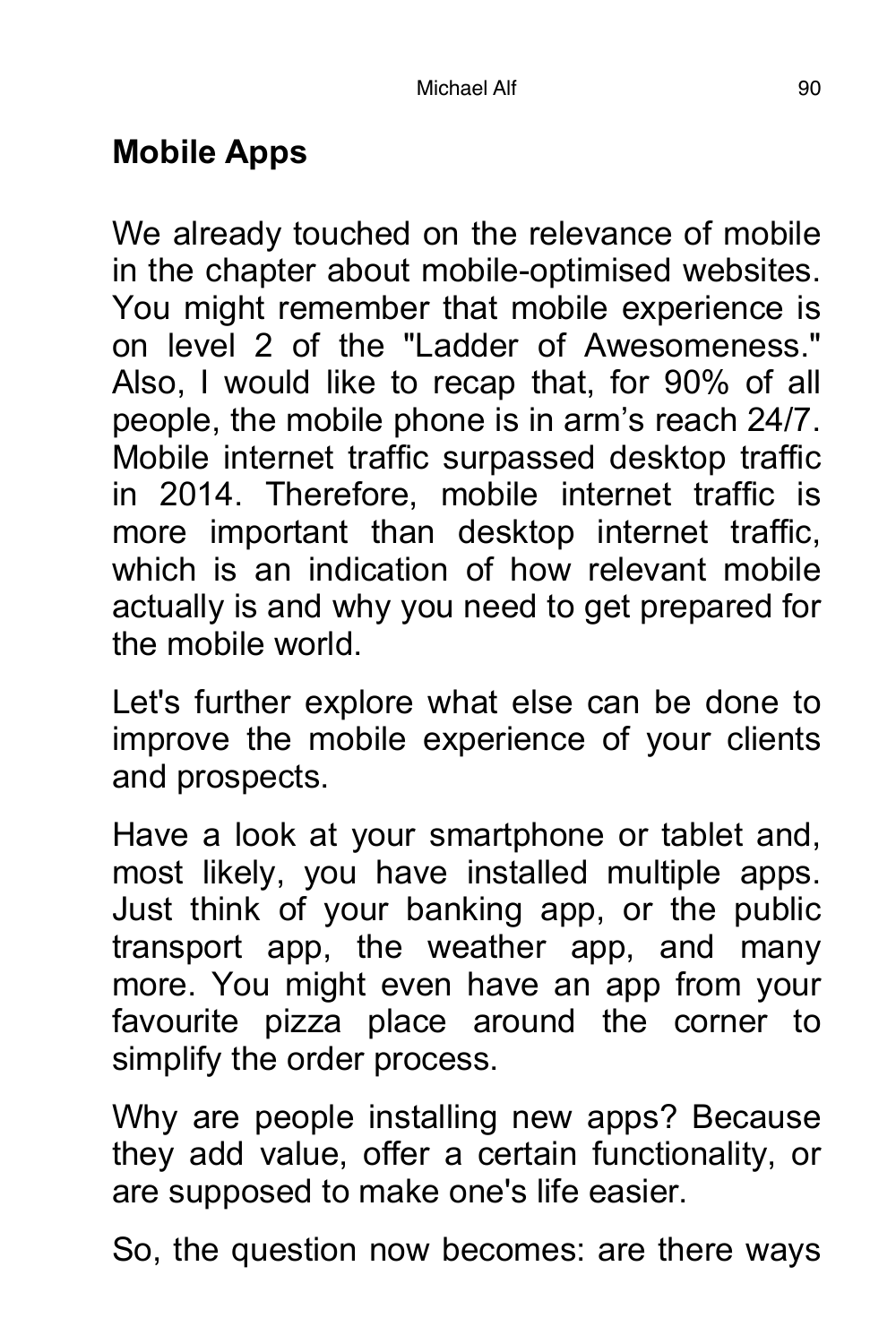you can make your client's life or your prospect's life easier by offering certain functionalities via an app?

One concept we developed is the "Accountant / Lawyer in your pocket." It is an app that an accounting firm or a law firm gives to clients and prospective clients.

By downloading the app, this law or accounting firm is basically in the pocket of the client. So, whenever this person requires accounting or legal support, their first point of call is most likely this app.

Let's say you are an accountant or lawyer, the app provides a number of functionalities to your clients and / or prospects like:

They can record a question and send it to you as the accountant and lawyer from the app. Let's say they sit in a cafe on the weekend and they discuss a situation with their partner. Suddenly, a question comes up. Instead of writing it down or trying to type a lengthy email to you on their smartphone, they launch your app, press "record the question" button, record the question, and with one click it is on its way to you as the accountant or lawyer. For you, the big advantage is that you can process those questions in a consolidated way when you have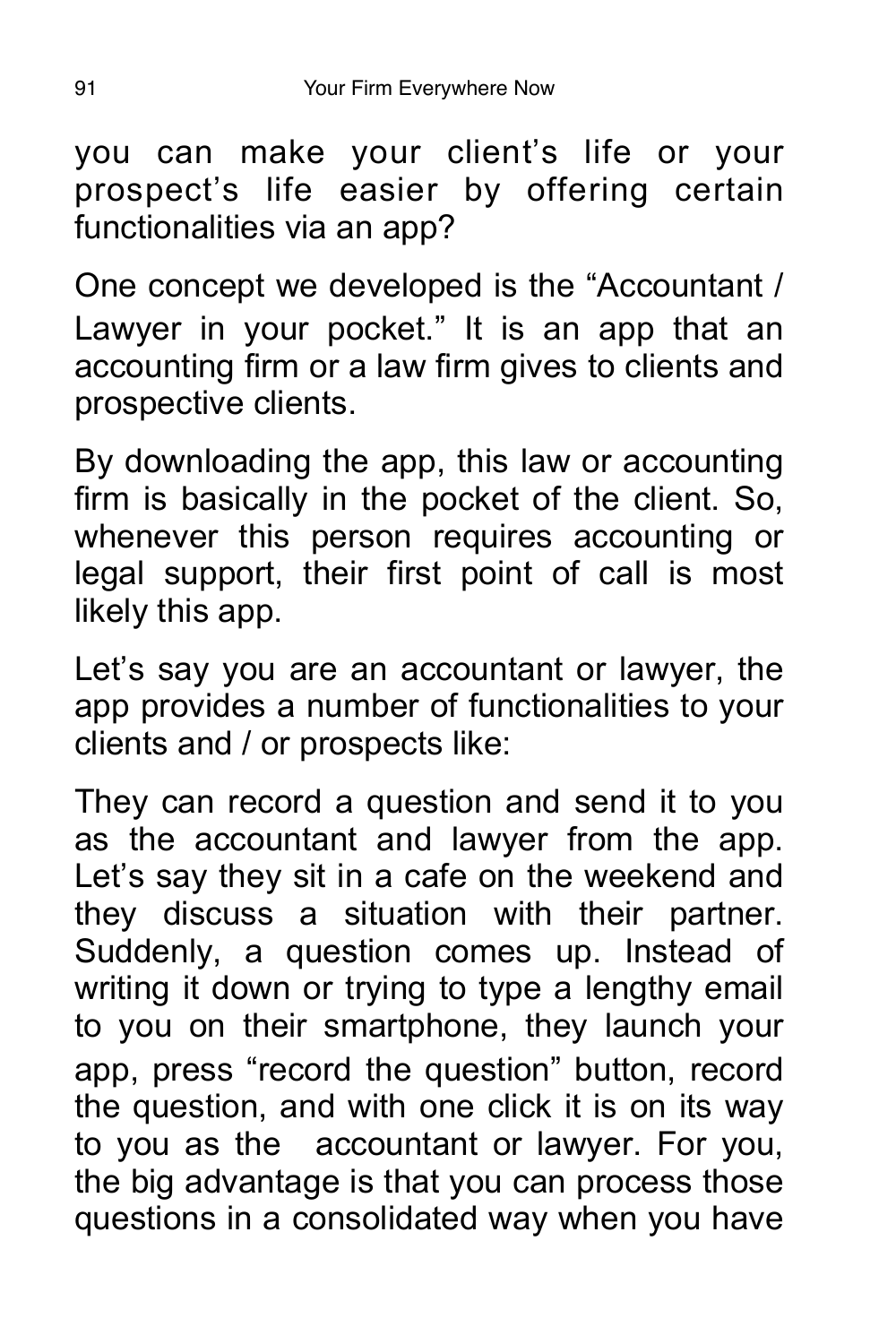spare time. You are not interrupted and you can decide when you work on the questions.

Another situation could be that your client / prospect is on the go and they need to send a document to you, as their accountant, because they have a question. Again, they take out the phone, launch the app, press the "scan the document" button, take a photo, and with another click, it is on its way to you as the accountant.

Obviously, there are also touch-to-call buttons, so it's easy to reach you.

Other functionalities could be a calculator, for example, a tax calculator or a finance calculator. Or, you want to provide a rough fee estimate based on certain variables to a potential client. More and more people do online research first before they get in touch with potential partners.

Another application could be to use the app for case management. Clients provide new information, new documents, or ask questions.

Of course, you as the accountant / lawyer would also provide relevant and updated content via the app instead of the website - or through both the app and the website.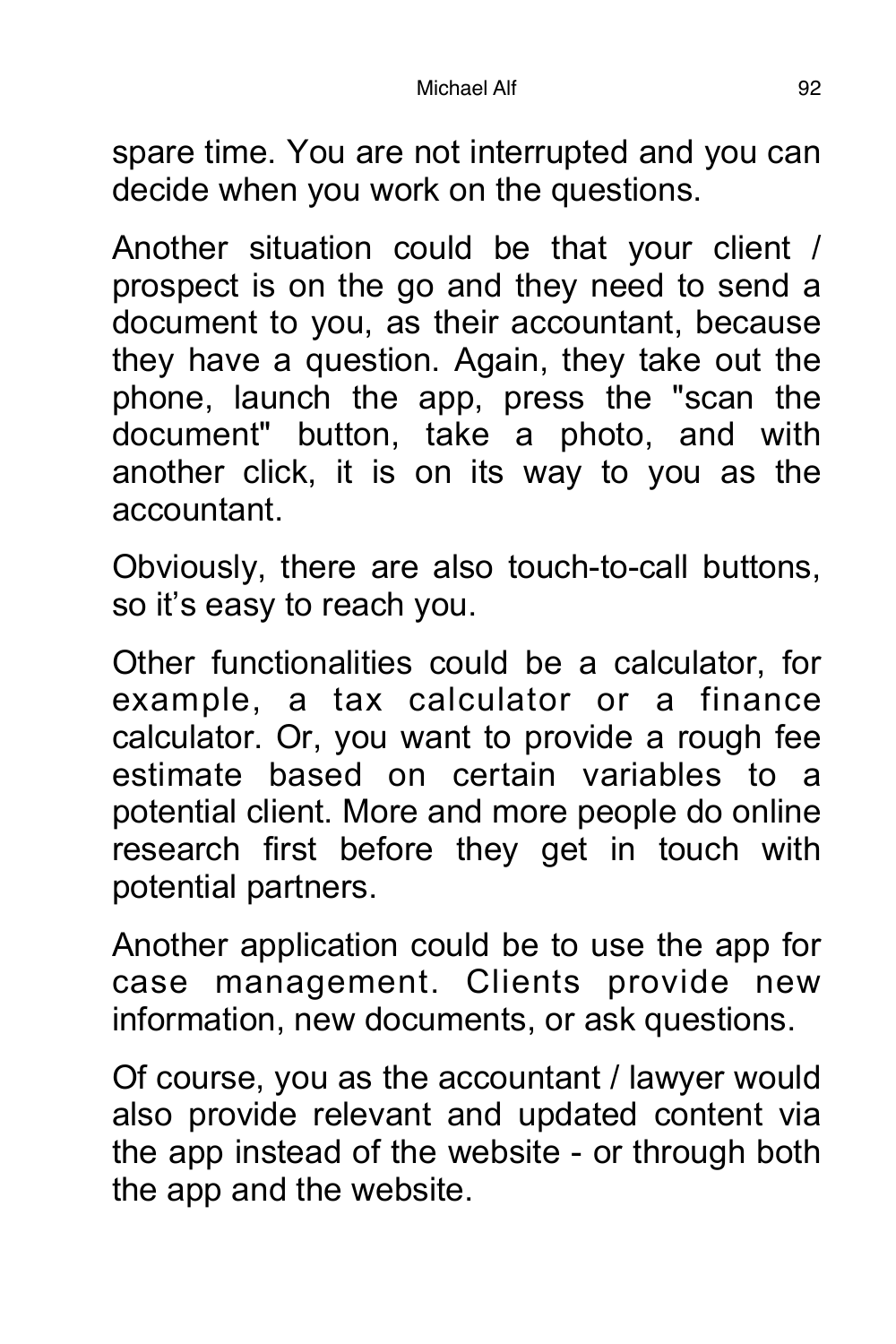This is because another big trend is that mobile apps are replacing websites or at least parts of websites. Think about how you bank from your smartphone. I bet you use the bank app and not the bank website even though the website might be mobile- optimised. Why is that? It's just easier. With one tap, you open the app via the logo, and each functionality within the app is optimised for mobile use.

The same applies for more and more industries. The mobile- optimised website is the entry door for new clients and prospects and the mobile app is used to interact with existing clients. Of course, that is a simplification, but it should demonstrate the trend.

Your clients could also use the app for appointment setting. You could integrate the app with your calendar and your clients would be able to book appointments directly from the app. The app would check availability and would put the appointment directly into the firm's calendar.

The other powerful feature of apps are "push notifications." These are similar to SMS and go directly to the phone screen. Carefully used, they can be powerful. For example, you could send a quarterly tax reminder to your clients.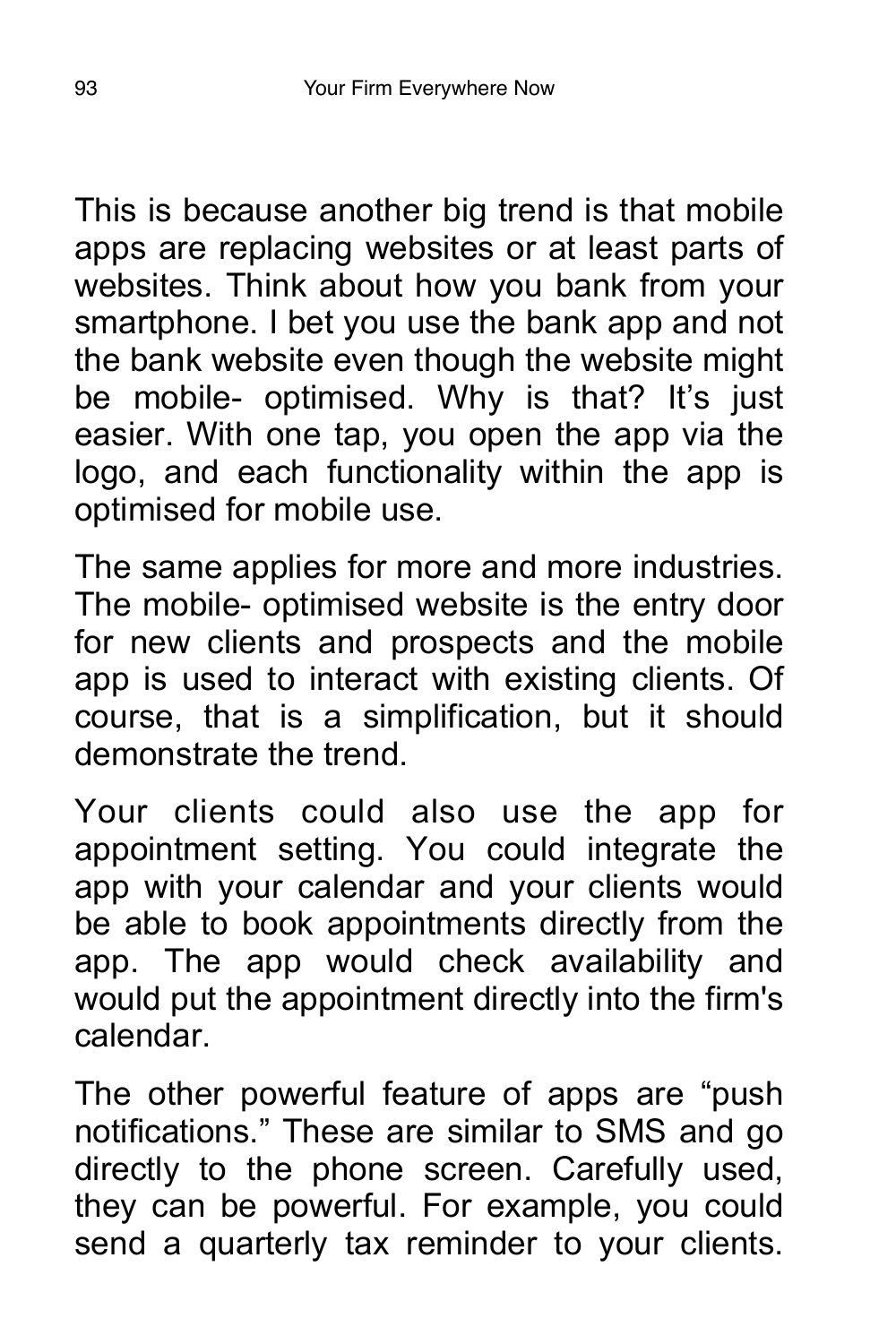Or, you could send a reminder for an event you are organising. Again, I am only trying to open your thinking and your mind for what is possible.

Another potential benefit of a mobile app is an increase in the loyalty of your clients to your firm because they have you literally in their pocket. They, potentially, see your logo on a daily basis and, when your app delivers value, they use your app designed in your colours regularly.

A different approach for a mobile app would be to have a neutrally branded app addressing a certain topic or area. There is, for example, a divorce app available in Australia. This app provides a lot of relevant information similar to what we discussed in the webinar section. You can offer further information in a consultation session. This approach will build up a trust level and will make it easier to engage.

As you can see, most of the approaches aim to establish a relationship with clients and prospects as early as possible so that you and your firm are "top of mind." Once the need for the prospect arises, your firm is either "the one" or at least one of the preferred candidates.

Of course, you can also integrate and connect the app to the social media sites, for example, LinkedIn, Facebook, or Google+ as previously discussed. This makes you more accessible for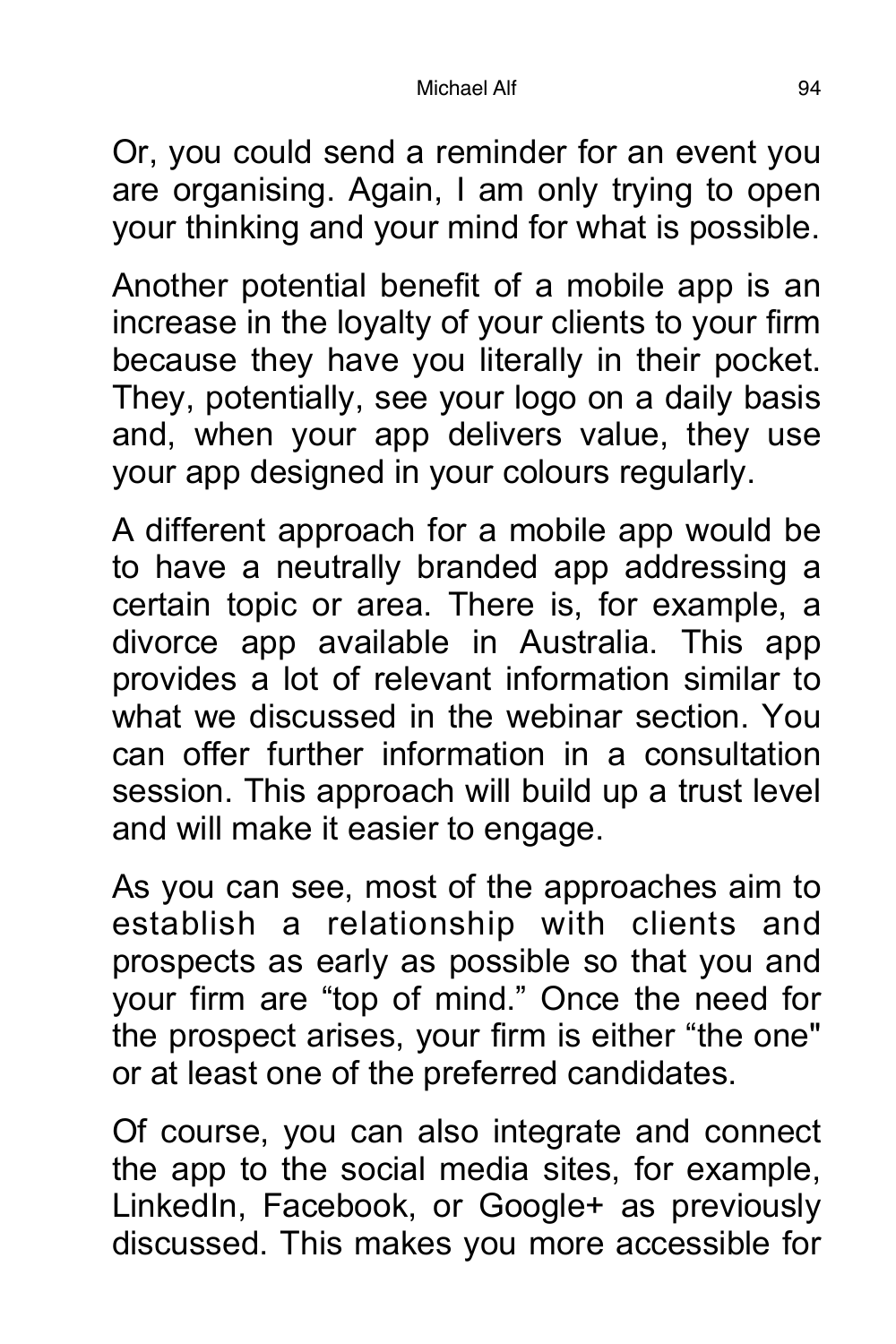the clients and prospects. All this together provides the opportunity for you to become part of the smartphone of your clients and prospects and, obviously, they would more likely do business with you when you provide those extra services.

Given the still relatively small uptake of mobile apps, this is another way to stand out and differentiate your firm in the market place. Of all the "extra" digital marketing tools presented, this might be the most far-fetched. From our experience developing apps for various industries, it takes time, some creativity, and the willingness to integrate the mobile app with other digital marketing efforts to make it work.

It's not about the app itself. It's about finding ways to make life and living easier for clients and prospects when they use their smartphone or iPad. Given that this space is just developing, there is a lot of room for innovation. But, the best way to benefit from it is to get started and to find out "in the field" what actually works for your clients and prospects. This approach also needs to complement your internal processes and ways of operating. It is a cultural shift, both internally and externally, though the external shift is caused by an overall development of an uptake of technology. Those firms who offer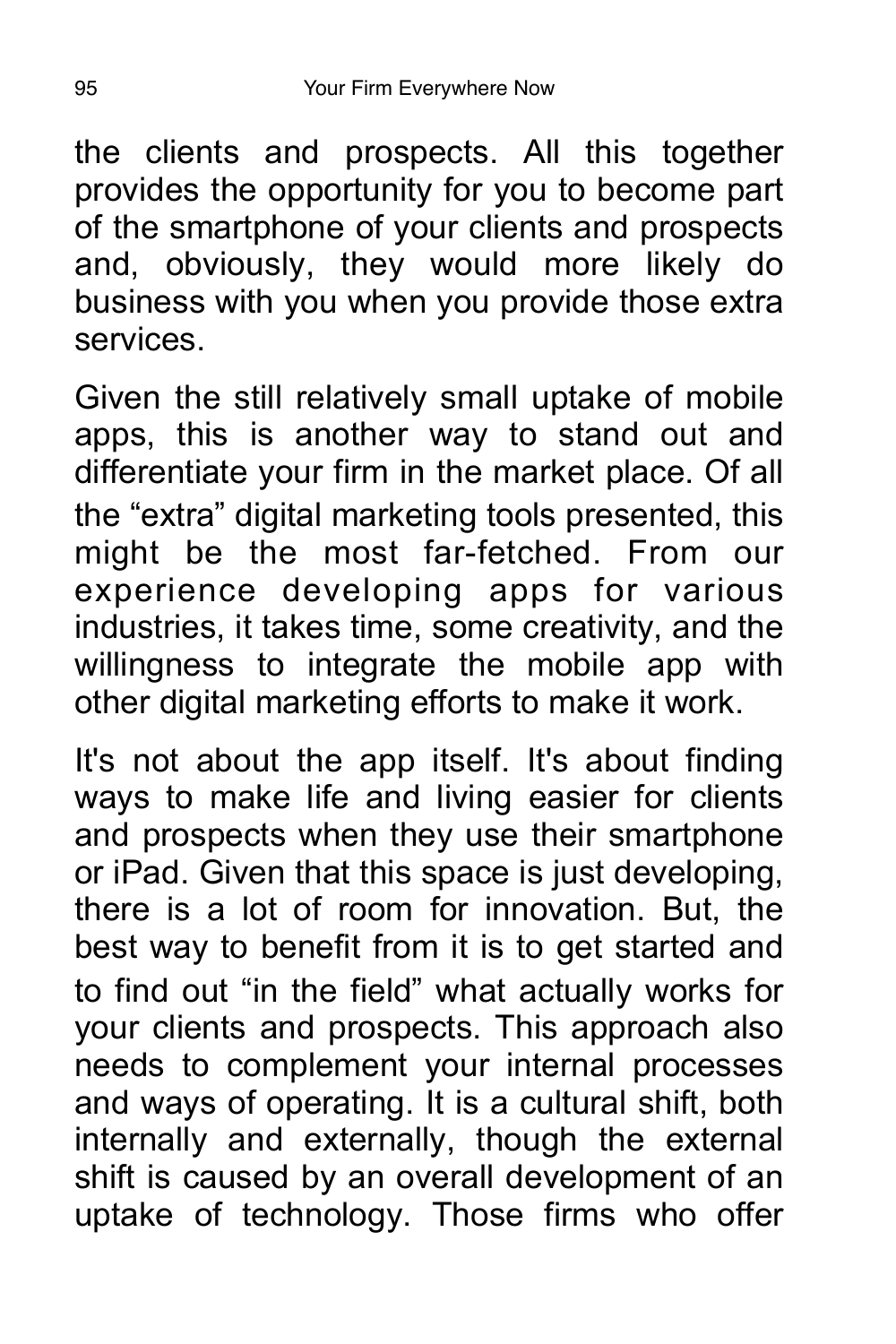premium services will be winners in the long run. All this digital marketing is about raising awareness and being on the radar screen of decision makers so you can demonstrate the quality of your services.

I want to cover one final piece in this chapter, which is increasingly important, and that is online reputation management.

# **Online Reputation Management (ORM)**

Hopefully, you have not had the need for ORM with your firm. What is ORM and when is it needed?

There is a saying that a certain percentage of customers and clients are "unwanted" or "problem cases." I am being very careful here, but you have probably experienced the same thing. Sometimes, you have a client or customer where you say to yourself, "It would have been better NOT to get this deal."

What if such a customer expresses his or her self online on various channels? Or, even worse, they run a campaign to discredit your firm. It is not uncommon that negative voices have a stronger willingness to express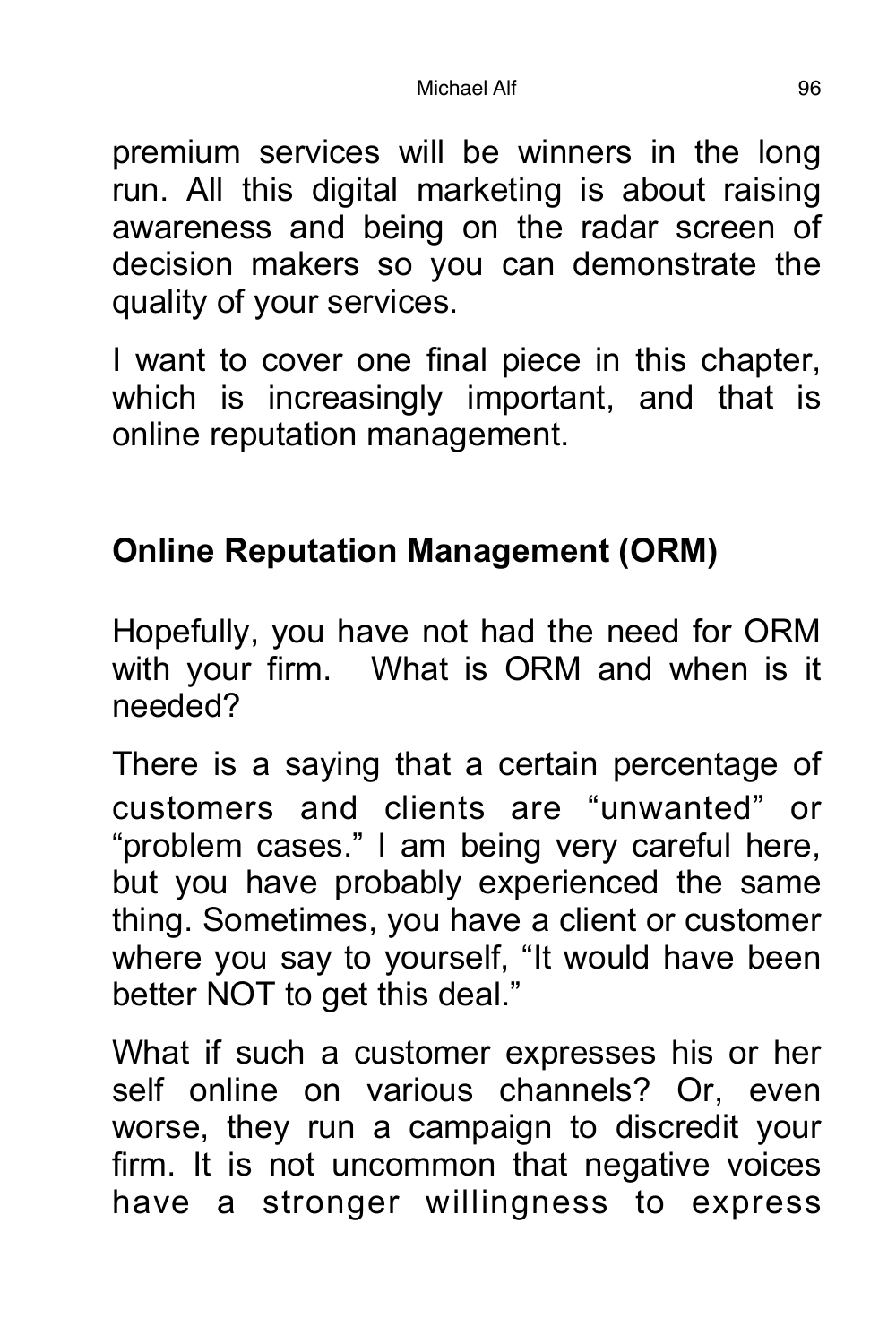themselves than positive ones.

So, let's say you have a number of negative reviews and ratings. When somebody "Googles" your firm, the initial impression is not so positive or, even worse, negatively tainted.

That is when online reputation management kicks in. It is a service that actively influences your online profile. It can be a lengthy and difficult process, but sometimes it is the only way to get a relatively clean sheet again. How it basically works is that you bury a negative rating, comment, or piece of content under a mountain of positive pieces.

I recently saw another interesting statistic which said that around 40% of people are willing to travel somewhere else in a city, or even further out or to a different suburb, when they can talk to a firm with positive ratings in local directories. I found that to be an amazingly high number and I was really surprised, which shows the relevance and importance of getting this right.

Impacting those rankings and ratings can be a tedious and lengthy process. And, sometimes, when the negative views are supported or echoed by strong sources or websites, it becomes almost impossible. For example, when one of the big online newspapers reports the negative case, it might be very hard. On the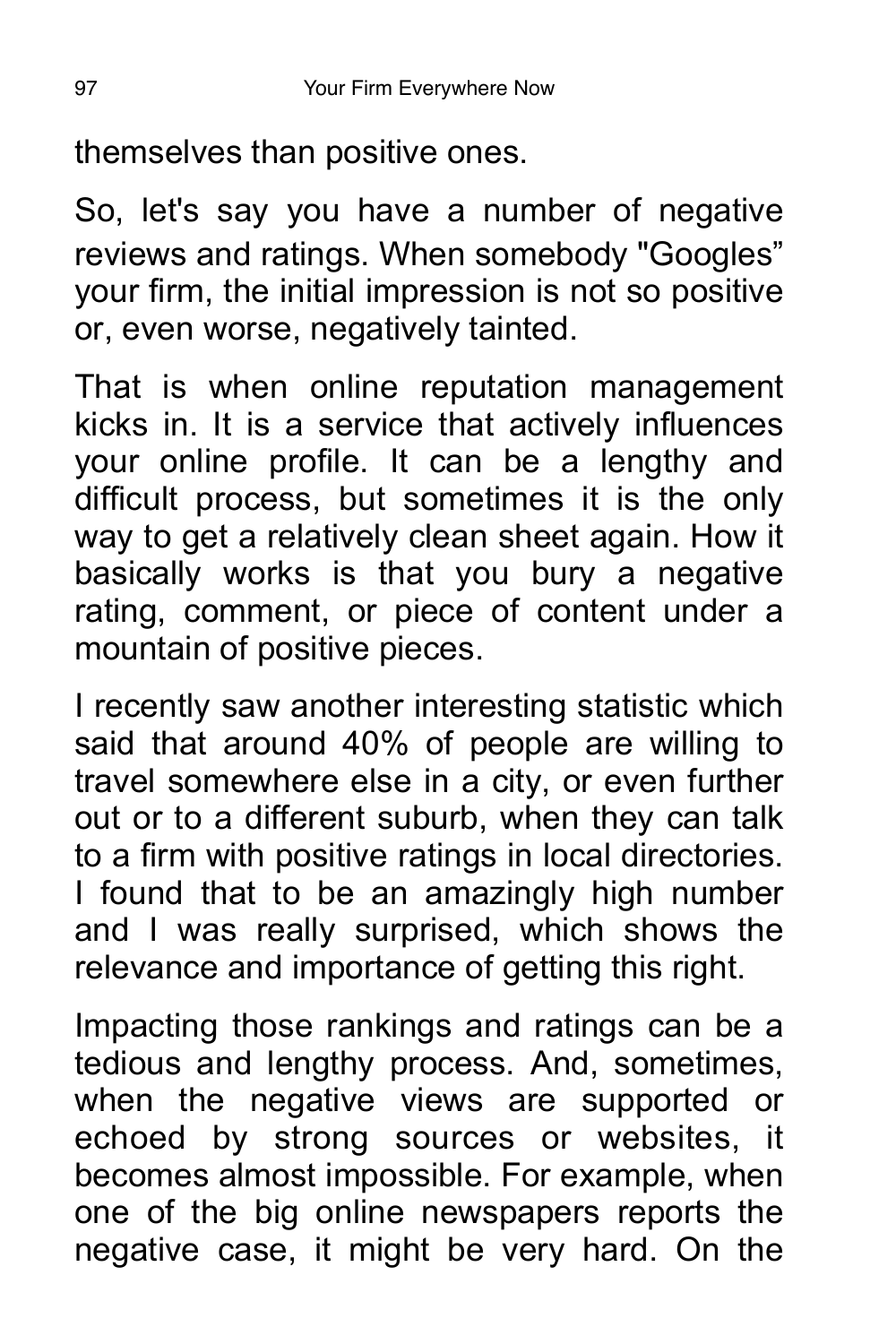other hand, not being present online has probably more negative impact than running a risk of a negative review. But, the key take away should be to be aware of what is going on and how you are presented online. For example, the marketing manager should be across all online profiles. I have had cases where the firm wasn't aware that there were already profiles established and that they were showing negative ratings.

The other aspect I wanted to cover is your personal profile. I guess you have Googled your own name? What came up? Any surprises?

I know that, when you Google "Michael Alf," you will find a piano player from Germany coming up. I have known of his existence since 1993.

Though I am very active online with many channels, publications, and content pieces, this other "Michael Alf" is dominating YouTube. And, as I mentioned, YouTube is part of Google, so those videos are coming up high on Google as well.

Whilst many of my images come up and, of course, my LinkedIn, Facebook profile, and some others, this one channel is not dominated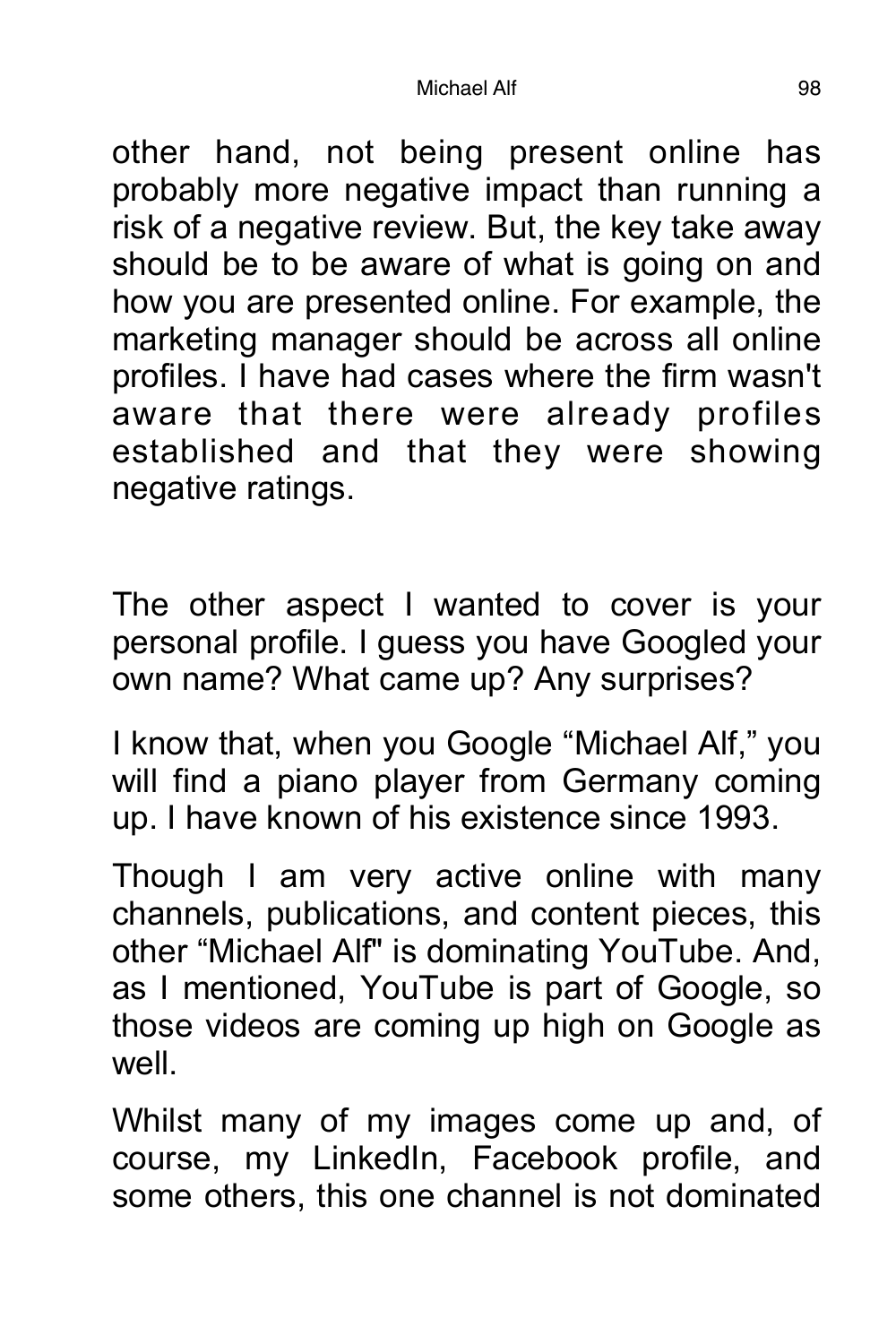by me.

The other interesting lesson I got from the exercise was that a press release announcing me starting with my then employer is still one of the top entries when you Google my name. This is because it is a trusted news source. Luckily, that is a positive release, so no action is required.

Think about how searches often happen and why the personal branding is very important and becomes, potentially, even more important. Somebody is looking for a service. He gets a recommendation for a particular firm - your firm. They then check out the firm on the web. Is it a pleasant experience on the mobile? Is the site strong and relevant?

During this phase you don't even know that somebody is looking for you. Once that initial check is completed, the individual is researched. What if nothing of relevance comes up when your name is entered or Googled? Or, you have somebody with the same name who is a famous sports person and you are not even showing up on page 1 of Google?

Usually, one of the first entries is LinkedIn. Check the social media chapter. That's why it is important to have a strong individual profile on LinkedIn. Sometimes, there are other entries,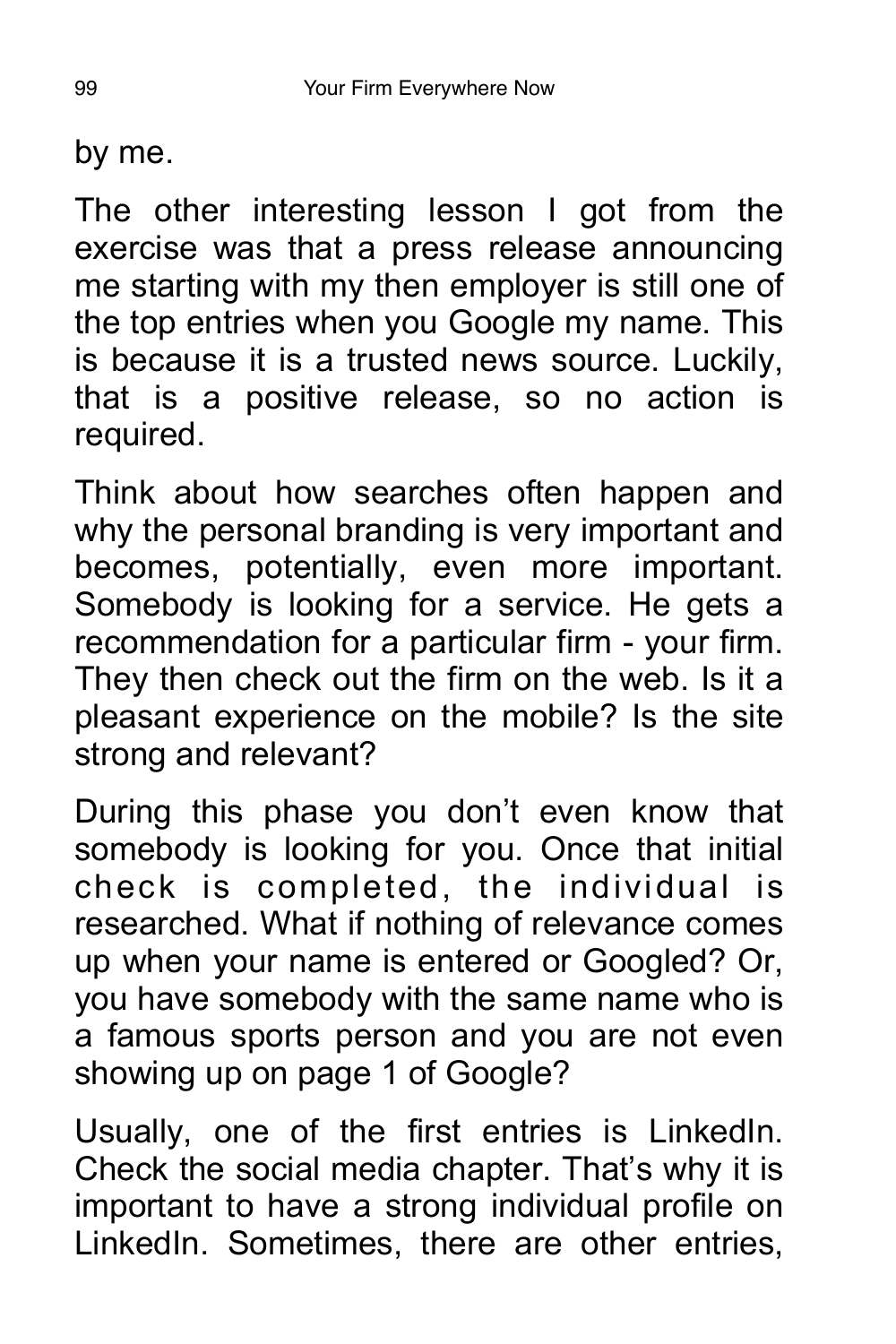like your Facebook profile. You should also see some images if you have some on the net. If you do have images, this is one of the first entries, even if you don't have them necessarily from your own pages. But, if you are quite public - you might be a public figure, or you might have spoken somewhere - those images might come up here.

That is why you need to manage your individual profile in a similar way to your firm's profile.

How can you actually influence your profile and how can you set yourself up so you can convey your messages?

How do you actively manage your profiles so that, when somebody types in your firm's name or your personal name, the things that come up are what you want to come up?

That's why this is different to SEO. With SEO, you want to aim for certain keywords like "best accountant." This topic is more about your personal profile, which is usually not a main search term.

So, be aware and mindful of where your profile shows up online. Actively promote those entries which are supporting your current cause, purpose, and role. By the way, you will never be able to delete anything what was already online.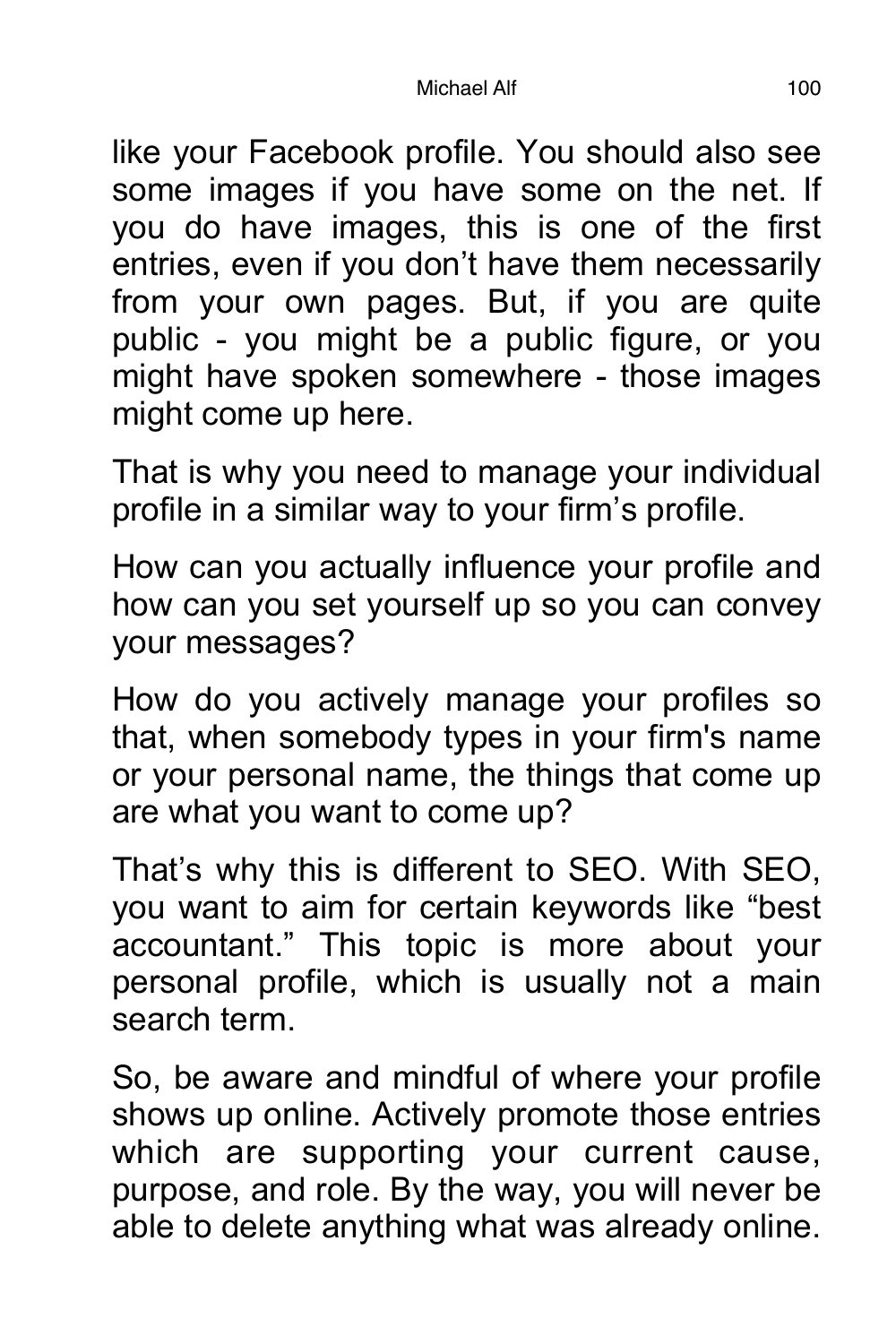This is not how the internet works. So avoid things you don't want to show up, and train your staff how to manage social media too.

Facebook and Snapchat might be great, but be aware that it is a public forum.

To close, I want to suggest that you look at one resource online which might be helpful for your activities.

It's called [www.brandyourself.com](http://www.brandyourself.com) - a very interesting service that helps you step-by-step through the process and measures your progress. You also get very specific recommendations. I suggest you have a look to see if that's something for you. It won't be very time consuming and it might even be fun.

And if you want to discuss ORM for your firm please get in touch by sending an email to [contact@totalu.com.au](mailto:contact@totalu.com.au)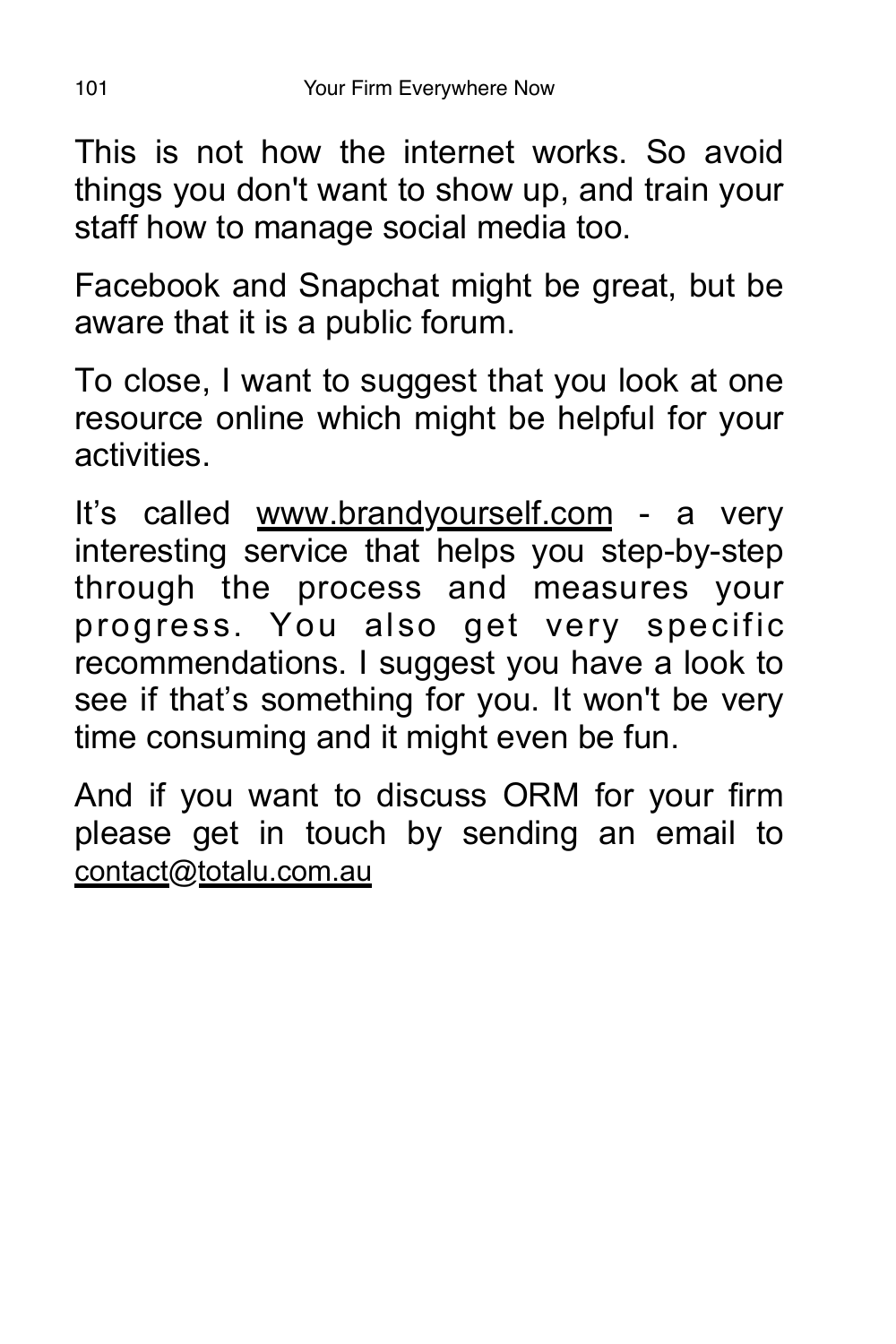# **How to Get Started OR "Your Marketing Roadmap"**

We have reached the final chapter of the book. In the previous chapters, we have covered a lot of content. I hope you have both a good overview of the most relevant current topics in digital marketing and have some specific ideas on what to implement into your business.

Still, you might say that it's too overwhelming and there is too much to consider, so I wanted to close the book with a chapter about the creation of a marketing roadmap for your firm or business. This roadmap answers the question on how you get started properly.

#### **Core Problems**

Imagine a concise and specific marketing plan that integrates your content plan, your products and services plan, and provides a clear guideline what to do when - and, the best, it's oriented at the core problems of your clients.

One core problem of most businesses is an understanding of the ideal customer or client. I am using both terms in parallel here.

Typically, it is a lack of an exact understanding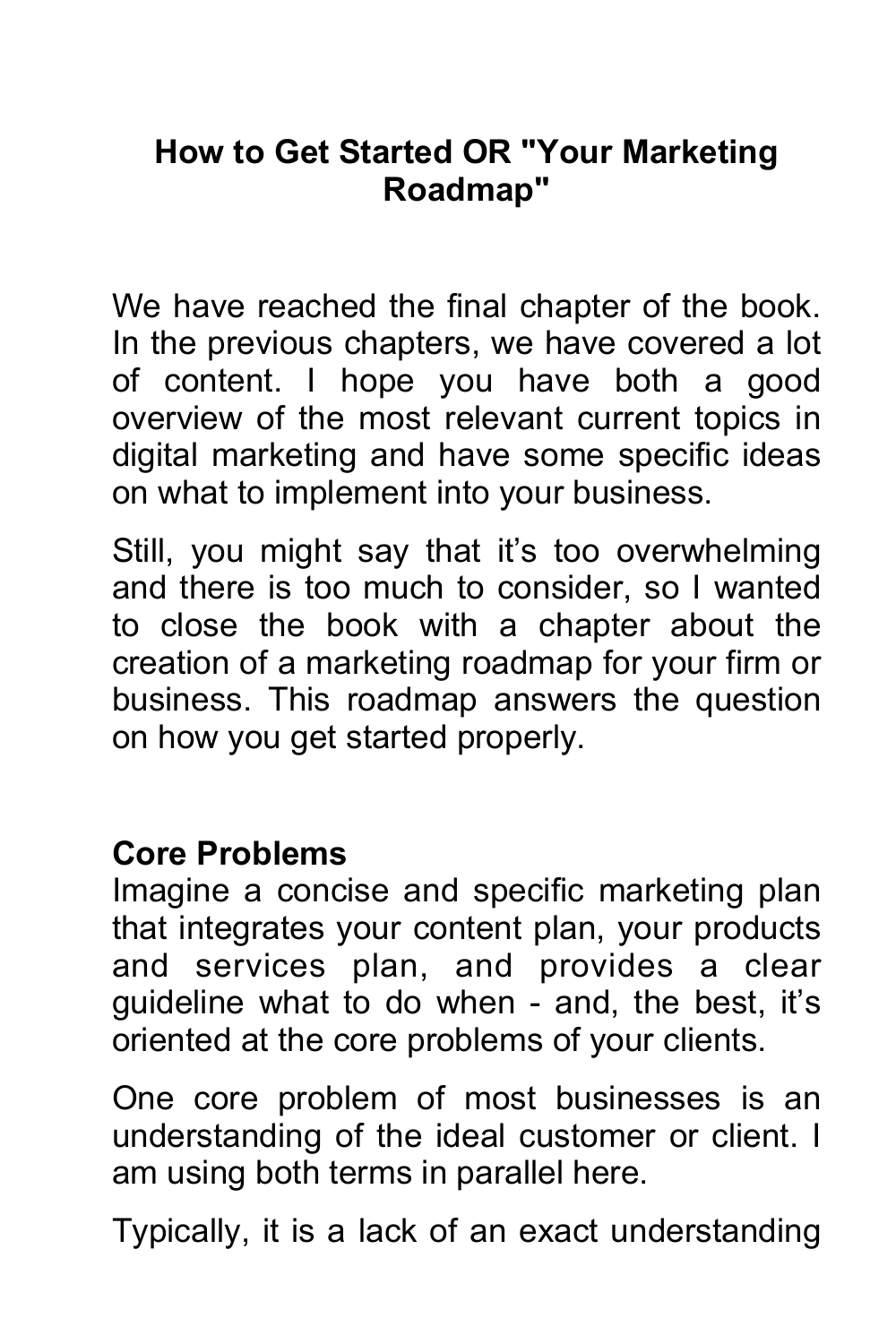of your client's problems. Most businesses think they know what those problems are, but they might be only 85% right. In the past, this was sufficient; but today, where the market is a lot tighter and more specific, these 85% might not be enough anymore. And a lot of businesses are far away from the 85%; so, for them, it's even more important to get a good understanding.

What I want to address are two things: Today's buyers are overwhelmed by the available information. That's why I kept this book relatively short.

And, secondly, there is a lack of trust in online or digital marketing. This is because it is hard to verify, at least in large part, what is real and what is not real.

You might remember in Chapter 3 we talked about ratings and reviews and how to get those. This is some kind of social proof, but it might not always work, and there's some skepticism even there, especially if it's too one sided and too good.

So, these two challenges need to be addressed. The key one is to understand what is really important, or in other words, what are your client's core problems?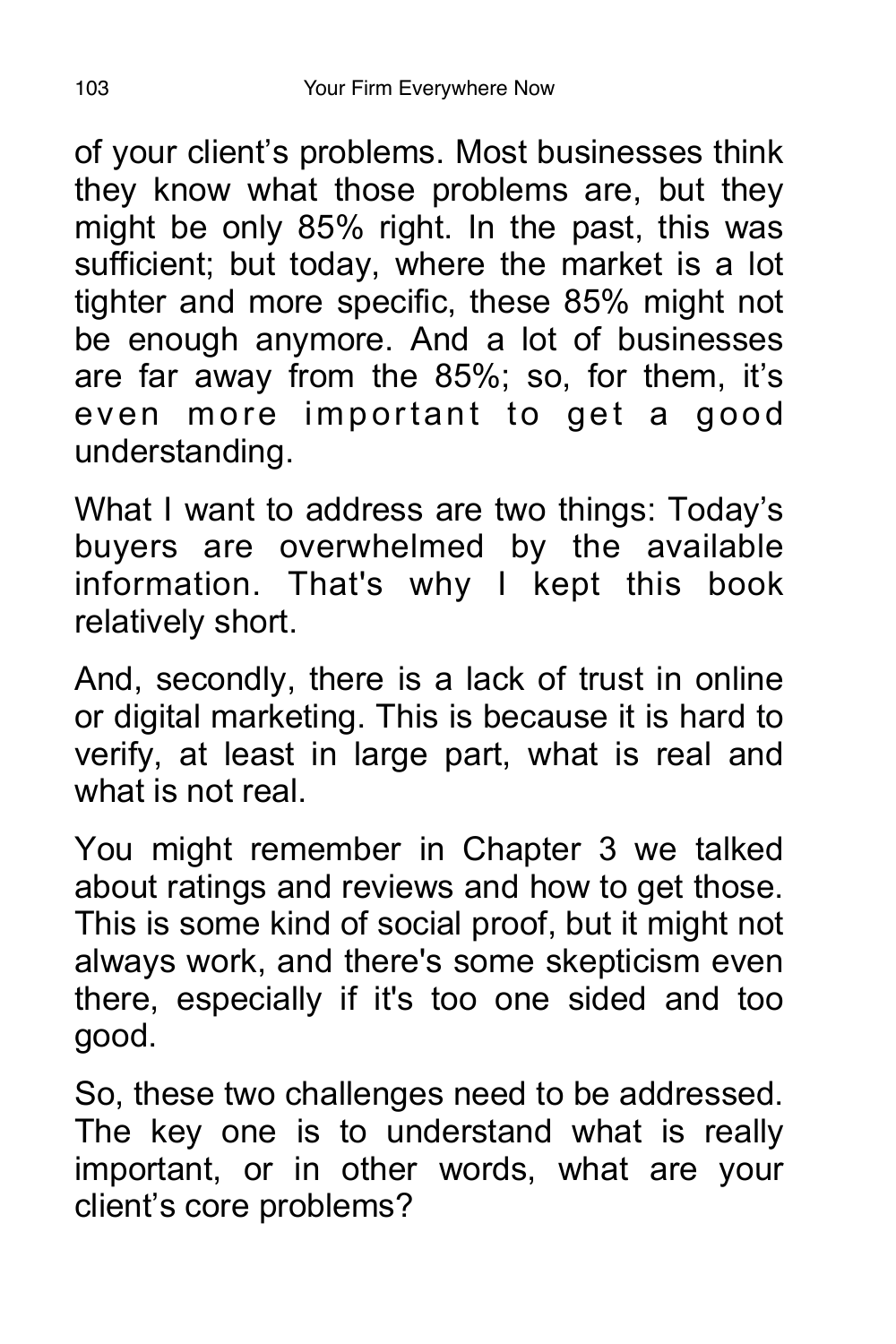Knowing that you are able to navigate your firm through the challenges of online marketing.

So, my question to you: What if you had a roadmap that told you everything you need to know about who your best customers and prospects are? What their core problems and goals are? What products and services they want? And then question number four, how to market to them effectively?

This is basically what the marketing roadmap master system is doing. It is a four-step approach system and I'll briefly talk you through the steps.

The first step is the customer roadmap. What you do here is you identify the five core problems of your clients. Why five you might ask? Think about the Pareto optimum - typically, five core problems cover 80% of all challenges. People, typically, can't handle more than that as priorities.

The second element next to the core problems are the customer personas. So, exactly who is your client? What do they like? What do they do when they are not working? What is most important to them? Are they in business or employed, etc.?

Obviously, those questions are dependent on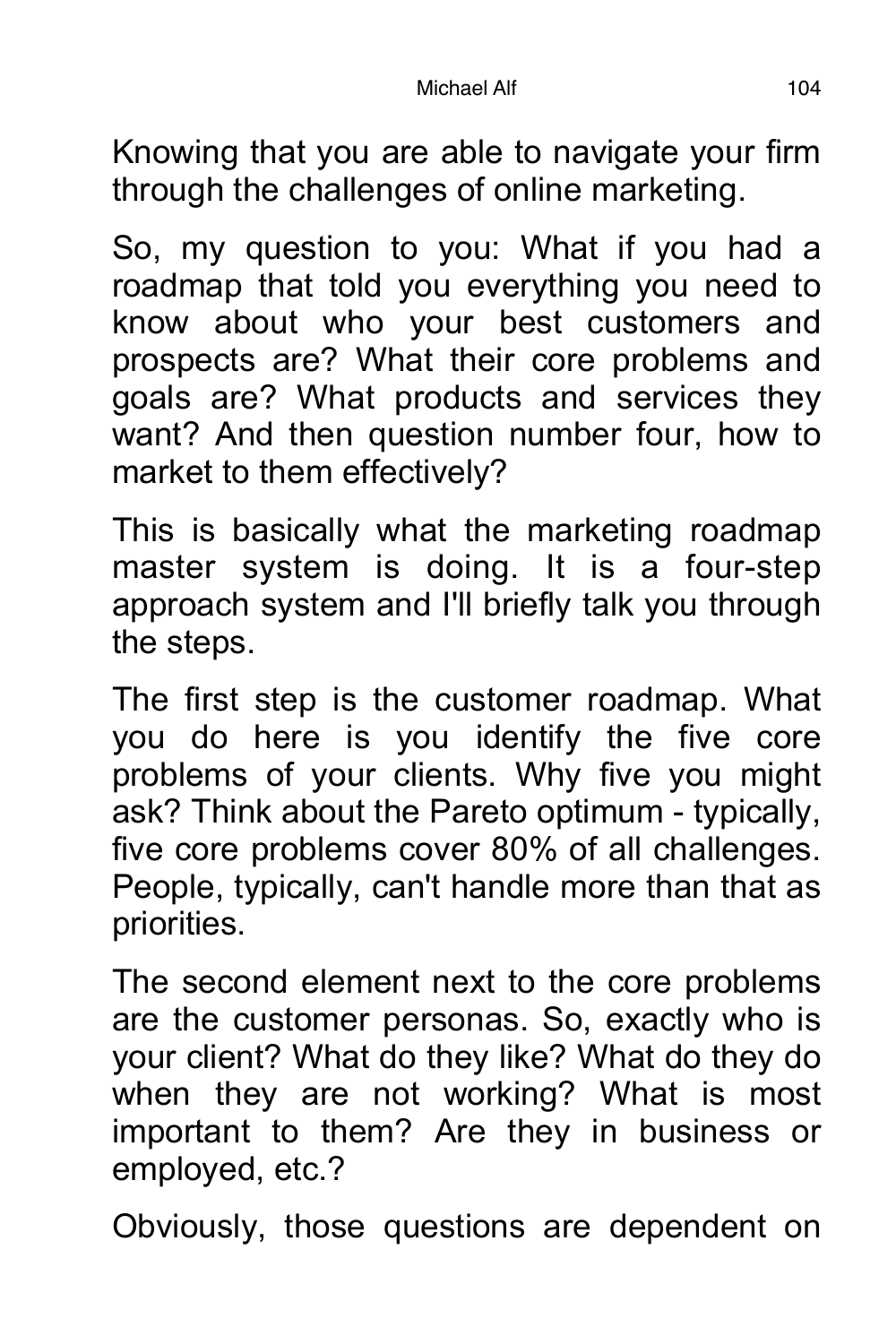your type of business and on the type of clients you have, but I would like to emphasise the value of knowing these kind of things.

We have one client where we ran the survey and we figured out that the majority of clients were between 25 and 49 years old and a relatively high percentage had their own business. Of course, you can imagine what the impact on the content strategy would be.

How do you find out those core problems?

The best and most reliable way is to go "to the source"! And you go to the source by asking your clients and prospects. This sounds easier than it is, but the results are very powerful.

Challenges of a survey are the duration, the ease-of-use, the incentive to complete, the right structure, and some more.

That's why we use proven tools, a proven approach, and structure and process that increases the number of completed responses significantly.

One client had an overall response rate of 20% of the addressed database. That is a relatively high value, but it's important to get to around 10% at least or have at least 100 responses.

The time it takes for respondents to answer the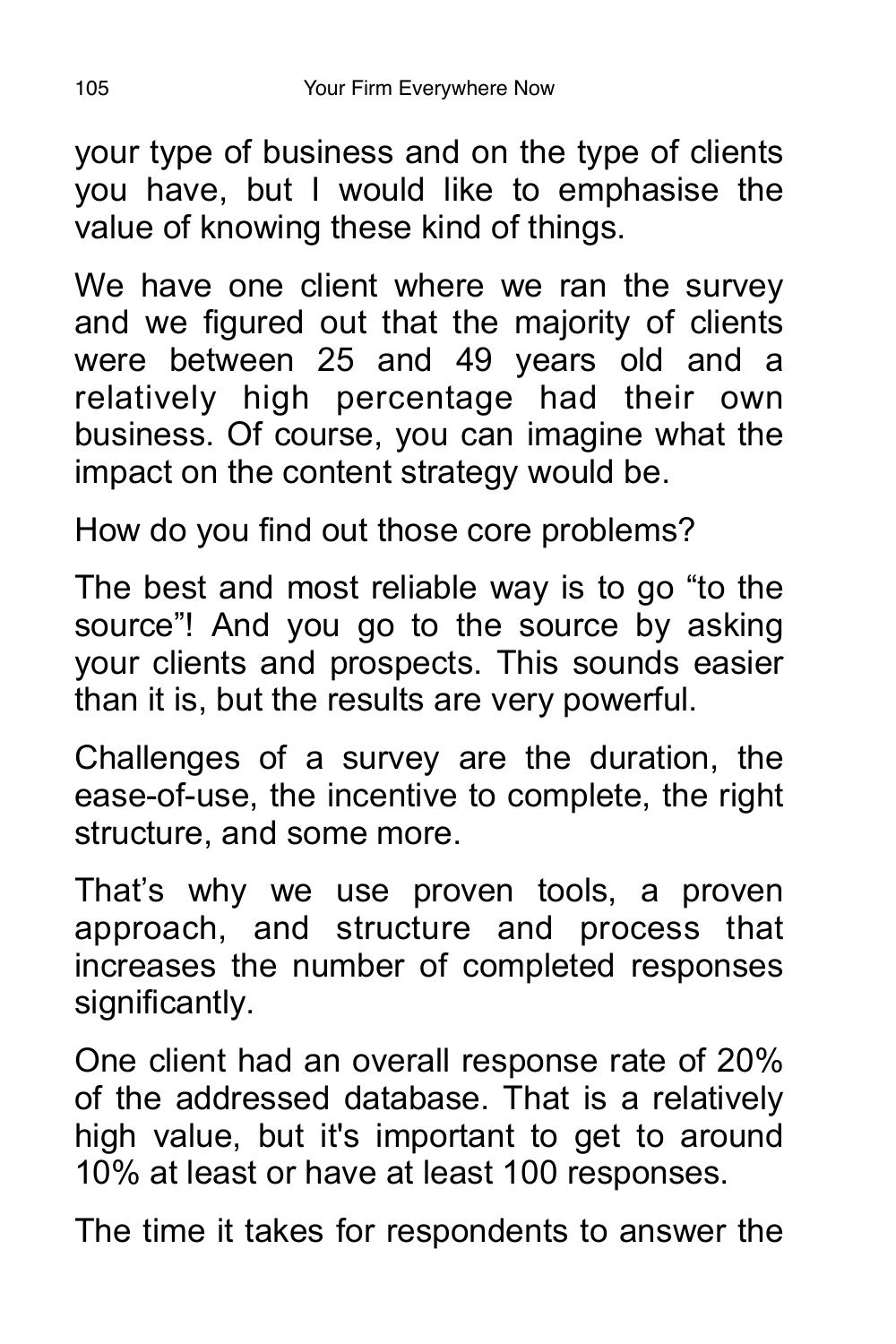survey should not be more than around 6 to 7 minutes and a status bar is helpful. Also, it is suggested to put the meatier questions towards the beginning and not towards the end.

The tool we are currently using is Survey Gizmo, but there are other options available too.

#### **Content Roadmap**

Step number two is the so-called content roadmap, which then leads into a content plan. Based on the core problems from step one, you now create your content pieces. We suggest to differentiate between lightweight and heavyweight content pieces.

Lightweight could be your social media posts, and heavyweight could be, obviously, your book or articles and blogs.

Each content piece can be combined with a story so that clients relate better. And, of course, each piece of content addresses one of the five core problems. Imagine that you don't have any content distribution anymore that is not related to what is most important to your clients.

The other component of this step is to decide which channels to use. Are you using Facebook? Does Google+ work better? Should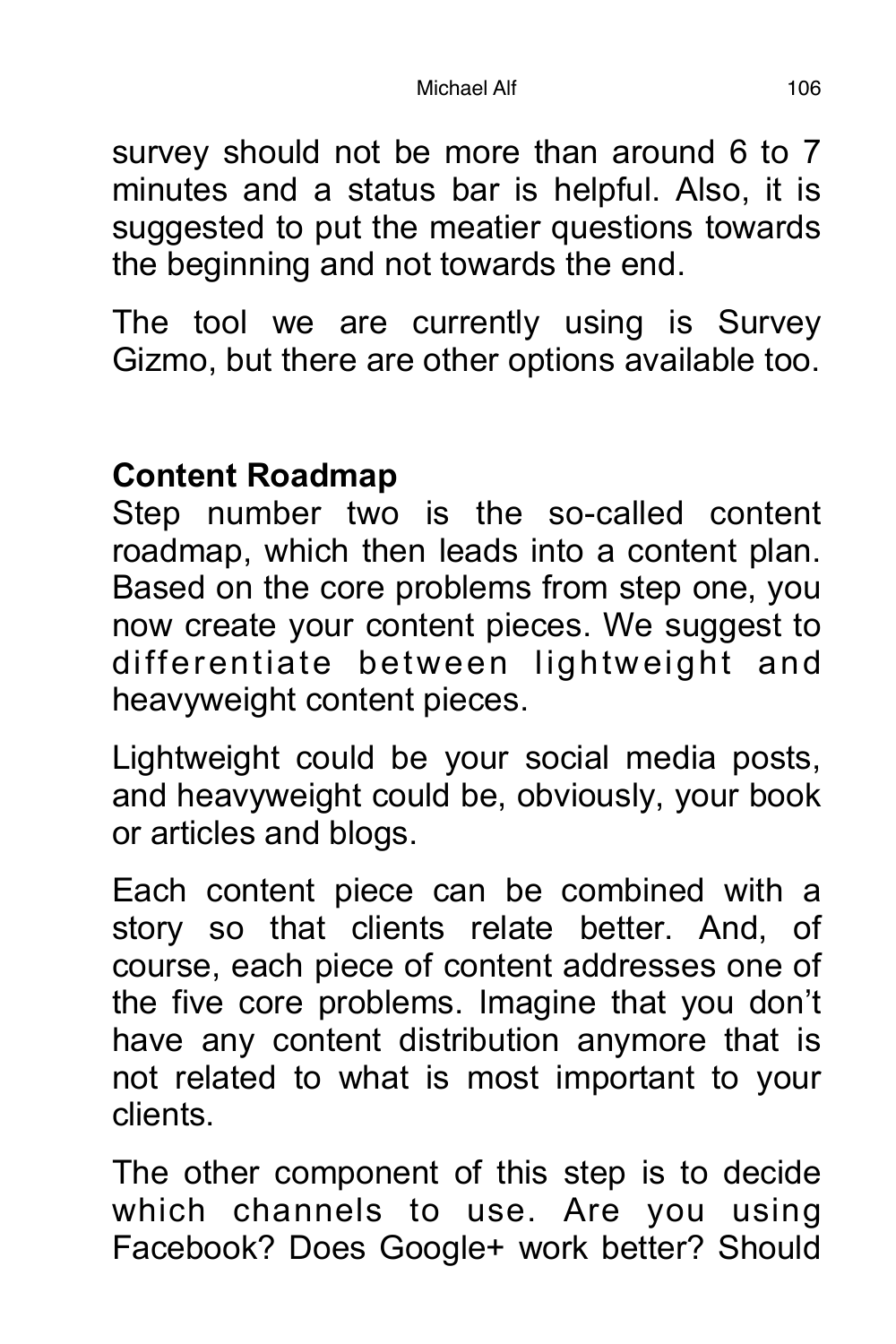you Tweet or even Snapchat? Starting from where your clients are and what content pieces you have, you can then determine the channels.

#### **Products and Services Plan**

Step number three is your products and services plan. Do you have a consistent products or services map that builds up onto each other?

Your products / services plan should start with a free or low cost component. That's something you can sell via your website or during an initial consultation to add value, get a foot in the door, and get clients. This might be a free assessment or initial advice. It's an area where you can become creative because the oldschool "free initial consultation" is wearing off a bit.

For us, for example, it's an extensive keyword research which we provide for free, or a website audit which we offer at a low price point. Both add a lot of value to clients and are a good basis for further conversations.

Secondly, you might have an introductory product. This could be something at a lower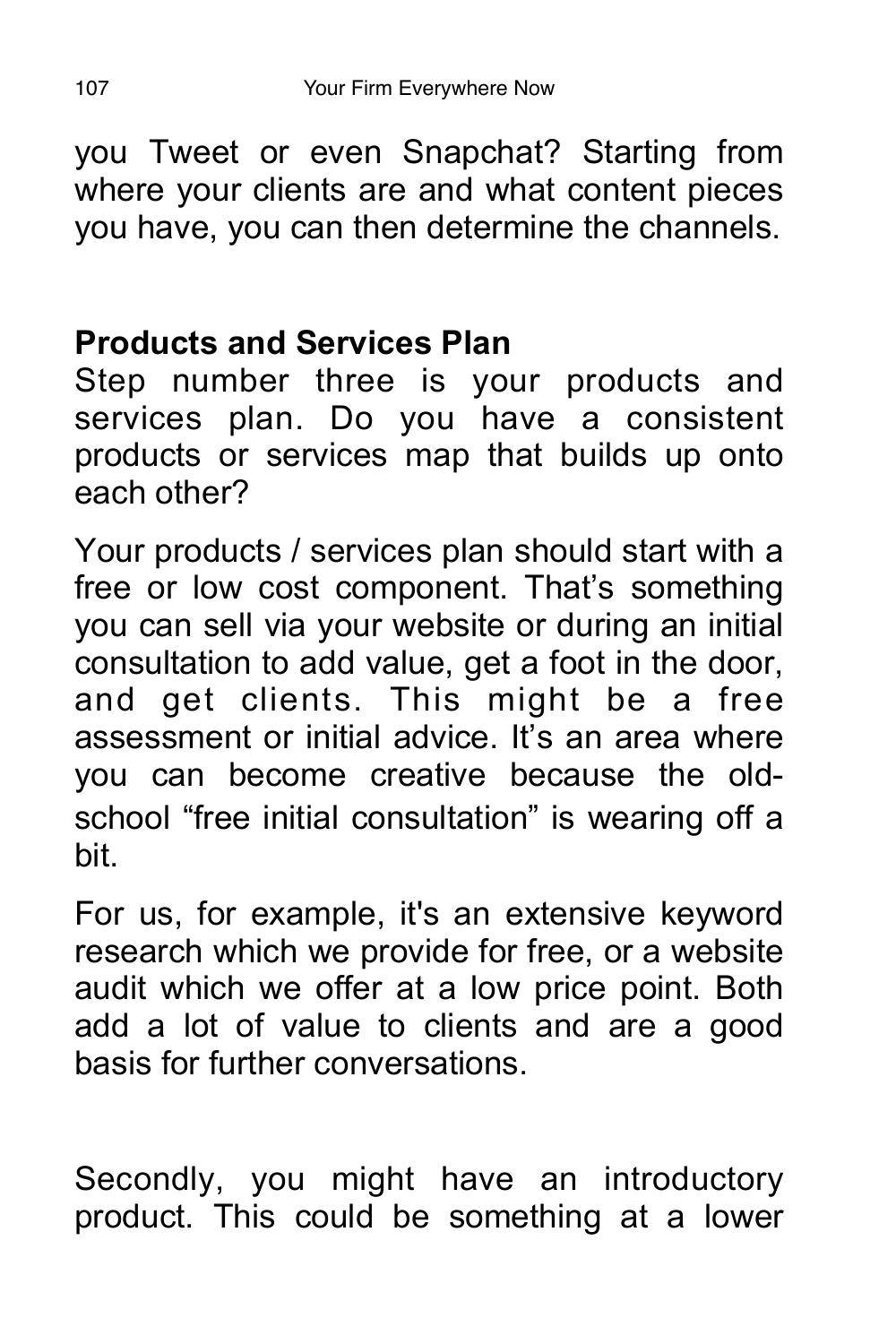price point too or it is something which provides small, but recurring, revenue so you can go back to your clients on a regular basis. One example in our business is a mobile-optimised website I spoke about. It provides significant value for the client, but still has a relatively low price point. Another example is a service which is called "brand-establisher" to secure all your online real estate in a professional way at a reasonable one-off fee. Other examples are a more in-depth assessment of the financial situation of the client, the creation of a "standard" will, and more.

From the business perspective, you need to start looking at the lifetime value of a client and not at the single transaction. Yes, the transaction should be profitable or at least cashflow positive; but, when it helps to transition the client to higher value offerings, it might be worth it.

Thirdly, you have your main core product or service or services. This could be your consulting services, your legal advice, your quarterly and yearly accounting services, etc.

And, finally, you should consider some highlycustomised, high-end products and services. This allows you to potentially increase your margins by adding more value to your clients.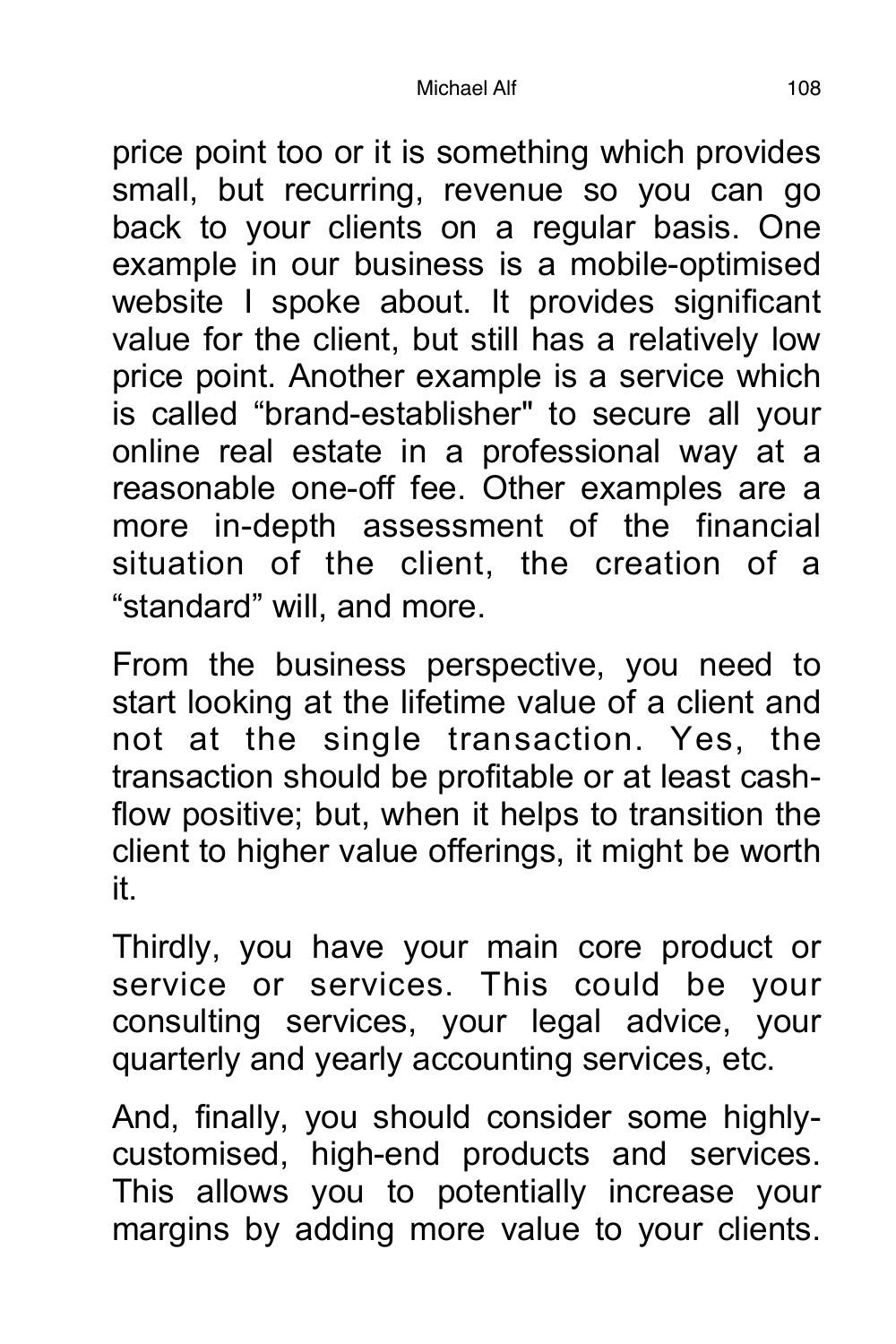This could be one-on-one consulting with the managing partner, access to "platinum" services and resources, etc. Of course, the specific model depends on your business.

So, these are the four elements in the product and services plan which you need to develop.

#### **Marketing Plan**

The fourth and last step of the marketing roadmap is the marketing plan. The marketing plan is an integrated plan which answers the questions "what" and "where" on a tactical level. You create a content calendar, which shows you exactly what and when you share content with your audience. It takes away the guesswork and provides a backbone for your business. You still have the flexibility to adjust things and insert more, but it's a great framework and provides peace of mind for the marketing team.

Questions answered are:

How many times per day and per week are you posting on Facebook? How many times are you Tweeting per day? When do you post a blog? What are major events?

Different to traditional calendars, this one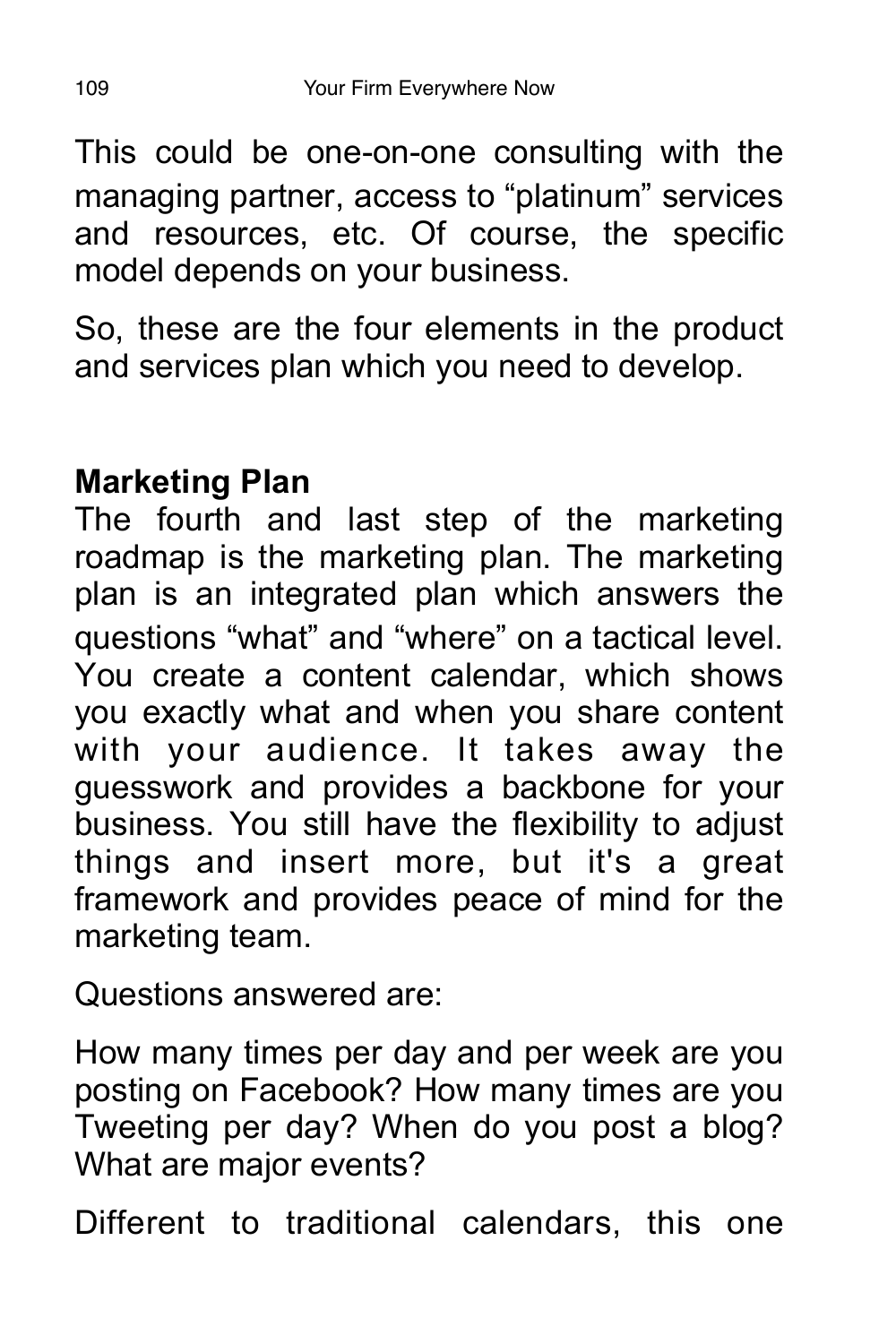originates from the core problems of your clients and is not random.

This covers the four steps. Let me summarise the four steps of the marketing roadmap process:

Firstly, learn who your ideal customers, clients, and prospects really are and what their core problems are.

Secondly, create the right content which will engage them and build that relationship.

Thirdly, develop (tweak and re-package existing) products and/or services which they will buy and will allow you to escalate along the product and services suite.

And, fourthly, create a marketing plan with the right marketing messages for the right channels that will turn prospects into clients and clients into lifelong advocates.

And this is your marketing roadmap. Please check out more information about the market roadmap at <http://tiny.cc/yfenmrm> or scan the QR code on your mobile.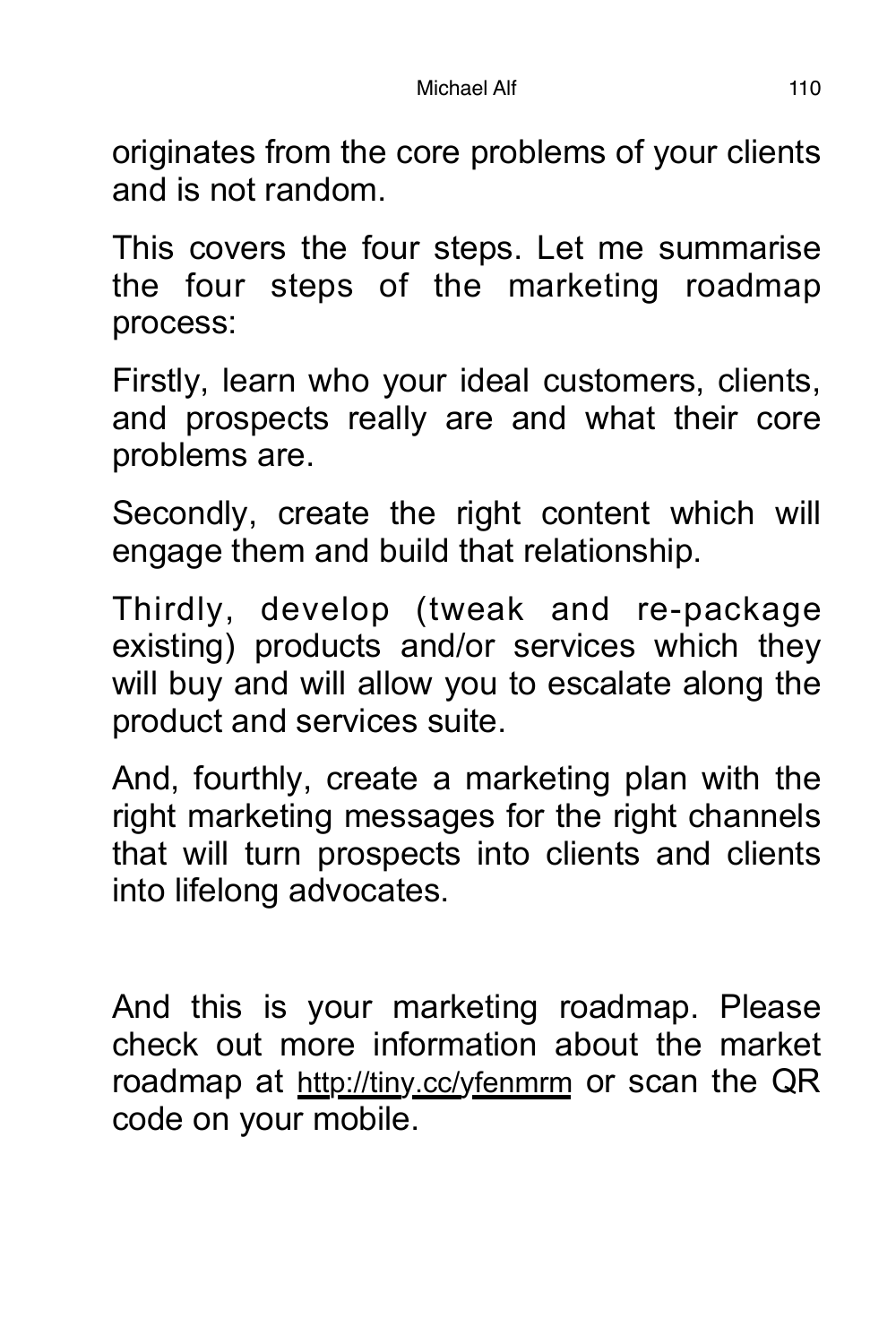

Now you might ask what, specifically, is the next step?

The very first step is typically an assessment of where you are in each of the areas - content plan, product and services plan, and marketing plan.

What are your gaps and how do you close them?

And, then, you develop an implementation plan tailored to your needs.

We have covered a lot of ground in a short period of time. But, I wanted to make sure you get a great overview so that you can start planning for your firm and decide where to start and what to focus on. One thing is certain: The development in this space will accelerate over time and it becomes more and more critical to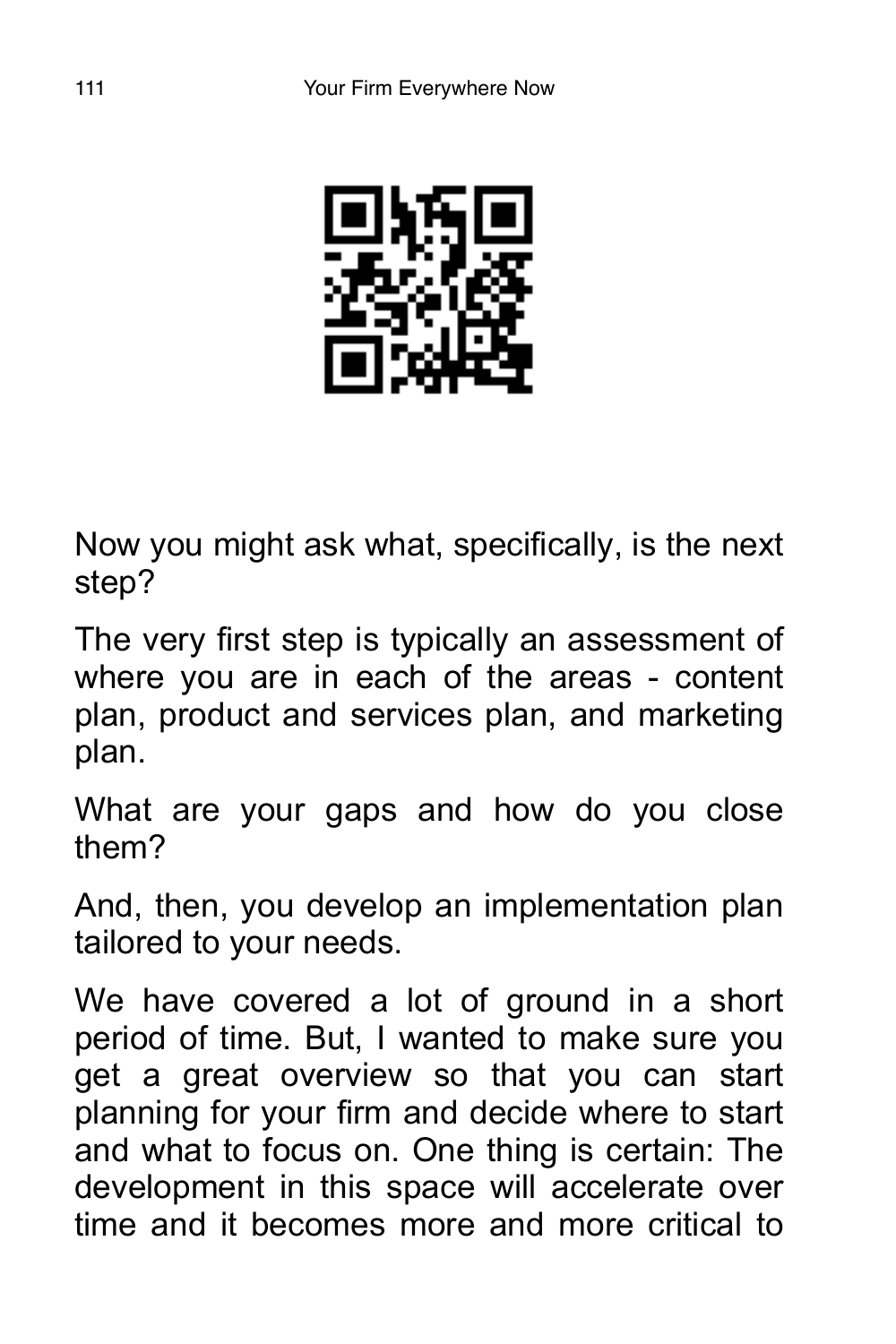start investing into your digital marketing presence.

Find out more about "Your Firm Everywhere Now" at <http://tiny.cc/yfensite>



I wish you success and all the best both personally and also for your firm!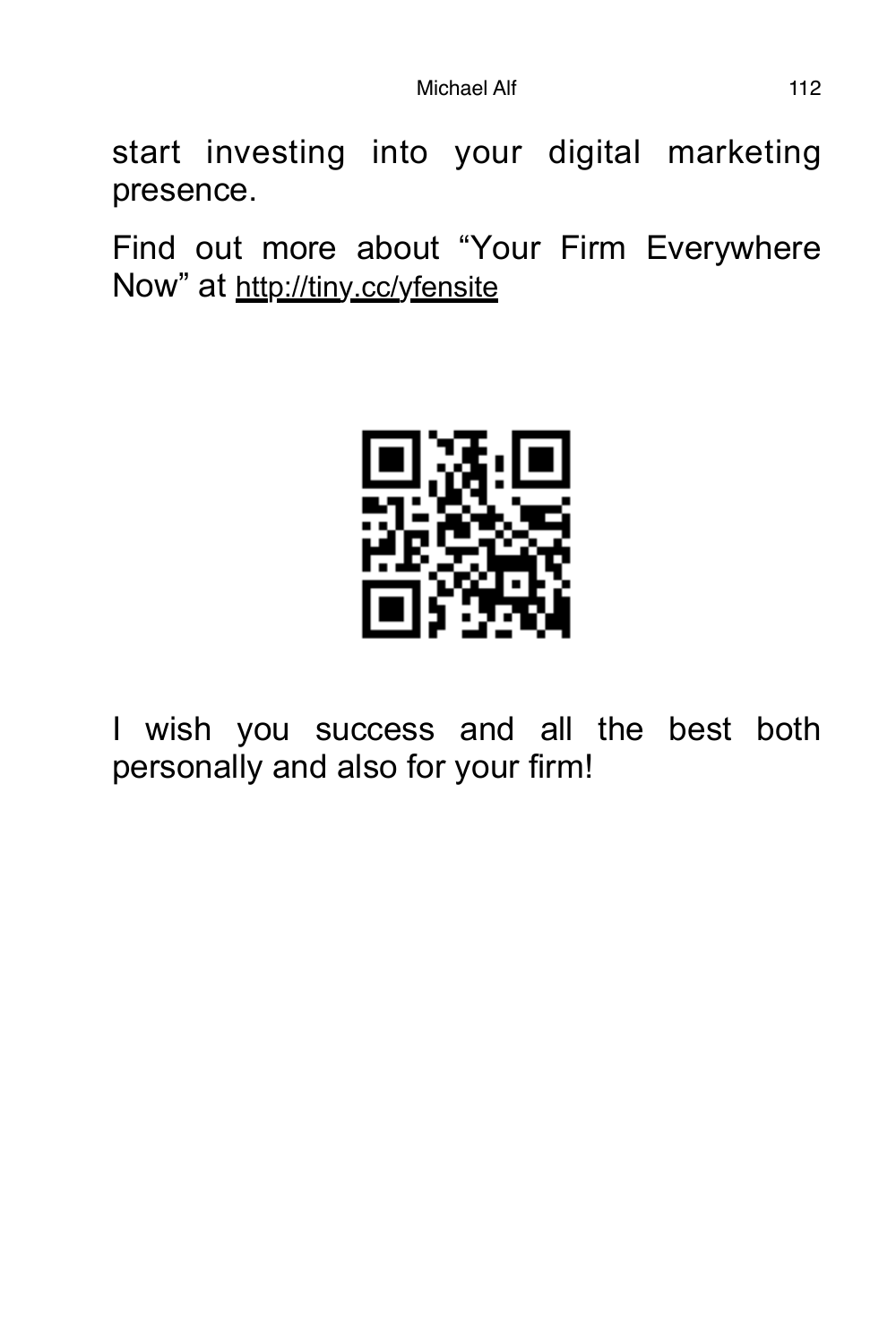# **Disclaimer**

## **"Your Firm Everywhere Now" is a brand of totalu Pty Ltd. (totalU).**

### **No warranties**

The information in this book are provided "as is" without any representations or warranties, express or implied. totalU makes no representations or warranties in relation to the information and materials provided in this book.

Without prejudice to the generality of the foregoing paragraph, totalU does not warrant that:

- the information in this book is complete, true, accurate or non-misleading
- Nothing in this book constitutes, or is meant to constitute, advice of any kind.

### **Limitations of liability**

totalU will not be liable to you (whether under the law of contact, the law of torts or otherwise) in relation to the contents of, or use of, or